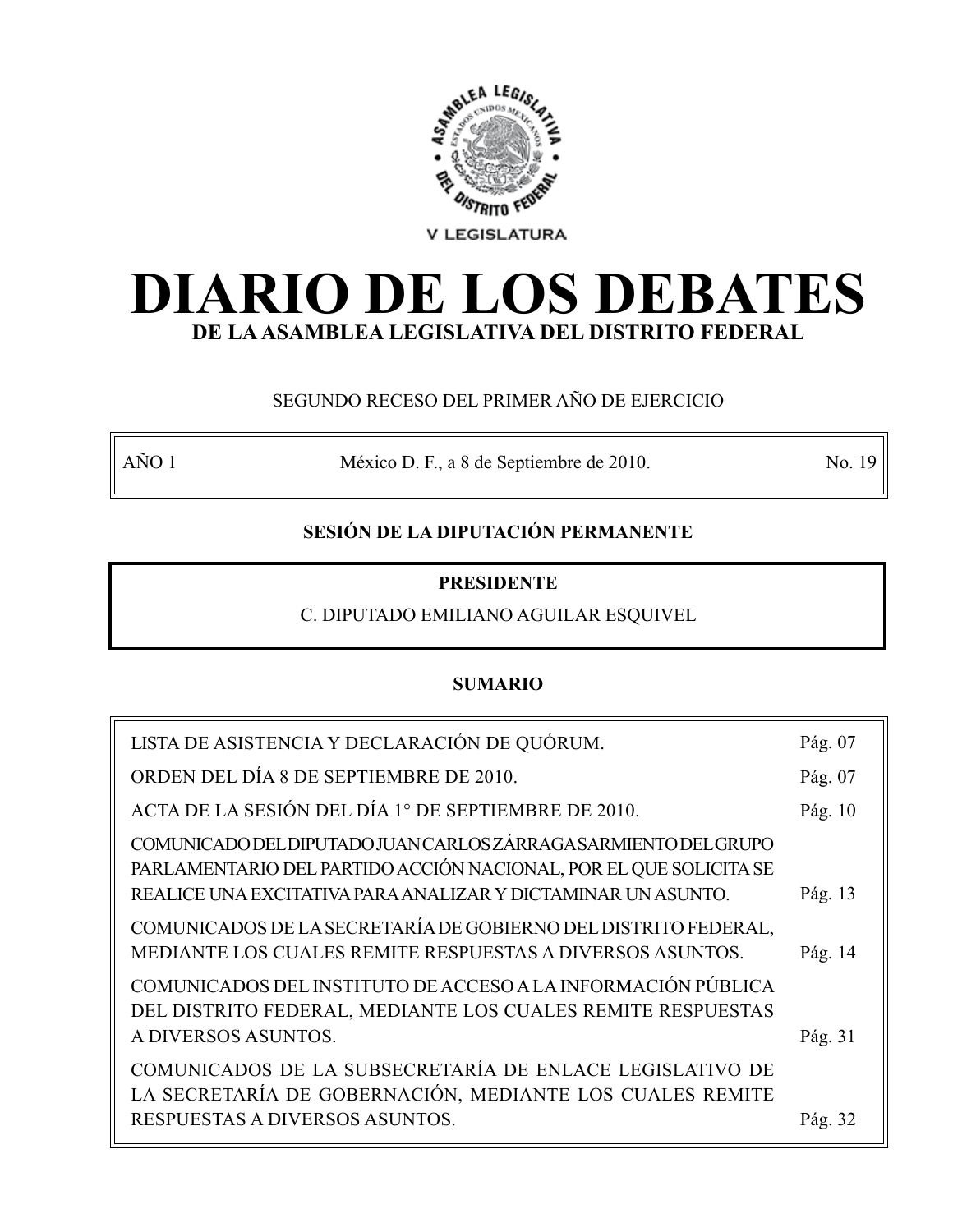| PROPOSICIÓN CON PUNTO DE ACUERDO POR EL QUE SE SOLICITA<br>AL DIRECTOR DEL SISTEMA DE AGUAS DE LA CIUDAD DE MÉXICO, A<br>MODIFICAR LA RECEPCIÓN DE PAGOS POR EL SUMINISTRO DE AGUA,<br>PERMITIENDO A BANCOS Y CENTROS COMERCIALES RECIBIR TANTO<br>PAGOS VIGENTES COMO VENCIDOS Y ESTABLECER LA OPCIÓN DE PAGOS<br>PARCIALES CON EL OBJETIVO DE DISMINUIR LA CANTIDAD DE USUARIOS<br>MOROSOS, QUE PRESENTA EL DIPUTADO FEDERICO MANZO SARQUIS, DEL<br>GRUPO PARLAMENTARIO DEL PARTIDO ACCIÓN NACIONAL.                                                                                                                                                                                                                                                                                                                                                                                                                         | Pág. 33 |
|--------------------------------------------------------------------------------------------------------------------------------------------------------------------------------------------------------------------------------------------------------------------------------------------------------------------------------------------------------------------------------------------------------------------------------------------------------------------------------------------------------------------------------------------------------------------------------------------------------------------------------------------------------------------------------------------------------------------------------------------------------------------------------------------------------------------------------------------------------------------------------------------------------------------------------|---------|
| PROPOSICIÓN CON PUNTO DE ACUERDO CON LA FINALIDAD DE EXHORTAR<br>A LA DIRECTORA GENERAL JURÍDICA Y DE ESTUDIOS LEGISLATIVOS DE LA<br>CONSEJERÍA JURÍDICA Y DE SERVICIOS LEGALES DEL DISTRITO FEDERAL,<br>PARA QUE DÉ CABAL CUMPLIMIENTO A LA RESOLUCIÓN DE FECHA<br>TREINTA DE JUNIO DEL AÑO DOS MIL NUEVE, EMITIDA POR LA PRIMERA<br>SALA AUXILIAR DEL TRIBUNAL DE LO CONTENCIOSO ADMINISTRATIVO<br>DEL DISTRITO FEDERAL, EN LACUAL SE DEJA SIN EFECTOS LA RESOLUCIÓN<br>DEL VEINTISÉIS DE ENERO DE DOS MIL NUEVE, Y QUE TIENE POR NO<br>INTERPUESTO UN RECURSO DE REVOCACIÓN QUE SE INTERPUSIERA<br>CONTRA EL DECRETO EXPROPIATORIO DEL ONCE DE NOVIEMBRE DE DOS<br>MIL OCHO, RESPECTO EL PREDIO DENOMINADO TERROMOTITLA, DEL<br>PARAJE LA CIÉNEGA, DELEGACIÓN TLÁHUAC EN ESTA CIUDAD DE MÉXICO,<br>QUE PRESENTA EL DIPUTADO EMILIANO AGUILAR ESQUIVEL, DEL GRUPO<br>PARLAMENTARIO DEL PARTIDO REVOLUCIONARIO INSTITUCIONAL. | Pág. 35 |
| PROPOSICIÓN CON PUNTO DE ACUERDO POR EL QUE SE EXHORTA AL<br>JEFE DEL GOBIERNO DEL DISTRITO FEDERAL PARA QUE PUBLIQUE<br>EN LA GACETA OFICAL DEL DISTRITO FEDERAL LAS REFORMAS QUE<br>CREAN EL FONDO DE PREVENCIÓN Y ATENCIÓN DE CONTINGENCIAS<br>Y EMERGENCIAS EPIDEMIOLÓGICAS Y SANITARIAS EN EL DISTRITO<br>FEDERAL, QUE PRESENTAN LAS DIPUTADAS LIZBETH ROSAS MONTERO<br>Y MARICELA CONTRERAS JULIÁN, AMBAS DEL GRUPO PARLAMENTARIO<br>DEL PARTIDO DE LA REVOLUCIÓN DEMOCRÁTICA.                                                                                                                                                                                                                                                                                                                                                                                                                                           | Pág. 37 |
| PROPOSICIÓN CON PUNTO DE ACUERDO POR EL QUE SE EXHORTA AL<br>TITULAR DE LA SECRETARÍA DE SALUD DR. ARMANDO AHUED ORTEGA,<br>A IMPLEMENTAR UN PROGRAMA DE INSPECCIÓN SANITARIA EN LOS<br>318 MERCADOS PÚBLICOS DEL DISTRITO FEDERAL A FIN DE VERIFICAR<br>QUE LOS MISMOS CUMPLAN CON LA NORMATIVIDAD APLICABLE, QUE<br>PRESENTA EL DIPUTADO RAFAEL CALDERÓN JIMÉNEZ, DEL GRUPO<br>PARLAMENTARIO DEL PARTIDO ACCIÓN NACIONAL.                                                                                                                                                                                                                                                                                                                                                                                                                                                                                                    | Pág. 39 |
| PROPOSICIÓN CON PUNTO DE ACUERDO POR EL QUE SE SOLICITA AL<br>DELEGADO EN VENUSTIANO CARRANZA LICENCIADO ALEJANDRO<br>RAFAEL PIÑA MEDINA, ENVÍE A ESTA SOBERANÍA UN INFORME<br>DETALLADO Y ACTUALIZADO SOBRE EL EJERCICIO DEL PRESUPUESTO<br>ETIQUETADO DE 30 MILLONES DE PESOS PARA EL RESCATE DE LA NAVE<br>MENOR DEL MERCADO DE LA MERCED, QUE PRESENTA EL DIPUTADO<br>RAFAEL CALDERÓN JIMÉNEZ, DEL GRUPO PARLAMENTARIO DEL PARTIDO<br><b>ACCIÓN NACIONAL.</b>                                                                                                                                                                                                                                                                                                                                                                                                                                                              | Pág. 41 |
|                                                                                                                                                                                                                                                                                                                                                                                                                                                                                                                                                                                                                                                                                                                                                                                                                                                                                                                                |         |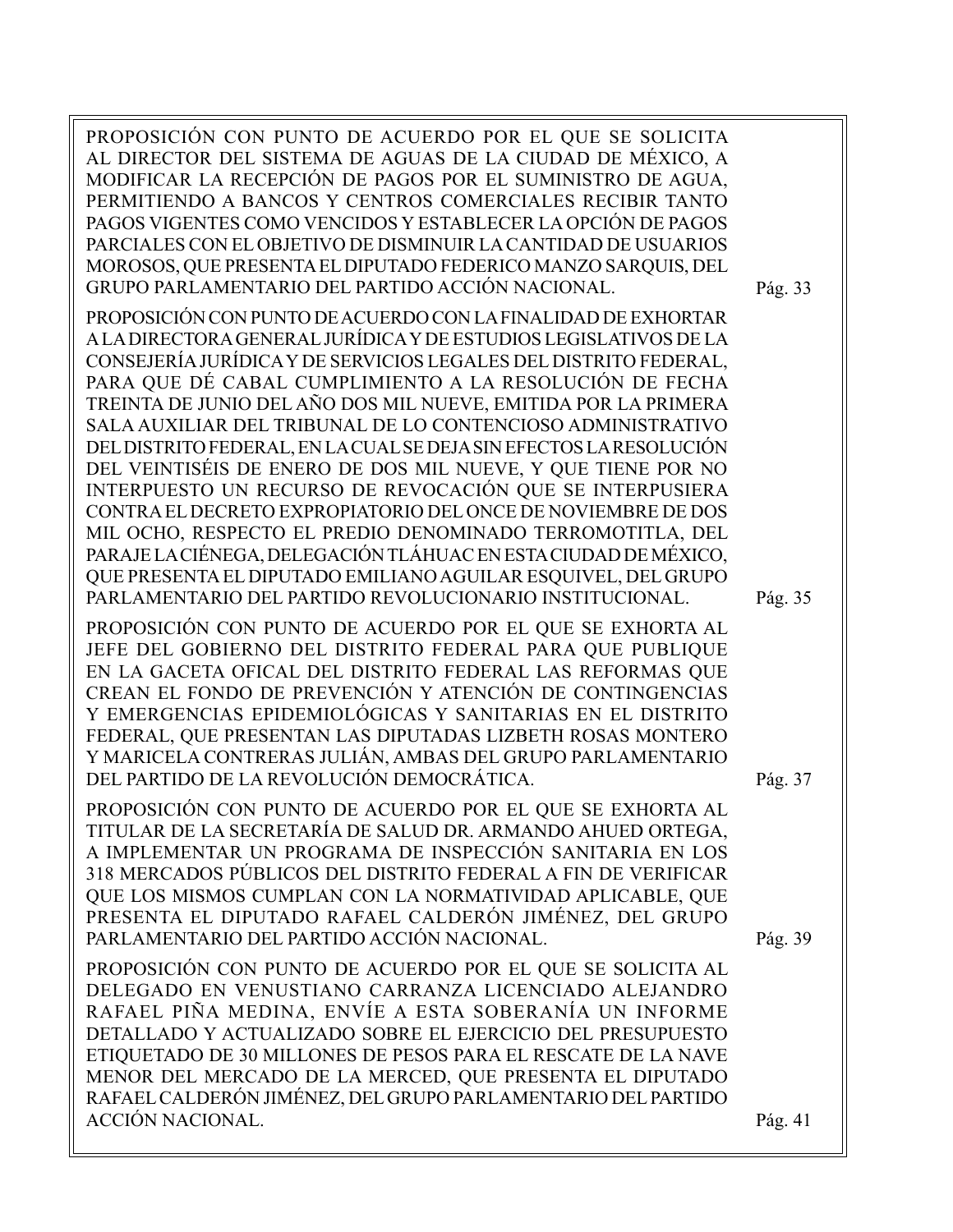PROPOSICIÓN CON PUNTO DE ACUERDO POR EL QUE SE EXHORTA AL TITULAR DEL ÓRGANO POLÍTICO ADMINISTRATIVO DE VENUSTIANO CARRANZA EL C. ALEJANDRO PIÑA MEDINA, A QUE GIRE INSTRUCCIONES AL ÁREA CORRESPONDIENTE A FIN DE QUE SE LLEVEN A CABO TRABAJOS PARA EL CAMBIO DE LA TECHUMBRE DE LOS MERCADOS DE JAMAICA, ASÍ COMO, PARA IMPLEMENTAR UN PROGRAMA DE DESASOLVE EN DICHOS MERCADOS, QUE PRESENTA EL DIPUTADO RAFAEL CALDERÓN JIMÉNEZ, DEL GRUPO PARLAMENTARIO DEL PARTIDO ACCIÓN NACIONAL. PROPOSICIÓN CON PUNTO DE ACUERDO POR EL QUE SE EXHORTA A LOS TITULARES DE LAS 16 DELEGACIONES DEL DISTRITO FEDERAL A DESTINAR PRESUPUESTO PARA LOS CENDIS QUE SE ENCUENTRAN UBICADOS EN EL INTERIOR DE LOS MERCADOS PÚBLICOS DE SU DEMARCACIÓN TERRITORIAL, QUE PRESENTA EL DIPUTADO RAFAEL CALDERÓN JIMÉNEZ, DEL GRUPO PARLAMENTARIO DEL PARTIDO ACCIÓN NACIONAL. PROPOSICIÓN CON PUNTO DE ACUERDO POR EL QUE SE SOLICITA AL TITULAR DE LA DELEGACIÓN VENUSTIANO CARRANZA EL C. ALEJANDRO RAFAEL PIÑA MEDINA, ENVIÉ A ESTA H. ASAMBLEA LEGISLATIVA DEL DISTRITO FEDERAL, V LEGISLATURA UN INFORME DETALLADO SOBRE LOS VENDEDORES INFORMALES QUE SE ENCUENTRAN EN EL PERÍMETRO DEL MERCADO PÚBLICO DE LA MERCED "NAVE MAYOR", QUE PRESENTA EL DIPUTADO RAFAEL CALDERÓN JIMÉNEZ, DEL GRUPO PARLAMENTARIO DEL PARTIDO ACCIÓN NACIONAL. PUNTO DE ACUERDO POR EL QUE SE EXHORTA AL JEFE DE GOBIERNO DEL DISTRITO FEDERAL, A QUE EN EL ÁMBITO DE SUS FACULTADES, INSTALE, EN COORDINACIÓN CON LAS AUTORIDADES DEL ESTADO DE MÉXICO, LA INSTANCIA DE COORDINACIÓN METROPOLITANA DEL VALLE DE MÉXICO, QUE PRESENTAN LOS DIPUTADOS CARLOS ALBERTO FLORES GUTIÉRREZ Y GUILLERMO OCTAVIO HUERTA LING, AMBOS DEL GRUPO PARLAMENTARIO DEL PARTIDO ACCIÓN NACIONAL. PROPOSICIÓN CON PUNTO DE ACUERDO POR EL QUE SE EXHORTA A DIVERSAS AUTORIDADES DEL DISTRITO FEDERAL A QUE CON MOTIVO DE LOS FESTEJOS PATRIOS DEL MES DE SEPTIEMBRE ESTABLEZCAN LAS MEDIDAS PREVENTIVAS DE SEGURIDAD NECESARIAS A FIN DE EVITAR ACCIDENTES DERIVADOS DEL USO DE COHETES Y JUEGOS PIROTÉCNICOS, QUE PRESENTAN LOS DIPUTADOS FEDERICO MANZO SARQUIS Y GUILLERMO OCTAVIO HUERTA LING, DEL GRUPO PARLAMENTARIO DEL PARTIDO ACCIÓN NACIONAL. PROPOSICIÓN CON PUNTO DE ACUERDO PARA SOLICITAR AL JEFE DE GOBIERNO DEL DISTRITO FEDERAL REALICE LAS GESTIONES NECESARIAS CON LOS JEFES DELEGACIONALES DE COYOACÁN Y TLALPAN EN LA RESTITUCIÓN A SU LUGAR ORIGINAL DE LA ESTATUA ECUESTRE DEL GENERAL EMILIANO ZAPATA QUE ACTUALMENTE SE UBICA EN LA ALAMEDA DEL SUR, EN EL MARCO DE LOS FESTEJOS DEL CENTENARIO DE LA REVOLUCIÓN MEXICANA, QUE PRESENTAN LAS DIPUTADAS LIZBETH ROSAS MONTERO Y MARICELA CONTRERAS JULIÁN, DEL GRUPO PARLAMENTARIO DEL PARTIDO DE LA REVOLUCIÓN DEMOCRÁTICA. Pág. 42 Pág. 45 Pág. 43 Pág. 46 Pág. 49 Pág. 51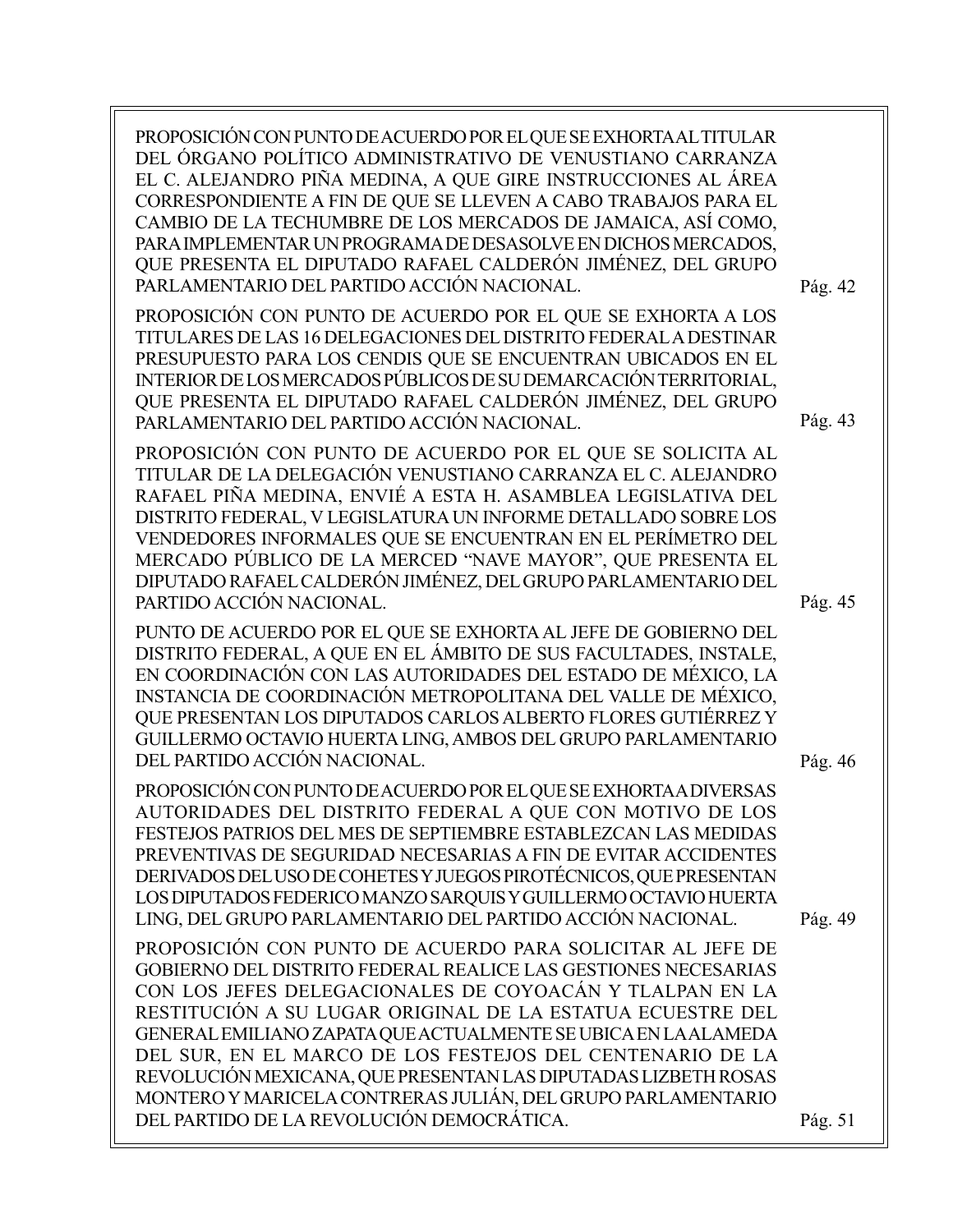PROPOSICIÓN CON PUNTO DE ACUERDO DE URGENTE Y OBVIA RESOLUCIÓN, POR EL QUE SE EXHORTA LOS TITULARES DE EDUCACIÓN PÚBLICA DEL GOBIERNO FEDERAL Y DEL DISTRITO FEDERAL A QUE EN EL ÁMBITO DE SUS COMPETENCIAS INSTRUYAN Y GARANTICEN LAS CEREMONIAS CÍVICAS EN TODOS LOS PLANTELES ESCOLARES DEL DISTRITO FEDERAL, CONFORME A LA NORMATIVIDAD APLICABLE, QUE PRESENTA LA DIPUTADA LIZBETH ROSAS MONTERO, DEL GRUPO PARLAMENTARIO DEL PARTIDO DE LA REVOLUCIÓN DEMOCRÁTICA. PROPOSICIÓN CON PUNTO DE ACUERDO POR EL QUE SE SOLICITA RESPETUOSAMENTE A LA RECTORA DE LA UNIVERSIDAD AUTÓNOMA DE LA CIUDAD DE MÉXICO DRA. MARIA ESTHER OROZCO OROZCO, A QUE ASISTA A UNA MESA DE TRABAJO CON LA COMISIÓN DE SEGURIDAD PÚBLICA DE ESTE ÓRGANO LEGISLATIVO Y RINDA UN INFORME DETALLADO Y PORMENORIZADO QUE CONTENGA LOS RESULTADOS DE LA APLICACIÓN DEL PROGRAMA "POR UNA UACM SIN VIOLENCIA", Y EXPLIQUE LA FALTA DE SEGURIDAD AL INTERIOR DE LAS INSTALACIONES DE LA UACM, QUE PRESENTAN LOS DIPUTADOS CARLOS ALBERTO FLORES GUTIÉRREZ Y LÍA LIMÓN GARCÍA, AMBOS DEL GRUPO PARLAMENTARIO DEL PARTIDO ACCIÓN NACIONAL. PROPOSICIÓN CON PUNTO DE ACUERDO POR EL QUE SE SOLICITA AL JEFE DELEGACIONAL EN VENUSTIANO CARRANZA INFORME A ESTE ÓRGANO LEGISLATIVO SOBRE EL ESTADO QUE GUARDA EL MERCADO DE LA MERCED NAVE MENOR EN MATERIA DE OBRA PÚBLICA Y MEJORAMIENTO, QUE PRESENTA EL DIPUTADO FEDERICO MANZO SARQUIS A NOMBRE DEL DIPUTADO JUAN CARLOS ZÁRRAGA SARMIENTO, DEL GRUPO PARLAMENTARIO DEL PARTIDO DE ACCIÓN NACIONAL. PROPOSICIÓN CON PUNTO DE ACUERDO PARA EXHORTAR AL JEFE DELEGACIONAL EN AZCAPOTZALCO, LICENCIADO ENRIQUE VARGAS ANAYA; A FIN DE QUE SEAN RETIRADOS LOS TRAILERS QUE OBSTRUYEN LA AVENIDA FERROCARRILES NACIONALES EN LA COLONIA NUEVA EL ROSARIO, QUE PRESENTA EL DIPUTADO JORGE PALACIOS ARROYO, POR CONDUCTO DEL DIPUTADO CARLO FABIÁN PIZANO SALINAS, AMBOS DEL GRUPO PARLAMENTARIO DEL PARTIDO ACCIÓN NACIONAL. PROPOSICIÓN CON PUNTO DE ACUERDO PARA EXHORTAR AL DOCTOR MANUEL MONDRAGÓN Y KALB, TITULAR DE LA SECRETARIA DE SEGURIDAD PÚBLICA DEL DISTRITO FEDERAL PARA QUE EN CONJUNTA COLABORACIÓN CON EL JEFE DELEGACIONAL EN AZCAPOTZALCO LICENCIADO ENRIQUE VARGAS ANAYA; IMPLEMENTEN UN OPERA-TIVO PARA EL RETIRO DE AUTOS CHATARRA EN DIVERSAS COLONIAS DE LA DELEGACIÓN AZCAPOTZALCO, QUE PRESENTA EL JORGE PALACIOS ARROYO, POR CONDUCTO DEL DIPUTADO CARLO FABIÁN PIZANO SALINAS, AMBOS DEL GRUPO PARLAMENTARIO DEL PARTIDO ACCIÓN NACIONAL. Pág. 55 Pág. 57 Pág. 53 Pág. 59 Pág. 60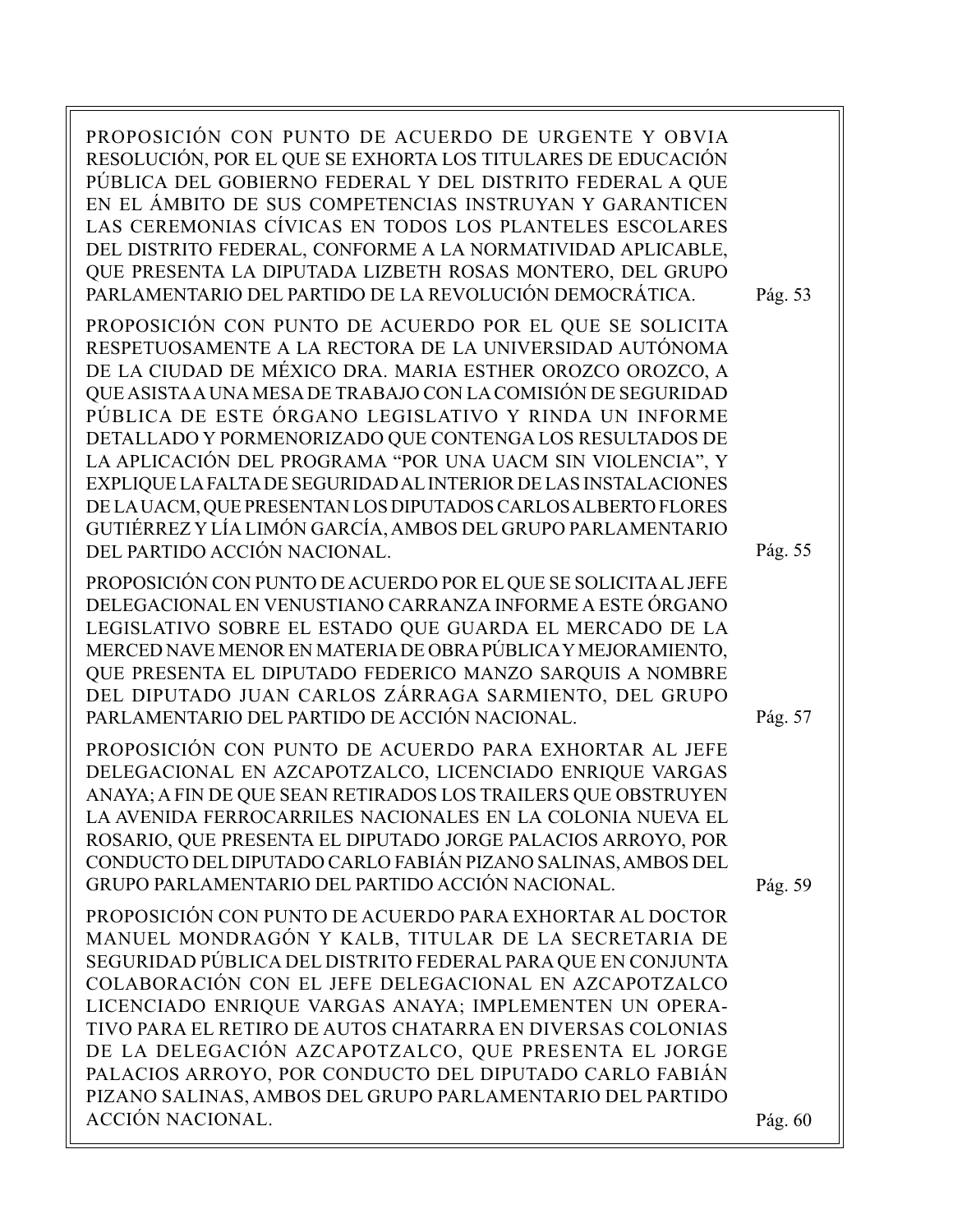PROPOSICIÓN CON PUNTO DE ACUERDO PARA EXHORTAR A LA TITULAR DE LA DELEGACIÓN IZTAPALAPA PARA QUE POR SU CONDUCTO INICIE UN PROGRAMA DE REUBICACIÓN DE SEXOSERVIDORES Y SEXOSERVIDORAS QUE SE UBICAN EN LA AVENIDA IGNACIO ZARAGOZA EN EL TRAMO QUE COMPRENDE LAS COLONIAS JUAN ESCUTIA Y TEPALCATES DESDE LA ESTACIÓN DEL METRO TEPALCATES HASTA LA ESTACIÓN AGRÍCOLA ORIENTAL, QUE PRESENTA LA DIPUTADA KAREN QUIROGA ANGUIANO, DEL GRUPO PARLAMENTARIO DEL PARTIDO DE LA REVOLUCIÓN DEMOCRÁTICA. PROPOSICIÓN CON PUNTO DE ACUERDO POR EL QUE ESTA H. ASAMBLEA LEGISLATIVA DEL DISTRITO FEDERAL SE PRONUNCIA POR UNA MAYOR EQUIDAD Y TRATO JUSTO EN LOS RECURSOS ASIGNADOS AL DISTRITO FEDERAL EN EL PRESUPUESTO DE EGRESOS DE LA FEDERACIÓN, QUE PRESENTAN LOS DIPUTADOS VÍCTOR HUGO ROMO GUERRA Y ERASTO ENSÁSTIGA SANTIAGO, AMBOS DEL GRUPO PARLAMENTARIO DEL PARTIDO DE LA REVOLUCIÓN DEMOCRÁTICA PROPOSICIÓN CON PUNTO DE ACUERDO POR EL QUE SE EXHORTA A LA SECRETARIA DE PROTECCIÓN CIVIL DEL GOBIERNO DEL DISTRITO FEDERAL PARA QUE ESTUDIE LA FACTIBILIDAD DE LA CONSTRUCCIÓN DE LA ESTACIÓN DE BOMBEROS EN EL PREDIO UBICADO EN AVENIDA PLUTARCO ELÍAS CALLES A UN COSTADO DEL DEPORTIVO FRANCISCO I. MADERO EN EL CENTRO SOCIAL ARCO IRIS COLONIA CHINAMPAK DE JUÁREZ FRENTE X, O BIEN EN EL PREDIO EN AVENIDA PERIFÉRICO ENTRE AVENIDA UNIVERSIDAD Y CONSTITUCIÓN DE APATZINGAN EN SUPERMANZANA 2 COLONIA EJERCITO CONSTITUCIONALISTA, QUE PRESENTA LA DIPUTADA KAREN QUIROGA ANGUIANO, DEL GRUPO PARLAMENTARIO DEL PARTIDO DE LA REVOLUCIÓN DEMOCRÁTICA. PROPOSICIÓN CON PUNTO DE ACUERDO EN DONDE SE EXHORTA A ESTA REPRESENTACIÓN A SUSCRIBIR UN ACUERDO PARA DEMANDAR PÚBLICAMENTE A: 1. QUE A LA ASAMBLEA LEGISLATIVA DEL DISTRITO FEDERAL EXHORTE A FELIPE CALDERÓN HINOJOSA A ACATAR SU JURAMENTO "DE CUMPLIR Y HACER CUMPLIR LA CONSTITUCIÓN POLÍTICA DE LOS ESTADOS UNIDOS MEXICANOS, Y SI NO LO HICIERE, QUE LA NACIÓN SE LO DEMANDE"; 2. ESTA ASAMBLEA LEGISLATIVA DEL DISTRITO FEDERAL DEMANDA A FELIPE CALDERÓN HINOJOSA, A ADMITIR PÚBLICAMENTE LA VIOLACIÓN A LA CONSTITUCIÓN POLÍTICA DE LOS ESTADOS UNIDOS MEXICANOS, AL EMITIR MENSAJES PROPAGANDÍSTICOS DÍAS ANTES DE LAS ELECCIONES Y PEDIR UNA DISCULPA PÚBLICA ANTE UNA DEMANDA DE LA ENTIDAD DE LA FEDERACIÓN, DONDE SE ASIENTAN LOS PODERES FEDERALES, QUE PRESENTA EL DIPUTADO JOSÉ ARTURO LÓPEZ CÁNDIDO, DEL GRUPO PARLAMENTARIO DEL PARTIDO DEL TRABAJO. PROPOSICIÓN CON PUNTO DE ACUERDO EN DONDE LA ASAMBLEA LEGISLATIVA DEL DISTRITO FEDERAL EXHORTA AL JEFE DELEGACIONAL DE CUAUHTÉMOC, AGUSTÍN TORRES; Y AL SECRETARIO DE SEGURIDAD PÚBLICA, MANUEL MONDRAGÓN, A PERMITIR Y TOLERAR LAS LABORES DE Pág. 71 Pág. 69 Pág. 64 Pág. 62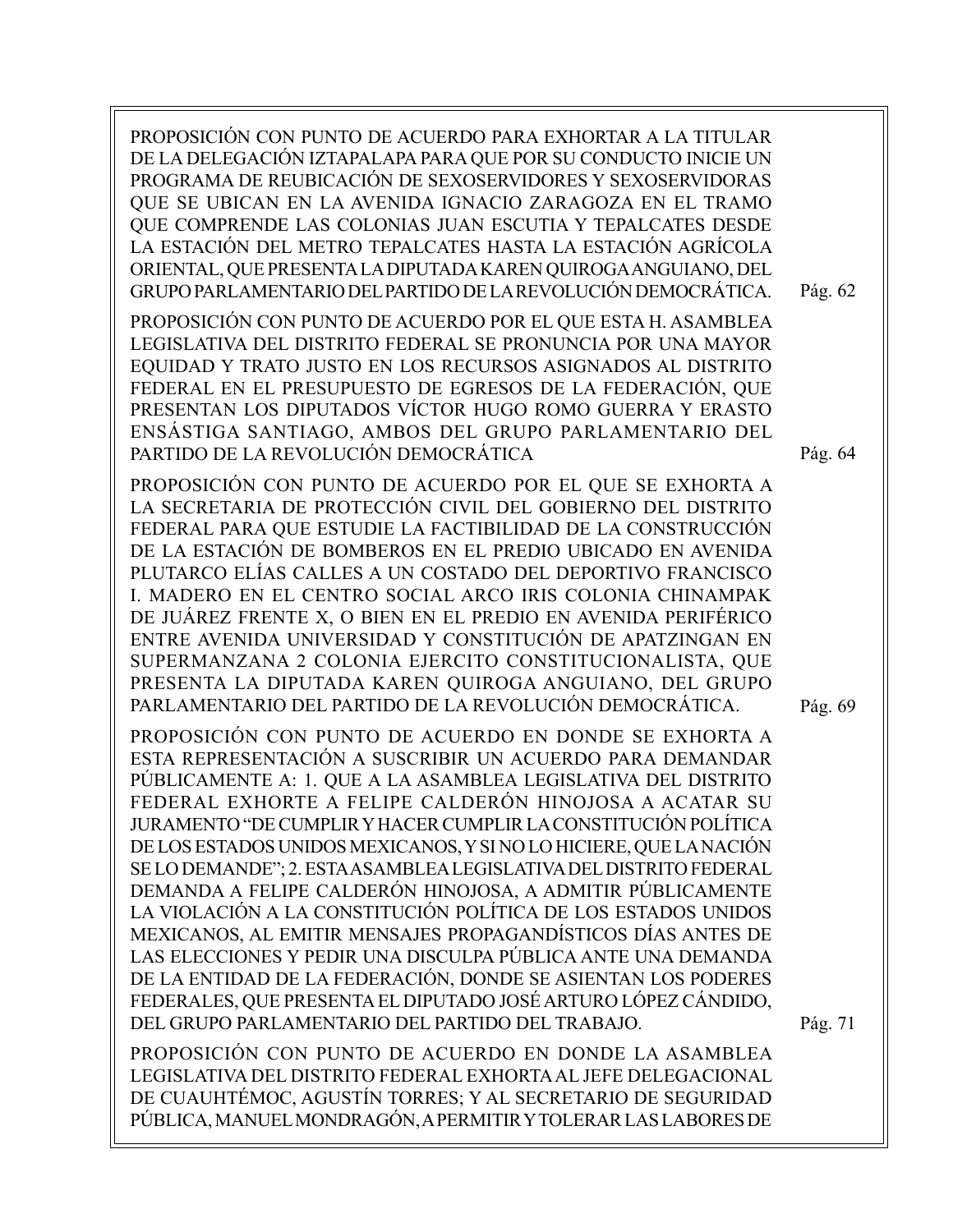| LAS ESCULTURAS VIVIENTES, MAGOS, MÚSICOS Y QUIENES DESARROLLEN<br>ESTAS ACTIVIDADES CULTURALES MIENTRAS SE LEGISLA AL RESPECTO,<br>QUE PRESENTA EL DIPUTADO JOSÉ ARTURO LÓPEZ CÁNDIDO, GRUPO<br>PARLAMENTARIO DEL PARTIDO DEL TRABAJO.                                                                           | Pág. 72 |
|------------------------------------------------------------------------------------------------------------------------------------------------------------------------------------------------------------------------------------------------------------------------------------------------------------------|---------|
| PROPOSICIÓN CON PUNTO DE ACUERDO EN DONDE SE EXHORTA<br>NUEVAMENTE AL GOBIERNO DE LA CIUDAD DE MÉXICO A ACELERAR<br>LOS TRABAJOS, LOS ESTUDIOS, TRÁMITES Y LAS ACCIONES JURÍDICAS<br>CORRESPONDIENTES A FIN DE OBTENER LA PROTECCIÓN PREVISTA POR<br>EL TÍTULO QUINTO DE LA LEY DE INVENCIONES Y MARCAS VIGENTES |         |
| DE LA DENOMINACIÓN DE ORIGEN "NOPAL, VERDURA DEL VALLE<br>DE MÉXICO", PARA APLICARSE A TODA LA CLASE DE PRODUCTOS<br>NATURALES Y ELABORADOS A PARTIR DE LA VARIEDAD BOTÁNICA<br>OPINCA FICUS INDICA Y QUE SE DECLARE EN UTILIDAD PÚBLICA LA                                                                      |         |
| PROTECCIÓN DE LA DENOMINACIÓN DE ORIGEN "NOPAL, VERDURA<br>DEL VALLE DE MÉXICO", ASIMISMO QUE INFORME A ESTE ÓRGANO<br>LEGISLATIVO DEL ESTADO EN QUE SE ENCUENTRA ESTE PROCESO,<br>QUE PRESENTA EL DIPUTADO JOSÉ ARTURO LÓPEZ CÁNDIDO, GRUPO                                                                     |         |
| PARLAMENTARIO DEL PARTIDO DEL TRABAJO.                                                                                                                                                                                                                                                                           | Pág. 73 |
| PRONUNCIAMIENTO CON MOTIVO DE LAS MUERTES DE CIVILES EN<br>EL ESTADO DE NUEVO LEÓN, QUE PRESENTA LA DIPUTADA KAREN<br>QUIROGA ANGUIANO, DEL GRUPO PARLAMENTARIO DEL PARTIDO DE LA                                                                                                                                |         |
| REVOLUCIÓN DEMOCRÁTICA.                                                                                                                                                                                                                                                                                          | Pág. 75 |
| CLAUSURA DE LOS TRABAJOS DE LA DIPUTACIÓN PERMANENTE CORRES-<br>PONDIENTE AL SEGUNDO RECESO DEL PRIMER AÑO DE EJERCICIO DE LA                                                                                                                                                                                    |         |
| V LEGISLATURA DE LA ASAMBLEA LEGISLATIVA DEL DISTRITO FEDERAL.                                                                                                                                                                                                                                                   | Pág. 76 |
| ACTA DE LA SESIÓN DEL DÍA OCHO DE SEPTIEMBRE DE DOS MIL DIEZ.                                                                                                                                                                                                                                                    | Pág. 78 |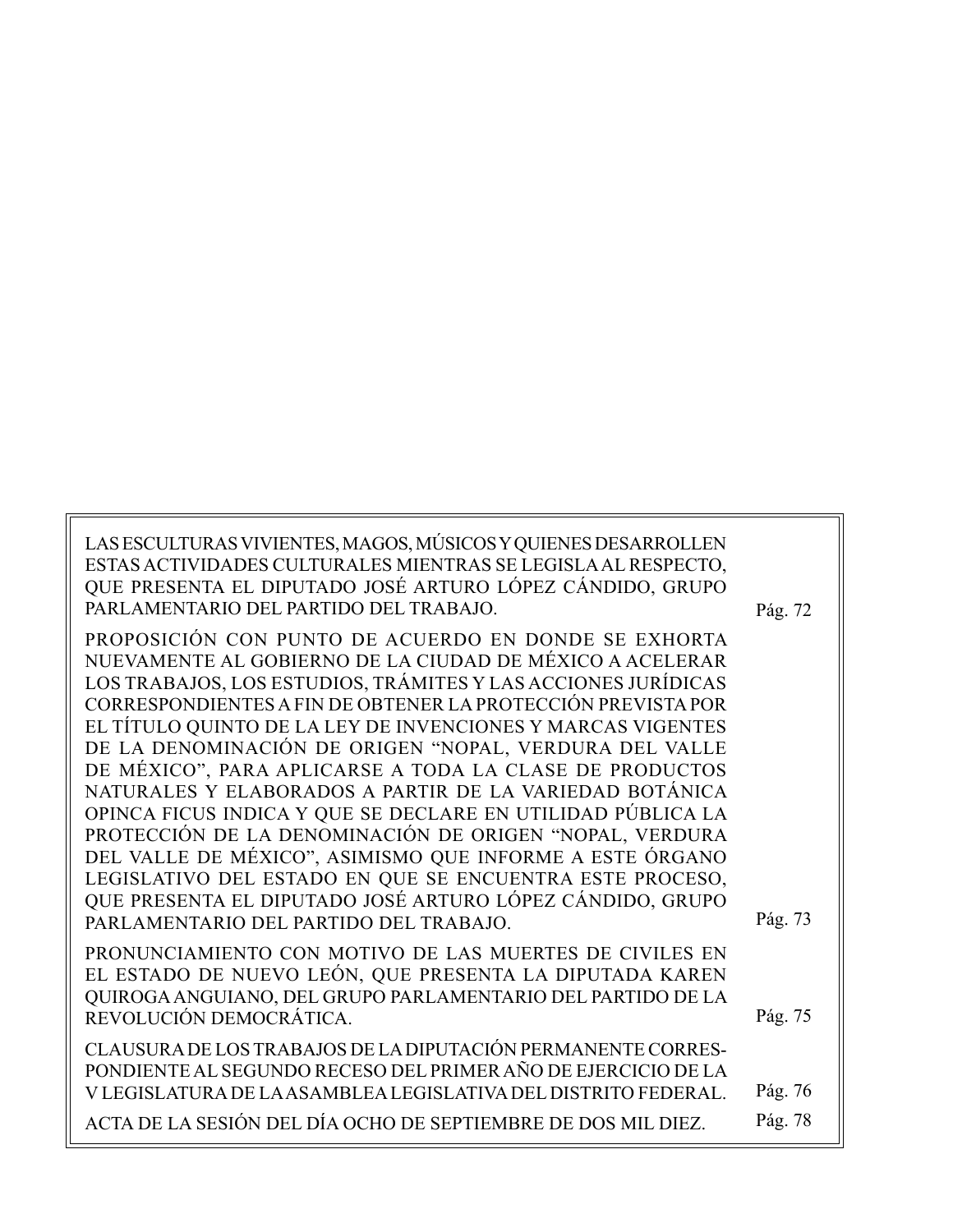**EL C. PRESIDENTE DIPUTADO EMILIANO AGUILAR ESQUIVEL.** Muy buenos días. Proceda la Secretaría a pasar lista de asistencia a las Diputadas y Diputados.

**EL C. SECRETARIO DIPUTADO VÍCTOR HUGO ROMO GUERRA.** Por instrucciones de la Presidencia, se va a proceder a pasar lista de asistencia.

*(Lista de asistencia)*

Diputado Presidente, hay una asistencia de 8 Diputados. Hay quórum.

**EL C. PRESIDENTE**. Se abre la Sesión.

Proceda la Secretaría a preguntar a la Diputación Permanente en votación económica si es de dispensarse la lectura del Orden del Día, toda vez que ésta se encuentra en las pantallas táctiles de cada Diputado en el apartado de Gaceta Parlamentaria.

**EL C. SECRETARIO.** Por instrucciones de la Presidencia, se pregunta a la Diputación Permanente si es de dispensarse la lectura del Orden del Día.

Los que estén por la afirmativa, sírvanse manifestarlo levantando la mano.

Los que estén por la negativa, sírvanse manifestarlo levantando la mano.

Dispensada la lectura, Diputado Presidente.

## **ORDEN DEL DÍA**

Diputación Permanente. 8 de septiembre de 2010.

1. Lista de asistencia.

2. Lectura del Orden del Día.

3. Lectura y en su caso aprobación del Acta de la Sesión Anterior.

#### *Comunicados*

4. Uno del Diputado Juan Carlos Zárraga Sarmiento del Grupo Parlamentario del Partido Acción Nacional, por el que solicita se realice una excitativa para analizar y dictaminar un asunto.

5. Cincuenta y cuatro de la Secretaría de Gobierno del Distrito Federal, mediante los cuales remite respuestas a diversos asuntos.

6. Dos del Instituto de Acceso a la Información Pública del Distrito Federal, mediante los cuales remite respuestas a diversos asuntos.

7. Tres de la Subsecretaría de Enlace Legislativo de la Secretaría de Gobernación, mediante los cuales remite respuestas a diversos asuntos.

#### *Proposiciones*

8. Con Punto de Acuerdo para citar a comparecer ante la Comisión de Uso y Aprovechamiento de Bienes y Servicios Públicos de esta Honorable Asamblea Legislativa, al Ciudadano Fernando Aboitiz Saro, Titular de la Secretaría de Obras y Servicios del Distrito Federal, que presenta el Diputado Emiliano Aguilar Esquivel a nombre propio y del Diputado Israel Betanzos Cortes, del Grupo Parlamentario del Partido Revolucionario Institucional.

9. Con Punto de Acuerdo en donde la Diputación Permanente de esta Asamblea Legislativa del Distrito Federal exhorta a la Comisión de Gobierno de este Órgano colegiado a dotar de los derechos laborales básicos a las y los trabajadores de intendencia de esta Institución e intervenir para restituirles del descuento injustamente descontado de su sueldo, que presenta el Diputado José Arturo López Cándido, del Grupo Parlamentario del Partido del Trabajo.

10. Con Punto de Acuerdo en donde se exhorta a esta representación a suscribir un acuerdo para demandar públicamente: a uno: que la Asamblea Legislativa del Distrito Federal exhorte a Felipe Calderón Hinojosa, acatar su juramento de: *cumplir y hacer cumplir la constitución política de los estados unidos mexicanos y si no lo hiciere que la nación se lo demande.* Dos: esta Asamblea Legislativa del Distrito Federal demanda a Felipe Calderón Hinojosa a admitir públicamente la violación a la Constitución Política de los Estados Unidos Mexicanos al emitir mensajes propagandísticos días antes de las elecciones y pedir una disculpa pública ante una demanda de la entidad de la Federación donde se asientan los poderes federales, que presenta el Diputado José Arturo López Cándido, del Grupo Parlamentario del Partido del Trabajo.

11. Con Punto de Acuerdo en donde la Asamblea Legislativa del Distrito Federal exhorta al Jefe Delegacional de Cuauhtémoc, Agustín Torres y al Secretario de Seguridad Pública Manuel Mondragón, a permitir y tolerar la labor de las esculturas vivientes, magos, músicos y de quienes desarrollan estas actividades culturales mientras se legisla al respecto, que presenta el Diputado José Arturo López Cándido, del Grupo Parlamentario del Partido del Trabajo.

12. Con Punto de Acuerdo en donde se exhorta nuevamente al Gobierno de la Ciudad de México a acelerar los trabajos, los estudios, trámites y las acciones jurídicas correspondientes a fin de obtener la protección prevista por el Título quinto de la Ley de Invenciones y Marcas vigente, a la denominación de origen *Nopal verdura del Valle de México*, para aplicarse a toda clase de productos naturales y elaborados a partir de la variedad botánica *Opinca Ficus Indica* y que se declare de utilidad pública la: protección a la denominación de origen *Nopal verdura del Valle de México*. Asimismo que informe a este Órgano Legislativo del estado en que se encuentra este proceso, que presenta el Diputado José Arturo López Cándido, del Grupo Parlamentario del Partido del Trabajo.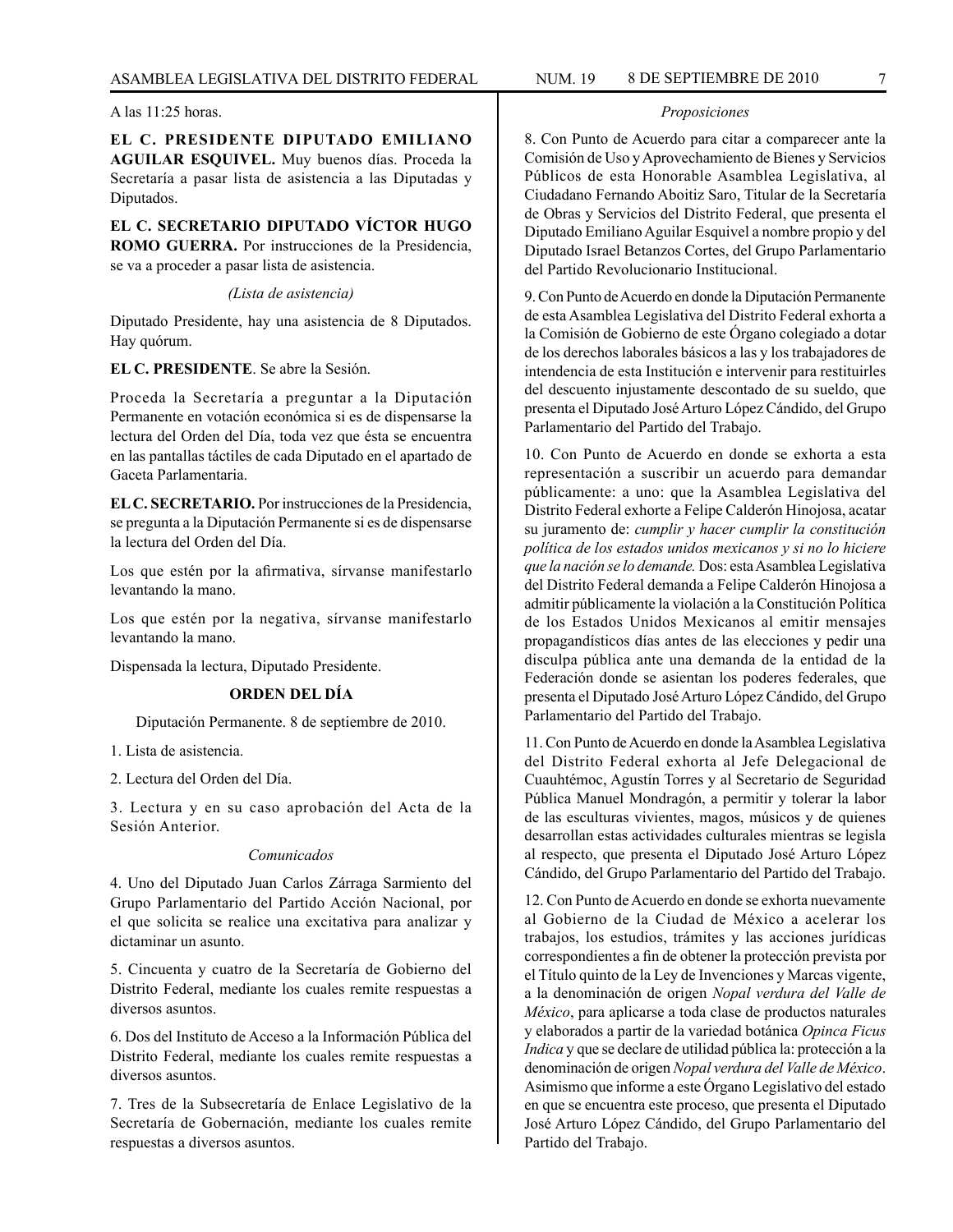13. Con Punto de Acuerdo por el que se solicita al Director del Sistema de Aguas de la Ciudad de México a modificar la recepción de pagos por el suministro de agua, permitiendo a bancos y centros comerciales recibir tanto pagos vigentes como vencidos y establecer la opción de pagos parciales con el objetivo de disminuir la cantidad de usuarios morosos, que presenta el Diputado Federico Manzo Sarquis, del Grupo Parlamentario del Partido Acción Nacional.

14. Con Punto de Acuerdo con la finalidad de exhortar a la Directora General Jurídica y de Estudios Legislativos de la Consejería Jurídica y de Servicios Legales del Distrito Federal, para que dé cabal cumplimiento a la resolución de fecha treinta de junio del año dos mil nueve, emitida por la Primera Sala Auxiliar del Tribunal de lo Contencioso Administrativo del Distrito Federal, en la cual se deja sin efectos la resolución del veintiséis de enero de dos mil nueve, y que tiene por no interpuesto un recurso de revocación que se interpusiera contra el decreto expropiatorio del once de noviembre de dos mil ocho, respecto el predio denominado Terromotitla del paraje La Ciénega Delegación Tláhuac en esta Ciudad de México, que presenta el Diputado Emiliano Aguilar Esquivel, del Grupo Parlamentario del Partido Revolucionario Institucional.

15. Con Punto de Acuerdo por la que se le exhorta a la Secretaría de Educación del Distrito Federal en términos de sus atribuciones y facultades diseñe, edite y distribuya un manual de convivencia escolar en todos los planteles de educación del Distrito Federal, que presenta el Diputado Fernando Cuéllar Reyes a nombre de la Diputada Edith Ruiz Mendicuti, del Grupo Parlamentario del Partido de la Revolución Democrática.

16. Con Punto de Acuerdo por el que se exhorta al Jefe del Gobierno del Distrito Federal para que publique en la Gaceta Oficial del Distrito Federal las reformas que crean el Fondo de Prevención y Atención de Contingencias y Emergencias Epidemiológicas y Sanitarias en el Distrito Federal, que presenta la Diputada Lizbeth Eugenia Rosas Montero a nombre propio y de la Diputada Maricela Contreras Julián, del Grupo Parlamentario del Partido de la Revolución Democrática.

17. Con Punto de Acuerdo por el que se exhorta al Titular de la Secretaría de Salud, Doctor Armando Ahued Ortega, a implementar un programa de inspección sanitaria en los 318 mercados del Distrito Federal a fin de verificar que los mismo cumplan con la normatividad aplicable, que remite el Diputado Rafael Calderón Jiménez, del Grupo Parlamentario del Partido Acción Nacional.

18. Con Punto de Acuerdo por el que se solicita al Delegado en Venustiano Carranza, Licenciado Alejandro Rafael Piña Medina, envíe a esta Soberanía un informe detallado y actualizado sobre el ejercicio del presupuesto etiquetado de 30 millones de pesos para el rescate de la nave menor del mercado de La Merced, que remite el Diputado Rafael Calderón Jiménez, del Grupo Parlamentario del Partido Acción Nacional.

19. Con Punto de Acuerdo por el que se exhorta al Titular del Órgano Político Administrativo de Venustiano Carranza Alejandro Piña Medina, a que gire instrucciones al área correspondiente a fin de que se lleven a cabo trabajos para el cambio de la techumbre de los mercados de Jamaica, así como, para implementar un programa de desasolve en dichos mercados, que remite el Diputado Rafael Calderón Jiménez, del Grupo Parlamentario del Partido Acción Nacional.

20. Con Punto de Acuerdo por el que se exhorta a los titulares de las 16 Delegaciones del Distrito Federal a destinar presupuesto para los CENDI que se encuentran ubicados en el interior de los mercados públicos de su Demarcación Territorial, que remite el Diputado Rafael Calderón Jiménez, del Grupo Parlamentario del Partido Acción Nacional.

21. Con Punto de Acuerdo por el que se solicita al titular de la Delegación Venustiano Carranza, Alejandro Rafael Piña Medina, envíe a esta Honorable Asamblea Legislativa del Distrito Federal V Legislatura, un informe detallado sobre los vendedores informales que se encuentran en el perímetro del mercado público de La Merced *nave mayor*, que remite el Diputado Rafael Calderón Jiménez, del Grupo Parlamentario del Partido Acción Nacional.

22. Con Punto de Acuerdo por el que se exhorta al Jefe de Gobierno del Distrito Federal a que en el ámbito de sus facultades instale, en coordinación con las autoridades del Estado de México, la instancia de Coordinación Metropolitana del Valle de México, que presenta el Diputado Carlos Alberto Flores Gutiérrez a nombre propio y del Diputado Guillermo Octavio Huerta Ling, del Grupo Parlamentario del Partido Acción Nacional.

23. Con Punto de Acuerdo por el que se exhorta a diversas autoridades del Distrito Federal a que con motivo de los festejos patrios del mes de septiembre, establezcan las medidas preventivas de seguridad necesarias a fin de evitar accidentes derivados del uso de cohetes y juegos pirotécnicos, que presenta el Diputado Federico Manzo Sarquis a nombre propio y del Diputado Guillermo Octavio Huerta Ling, del Grupo Parlamentario del Partido Acción Nacional.

24. Con Punto de Acuerdo por el que se solicita a la Comisión de Gobierno de esta Honorable Asamblea Legislativa del Distrito Federal que a la brevedad instruya la actualización de la página de Internet de esta representación en el rubro de Leyes por inexactitud e impresiciones tanto en las fechas de publicación como en las reformas a las mismas y en congruencia con el marco normativo, se ordene la publicación de los reglamentos con la finalidad de dar cumplimiento al principio de publicidad a la Ciudadanía, que presenta el Diputado Federico Manzo Sarquis a nombre propio y del Diputado Guillermo Octavio Huerta Ling, del Grupo Parlamentario del Partido Acción Nacional.

25. Con Punto de Acuerdo para solicitar al Jefe de Gobierno del Distrito Federal restituya a su lugar original la estatua ecuestre del General Emiliano Zapata que actualmente se ubica en la Alameda del Sur, en el marco de los festejos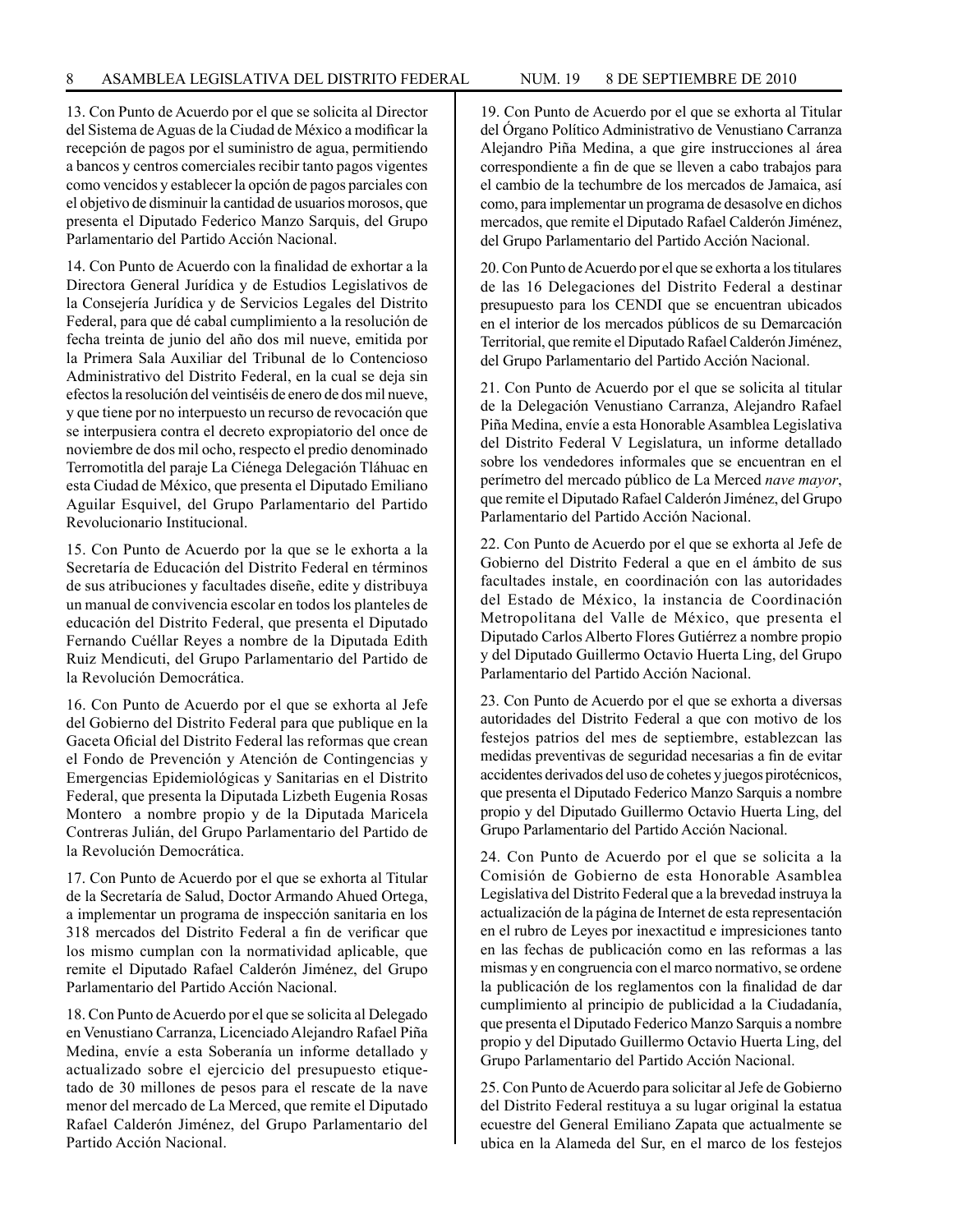del Centenario de la Revolución Mexicana, que presenta la Diputada Lizbeth Eugenia Rosas Montero a nombre propio y de la Diputada Maricela Contreras Julián, del Grupo Parlamentario del Partido de la Revolución Democrática.

26. Con Punto de Acuerdo por el que se exhorta los titulares de educación pública del Gobierno Federal y del Distrito Federal a que en el ámbito de sus competencias instruyan y garanticen las ceremonias cívicas en todos los planteles escolares del Distrito Federal, conforme a la normatividad aplicable, que presenta la Diputada Lizbeth Eugenia Rosas Montero, del Grupo Parlamentario del Partido de la Revolución Democrática.

27. Con Punto de Acuerdo por el que se solicita respetuosamente a la Rectora de la Universidad Autónoma de la Ciudad de México, Doctora María Esther Orozco Orozco, a que asista a la mesa de trabajo con la Comisión de Seguridad Pública de este Órgano Legislativo y rinda un informe detallado y pormenorizado que contenga los resultados de la aplicación del programa *Por una UACM sin Violencia*, y explique la falta de seguridad al interior de las instalaciones de la UACM, que presenta el Diputado Carlos Alberto Flores Gutiérrez a nombre propio y de la Diputada Lía Limón García, del Grupo Parlamentario del Partido Acción Nacional.

28. Con Punto de Acuerdo por el que se solicita al Jefe Delegacional en Venustiano Carranza informe a este Órgano Legislativo sobre el estado que guarda el Mercado de La Merced nave menor en materia de obra pública y mejoramiento, que presenta el Diputado Federico Manzo Sarquis a nombre del Diputado Juan Carlos Zárraga Sarmiento, del Grupo Parlamentario del Partido Acción Nacional.

29. Con Punto de Acuerdo para exhortar al Jefe Delegacional en Azcapotzalco, Licenciado Enrique Vargas Anaya, a fin de que sean retirados los trailer que obstruyen la Avenida Ferrocarriles Nacionales en la Colonia Nueva El Rosario, que presenta el Diputado Carlo Fabián Pizano Salinas a nombre del Diputado Jorge Palacios Arroyo, del Grupo Parlamentario del Grupo Parlamentario del Partido Acción Nacional.

30. Con Punto de Acuerdo para exhortar al Doctor Manuel Mondragón y Kalb, Titular de la Secretaría de Seguridad Pública del Distrito Federal para que en conjunta colaboración con el Jefe Delegacional en Azcapotzalco, Licenciado Enrique Vargas Anaya, implementen un operativo para el retiro de autos chatarra en diversas Colonias de la Delegación Azcapotzalco, que presenta el Diputado Carlo Fabián Pizano Salinas a nombre del Diputado Jorge Palacios Arroyo, del Grupo Parlamentario del Partido Acción Nacional.

31. Con Punto de Acuerdo para exhortar a la Titular de la Delegación Iztapalapa para que por su conducto inicie un programa de reubicación de sexoservidores y sexoservidoras que se ubican en la Avenida Ignacio Zaragoza en el tramo que comprende las Colonias Juan Escutia y Tepalcates desde la Estación del Metro Tepalcates hasta la estación Agrícola Oriental, que presenta la Diputada Karen Quiroga Anguiano, del Grupo Parlamentario del Partido de la Revolución Democrática.

32. Con Punto de Acuerdo por el que esta Honorable Asamblea Legislativa del Distrito Federal se pronuncia por una mayor equidad y trato justo en los recursos asignados al Distrito Federal en el Presupuesto de Egresos de la Federación, que presenta el Diputado Víctor Hugo Romo Guerra a nombre propio y del Diputado Erasto Ensástiga Santiago, del Grupo Parlamentario del Partido de la Revolución Democrática.

33. Con Punto de Acuerdo por la que se le exhorta a la Secretaría de Gobernación en medida de sus atribuciones, fomente una sana cultura de convivencia en espectáculos públicos, discotecas, salones de baile, antros, restaurantes bar familiar, etc., y que en los bailes escolares los movimientos practicados en los mismos no sean sensuales, eróticos simulando el coito, que presenta el Diputado Fernando Cuéllar Reyes a nombre de la Diputada Edith Ruiz Mendicuti, del Grupo Parlamentario del Partido de la Revolución Democrática.

34. Con Punto de Acuerdo por el que se exhorta a la Secretaría de Protección Civil del Gobierno del Distrito Federal, para que estudie la factibilidad de la construcción de la estación de bomberos en el predio ubicado en Avenida Plutarco Elías Calles a un costado del deportivo Francisco I. Madero en el centro social Arco Iris, Colonia Chinampak de Juárez frente X, o bien en el predio en Avenida Periférico entre Avenida Universidad y Constitución de Apatzingán en Supermanzana 2 Colonia Ejercito Constitucionalista, que presenta la Diputada Karen Quiroga Anguiano, del Grupo Parlamentario del Partido de la Revolución Democrática.

#### *Pronunciamientos*

35. Pronunciamiento sobre las donaciones de multimillonarios estadounidenses que presenta el Diputado José Arturo López Cándido a nombre propio y de los Diputados Juan Pablo Pérez Mejía y Ana Estela Aguirre y Juárez, del Grupo Parlamentario del Partido del Trabajo.

36. Pronunciamiento con motivo de las muertes de civiles en el Estado de Nuevo León, que presenta la Diputada Karen Quiroga Anguiano, del Grupo Parlamentario del Partido de la Revolución Democrática.

## *Clausura*

37. Clausura de los trabajos correspondientes al Segundo Período de Receso del Primer Año de Ejercicio de la V Legislatura.

**EL C. PRESIDENTE.** Gracias, Diputado Secretario. En consecuencia, esta Presidencia deja constancia que el Orden del Día cuenta con 37 puntos.

Se solicita a la Secretaría dar cuenta a la Diputación Permanente con el Acta de la Sesión Anterior.

**EL C. SECRETARIO.** Diputado Presidente, esta Secretaría le informa que ha sido distribuida el Acta de la Sesión Anterior a los integrantes de la Mesa Directiva, por lo que se solicita su autorización para preguntar a la Diputación Permanente si es de aprobarse.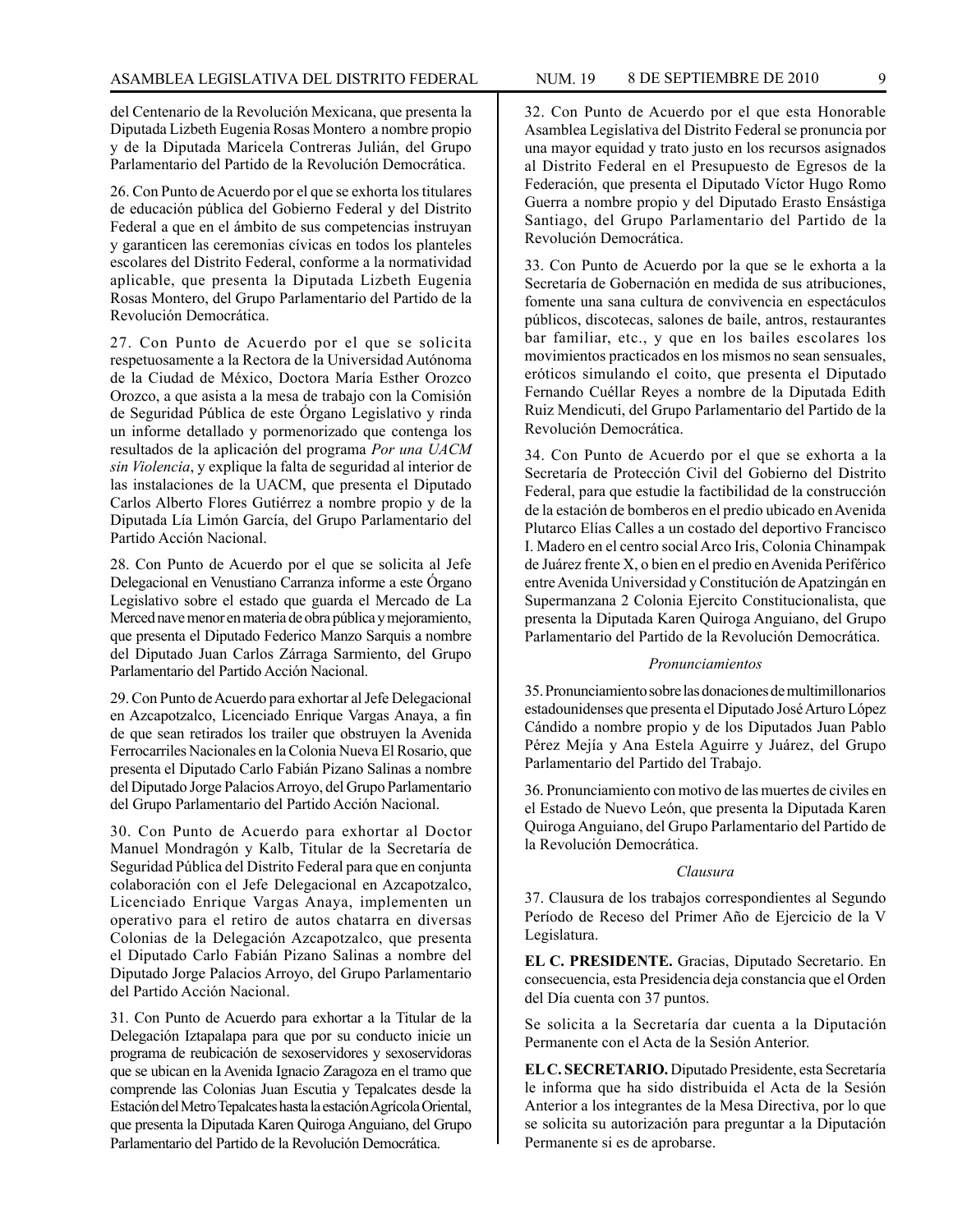**EL C. PRESIDENTE**. Adelante, Diputado Secretario.

**EL C. SECRETARIO**. Está a consideración el Acta.

No habiendo quién haga uso de la palabra, en votación económica se pregunta a la Diputación Permanente si es de aprobarse el acta de referencia.

Los que estén por la afirmativa, sírvanse manifestarlo levantando la mano.

Los que estén por la negativa, sírvanse manifestarlo levantando la mano.

Aprobada el Acta, Diputado Presidente.

## *ACTA DE LA SESIÓN DEL 1° DE SEPTIEMBRE DEL 2010 PRESIDENCIA DEL DIPUTADO EMILIANO AGUILAR ESQUIVEL*

*En la Ciudad de México, Distrito Federal, siendo las once horas con cuarenta minutos, del día miércoles uno de septiembre del año dos mil diez, se facultó al Diputado Jorge Palacios Arroyo, del Grupo Parlamentario del Partido Acción Nacional, para que desempeñara las funciones de la Secretaría; con una asistencia de ocho Diputadas y Diputados la Presidencia declaró abierta la Sesión; en votación económica se dispensó la lectura del Orden del Día, toda vez que se encontraba en las pantallas táctiles de los Diputados, en el apartado de la Gaceta Parlamentaria; dejando constancia que estuvo compuesto por 41 puntos, asimismo se aprobó el Acta de la Sesión Anterior.*

*Inmediatamente después la Presidencia hizo del conocimiento de la Diputación Permanente, que se recibieron los siguientes comunicados: 7 de la Secretaría de Gobierno del Distrito Federal y 1 de la Subsecretaría de Enlace Legislativo de la Secretaría de Gobernación; toda vez que los comunicados a los que se había hecho referencia, contenían respuestas relativas a asuntos aprobados por el Pleno de La Asamblea Legislativa, por economía procesal parlamentaria la Presidencia determinó se hicieran del conocimiento de los Diputados promoventes y tomar nota a la Secretaría.*

*Posteriormente la Presidencia informó que se recibió un Acuerdo de la Comisión de Gobierno de la Asamblea Legislativa del Distrito Federal, por el que se modifica la integración de la Comisión Especial para el Fomento de la Inversión en Infraestructura para la Ciudad, la Comisión de Turismo y el Comité de Asuntos Interinstitucionales; una vez que la Secretaría dio lectura al mismo, en votación económica fue aprobado, por lo que la Presidencia determinó se hiciera del conocimiento de las Presidencias de las citadas comisiones para las efectos correspondientes.*

*Asimismo la Presidencia informó que se recibió un Acuerdo de la Comisión de Gobierno de la Asamblea Legislativa dm Distrito Federal, por el que se crea la Comisión Especial de Límites Territoriales; una vez que la Secretaría dio lectura al mismo, en votación económica fue aprobado, por lo que la Presidencia determinó se hiciera del conocimiento de los Integrantes de las comisiones aludidas para los efectos correspondientes.*

*La Presidencia hizo del conocimiento de la Asamblea que los puntos enlistados en los numerales 8, 24, 25, 26, 27, 30. 39, 40 y 41 habían sido retirados del Orden del Día.*

*Acto continuo, a fin de presentar una Proposición con Punto de Acuerdo, para que se exhorte al Jefe de Gobierno del Distrito Federal, Marcelo Ebrard Casaubon; al Secretario de Obras y Servicios, Fernando Aboitiz Saro, al Director General del Sistema de Aguas de la Ciudad de México, Ramón Aguirre Díaz, y a los 16 Jefes Delegacionales, para que de manera cordial implementen un programa integral de desasolve, se concedió el uso de la Tribuna al Diputado Carlo Fabián Pizano Salinas, del Grupo Parlamentario del Partido Acción Nacional; en votación económica se consideró de urgente y obvia resolución; asimismo se aprobó y se ordenó remitirla a las autoridades correspondientes para los efectos legales a que hubiese lugar.*

*Enseguida, la Presidencia informó que se recibió una Proposición con Punto de Acuerdo, encaminado a exhortar a la Directora de la Caja de Previsión para Trabajadores a Lista de Raya del Gobierno del Distrito Federal, Ciudadana Elba Martha García Rocha, con la finalidad de que acate las resoluciones administrativas emitidas por el Tribunal de lo Contencioso Administrativo en las cuales se dejan sin efecto los dictámenes emitidos por la Caja y en contra de las pretensiones de los actores y se ordena a ésta dar cumplimiento a los fallos dictados, se concedió el uso de la Tribuna al Diputado Emiliano Aguilar Esquivel, del Grupo Parlamentario del Partido Revolucionario Institucional; en votación económica se consideró de urgente y obvia resolución; asimismo se aprobó y se ordenó remitirla a las autoridades correspondientes para los efectos legales a que hubiese lugar.*

*De la misma manera para presentar una Proposición con Punto de Acuerdo, con la finalidad de que el Gobierno del Distrito Federal destine una partida extraordinaria de 5 millones de pesos para terminar el conflicto existente con los 199 nopaleros que no fueron beneficiados por el Programa de Abono 2010, se concedió el uso de la Tribuna al Diputado Emiliano Aguilar Esquivel, del Grupo Parlamentario del Partido Revolucionario Institucional; en votación económica se consideró de urgente y obvia resolución; asimismo se aprobó y se ordenó remitirla a las autoridades correspondientes para los efectos legales a que hubiese lugar.*

*Posteriormente para presentar una Proposición con Punto de Acuerdo, por la que se exhorta a los 16 Jefes Delegacionales del Distrito Federal a que, en el marco de sus atribuciones, obligaciones y facultades, realicen las verificaciones administrativas correspondientes en establecimientos mercantiles que realicen competencia desleal en contra de mercados públicos del Distrito Federal, se concedió el uso de la Tribuna a la Diputada Lizbeth Eugenia Rosas Montero, del Grupo Parlamentario del Partido de la Revolución Democrática; en votación económica se consideró de urgente y obvia resolución; asimismo se aprobó y se ordenó remitirla a las autoridades correspondientes para los efectos legales a que hubiese lugar.*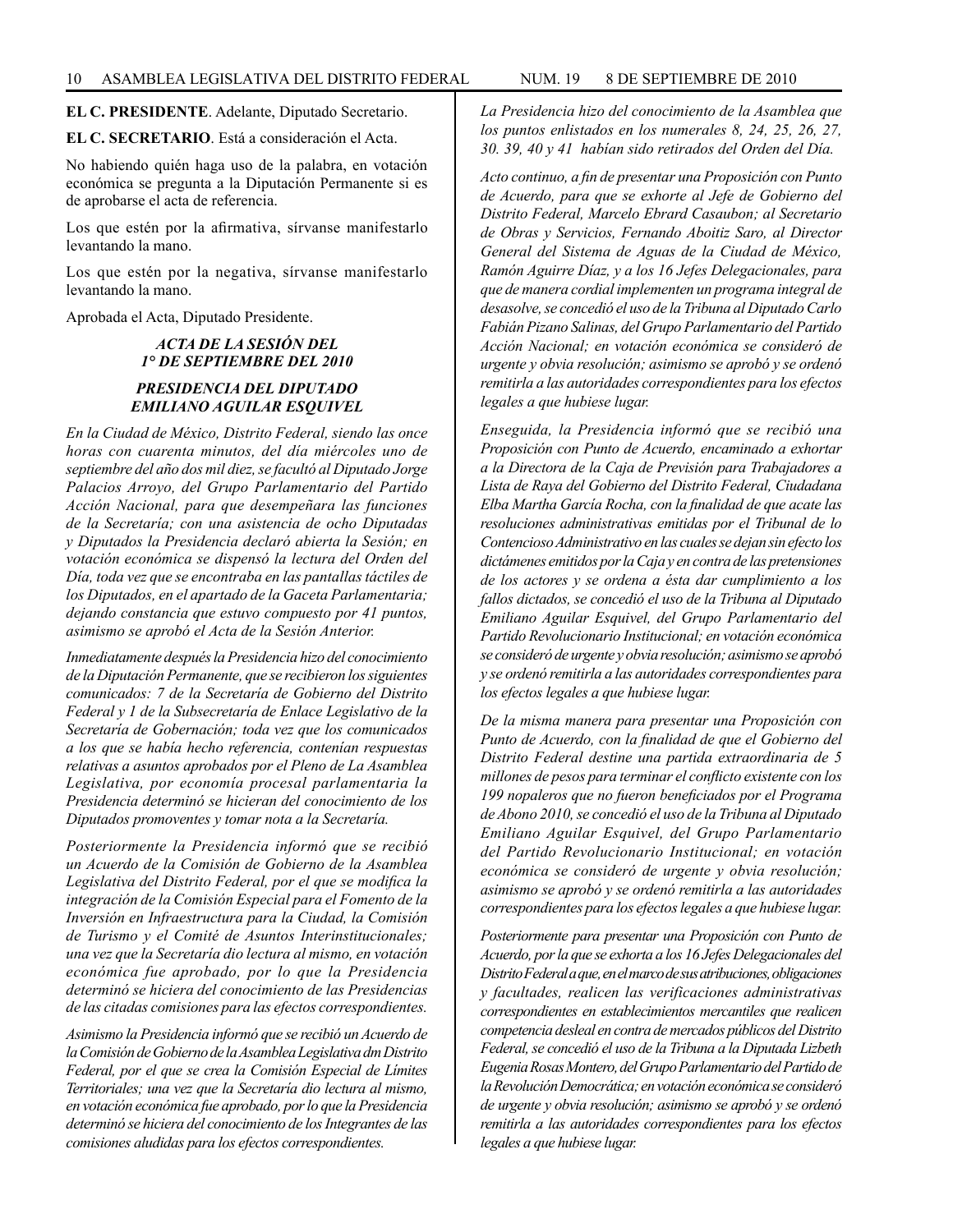*De igual forma la Presidencia informó que se recibieron las siguientes Propuestas con Punto de Acuerdo suscritas por el Diputado Rafael Calderón Jiménez, del Grupo Parlamentario del Partido Acción Nacional, la primera, por el que se exhorta a la Secretaria de Desarrollo Económico, Licenciada Laura Velázquez Alzúa, a llevar a cabo una mesa de trabajo que tenga como objetivo invitar a los locatarios de los mercados públicos a adherirse a la modalidad de cobro a través de una terminal de punto de venta; la segunda, por el que se solicita a la Secretaria de Desarrollo Económico, Licenciada Laura Velázquez Alzúa, información sobre el número de tiendas express y de autoservicio que existen en el Distrito Federal, así como la ubicación de las mismas; se turnaron para su análisis y dictamen a las Comisiones Unidas de Abasto y Distribución de Alimentos y de Fomento Económico; la tercera, por el que se exhorta al Secretario de Seguridad Pública del Distrito Federal, Doctor Manuel Mondragón y Kalb, a realizar inspecciones en los 318 mercados públicos del Distrito Federal, a fin de verificar que la venta de animales que se realiza en los mismos, se encuentran dentro del marco jurídico vigente, se turnó para su análisis y dictamen a las comisiones unidas de Seguridad Pública y de Preservación del Medio Ambiente y Protección Ecológica; la cuarta, por el que se exhorta al Secretario de Seguridad Pública del Distrito Federal, Doctor Manuel Mondragón y Kalb, a los 16 Jefes Delegacionales del Distrito Federal, a realizar una inspección en los 318 mercados públicos, a fin de corroborar que las áreas comunes que en ellos se encuentran, no sean utilizadas en bodegas clandestinas de juegos pirotécnicos, se turnó para su análisis y dictamen a las comisiones unidas de Seguridad Pública y de Protección Civil; la quinta, por la que se exhorta al Titular de la Secretaría de Protección Civil, Ciudadano Elías Miguel Moreno Brizuela, a implementar un programa de inspección en los 318 mercados públicos del Distrito Federal, a fin de detectar anomalías de las redes eléctricas de estos centros de abasto, así como para identificar bodegas clandestinas de juegos pirotécnicos, se turnó para su análisis y dictamen a la Comisión de Protección Civil.*

*Acto seguido para presentar una Proposición con Punto de Acuerdo, para exhortar al Licenciado Fernando Aboitiz Haro, Secretario de Obras y Servicios del Distrito Federal, así como al Jefe Delegacional en Azcapotzalco, Licenciado Enrique Vargas Anaya, y al Jefe Delegacional en Miguel Hidalgo, Licenciado Demetrio Sodi de la Tijera, para que en el ámbito de sus respectivas competencias giren sus apreciables instrucciones a quien corresponda, a fin de implementar un programa emergente de limpieza de la Avenida 5 de mayo, en el tramo comprendido entre la calle Ferrocarriles Nacionales y Calzada Naranja de la Delegación Azcapotzalco, ya que derivado de los trabajos de la Construcción del parque Bicentenario, los transportistas esparcen polvo y tierra, productos de la excavación sobre la carpeta asfáltica, afectando el medio ambiente y la salud de los habitantes de las Colonias* *Ángel Zimbrón y Plenitud, y los pueblos de Santa Cruz Acuyacan, Santa Lucia y San Miguel Amantla, se concedió el uso de la Tribuna al Diputado Jorge Palacios Arroyo, del Grupo Parlamentario del Partido de Acción Nacional; en votación económica se consideró de urgente y obvia resolución; asimismo se aprobó y se ordenó remitirla a las autoridades correspondientes para los efectos legales a que hubiese lugar.*

*Asimismo para presentar una Proposición con Punto de Acuerdo, para exhortar al Jefe Delegacional en Azcapotzalco, Licenciado Enrique Vargas Anaya, a fin de que en el proyecto de presupuesto del 2011 considere la previsión presupuestaria para la construcción de la cocina comedor en el Centro de Atención Múltiple número 77 (CAM), ubicado en El Campo Encantado sin número Colonia Ampliación Petrolera Delegación Azcapotzalco, se concedió el uso de la Tribuna al Diputado Jorge Palacios Arroyo, del Grupo Parlamentario del Partido Acción Nacional; en votación económica se consideró de urgente y obvia resolución; asimismo se aprobó y se ordenó remitirla a las autoridades correspondientes para los efectos legales a que hubiese lugar.*

*De la misma manera para presentar una Proposición con Punto de Acuerdo, a través del cual la Asamblea Legislativa del Distrito Federal condena la masacre de 72 migrantes centroamericanos en el estado de Tamaulipas y exige la revisión y cambios necesarios en la política migratoria de nuestro país, se concedió el uso de la Tribuna a la Diputada Lizbeth Eugenia Rosas Montero a nombre propio y de la Diputada Maricela Contreras Julián y Aleida Alavéz Ruíz, del Grupo Parlamentario del Partido de la Revolución Democrática; en votación económica se consideró de urgente y obvia resolución; para hablar en contra se concedió el uso de la Tribuna hasta por diez minutos al Diputado Carlo Fabián Pizano Salinas, del Grupo Parlamentario del Partido Acción Nacional; se concedió el uso de la palabra desde su curul al Diputado Octavio Guillermo West Silva, del Grupo Parlamentario del Partido Revolucionario Institucional para formularle una pregunta al orador, misma que fue aceptada y respondida; se concedió el uso de la palabra desde su curul a la Diputada Lizbeth Eugenia Rosas Montero para hacer diversas manifestaciones; para hablar a favor se concedió el uso de la Tribuna hasta por diez minutos al Diputado David Razú Aznar, del Grupo Parlamentario del Partido de la Revolución Democrática; se concedió el uso de la palabra desde su curul al Diputado Octavio Guillermo West Silva, para formularle una pregunta al orador, misma que fue aceptada y respondida; asimismo para hablar en contra nuevamente se concedió el uso de la Tribuna hasta por diez minutos al Diputado Carlo Fabián Pizano Salinas; para hablar a favor, se concedió el uso de la Tribuna hasta por diez minutos al Diputado Octavio Guillermo West Silva: se concedió el uso de la palabra desde su curul a la Diputada Lizbeth Eugenia Rosas Montero para leer como quedaría la propuesta; se concedió el uso de la palabra desde su*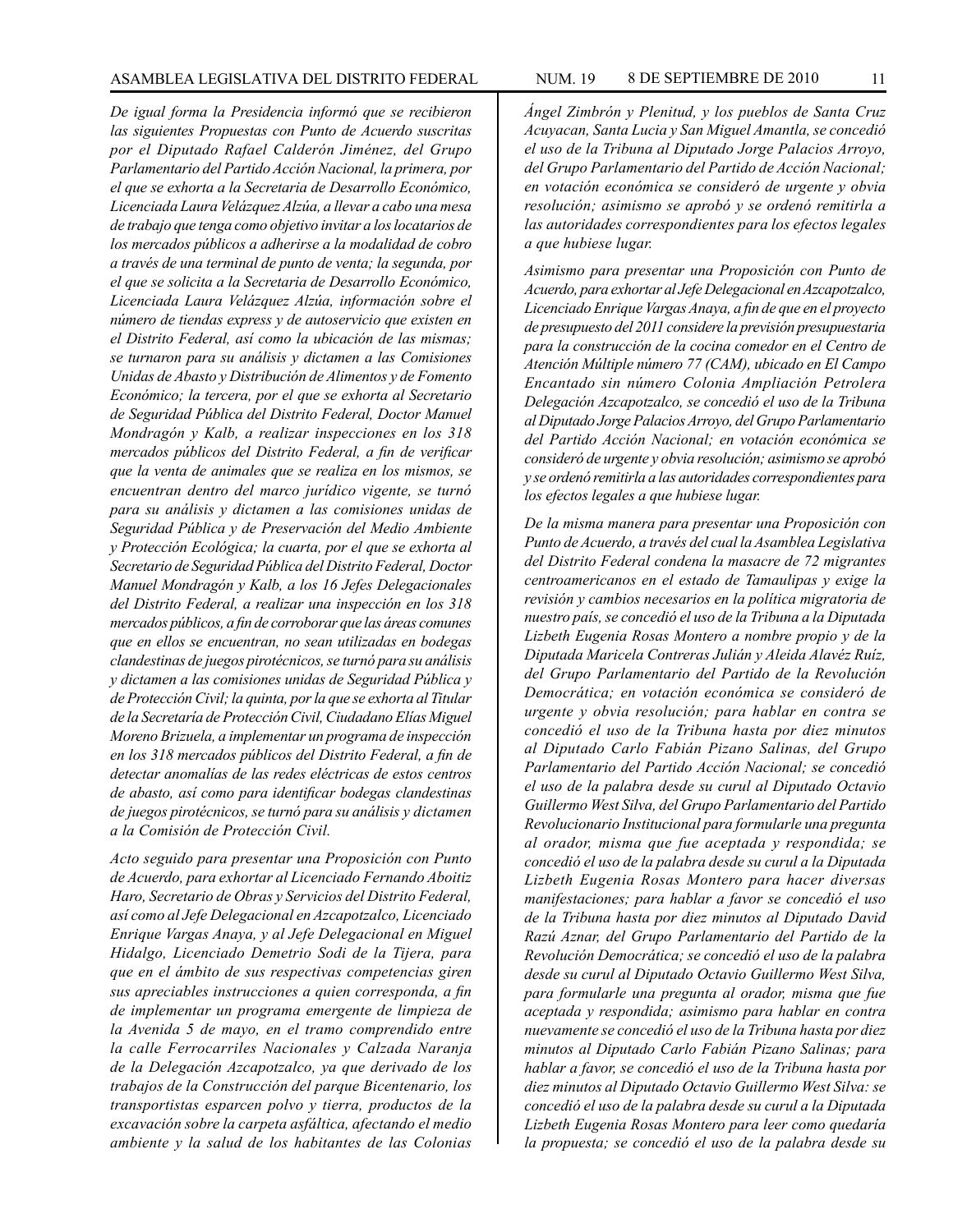*curul al Diputado Carlo Fabián Pizano Salinas para hacer diversas manifestaciones; para hablar en contra de la propuesta, se concedió el uso de la Tribuna hasta por diez minutos al Diputado Octavio Guillermo West Silva; para hablar a favor, se concedió el uso de la Tribuna hasta por diez minutos al Diputado David Razú Aznar; para hablar en contra de la propuesta, se concedió el uso de la Tribuna al Diputado Carlo Fabián Pizano Salinas; se concedió el uso de la palabra desde su curul a la Diputada Lizbeth Eugenia Rosas Montero para hacer diversas manifestaciones; en votación económica se aprobó la propuesta con las tres adiciones que se propusieron y se ordenó remitirla a las autoridades correspondientes para los efectos legales a que hubiese lugar.*

*Enseguida para presentar una Proposición con Punto de Acuerdo, por el que se exhorta respetuosamente al Ejecutivo Local autorice de manera urgente la cantidad de 20 millones de pesos para realizar un estudio geológico y cartográfico del Sistema de Grietas que se encuentran activas y demás acciones para paliar los efectos de diferentes zonas de la Delegación Tláhuac, se concedió el uso de la Tribuna al Diputado Víctor Hugo Romo Guerra, a nombre propio y del Diputado Alejandro López Villanueva, del Grupo Parlamentario del Partido de la Revolución Democrática: en votación económica se consideró de urgente y obvia resolución; para hablar en contra se concedió el uso de la Tribuna hasta por diez minutos al Diputado Federico Manzo Sarquis, del Grupo Parlamentario del Partido Acción Nacional; asimismo se concedió el uso de la Tribuna hasta por diez minutos a la Diputada Karen Quiroga Anguiano, del Grupo Parlamentario del Partido de la Revolución Democrática; de igual forma se concedió el uso de la palabra desde su curul a la Diputada Karen Quiroga Anguiano, para hacer diversas manifestaciones; de igual forma se concedió el uso de la palabra desde su curul al Diputado Víctor Hugo Romo Guerra, para hacer diversas manifestaciones; nuevamente se concedió el uso de la palabra desde su curul a la Diputada Karen Quiroga Anguiano para hacer algunas aclaraciones, mismas que fueron aceptadas por el Diputado Víctor Hugo Romo Guerra; en votación económica se aprobó la propuesta con la modificación planteada por la Diputada Karen Quiroga Anguiano y se ordenó remitirla a las autoridades correspondientes para los efectos legales a que hubiese lugar.*

*Acto continuo para presentar una Proposición con Punto de Acuerdo, por el que se solicita a la Directora de la Red de Transportes de Pasajeros del Distrito Federal, informe sobre los egresos obtenidos por este Organismo por el concepto de prestación del servicio inscrito en el Programa de Transporte Escolar Obligatorio, se concedió el uso de la Tribuna al Diputado Federico Manzo Sarquis, a nombre del Diputado Juan Carlos Zárraga Sarmiento, del Grupo Parlamentario del Partido Acción Nacional; en votación económica se consideró de urgente y obvia resolución; asimismo se aprobó y se ordenó remitirla a las autoridades correspondientes para los efectos legales a que hubiese lugar.*

*Acto seguido para presentar una Proposición con Punto de Acuerdo, por el que se exhorta respetuosamente al Instituto Electoral del Distrito Federal, para que reconozca* 

*la calidad de pueblos y la identidad vecinal que tienen los pueblos originarios de San Bernabé Ocotepec, San Nicolás Totolapan, la Magdalena Contreras, Santa Teresa. San Jerónimo Lídice, y se les otorgue ese carácter en la próxima elección Ciudadana, se concedió el uso de la Tribuna al Diputado Fernando Cuéllar Reyes, a nombre de la Diputada Claudia Elena Águila Torres, del Grupo Parlamentario del Partido de la Revolución Democrática; se turnó para su análisis y dictamen a las Comisiones Unidas de Asuntos Político Electorales y de Pueblos y Barrios Originarios.*

*Asimismo para presentar una Proposición con Punto de Acuerdo, por el cual se solicita respetuosamente al Instituto Nacional de Antropología e Historia informe sobre el estado que guarda en su Catálogo de Sitios Históricos el tradicionalmente conocido Árbol de la Noche Triste, asimismo, se dé entrada formal a la propuesta Ciudadana de la Colonia Popotla para cambiar la denominación de dicho sitio por el del Árbol de la Noche Victoriosa, esto en el marco de la Ley Federal sobre Monumentos y Zonas Arqueológicas e Históricas, se concedió el uso de la Tribuna al Diputado Víctor Hugo Romo Guerra, del Grupo Parlamentario del Partido de la Revolución Democrática; en votación económica se consideró de urgente y obvia resolución; asimismo se aprobó y se ordenó remitirla a las autoridades correspondientes para los efectos legales a que hubiese lugar.*

*Inmediatamente después para presentar una Proposición con Punto de Acuerdo, por el que se solicita al Órgano Desconcentrado Proyecto Metro reubique la estación Santa María Tomatlán de la Línea 12 del Metro y remita a este Órgano Legislativo los estudios técnicos y planos considerados para la construcción de la estación, se concedió el uso de la Tribuna al Diputado Federico Manzo Sarquis, del Grupo Parlamentario del Partido Acción Nacional; en votación económica no se consideró de urgente y obvia resolución; se turnó para su análisis y dictamen a las Comisiones Unidas de Desarrollo e Infraestructura Urbana y de Transporte y Vialidad.*

*Acto seguido para presentar una Proposición con Punto de Acuerdo, por el cual se solicita a la Secretaría de Educación y al Instituto de Educación Media Superior, ambos del Distrito Federal, incorporar y reforzar contenidos, métodos pedagógicos y materiales de estudio referentes al principio de igualdad y no discriminación en los planes de estudio y programas de estudio de los grados y niveles de educación en los que se tenga injerencia, se concedió el uso de la Tribuna al Diputado Víctor Hugo Romo Guerra, del Grupo Parlamentario del Partido de la Revolución Democrática; se concedió el uso de la palabra desde su curul al Diputado David Razú Aznar, del Grupo Parlamentario del Partido de la Revolución Democrática para solicitar sumarse al Punto de Acuerdo, lo cual fue aceptado por el Diputado promovente, en votación económica se consideró de urgente y obvia resolución; asimismo se aprobó y se ordenó remitirla a las autoridades correspondientes para los efectos legales a que hubiese lugar.*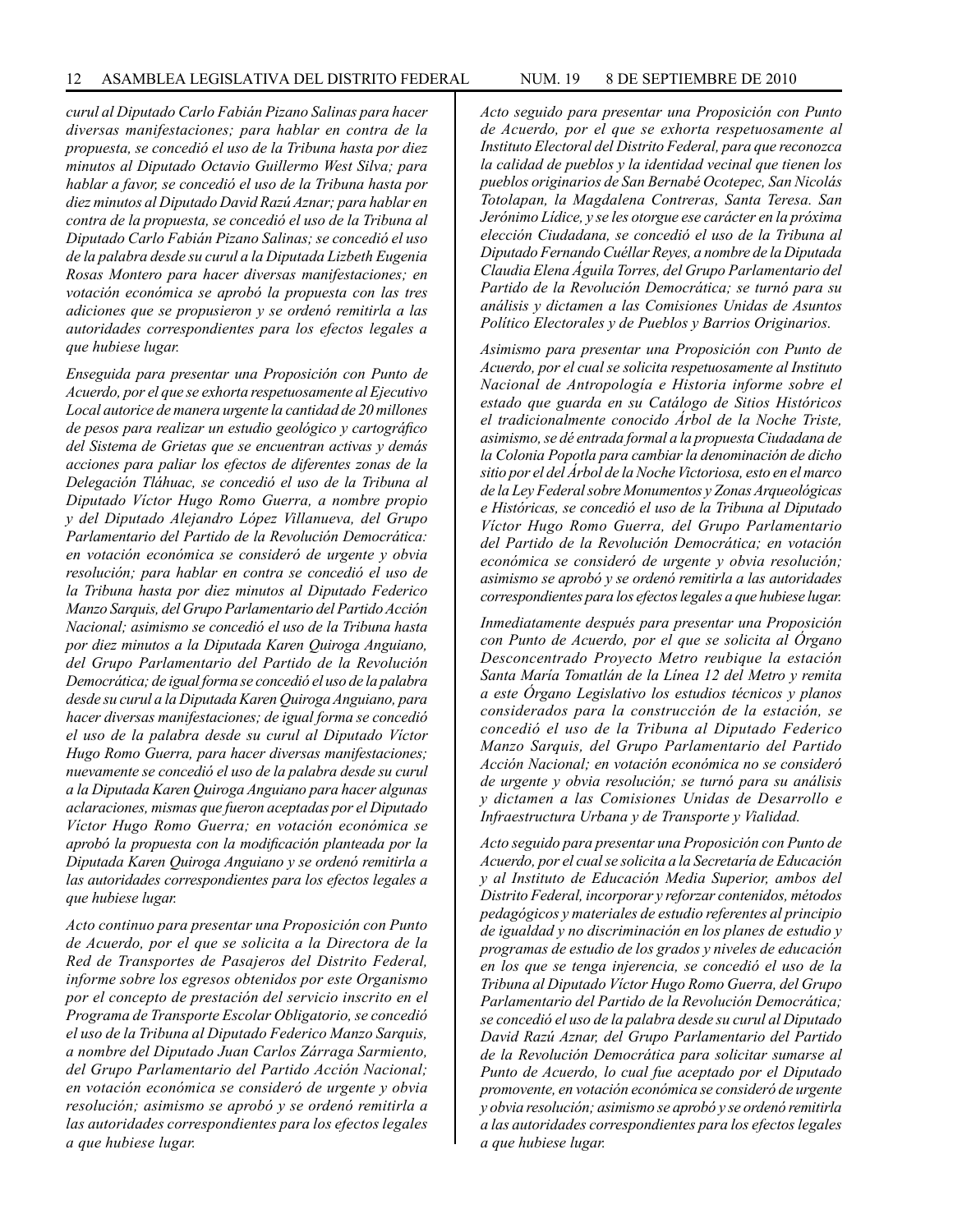*Para presentar una Proposición con Punto de Acuerdo, sobre la Delegación Miguel Hidalgo, se concedió el uso de la Tribuna al Diputado Víctor Hugo Romo Guerra, del Grupo Parlamentario del Partido de la Revolución Democrática; en votación económica se consideró de urgente y obvia resolución; asimismo se aprobó y se ordenó remitirla a las autoridades correspondientes para los efectos legares a que hubiese lugar.*

*Acto continúo a fin de presentar una Proposición con Punto de Acuerdo, por la que se solicita al Secretario de Seguridad Pública y al Secretario de Transportes y Vialidad, ambos del Distrito Federal, se coordinen y mejoren los programas y operativos para inhibir el robo de sus pertenencias a usuarios del transporte público, se concedió el uso de la Tribuna a la Diputada Lizbeth Eugenia Rosas Montero, del Grupo Parlamentario del Partido de la Revolución Democrática; en votación económica se consideró de urgente y obvia resolución; asimismo se aprobó y se ordenó remitirla a las autoridades correspondientes para los efectos legales a que hubiese lugar.*

*Posteriormente a fin de presentar una Proposición con Punto de Acuerdo, por el que se solicita a la Secretaría de Cultura del Distrito Federal un informe referente al Corredor Cultural Santa Fe, se concedió el uso de la Tribuna a la Diputada Lizbeth Eugenia Rosas Montero, a nombre del Diputado Leonel luna Estrada, del Grupo Parlamentario del Partido de la Revolución Democrática; en votación económica se consideró de urgente y obvia resolución; asimismo se aprobó y se ordenó remitirla a las autoridades correspondientes para los efectos legales a que hubiese lugar.*

*Enseguida a fin de presentar una Proposición con Punto de Acuerdo, por medio del cual se solicita a la Contraloría General del Distrito Federal que en el uso de sus facultades realice una auditoría al proceso de expropiación y adquisición de terrenos para la construcción de la Línea 12 del Metro, se concedió el uso de la Tribuna a la Diputada Lizbeth Eugenia Rosas Montero, a nombre del Diputado Leonel Luna Estrada, del Grupo Parlamentario del Partido de la Revolución Democrática; se concedió el uso de la palabra desde su curul al Diputado Federico Manzo Sarquis, del Grupo Parlamentario del Partido Acción Nacional, para solicitar inscribirse al Punto de Acuerdo, lo cual fue aceptado por la Diputada promoverte, en votación económica se consideró de urgente y obvia resolución; asimismo se aprobó y se ordenó remitirla a las autoridades correspondientes para los efectos legales a que hubiese lugar.*

*De la misma manera para presentar una Proposición con Punto de Acuerdo, relativo a la limpieza de barrancas en el Distrito Federal, se concedió el uso de la Tribuna a la Diputada Lizbeth Eugenia Rosas Montero, a nombre del Diputado Leonel Luna Estrada, del Grupo Parlamentario del Partido de la Revolución Democrática; en votación económica se consideró de urgente y obvia resolución; asimismo se aprobó y se ordenó remitirla a las autoridades correspondientes para los efectos legales a que hubiese tugar.*

*Habiéndose agotado los asuntos en cartera y siendo las catorce horas con cuarenta minutos, se levantó la Sesión y se citó para la que tendría lugar el día miércoles 8 de septiembre del 2010 a las 11:00 horas, rogando a todos su puntual asistencia.*

**EL C. PRESIDENTE**. Gracias, señor Secretario.

Compañeras y compañeros Diputados:

Antes de continuar con la Sesión, me gustaría compartir con ustedes una lamentable noticia.

El pasado día jueves 2 de septiembre, lamentablemente se presentó el fallecimiento del señor Armando Aguilar Rosas, colaborador de la Coordinación de Servicios Parlamentarios de esta Asamblea Legislativa.

El señor Armando o Don Armando como era nombrado por sus amigos, todos lo conocíamos, pues era uno de los servidores públicos que más nos auxiliaba durante el desarrollo de las sesiones, ya sea entregándonos Orden del Día, ya sea repartiendo los informes de las comparecencias o bien los dictámenes que se abordarían en el desarrollo de las sesiones.

Don Armando Aguilar trabajó más de 15 años en el área de Servicios Parlamentarios de nuestro Cuerpo Colegiado y siempre lo hizo con un gran cariño hacia la Asamblea. Su trabajo siempre estuvo impregnado de compromiso y responsabilidad.

Hoy que nos acompaña su familia, quiero decirles a nombre de la Asamblea que don Armando siempre tuvo y tiene todo nuestro reconocimiento.

Es por ello que no quiero pedirles un minuto de silencio, quiero solicitarles respetuosamente un minuto de aplausos en memoria de don Armando Aguilar Rosas, quien hoy descansa en paz.

#### *(Minuto de Aplausos)*

**EL C. PRESIDENTE**. Esta Presidencia informa que se recibió un Comunicado del Diputado Juan Carlos Zárraga Sarmiento, del Grupo Parlamentario del Partido Acción Nacional. Proceda la Secretaría a dar lectura al comunicado.

**EL C. SECRETARIO**. Por instrucciones de la Presidencia se procede a dar lectura al comunicado de referencia.

## *DIP. JUAN CARLOS ZÁRRAGA SARMIENTO GRUPO PARLAMENTARIO DEL PARTIDO ACCIÓN NACIONAL*

*No. Oficio: JCZS/217/10 Ciudad de México. 1 de Septiembre de 2010*

*DIP. EMILIANO AGUILAR ESQUIVEL PRESIDENTE DE LA MESA DIRECTIVA ASAMBLEA LEGISLATIVA DEL DISTRITO FEDERAL V LEGISLATURA PRESENTE*

*El suscrito, Diputado integrante de la Asamblea Legislativa del Distrito Federal, V Legislatura, con fundamento en lo*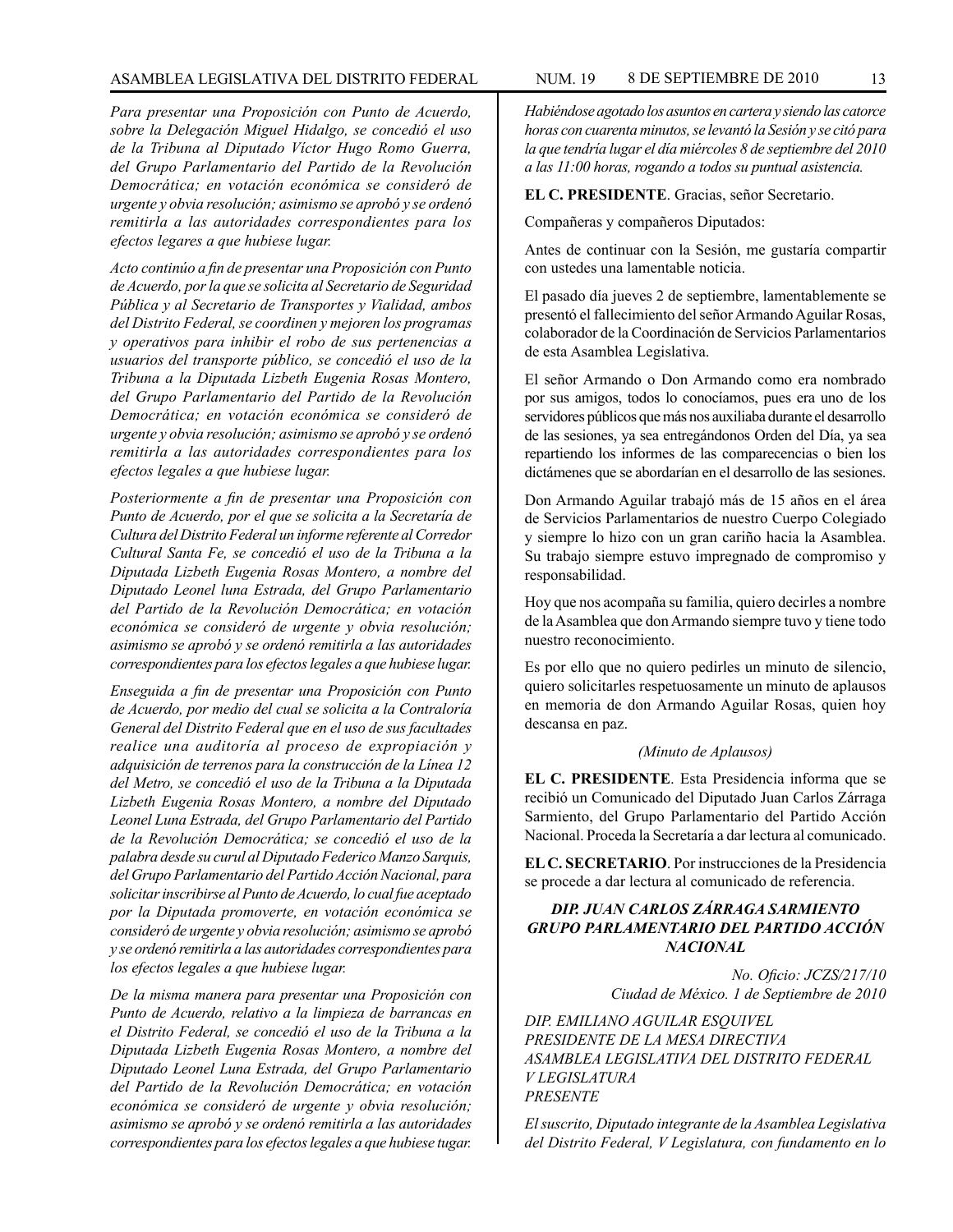*dispuesto por los Artículos 58 fracción II de la Ley Orgánica de la Asamblea Legislativas del Distrito Federal y 28 párrafo cuarto, del Reglamento para el Gobierno Interior de la Asamblea Legislativa del Distrito Federal, por este medio solicito se de trámite a la presente excitativa a las Comisiones Unidas de Preservación del Medio Ambiente y Protección Ecológica y Transporte y Vialidad, al tenor de las siguientes:*

## *CONSIDERACIONES*

*PRIMERO. Que con fecha 23 de marzo de 2010, en Sesión Plenaria presenté la Iniciativa con Proyecto de Decreto por el que se reforman los Artículos 5 y 213 fracción II, y se adiciona el Artículo 149 BIS del La Ley Ambiental del Distrito Federal, Dicha iniciativa fue turnada a las Comisiones de Preservación del Medio Ambiente y Protección Ecológica y Transporte y vialidad.*

*SEGUNDO. Que con base en el Artículo 32 del Reglamento para el Gobierno Interior de la Asamblea Legislativa del Distrito Federal, las Comisiones de Preservación del Medio Ambiente y Protección Ecológica y Transporte y Vialidad debieron emitir el dictamen de la citada iniciativa en un tiempo de treinta días siguientes al de la fecha en la que se haya recibido. Sin embargo han pasado tres meses desde que se turnó la inactiva mencionada y la comisión Obligada no ha emitido el dictamen correspondiente.*

*Por lo anteriormente expuesto atentamente solícito que a la brevedad se de tramite al presente instrumento.*

#### *ATENTAMENTE*

*Dip. Juan Carlos Zárraga Sarmiento*

Cumplida su instrucción, Diputado Presidente.

**EL C. PRESIDENTE**. Muchas gracias, señor Secretario. Con fundamento en lo dispuesto por el Artículo 88 del Reglamento para el Gobierno Interior de la Asamblea Legislativa del Distrito Federal, se remite el presente comunicado a las Comisiones Unidas de Preservación del Medio Ambiente y Protección Ecológica y de Transporte y Vialidad para los efectos legislativos correspondientes y atiendan la excitativa en cuestión.

Esta Presidencia hace del conocimiento de la Diputación Permanente que se recibieron los siguientes comunicados: 54 de la Secretaría de Gobierno del Distrito Federal, 2 del Instituto de Acceso a la Información Pública del Distrito Federal y 3 de la Subsecretaría de Enlace Legislativo de la Secretaría de Gobernación. Asimismo, se informa a esta Diputación Permanente que toda vez que los comunicados a los que se ha hecho referencia contienen respuestas relativas a asuntos aprobados por este Órgano Legislativo, por economía procesal parlamentaria se toma la siguiente determinación:

Hágase del conocimiento de los Diputados promoventes y tome nota la Secretaría.

## *SECRETARÍA DE GOBIERNO COORDINACIÓN DE ENLACE DELEGACIONAL*

*"2008-2010 Bicentenario de la Independencia y Centenario de la Revolución, en la Ciudad de México".*

> *México, D.F., 26 de agosto de 2010 SG/CED/1929/2010*

*DIP. EMILIANO AGUILAR ESQUIVEL PRESIDENTE DE LA MESA DIRECTIVA ASAMBLEA LEGISLATIVA DEL DISTRITO FEDERAL V LEGISLATURA PRESENTE*

*Distinguido Presidente de la Mesa Directiva:*

*En atención al oficio MDDPSRPA/CSP/1545/2010 dirigido al Lic. José Ángel Ávila Pérez, Secretario de Gobierno del Distrito Federal, me permito remitir copia del oficio número DEL-AZCA/DGJG/0002885/2010, suscrito por Sergio Palacios Tejo, Director General Jurídico y de Gobierno en la Delegación Azcapotzalco, por el que informa que el comerciante, al adquirir el derecho por el uso o explotación de las vías o áreas públicas, se compromete a no modificar el entorno urbano y mantenerlo en perfecto estado.*

*Lo anterior en relación al Punto de Acuerdo aprobado por el Pleno de la Diputación Permanente de la Asamblea Legislativa del Distrito Federal, en Sesión celebrada el 28 de julio del presente, relativo a los acuerdos para que las asociaciones de vendedores ambulantes limpien la vía pública afectada por el ejercicio del comercio.*

*Sin otro particular, reciba un cordial saludo.*

## *ATENTAMENTE*

*Lic. Eliseo Moyao Morales Coordinador*

*\_\_\_\_\_ O \_\_\_\_\_*

## *SECRETARÍA DE GOBIERNO COORDINACIÓN DE ENLACE DELEGACIONAL*

*"2008-2010 Bicentenario de la Independencia y Centenario de la Revolución, en la Ciudad de México".*

> *México, D.F., 26 de agosto de 2010 SG/CED/1930/2010*

*DIP. EMILIANO AGUILAR ESQUIVEL PRESIDENTE DE LA MESA DIRECTIVA ASAMBLEA LEGISLATIVA DEL DISTRITO FEDERAL V LEGISLATURA PRESENTE*

*Distinguido Presidente de la Mesa Directiva:*

*En atención al oficio MDDPSRPA/CSP/1282/2010 dirigido al Lic. José Ángel Ávila Pérez, Secretario de Gobierno del Distrito Federal, me permito remitir copia del oficio número DGDS/508/2010, suscrito por el Lic. Emilio Javier Martínez Morales, Director General de Desarrollo Social en la*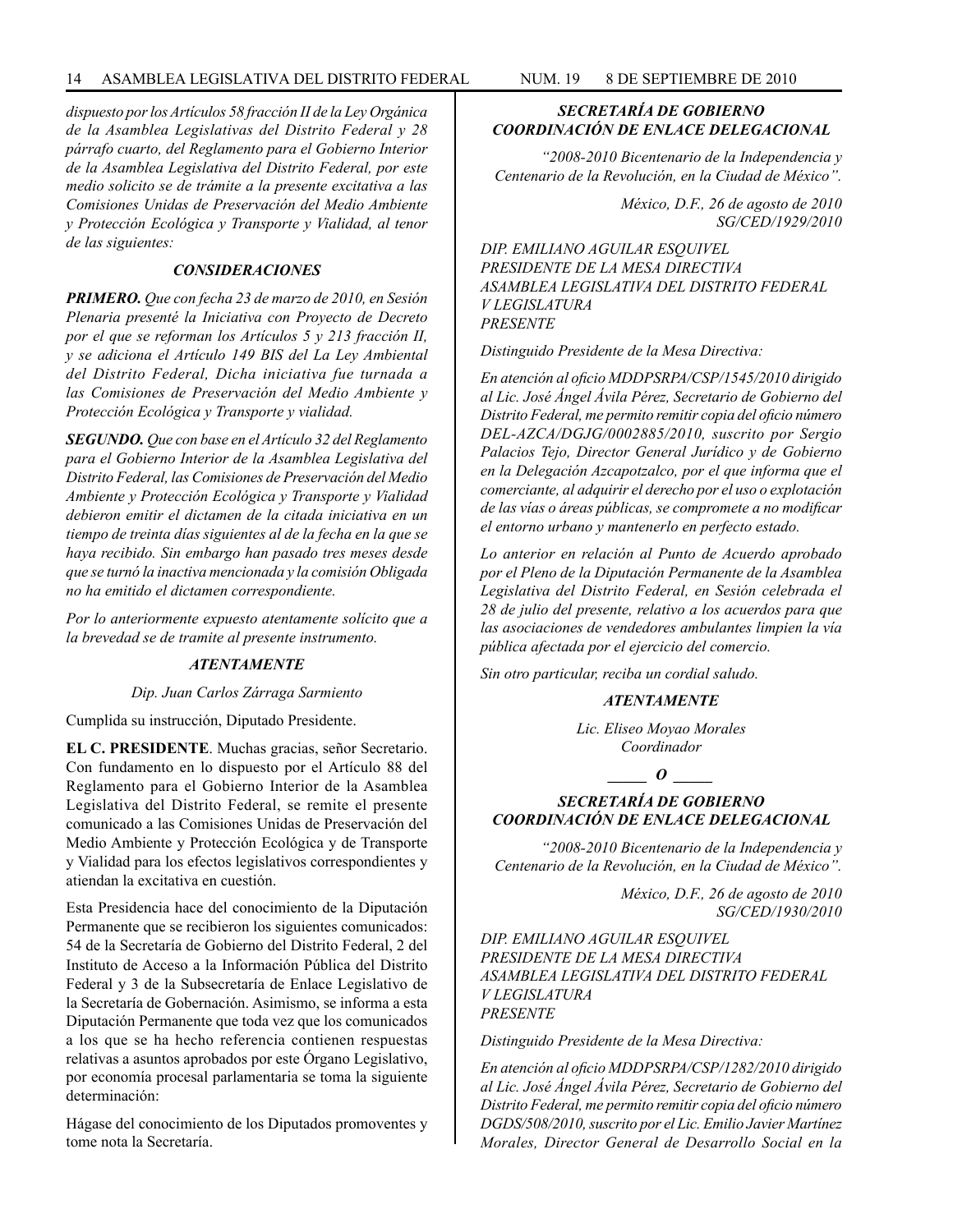*Delegación Benito Juárez, por el que informa las acciones que ha realizado ese Órgano Político Administrativo en el periodo comprendido de octubre de 2009 al 30 de junio del presente, para dar cumplimiento al Punto de Acuerdo aprobado por el Pleno de la Diputación Permanente de la Asamblea Legislativa del Distrito Federal, en Sesión celebrada el 14 de julio del presente, relativo a un informe sobre los proyectos y programas que se han implementado para atender a las personas con discapacidad.*

*Sin otro particular, reciba un cordial saludo.*

#### *ATENTAMENTE*

*Lic. Eliseo Moyao Morales Coordinador*

*\_\_\_\_\_ O \_\_\_\_\_*

## *SECRETARÍA DE GOBIERNO COORDINACIÓN DE ENLACE DELEGACIONAL*

*"2008-2010 Bicentenario de la Independencia y Centenario de la Revolución, en la Ciudad de México".*

> *México, D.F., 26 de agosto de 2010 SG/CED/1931/2010*

*DIP. EMILIANO AGUILAR ESQUIVEL PRESIDENTE DE LA MESA DIRECTIVA ASAMBLEA LEGISLATIVA DEL DISTRITO FEDERAL V LEGISLATURA PRESENTE*

*Distinguido Presidente de la Mesa Directiva:*

*En atención al oficio MDDPSRPA/CSP/1686/2010 dirigido al Lic. José Ángel Ávila Pérez, Secretario de Gobierno del Distrito Federal, me permito remitir copia del oficio número DGJG/DG/0511/10, suscrito por Lic. Camilo Campos López, Director General Jurídico y de Gobierno en la Delegación Cuajimalpa, por el que informa que con fecha 12 de agosto de los corrientes, se estableció una mesa de diálogo con los Ciudadanos inconformes, en la que se llegó a los siguientes acuerdos: desbloquear la obra pública que se está llevando a cabo en la explanada delegacional, respetar la ubicación del foro Pedro Infante, respetar el entorno arquitectónico, así como dejar sin efectos las averiguaciones previas en contra de diversas personas que participaron en diversos hechos.*

*Lo anterior en relación al Punto de Acuerdo aprobado por el Pleno de la Diputación Permanente de la Asamblea Legislativa del Distrito Federal, en Sesión celebrada el 4 de agosto del presente, relativo a las obras de remodelación de la explanada delegacional de esa demarcación.*

*Sin otro particular, reciba un cordial saludo.*

#### *ATENTAMENTE*

*Lic. Eliseo Moyao Morales Coordinador*



## *SECRETARÍA DE GOBIERNO COORDINACIÓN DE ENLACE DELEGACIONAL*

*"2008-2010 Bicentenario de la Independencia y Centenario de la Revolución, en la Ciudad de México".*

> *México, D.F., 26 de agosto de 2010 SG/CED/1932/2010*

*DIP. EMILIANO AGUILAR ESQUIVEL PRESIDENTE DE LA MESA DIRECTIVA ASAMBLEA LEGISLATIVA DEL DISTRITO FEDERAL V LEGISLATURA PRESENTE*

*Distinguido Presidente de la Mesa Directiva:*

*En atención al oficio MDDPSRPA/CSP/1416/2010 dirigido al Lic. José Ángel Ávila Pérez, Secretario de Gobierno del Distrito Federal, me permito remitir copia del oficio número DGDSPC/1031/2010 suscrito el Lic. Juan Sebastián Esquivel Sentíes, Director General de Desarrollo Social, en la Delegación Cuajimalpa, me permito informarle que este Órgano Político Administrativo, realizará las gestiones necesarias para que se analice la posibilidad de otorgar los apoyos por conceptos de programas sociales para el ejercicio fiscal 2011.*

*Lo anterior en referencia al Punto de Acuerdo aprobada por el Pleno de la Diputación Permanente de la Asamblea Legislativa del Distrito Federal, el 21 de julio del presente, sobre la implementación de medidas en aras del fortalecimiento de los mercados públicos.*

*Sin otro particular, reciba un cordial saludo.*

## *ATENTAMENTE*

*Lic. Eliseo Moyao Morales Coordinador*

*\_\_\_\_\_ O \_\_\_\_\_*

## *SECRETARÍA DE GOBIERNO COORDINACIÓN DE ENLACE DELEGACIONAL*

*"2008-2010 Bicentenario de la Independencia y Centenario de la Revolución, en la Ciudad de México".*

> *México, D.F., 26 de agosto de 2010 SG/CED/1933/2010*

*DIP. EMILIANO AGUILAR ESQUIVEL PRESIDENTE DE LA MESA DIRECTIVA ASAMBLEA LEGISLATIVA DEL DISTRITO FEDERAL V LEGISLATURA PRESENTE*

*Distinguido Presidente de la Mesa Directiva:*

*En atención al oficio MDDPSRPA/CSP/1548/2010 dirigido al Lic. José Ángel Ávila Pérez, Secretario de Gobierno del Distrito Federal, me permito remitir copia del oficio*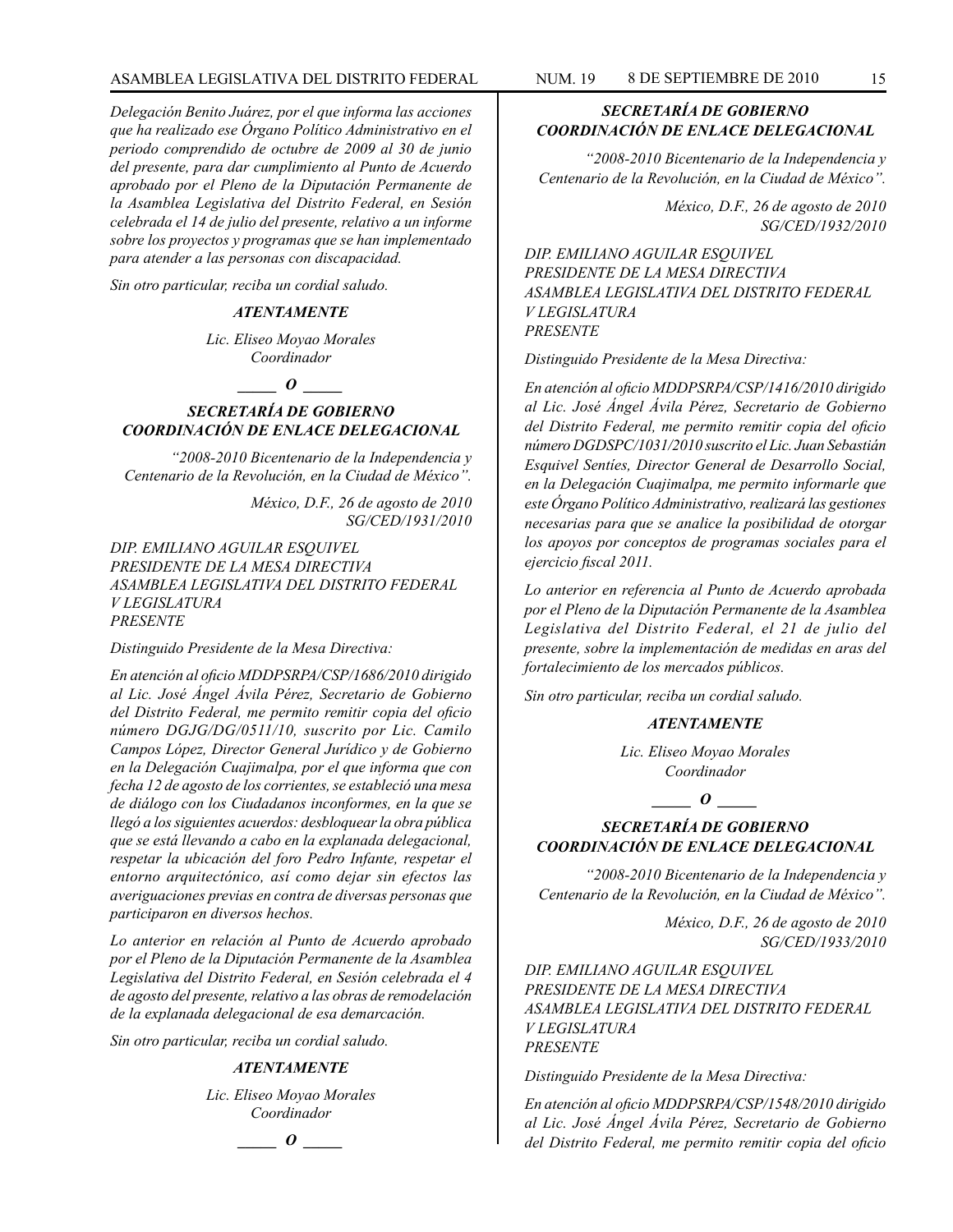*número DGJG/DG/0509/10, suscrito por Sergio Lic. Camilo Campos López, Director General Jurídico y de Gobierno en la Delegación Cuajimalpa, por el que informa que desde el mes de enero del año en curso los vendedores ambulantes de esta demarcación, los días miércoles de cada semana se dedican a realizar acciones de limpieza en los lugares que ocupan en la vía pública.*

*Lo anterior en relación al Punto de Acuerdo aprobado por el Pleno de la Diputación Permanente de la Asamblea Legislativa del Distrito Federal, en Sesión celebrada el 28 de julio del presente, relativo a los acuerdos para que las asociaciones de vendedores ambulantes limpien la vía pública afectada por el ejercicio del comercio.*

*Sin otro particular, reciba un cordial saludo.*

#### *ATENTAMENTE*

*Lic. Eliseo Moyao Morales Coordinador*

## *\_\_\_\_\_ O \_\_\_\_\_*

## *SECRETARÍA DE GOBIERNO COORDINACIÓN DE ENLACE DELEGACIONAL*

*"2008-2010 Bicentenario de la Independencia y Centenario de la Revolución, en la Ciudad de México".*

> *México, D.F., 26 de agosto de 2010 SG/CED/1934/2010*

*DIP. EMILIANO AGUILAR ESQUIVEL PRESIDENTE DE LA MESA DIRECTIVA ASAMBLEA LEGISLATIVA DEL DISTRITO FEDERAL V LEGISLATURA PRESENTE*

*Distinguido Presidente de la Mesa Directiva:*

*En atención al oficio MDDPSRPA/CSP/1362/2010 dirigido al Lic. José Ángel Ávila Pérez, Secretario de Gobierno del Distrito Federal, me permito remitir copia del oficio número DGJG/DG/0510/10, suscrito por Lic. Camilo Campos López, Director General Jurídico y de Gobierno en la Delegación Cuajimalpa, por el que informa las acciones que este Órgano de gobierno realizará para dar cumplimiento al retiro de las instalaciones "MUPIS".*

*Lo anterior en relación al Punto de Acuerdo aprobado por el Pleno de la Diputación Permanente de la Asamblea Legislativa del Distrito Federal, en Sesión celebrada el 21 de julio del presente, relativo al retiro de las aceras de las instalaciones llamadas "MUPIS".*

*Sin otro particular, reciba un cordial saludo.*

#### *ATENTAMENTE*

*Lic. Eliseo Moyao Morales Coordinador*

*\_\_\_\_\_ O \_\_\_\_\_*

## *SECRETARÍA DE GOBIERNO COORDINACIÓN DE ENLACE DELEGACIONAL*

*"2008-2010 Bicentenario de la Independencia y Centenario de la Revolución, en la Ciudad de México".*

> *México, D.F., 26 de agosto de 2010 SG/CED/1935/2010*

*DIP. EMILIANO AGUILAR ESQUIVEL PRESIDENTE DE LA MESA DIRECTIVA ASAMBLEA LEGISLATIVA DEL DISTRITO FEDERAL V LEGISLATURA PRESENTE*

*Distinguido Presidente de la Mesa Directiva:*

*En atención al oficio MDDPSRPA/CSP/1139/2010 dirigido al Lic. José Ángel Ávila Pérez, Secretario de Gobierno del Distrito Federal, me permito remitir copia del oficio número DGGD/322/10, suscrito por la Lic. Margarita M. Martínez Fisher, Directora General de Gerencia Delegacional por el que envía información solicitada acerca del Punto de Acuerdo aprobado por el Pleno de la Diputación Permanente de la Asamblea Legislativa del Distrito Federal, en Sesión celebrada el 07 de julio del presente, relativo a la entrega de un informe sobre el avance físico de los Proyectos Delegacionales Etiquetados contenidos en el Anexo 4 del Decreto del Presupuesto de Egresos del Distrito Federal para el Ejercicio Fiscal 2010.*

*Sin otro particular, reciba un cordial saludo.*

#### *ATENTAMENTE*

*Lic. Eliseo Moyao Morales Coordinador*

*\_\_\_\_\_ O \_\_\_\_\_*

## *SECRETARÍA DE GOBIERNO COORDINACIÓN DE ENLACE DELEGACIONAL*

*"2008-2010 Bicentenario de la Independencia y Centenario de la Revolución, en la Ciudad de México".*

> *México, D.F., 26 de agosto de 2010 SG/CED/1937/2010*

*DIP. EMILIANO AGUILAR ESQUIVEL PRESIDENTE DE LA MESA DIRECTIVA ASAMBLEA LEGISLATIVA DEL DISTRITO FEDERAL V LEGISLATURA PRESENTE*

*Distinguido Presidente de la Mesa Directiva:*

*En atención al oficio MDDPSRPA/CSP/1382/2010 dirigido al Lic. José Ángel Ávila Pérez, Secretario de Gobierno del Distrito Federal, me permito remitir copia del oficio número DGA/1253/2010, suscrito por el Dr. Osvaldo Cruz Villalobos, Director General de Administración en la Delegación Cuauhtémoc, por el que manifiesta que ese Órgano Político Administrativo ha efectuado acciones para mantener en óptimo estado el servicio de Internet, software así como la red telefónica, por lo que están en condiciones de contribuir al cuidado del medio ambiente a través de esta medida.*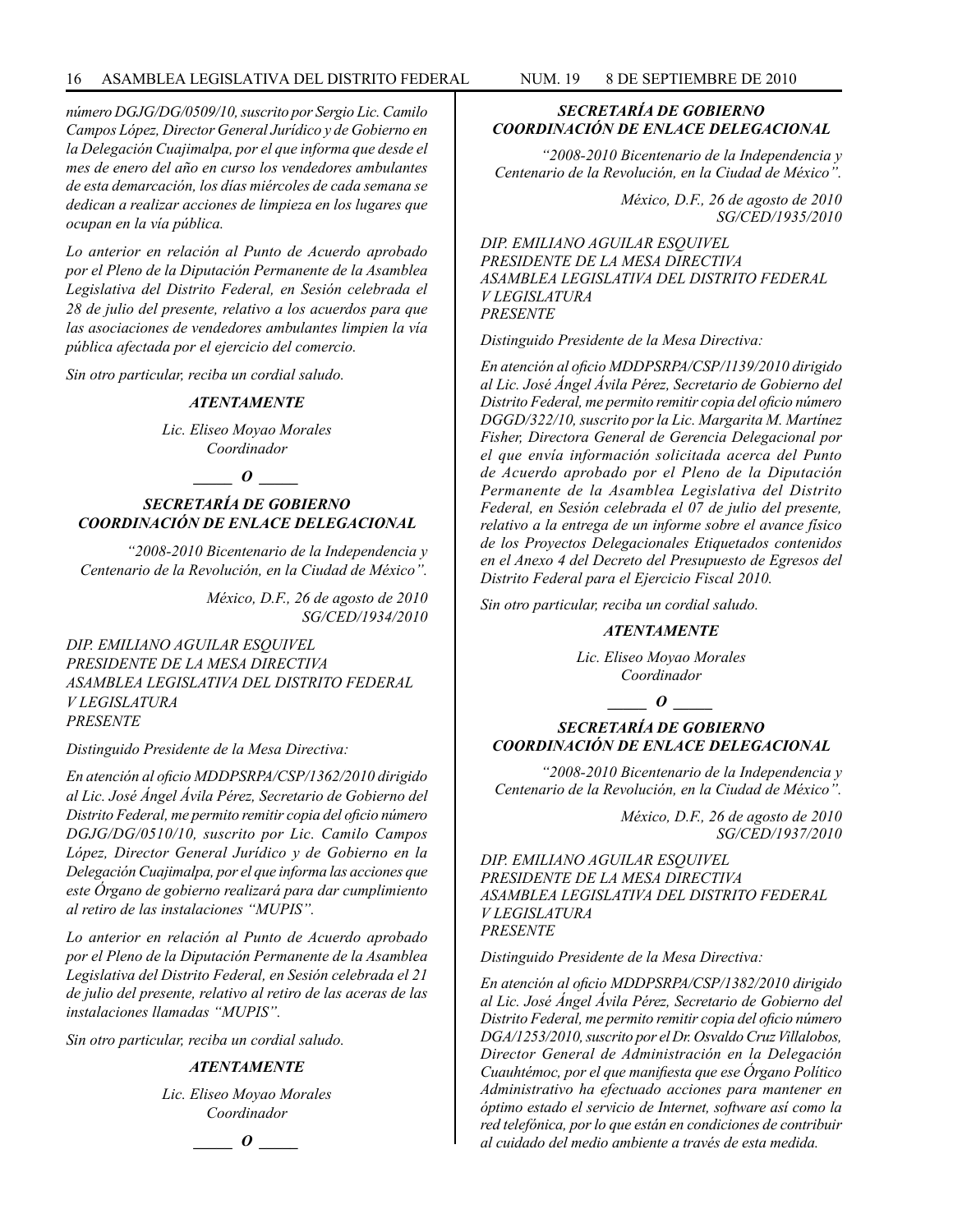*Lo anterior en referencia al Punto de Acuerdo aprobado por el Pleno de la Diputación Permanente de la Asamblea Legislativa del Distrito Federal, en Sesión celebrada el 21 de julio del presente, relativo al envío de informes a ese Órgano Legislativo por medios electrónicos, a fin de reducir el gasto de papel y contribuir al respeto del medio ambiente.*

*Sin otro particular, reciba un cordial saludo.*

#### *ATENTAMENTE*

*Lic. Eliseo Moyao Morales Coordinador*

#### $\bm{o}$

## *SECRETARÍA DE GOBIERNO COORDINACIÓN DE ENLACE DELEGACIONAL*

*"2008-2010 Bicentenario de la Independencia y Centenario de la Revolución, en la Ciudad de México".*

> *México, D.F., 27 de agosto de 2010 SG/CED/1939/2010*

*DIP. EMILIANO AGUILAR ESQUIVEL PRESIDENTE DE LA MESA DIRECTIVA ASAMBLEA LEGISLATIVA DEL DISTRITO FEDERAL V LEGISLATURA PRESENTE*

#### *Distinguido Presidente de la Mesa Directiva:*

*En atención al oficio MDSPPA/CSP/770/2010 dirigido al Lic. José Ángel Ávila Pérez, Secretario de Gobierno del Distrito Federal, me permito remitir copia del oficio número JDGAM/218/10, suscrito por el C. Víctor Hugo Lobo Román, Jefe Delegacional en Gustavo A. Madero, por el que informa las acciones que realiza ese Órgano Político Administrativo, a fin de dar cumplimiento al Punto de Acuerdo aprobado por el Pleno de la Asamblea Legislativa del Distrito Federal, en Sesión celebrada el pasado 15 de abril, relativo al padrón de beneficiarias del último Programa de Detección de Cáncer de Mama, realizado en cada una de las demarcaciones.*

*Sin otro particular, reciba un cordial saludo.*

#### *ATENTAMENTE*

*Lic. Eliseo Moyao Morales Coordinador*

#### *\_\_\_\_\_ O \_\_\_\_\_*

## *SECRETARÍA DE GOBIERNO COORDINACIÓN DE ENLACE DELEGACIONAL*

*"2008-2010 Bicentenario de la Independencia y Centenario de la Revolución, en la Ciudad de México".*

> *México, D.F., 27 de agosto de 2010 SG/CED/1940/2010*

*DIP. EMILIANO AGUILAR ESQUIVEL PRESIDENTE DE LA MESA DIRECTIVA ASAMBLEA LEGISLATIVA DEL DISTRITO FEDERAL V LEGISLATURA PRESENTE*

*Distinguido Presidente de la Mesa Directiva:*

*En atención al oficio MDSPPA/CSP/0756/2010 dirigido al Lic. José Ángel Ávila Pérez, Secretario de Gobierno del Distrito Federal, me permito remitir copia del oficio número JDGAM/220/2010, suscrito por el C. Víctor Hugo Lobo Román, Jefe Delegacional en Gustavo A. Madero, por el que informa que ese Órgano Político Administrativo ha llevado a cabo la Campaña Anual de Salud de la Mujer siguiendo los lineamientos marcados por la normas oficiales NOM-041-SSA-2002 y NOM-014-SSA2-1994 , a través de la Jefatura de Unidad Departamental de Servicios Médicos.*

*Lo anterior, a fin de dar cumplimiento al Punto de Acuerdo aprobado por el Pleno de la Asamblea Legislativa del Distrito Federal, en Sesión celebrada el pasado 03 de marzo, relativo a la Campaña Anual de Salud de la Mujer que incluya la exploración para la detección del cáncer cérvico-uterino y de mama, a efecto que no se dupliquen recursos materiales, humanos y presupuestales.*

*Sin otro particular, reciba un cordial saludo.*

#### *ATENTAMENTE*

*Lic. Eliseo Moyao Morales Coordinador*

*\_\_\_\_\_ O \_\_\_\_\_*

## *SECRETARÍA DE GOBIERNO COORDINACIÓN DE ENLACE DELEGACIONAL*

*"2008-2010 Bicentenario de la Independencia y Centenario de la Revolución, en la Ciudad de México".*

> *México, D.F., 27 de agosto de 2010 SG/CED/1941/2010*

*DIP. EMILIANO AGUILAR ESQUIVEL PRESIDENTE DE LA MESA DIRECTIVA ASAMBLEA LEGISLATIVA DEL DISTRITO FEDERAL V LEGISLATURA PRESENTE*

*Distinguido Presidente de la Mesa Directiva:*

*En atención al oficio MDSPPA/CSP/896/2010 dirigido al Lic. José Ángel Ávila Pérez, Secretario de Gobierno del Distrito Federal, me permito remitir copia del oficio número JDGAM/221/2010, suscrito por el C. Víctor Hugo Lobo Román, Jefe Delegacional en Gustavo A. Madero, por el que informa las acciones que realiza ese Órgano Político Administrativo, a fin de dar cumplimiento al Punto de Acuerdo aprobado por el Pleno de la Asamblea Legislativa del Distrito Federal, en Sesión celebrada el pasado 16 junio, relativo a la situación jurídica del predio ubicado en Calle 20 de Noviembre número 37- A,B,C,D,F,G,H, Manzana 27 Col. Cuautepec Barrio Alto.*

*Sin otro particular, reciba un cordial saludo.*

#### *ATENTAMENTE*

*Lic. Eliseo Moyao Morales Coordinador*

*\_\_\_\_\_ O \_\_\_\_\_*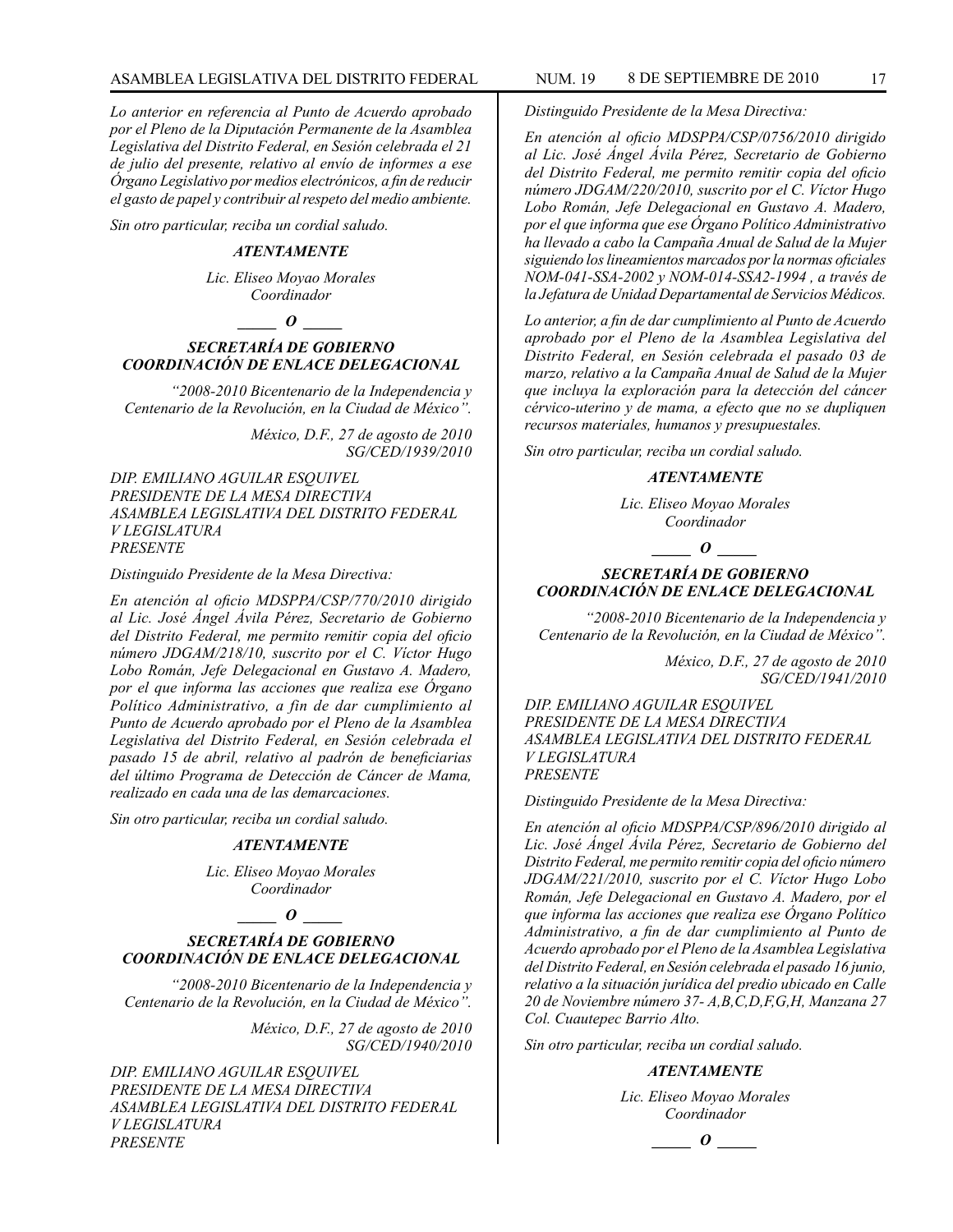## *SECRETARÍA DE GOBIERNO COORDINACIÓN DE ENLACE DELEGACIONAL*

*"2008-2010 Bicentenario de la Independencia y Centenario de la Revolución, en la Ciudad de México".*

> *México, D.F., 27 de agosto de 2010 SG/CED/1942/2010*

*DIP. EMILIANO AGUILAR ESQUIVEL PRESIDENTE DE LA MESA DIRECTIVA ASAMBLEA LEGISLATIVA DEL DISTRITO FEDERAL V LEGISLATURA PRESENTE*

#### *Distinguido Presidente de la Mesa Directiva:*

*En atención al oficio MDDPSRPA/CSP/1256/2010 dirigido al Lic. José Ángel Ávila Pérez, Secretario de Gobierno del Distrito Federal, me permito remitir copia del oficio número JDI/0843/2010, suscrito por el Lic. Francisco Javier Sánchez Cervantes, Jefe Delegacional en Iztacalco, por el que informa las acciones que realiza ese Órgano Político Administrativo, a fin de dar cumplimiento al Punto de Acuerdo aprobado por el Pleno de la Diputación Permanente de la Asamblea Legislativa del Distrito Federal, en Sesión celebrada el 14 de julio del presente, relativo a las acciones para atender el problema de las adicciones en cada una de las demarcaciones territoriales.*

*Sin otro particular, reciba un cordial saludo.*

#### *ATENTAMENTE*

*Lic. Eliseo Moyao Morales Coordinador*

## *\_\_\_\_\_ O \_\_\_\_\_*

## *SECRETARÍA DE GOBIERNO COORDINACIÓN DE ENLACE DELEGACIONAL*

*"2008-2010 Bicentenario de la Independencia y Centenario de la Revolución, en la Ciudad de México".*

> *México, D.F., 27 de agosto de 2010 SG/CED/1943/2010*

*DIP. EMILIANO AGUILAR ESQUIVEL PRESIDENTE DE LA MESA DIRECTIVA ASAMBLEA LEGISLATIVA DEL DISTRITO FEDERAL V LEGISLATURA PRESENTE*

*Distinguido Presidente de la Mesa Directiva:*

*En atención al oficio MDDPSRPA/CSP/1384/2010 dirigido al Lic. José Ángel Ávila Pérez, Secretario de Gobierno del Distrito Federal, me permito remitir copia del oficio número DJ/931/2010, suscrito el Lic. Enrique Escamilla Salinas, Director Jurídico en la Delegación lztacalco, por el que manifiesta que se da por enterado del Punto de Acuerdo aprobado por el Pleno de la Diputación Permanente de la Asamblea Legislativa del Distrito Federal, en Sesión* 

*celebrada el 21 de julio del presente, relativo al envío de informes a ese Órgano Legislativo por medios electrónicos, a fin de reducir el gasto de papel y contribuir al respeto del medio ambiente.*

*Sin otro particular, reciba un cordial saludo.*

#### *ATENTAMENTE*

*Lic. Eliseo Moyao Morales Coordinador*

*\_\_\_\_\_ O \_\_\_\_\_*

## *SECRETARÍA DE GOBIERNO COORDINACIÓN DE ENLACE DELEGACIONAL*

*"2008-2010 Bicentenario de la Independencia y Centenario de la Revolución, en la Ciudad de México".*

> *México, D.F., 27 de agosto de 2010 SG/CED/1944/2010*

*DIP. EMILIANO AGUILAR ESQUIVEL PRESIDENTE DE LA MESA DIRECTIVA ASAMBLEA LEGISLATIVA DEL DISTRITO FEDERAL V LEGISLATURA PRESENTE*

*Distinguido Presidente de la Mesa Directiva:*

*En atención al oficio MDDPSRPA/CSP/1179/2010 dirigido al Lic. José Ángel Ávila Pérez, Secretario de Gobierno del Distrito Federal, me permito enviar copia del oficio número DGDS/12.400/2010, suscrito la C. Chantal Crespy Serrato, Directora General de Desarrollo Social en la Delegación lztapalapa, por el que informa las acciones que lleva a cabo ese Órgano Político Administrativo, a fin de dar cumplimiento al Punto de Acuerdo aprobado por el Pleno de la Diputación Permanente de la Asamblea Legislativa del Distrito Federal, en Sesión celebrada el 7 de julio del presente, relativo a la creación de circuitos de fines de semana con medidas de seguridad para fomento y uso seguro de la bicicleta.*

*Sin otro particular, reciba un cordial saludo.*

#### *ATENTAMENTE*

*Lic. Eliseo Moyao Morales Coordinador*

## *SECRETARÍA DE GOBIERNO COORDINACIÓN DE ENLACE DELEGACIONAL*

*\_\_\_\_\_ O \_\_\_\_\_*

*"2008-2010 Bicentenario de la Independencia y Centenario de la Revolución, en la Ciudad de México".*

> *México, D.F., 27 de agosto de 2010 SG/CED/1945/2010*

*DIP. EMILIANO AGUILAR ESQUIVEL PRESIDENTE DE LA MESA DIRECTIVA ASAMBLEA LEGISLATIVA DEL DISTRITO FEDERAL V LEGISLATURA PRESENTE*

*Distinguido Presidente de la Mesa Directiva:*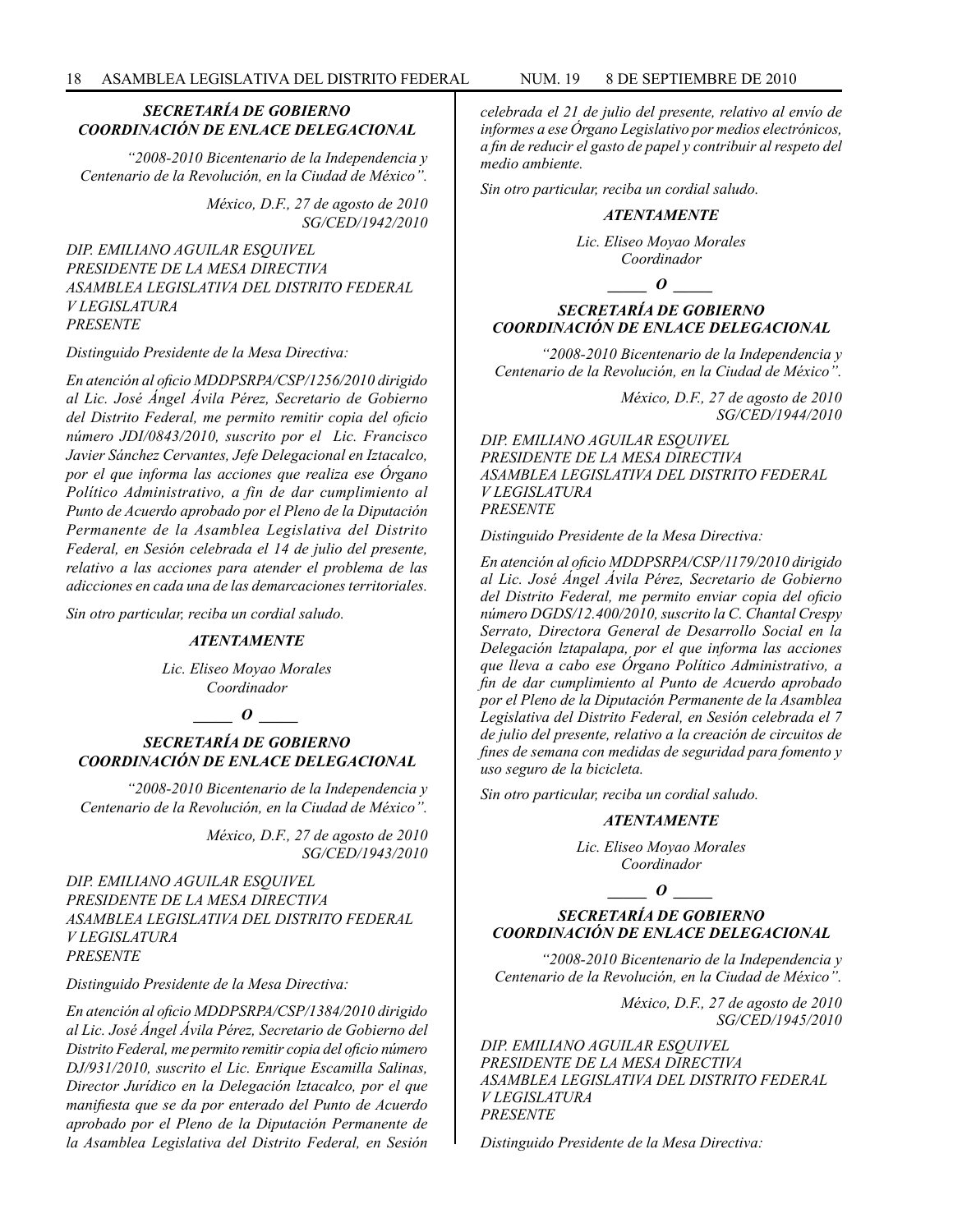*En atención al oficio MDDPSRPA/CSP/1239/2010 dirigido al Lic. José Ángel Ávila Pérez, Secretario de Gobierno del Distrito Federal, me permito remitir copia del oficio número DGDS/12.400/1012/10 suscrito por la C. Chantal Crespy Serrato, Directora General de Desarrollo Social en Iztapalapa, por el que informa las acciones que ese Órgano Político Administrativo está realizando, a fin de dar cumplimiento al Punto de Acuerdo aprobado por el Pleno de la Diputación Permanente de la Asamblea Legislativa del Distrito Federal, en Sesión celebrada el 14 de julio del presente, relativo al diseño y programación de actividades físicas con instructores capacitados, dirigidos especialmente a grupos infantiles.*

*Sin otro particular, reciba un cordial saludo.*

#### *ATENTAMENTE*

*Lic. Eliseo Moyao Morales Coordinador*

#### *\_\_\_\_\_ O \_\_\_\_\_*

*SECRETARÍA DE GOBIERNO COORDINACIÓN DE ENLACE DELEGACIONAL*

*"2008-2010 Bicentenario de la Independencia y Centenario de la Revolución, en la Ciudad de México".*

> *México, D.F., 27 de agosto de 2010 SG/CED/1946/2010*

*DIP. EMILIANO AGUILAR ESQUIVEL PRESIDENTE DE LA MESA DIRECTIVA ASAMBLEA LEGISLATIVA DEL DISTRITO FEDERAL V LEGISLATURA PRESENTE*

*Distinguido Presidente de la Mesa Directiva:*

*En atención al oficio MDDPSRPA/CSP/1552/2010 dirigido al Lic. José Ángel Ávila Pérez, Secretario de Gobierno del Distrito Federal, me permito remitir copia del oficio número CMVP/1407/2010 suscrito C. Ma. del Carmen Bustamante Castañares, Coordinadora de Mercados y Vía Pública en la Delegación Iztapalapa, por el que informa que han realizado mesas de trabajo con los dirigentes de comerciantes para que mantengan libre de basura las áreas que ocupan en cada jornada de trabajo.*

*Lo anterior en relación al Punto de Acuerdo aprobado por el Pleno de la Diputación Permanente de la Asamblea Legislativa del Distrito Federal, en Sesión celebrada el 28 de julio del presente, relativo a los acuerdos para que las asociaciones de vendedores ambulantes limpien la vía pública afectada por el ejercicio del comercio.*

*Sin otro particular, reciba un cordial saludo.*

#### *ATENTAMENTE*

*Lic. Eliseo Moyao Morales Coordinador*

## *\_\_\_\_\_ O \_\_\_\_\_*

*SECRETARÍA DE GOBIERNO COORDINACIÓN DE ENLACE DELEGACIONAL*

*"2008-2010 Bicentenario de la Independencia y Centenario de la Revolución, en la Ciudad de México".*

> *México, D.F., 27 de agosto de 2010 SG/CED/1947/2010*

*DIP. EMILIANO AGUILAR ESQUIVEL PRESIDENTE DE LA MESA DIRECTIVA ASAMBLEA LEGISLATIVA DEL DISTRITO FEDERAL V LEGISLATURA PRESENTE*

*Distinguido Presidente de la Mesa Directiva:*

*En atención al oficio MDPPPA/CSP/0434/2010 dirigido al Lic. José Ángel Ávila Pérez, Secretario de Gobierno del Distrito Federal, me permito remitir copia del oficio número BD10-1.2/1667/2010 suscrito Jorge A. Guzmán de las Casas, Director General de Administración en La Magdalena Contreras, por el informa las acciones realizadas por ese Órgano Político Administrativo, a fin de dar cumplimiento al Punto de Acuerdo aprobado por el Pleno de la Diputación Permanente de la Asamblea Legislativa del Distrito Federal, el 27 de enero del presente, relativo a la publicación, en sus respectivos sitios de Internet, del listado de los requisitos con que deben cumplir los establecimientos mercantiles.*

*Sin otro particular, reciba un cordial saludo.*

#### *ATENTAMENTE*

*Lic. Eliseo Moyao Morales Coordinador*

*\_\_\_\_\_ O \_\_\_\_\_*

## *SECRETARÍA DE GOBIERNO COORDINACIÓN DE ENLACE DELEGACIONAL*

*"2008-2010 Bicentenario de la Independencia y Centenario de la Revolución, en la Ciudad de México".*

> *México, D.F., 27 de agosto de 2010 SG/CED/1948/2010*

*DIP. EMILIANO AGUILAR ESQUIVEL PRESIDENTE DE LA MESA DIRECTIVA ASAMBLEA LEGISLATIVA DEL DISTRITO FEDERAL V LEGISLATURA PRESENTE*

*Distinguido Presidente de la Mesa Directiva:*

*En atención al oficio MDSPPA/CSP/886/2010 dirigido al Lic. José Ángel Ávila Pérez, Secretario de Gobierno del Distrito Federal, me permito remitir copia del oficio número BD10.1.2.2.4/1590/2010 suscrito por el Lic. Ignacio Germán Reyes Quiroz, Director General Jurídico y de Gobierno en La Magdalena Contreras, por el que informa las acciones realizadas por ese Órgano Político*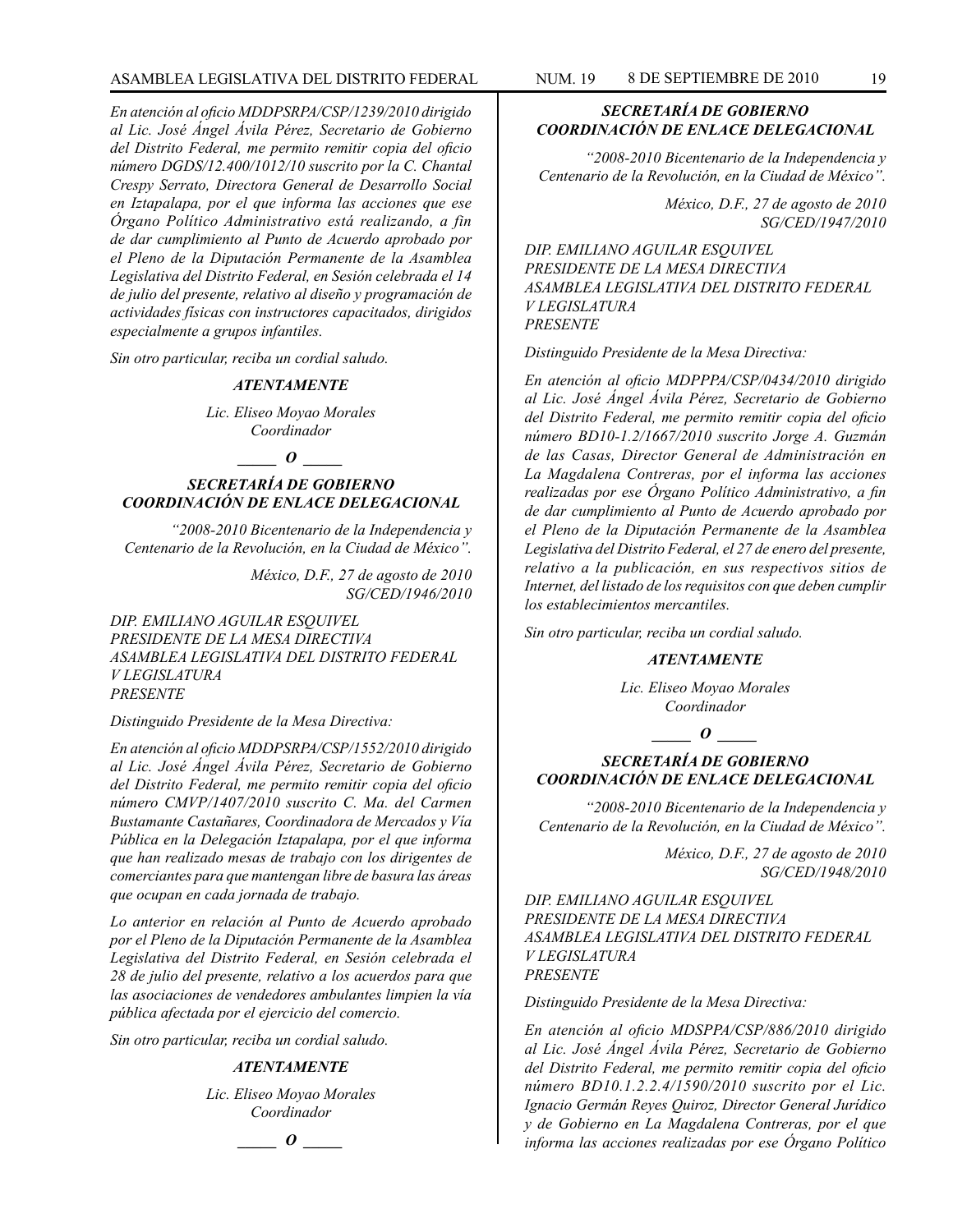*Administrativo, para dar cumplimiento al Punto de Acuerdo aprobado por el Pleno de la Asamblea Legislativa del Distrito Federal, en Sesión celebrada el pasado 15 de abril relativo a la "Jornada Notarial 2010".*

*Sin otro particular, reciba un cordial saludo.*

#### *ATENTAMENTE*

*Lic. Eliseo Moyao Morales Coordinador*

*\_\_\_\_\_ O \_\_\_\_\_*

## *SECRETARÍA DE GOBIERNO COORDINACIÓN DE ENLACE DELEGACIONAL*

*"2008-2010 Bicentenario de la Independencia y Centenario de la Revolución, en la Ciudad de México".*

> *México, D.F., 31 de agosto de 2010 SG/CED/1967/2010*

*DIP. EMILIANO AGUILAR ESQUIVEL PRESIDENTE DE LA MESA DIRECTIVA ASAMBLEA LEGISLATIVA DEL DISTRITO FEDERAL V LEGISLATURA PRESENTE*

*Distinguido Presidente de la Mesa Directiva:*

*En atención al oficio MDPPPA/CSP/1299/2010 dirigido al Lic. José Ángel Ávila Pérez, Secretario de Gobierno del Distrito Federal, me permito remitir copia del oficio número BD10-1.2/1637/2010 suscrito por Jorge A. Guzmán de las Casas, Director General de Administración en La Magdalena Contreras, mediante el cual informa las acciones que realizó ese Órgano Político Administrativo, a fin de dar cumplimiento al Punto de Acuerdo aprobado por el Pleno de la Asamblea Legislativa del Distrito Federal, el 19 de noviembre próximo pasado, sobre el cumplimiento a las obligaciones que impone la Ley de Fomento Cooperativo para el Distrito Federal.*

*Sin otro particular, reciba un cordial saludo.*

#### *ATENTAMENTE*

*Lic. Eliseo Moyao Morales Coordinador*

## *\_\_\_\_\_ O \_\_\_\_\_*

## *SECRETARÍA DE GOBIERNO COORDINACIÓN DE ENLACE DELEGACIONAL*

*"2008-2010 Bicentenario de la Independencia y Centenario de la Revolución, en la Ciudad de México".*

> *México, D.F., 31 de agosto de 2010 SG/CED/1968/2010*

*DIP. EMILIANO AGUILAR ESQUIVEL PRESIDENTE DE LA MESA DIRECTIVA ASAMBLEA LEGISLATIVA DEL DISTRITO FEDERAL V LEGISLATURA PRESENTE*

*Distinguido Presidente de la Mesa Directiva:*

*En atención al oficio MDPPPA/CSP/943/2010 dirigido al Lic. José Ángel Ávila Pérez, Secretario de Gobierno del Distrito Federal, me permito remitir copia del oficio número BD10-1.1/1597/2010 suscrito por el Lic. Ignacio Germán Reyes Quiroz, Director General Jurídico y de Gobierno en La Magdalena Contreras, por el que informa las acciones que realiza ese Órgano Político Administrativo, a fin de dar cumplimiento al Punto de Acuerdo aprobado por el Pleno de la Asamblea Legislativa del Distrito Federal el 12 de noviembre próximo pasado, respecto a las visitas de verificación en establecimientos mercantiles a efecto de evitar prácticas como la prostitución, lenocinio, trata de personas o explotación sexual infantil.*

*Sin otro particular, reciba un cordial saludo.*

## *ATENTAMENTE*

*Lic. Eliseo Moyao Morales Coordinador*

*\_\_\_\_\_ O \_\_\_\_\_*

## *SECRETARÍA DE GOBIERNO COORDINACIÓN DE ENLACE DELEGACIONAL*

*"2008-2010 Bicentenario de la Independencia y Centenario de la Revolución, en la Ciudad de México".*

> *México, D.F., 31 de agosto de 2010 SG/CED/1969/2010*

*DIP. EMILIANO AGUILAR ESQUIVEL PRESIDENTE DE LA MESA DIRECTIVA ASAMBLEA LEGISLATIVA DEL DISTRITO FEDERAL V LEGISLATURA PRESENTE*

*Distinguido Presidente de la Mesa Directiva:*

*En atención al oficio MDSPPA/CSP/121/2010 dirigido al Lic. José Ángel Ávila Pérez, Secretario de Gobierno del Distrito Federal, me permito remitir copia del oficio número BD10.1.1.3/1631/2010 suscrito por el Lic. Ignacio Germán Reyes Quiroz, Director General Jurídico y de Gobierno en la Magdalena Contreras, mediante el cual informa que esa Dirección General cuenta con el Plan Permanente Anticontingencias, proporcionada por la Secretaría de Protección Civil del D.F., asimismo comunica los Procedimientos Sistemáticos de Operaciones implementados por la Subdirección.* 

*Lo anterior en referencia al Punto de Acuerdo aprobado por el Pleno de la Asamblea Legislativa del Distrito Federal, el 18 de marzo del presente, relativo al Plan Permanente Anticontingencias del Distrito Federal.*

*Sin otro particular, reciba un cordial saludo.*

#### *ATENTAMENTE*

*Lic. Eliseo Moyao Morales Coordinador*

*\_\_\_\_\_ O \_\_\_\_\_*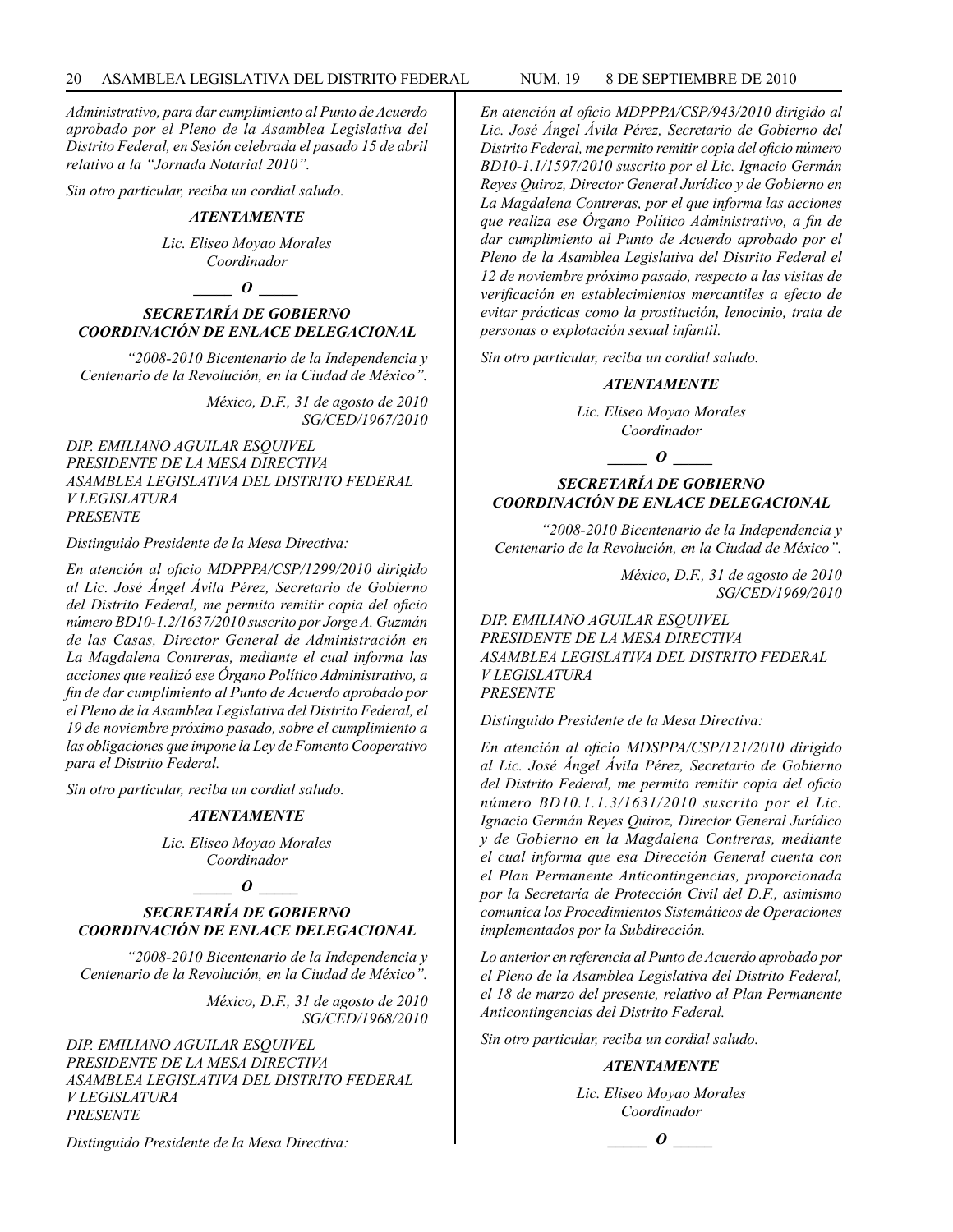#### *SECRETARÍA DE GOBIERNO COORDINACIÓN DE ENLACE DELEGACIONAL*

*"2008-2010 Bicentenario de la Independencia y Centenario de la Revolución, en la Ciudad de México".*

> *México, D.F., 31 de agosto de 2010 SG/CED/1970/2010*

*DIP. EMILIANO AGUILAR ESQUIVEL PRESIDENTE DE LA MESA DIRECTIVA ASAMBLEA LEGISLATIVA DEL DISTRITO FEDERAL V LEGISLATURA PRESENTE*

#### *Distinguido Presidente de la Mesa Directiva:*

*En atención al oficio MDDPSRPA/CSP/067/2010 dirigido al Lic. José Ángel Ávila Pérez, Secretario de Gobierno del Distrito Federal, me permito remitir copia del oficio número BD10.1.1.3/1614/2010 suscrito por el Lic. Ignacio Germán Reyez Quiroz, Director General Jurídico y de Gobierno en La Magdalena Contreras, por el que informa las acciones que realiza ese Órgano Político Administrativo, a fin de dar cumplimiento a los puntos de acuerdo aprobados por el Pleno de la Diputación Permanente en las Sesiones celebradas los días 6 de mayo y 7 de julio del presente, relativos al condicionamiento para otorgar permisos de venta en la vía pública y en mercados públicos a la comprobación de la legalidad y procedencia de la mercancía ofrecida y a la creación de circuitos de fines de semana con medidas de seguridad para fomento y uso seguro de la bicicleta, respectivamente.*

*Sin otro particular, reciba un cordial saludo.*

#### *ATENTAMENTE*

*Lic. Eliseo Moyao Morales Coordinador*

#### *\_\_\_\_\_ O \_\_\_\_\_*

## *SECRETARÍA DE GOBIERNO COORDINACIÓN DE ENLACE DELEGACIONAL*

*"2008-2010 Bicentenario de la Independencia y Centenario de la Revolución, en la Ciudad de México".*

> *México, D.F., 31 de agosto de 2010 SG/CED/1971/2010*

*DIP. EMILIANO AGUILAR ESQUIVEL PRESIDENTE DE LA MESA DIRECTIVA ASAMBLEA LEGISLATIVA DEL DISTRITO FEDERAL V LEGISLATURA PRESENTE*

#### *Distinguido Presidente de la Mesa Directiva:*

*En atención al oficio MDSPPA/CSP/967/2010 dirigido al Lic. José Ángel Ávila Pérez, Secretario de Gobierno del Distrito Federal, me permito remitir copia del oficio número BD10-1.1/1637/2010 suscrito por el Lic. Ignacio Germán Reyes Quiroz, Director General Jurídico y de Gobierno en La Magdalena Contreras, por el que informa las acciones que ese Órgano Político Administrativo ha llevado a cabo, a fin de dar cumplimiento al Punto de Acuerdo aprobado por el Pleno de la Asamblea Legislativa del Distrito Federal,* 

*en Sesión celebrada el pasado 20 de abril, relativo a la realización de verificaciones a fin de detectar y, en su caso, sancionar conforme a la Ley, actos de discriminación que se presenten en antros, discotecas, clubes, centros nocturnos, bares, cantinas, etc.*

*Sin otro particular, reciba un cordial saludo.*

#### *ATENTAMENTE*

*Lic. Eliseo Moyao Morales Coordinador*

*\_\_\_\_\_ O \_\_\_\_\_*

## *SECRETARÍA DE GOBIERNO COORDINACIÓN DE ENLACE DELEGACIONAL*

*"2008-2010 Bicentenario de la Independencia y Centenario de la Revolución, en la Ciudad de México".*

> *México, D.F., 31 de agosto de 2010 SG/CED/1972/2010*

*DIP. EMILIANO AGUILAR ESQUIVEL PRESIDENTE DE LA MESA DIRECTIVA ASAMBLEA LEGISLATIVA DEL DISTRITO FEDERAL V LEGISLATURA PRESENTE*

*Distinguido Presidente de la Mesa Directiva:*

*En atención al oficio MDDPSRPA/CSP/1349/010 dirigido al Lic. José Ángel Ávila Pérez, Secretario de Gobierno del Distrito Federal, me permito remitir copia del oficio número CA/235/2010 suscrito por el Lic. Marcial Meza Villanueva, Coordinador de Asesores en Milpa Alta, por el que informa las acciones que realizará ese Órgano Político Administrativo, a fin de dar cumplimiento al Punto de Acuerdo aprobado por el Pleno de la Diputación Permanente de la Asamblea Legislativa del Distrito Federal, en Sesión celebrada el pasado 21 de julio, relativo al rescate y mantenimiento del Museo "Cuartel Zapatista".*

*Sin otro particular, reciba un cordial saludo.*

#### *ATENTAMENTE*

*Lic. Eliseo Moyao Morales Coordinador*

 $\bm{o}$ 

## *SECRETARÍA DE GOBIERNO COORDINACIÓN DE ENLACE DELEGACIONAL*

*"2008-2010 Bicentenario de la Independencia y Centenario de la Revolución, en la Ciudad de México".*

> *México, D.F., 31 de agosto de 2010 SG/CED/1973/2010*

*DIP. EMILIANO AGUILAR ESQUIVEL PRESIDENTE DE LA MESA DIRECTIVA ASAMBLEA LEGISLATIVA DEL DISTRITO FEDERAL V LEGISLATURA PRESENTE*

*Distinguido Presidente de la Mesa Directiva:*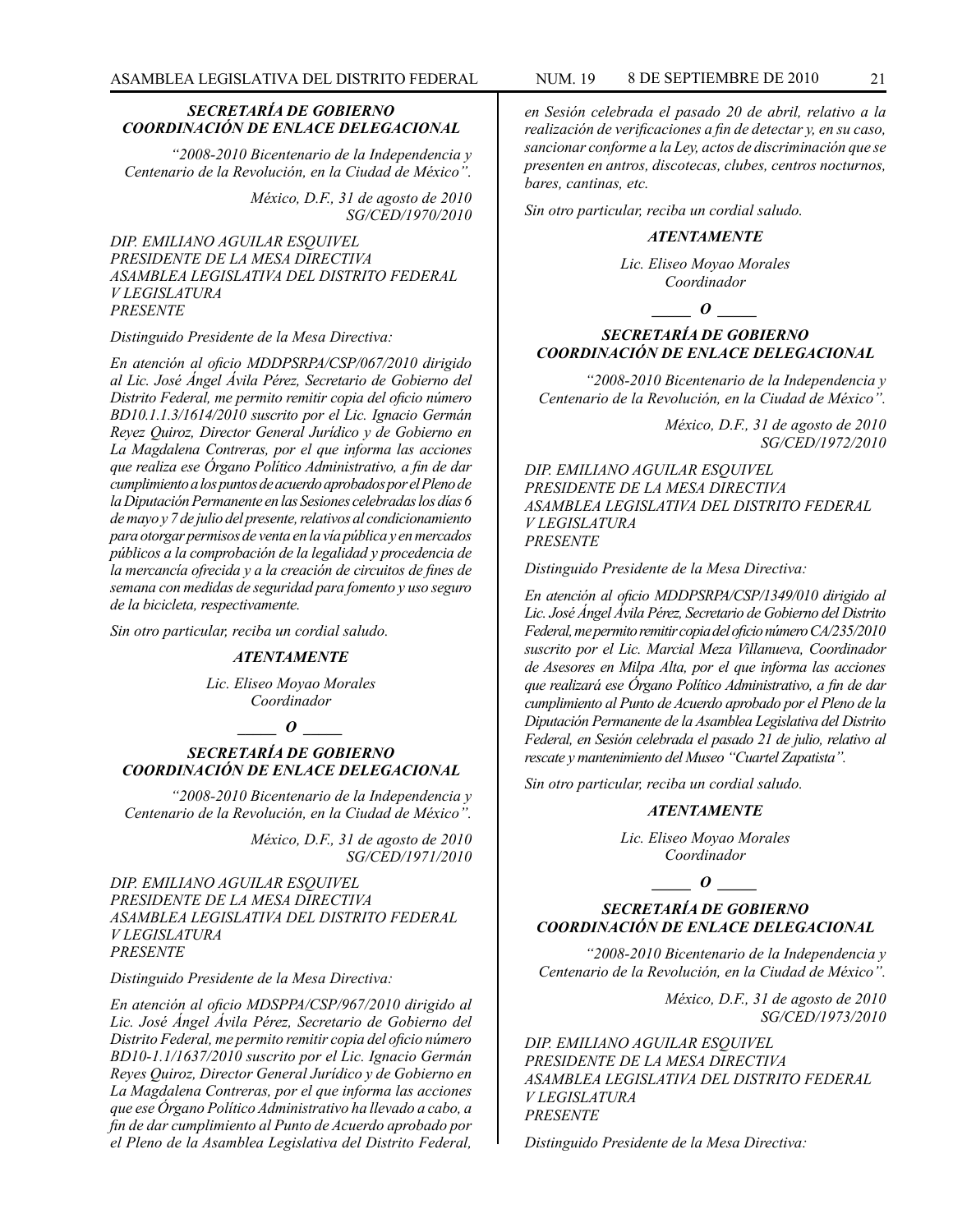*En atención al oficio MDDPSRPA/CSP/1388/2010 dirigido al Lic. José Ángel Ávila Pérez, Secretario de Gobierno del Distrito Federal, me permito remitir copia del oficio número CA/238/2010 suscrito por el Lic. Marcial Meza Villanueva, Coordinador de Asesores en la Delegación Milpa Alta, por el que informa las acciones que implementará ese Órgano Político Administrativo, a fin de dar cumplimiento al Punto de Acuerdo aprobado por el Pleno de la Diputación Permanente de la Asamblea Legislativa del Distrito Federal, en Sesión celebrada el 21 de julio del presente, relativo al envío de informes a ese Órgano Legislativo por medios electrónicos, a fin de reducir el gasto de papel y contribuir al respeto del medio ambiente.*

*Sin otro particular, reciba un cordial saludo.*

#### *ATENTAMENTE*

*Lic. Eliseo Moyao Morales Coordinador*

## $\bm{o}$

## *SECRETARÍA DE GOBIERNO COORDINACIÓN DE ENLACE DELEGACIONAL*

*"2008-2010 Bicentenario de la Independencia y Centenario de la Revolución, en la Ciudad de México".*

> *México, D.F., 31 de agosto de 2010 SG/CED/1974/2010*

*DIP. EMILIANO AGUILAR ESQUIVEL PRESIDENTE DE LA MESA DIRECTIVA ASAMBLEA LEGISLATIVA DEL DISTRITO FEDERAL V LEGISLATURA PRESENTE*

*Distinguido Presidente de la Mesa Directiva:*

*En atención al oficio MDDPSRPA/CSP/1260/2010 dirigido al Lic. José Ángel Ávila Pérez, Secretario de Gobierno del Distrito Federal, me permito remitir copia del oficio número CA/239/2010 suscrito por el Lic. Marcial Meza Villanueva, Coordinador de Asesores en la Delegación Milpa Alta, por el que informa las acciones que realiza ese Órgano Político Administrativo, a fin de dar cumplimiento al Punto de Acuerdo aprobado por el Pleno de la Diputación Permanente de la Asamblea Legislativa del Distrito Federal, en Sesión celebrada el 14 de julio del presente, relativo a las acciones para atender el problema de las adicciones en cada una de las demarcaciones territoriales.*

*Sin otro particular, reciba un cordial saludo.*

#### *ATENTAMENTE*

*Lic. Eliseo Moyao Morales Coordinador*

*\_\_\_\_\_ O \_\_\_\_\_*

## *SECRETARÍA DE GOBIERNO COORDINACIÓN DE ENLACE DELEGACIONAL*

*"2008-2010 Bicentenario de la Independencia y Centenario de la Revolución, en la Ciudad de México".*

> *México, D.F., 31 de agosto de 2010 SG/CED/1975/2010*

*DIP. EMILIANO AGUILAR ESQUIVEL PRESIDENTE DE LA MESA DIRECTIVA ASAMBLEA LEGISLATIVA DEL DISTRITO FEDERAL V LEGISLATURA PRESENTE*

*Distinguido Presidente de la Mesa Directiva:*

*En atención al oficio MDDPSRPA/CSP/1242/2010 dirigido al Lic. José Ángel Ávila Pérez, Secretario de Gobierno del Distrito Federal, me permito remitir copia del oficio número DGDS/480/2010 suscrito por el Lic. Jorge Rivera Olivos, Director General de Desarrollo Social en Milpa Alta, por el que informa que en los Centros Deportivos de esa demarcación, se generan zonas de actividad gratuita a través del Programa "Promover el Deporte Para todos. Asimismo remite información sobre instalaciones deportivas con que cuentan.*

*Lo anterior, en relación al Punto de Acuerdo aprobado por el Pleno de la Diputación Permanente de la Asamblea Legislativa del Distrito Federal, en Sesión celebrada el 14 de julio del presente, relativo al diseño y programación de actividades físicas con instructores capacitados, dirigidos especialmente a grupos infantiles.*

*Sin otro particular, reciba un cordial saludo.*

#### *ATENTAMENTE*

*Lic. Eliseo Moyao Morales Coordinador*

*\_\_\_\_\_ O \_\_\_\_\_*

## *SECRETARÍA DE GOBIERNO COORDINACIÓN DE ENLACE DELEGACIONAL*

*"2008-2010 Bicentenario de la Independencia y Centenario de la Revolución, en la Ciudad de México".*

> *México, D.F., 31 de agosto de 2010 SG/CED/1977/2010*

*DIP. EMILIANO AGUILAR ESQUIVEL PRESIDENTE DE LA MESA DIRECTIVA ASAMBLEA LEGISLATIVA DEL DISTRITO FEDERAL V LEGISLATURA PRESENTE*

*Distinguido Presidente de la Mesa Directiva:*

*En atención al oficio MDPPPA/CSP/1207/2010 dirigido al Lic. José Ángel Ávila Pérez, Secretario de Gobierno del Distrito Federal, me permito remitir copia del oficio número DGJG/3472/2010 suscrito por María de los Ángeles Román Flores, Directora General Jurídica y de Gobierno*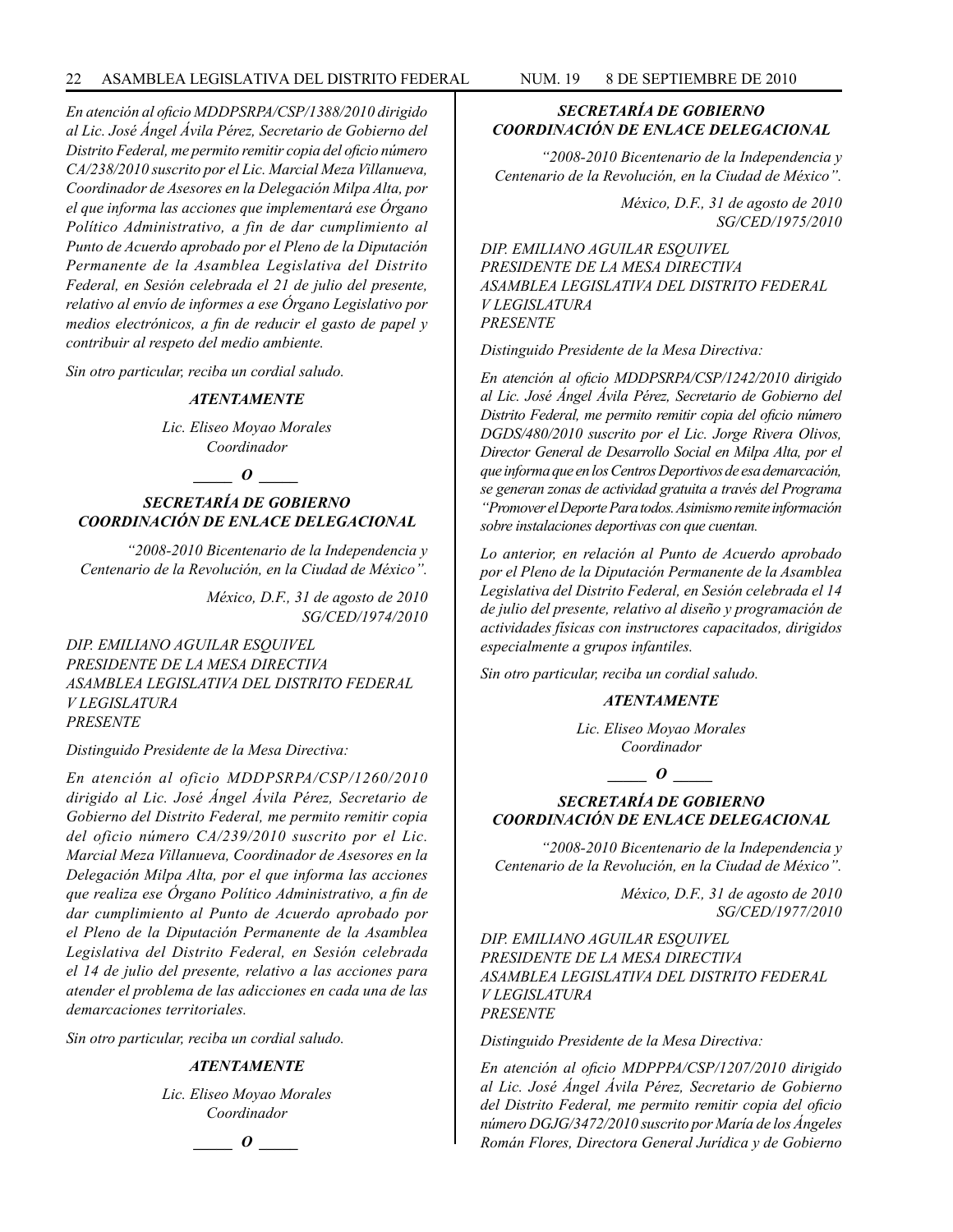*en la Delegación Tláhuac, por el que informa las acciones realizadas por ese Órgano Político Administrativo, a fin de dar cumplimiento al Punto de Acuerdo aprobado por el Pleno de la Asamblea Legislativa del Distrito Federal el 19 de noviembre próximo pasado, sobre la publicación de información de mercados en la página de Internet.*

*Sin otro particular, reciba un cordial saludo.*

#### *ATENTAMENTE*

*Lic. Eliseo Moyao Morales Coordinador*

## *\_\_\_\_\_ O \_\_\_\_\_*

## *SECRETARÍA DE GOBIERNO COORDINACIÓN DE ENLACE DELEGACIONAL*

*"2008-2010 Bicentenario de la Independencia y Centenario de la Revolución, en la Ciudad de México".*

> *México, D.F., 31 de agosto de 2010 SG/CED/1978/2010*

*DIP. EMILIANO AGUILAR ESQUIVEL PRESIDENTE DE LA MESA DIRECTIVA ASAMBLEA LEGISLATIVA DEL DISTRITO FEDERAL V LEGISLATURA PRESENTE*

#### *Distinguido Presidente de la Mesa Directiva:*

*En atención al oficio MDSPPA/CSP/889/2010 dirigido al Lic. José Ángel Ávila Pérez, Secretario de Gobierno del Distrito Federal, me permito remitir copia del oficio número DGJG/3521/2010, suscrito por Maria de los Ángeles Román Flores, Directora General Jurídica y de Gobierno en la Delegación Tláhuac, por el informa las acciones realizadas por ese Órgano Político Administrativo, para dar cumplimiento al Punto de Acuerdo aprobado por el Pleno de la Asamblea Legislativa del Distrito Federal, en Sesión celebrada el pasado 15 de abril, relativo a la "Jornada Notarial 2010".*

*Sin otro particular, reciba un cordial saludo.*

## *ATENTAMENTE*

*Lic. Eliseo Moyao Morales Coordinador*

#### *\_\_\_\_\_ O \_\_\_\_\_*

## *SECRETARÍA DE GOBIERNO COORDINACIÓN DE ENLACE DELEGACIONAL*

*"2008-2010 Bicentenario de la Independencia y Centenario de la Revolución, en la Ciudad de México".*

> *México, D.F., 31 de agosto de 2010 SG/CED/1979/2010*

*DIP. EMILIANO AGUILAR ESQUIVEL PRESIDENTE DE LA MESA DIRECTIVA ASAMBLEA LEGISLATIVA DEL DISTRITO FEDERAL V LEGISLATURA PRESENTE*

*Distinguido Presidente de la Mesa Directiva:*

*En atención al oficio MDPPPA/CSP/1208/2009 enviado al Lic. José Ángel Ávila Pérez, Secretario de Gobierno del Distrito Federal, me permito remitir copia del oficio número DT/DGJG/DG/SG/UMyC/895/2010, suscrito por el C. Juan Carlos Gómez Gaona, Jefe de la Unidad Departamental de Mercados y Concentraciones en la Delegación Tlalpan, por el que remite copia del oficio Nº. DT/DGJG/04807/2010 mediante el cual se envía información para integrarla en el portal de internet de esa demarcación.*

*Lo anterior en referencia al Punto de Acuerdo aprobado por el Pleno de la Asamblea Legislativa del Distrito Federal el 19 de noviembre próximo pasado, sobre la publicación de información de mercados en la página de internet.*

*Sin otro particular, reciba un cordial saludo.*

#### *ATENTAMENTE*

*Lic. Eliseo Moyao Morales Coordinador*

## *\_\_\_\_\_ O \_\_\_\_\_*

## *SECRETARÍA DE GOBIERNO COORDINACIÓN DE ENLACE DELEGACIONAL*

*"2008-2010 Bicentenario de la Independencia y Centenario de la Revolución, en la Ciudad de México".*

> *México, D.F., 31 de agosto de 2010 SG/CED/1980/2010*

*DIP. EMILIANO AGUILAR ESQUIVEL PRESIDENTE DE LA MESA DIRECTIVA ASAMBLEA LEGISLATIVA DEL DISTRITO FEDERAL V LEGISLATURA PRESENTE*

*Distinguido Presidente de la Mesa Directiva:*

*En atención al oficio MDSPPA/CSP/890/2010 dirigido al Lic. José Ángel Ávila Pérez, Secretario de Gobierno del Distrito Federal, me permito remitir copia del oficio número SCS/350/2010, suscrito por el Lic. Juan Bautista Aguilar, Subdirector de Comunicación Social en la Delegación Tlalpan, por el que informa que ese Órgano Político Administrativo realizó las acciones conducentes para dar cumplimiento al Punto de Acuerdo aprobado por el Pleno de la Asamblea Legislativa del Distrito Federal, en Sesión celebrada el pesado 15 de abril, relativo a la "Jornada Notarial 2010".*

*Sin otro particular, reciba un cordial saludo,*

#### *ATENTAMENTE*

*Lic. Eliseo Moyao Morales Coordinador*

*\_\_\_\_\_ O \_\_\_\_\_*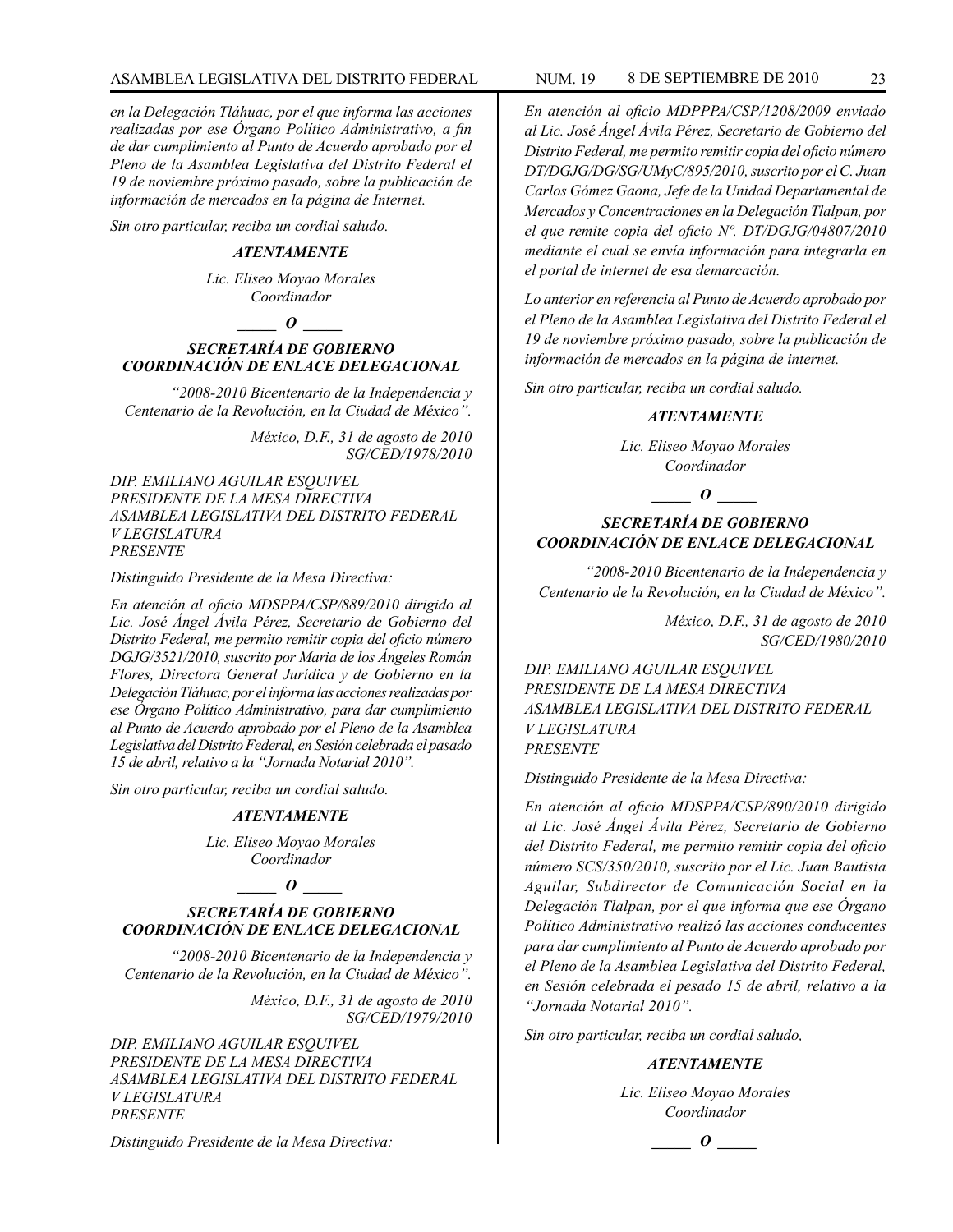## *SECRETARÍA DE GOBIERNO COORDINACIÓN DE ENLACE DELEGACIONAL*

*"2008-2010 Bicentenario de la Independencia y Centenario de la Revolución, en la Ciudad de México".*

> *México, D.F., 31 de agosto de 2010 SG/CED/1981/2010*

*DIP. EMILIANO AGUILAR ESQUIVEL PRESIDENTE DE LA MESA DIRECTIVA ASAMBLEA LEGISLATIVA DEL DISTRITO FEDERAL V LEGISLATURA PRESENTE*

*Distinguido Presidente de la Mesa Directiva:*

*En atención al oficio MDDPSRPA/CSP/1245/2010 dirigido al Lic. José Ángel Ávila Pérez, Secretario de Gobierno del Distrito Federal, me permito remitir copia del oficio número DCRD/1073/10, suscrito por Jorge Frías Rivera, Director de Cultura Recreación y Deporte en la Delegación Venustiano Carranza, por el que comunica que toman conocimiento del Punto de Acuerdo y procederán a dar cumplimiento al Punto de Acuerdo aprobado por el Pleno de la Diputación Permanente de la Asamblea Legislativa del Distrito Federal, en Sesión celebrada el 14 de julio del presente, relativo al diseño y programación de actividades físicas con instructores capacitados, dirigidos especialmente a grupos infantiles.*

*Sin otro particular, reciba un cordial saludo.*

#### *ATENTAMENTE*

*Lic. Eliseo Moyao Morales Coordinador*

*\_\_\_\_\_ O \_\_\_\_\_*

## *SECRETARÍA DE GOBIERNO COORDINACIÓN DE ENLACE DELEGACIONAL*

*"2008-2010 Bicentenario de la Independencia y Centenario de la Revolución, en la Ciudad de México".*

> *México, D.F., 31 de agosto de 2010 SG/CED/1982/2010*

*DIP. EMILIANO AGUILAR ESQUIVEL PRESIDENTE DE LA MESA DIRECTIVA ASAMBLEA LEGISLATIVA DEL DISTRITO FEDERAL V LEGISLATURA PRESENTE*

*Distinguido Presidente de la Mesa Directiva:*

*En atención al oficio MDDPSRPA/CSP/1263/2010 dirigido al Lic. José Ángel Ávila Pérez, Secretario de Gobierno del Distrito Federal, me permito remitir copia del oficio número DGDS/DPSE/525/2010, suscrito por Carmen Zaragoza González, Directora de Promoción Social y Educativa en la Delegación Venustiano Carranza, por el que envía informe de los programas que en el marco del Consejo Delegacional contra las Adicciones se realizaron durante el primer semestre de 2010 (enero - junio).*

*Lo anterior en referencia al Punto de Acuerdo aprobado por el Pleno de la Diputación Permanente de la Asamblea Legislativa del Distrito Federal, en Sesión celebrada el 14 de julio del presente, relativo a las acciones para atender el problema de las adicciones en cada una de las demarcaciones territoriales.*

*Sin otro particular, reciba un cordial saludo.*

#### *ATENTAMENTE*

*Lic. Eliseo Moyao Morales Coordinador*

*\_\_\_\_\_ O \_\_\_\_\_*

## *SECRETARÍA DE GOBIERNO COORDINACIÓN DE ENLACE DELEGACIONAL*

*"2008-2010 Bicentenario de la Independencia y Centenario de la Revolución, en la Ciudad de México".*

> *México, D.F., 31 de agosto de 2010 SG/CED/1983/2010*

*DIP. EMILIANO AGUILAR ESQUIVEL PRESIDENTE DE LA MESA DIRECTIVA ASAMBLEA LEGISLATIVA DEL DISTRITO FEDERAL V LEGISLATURA PRESENTE*

*Distinguido Presidente de la Mesa Directiva:*

*En atención al oficio MDPPPA/CSP/0241/2010 dirigido al Lic. José Ángel Ávila Pérez, Secretario de Gobierno del Distrito Federal, me permito remitir copia del oficio número CA/607/2010, suscrito por el Dr. Jorge Membrillo Hernández, Coordinador de Asesores en la Delegación Xochimilco, por el que informa las acciones que realizó ese Órgano Político Administrativo, para dar cumplimiento al Punto de Acuerdo aprobado por el Pleno de la Diputación Permanente de la Asamblea Legislativa del Distrito Federal, en Sesión celebrada el día 20 de enero del presente, sobre la difusión de la campaña de educación nutricional "Aprender a comer es más sano y económico".*

*Sin otro particular, reciba un cordial saludo.*

#### *ATENTAMENTE*

*Lic. Eliseo Moyao Morales Coordinador*

*\_\_\_\_\_ O \_\_\_\_\_*

## *SECRETARÍA DE GOBIERNO COORDINACIÓN DE ENLACE DELEGACIONAL*

*"2008-2010 Bicentenario de la Independencia y Centenario de la Revolución, en la Ciudad de México".*

> *México, D.F., 31 de agosto de 2010 SG/CED/1984/2010*

*DIP. EMILIANO AGUILAR ESQUIVEL PRESIDENTE DE LA MESA DIRECTIVA ASAMBLEA LEGISLATIVA DEL DISTRITO FEDERAL V LEGISLATURA PRESENTE*

*Distinguido Presidente de la Mesa Directiva:*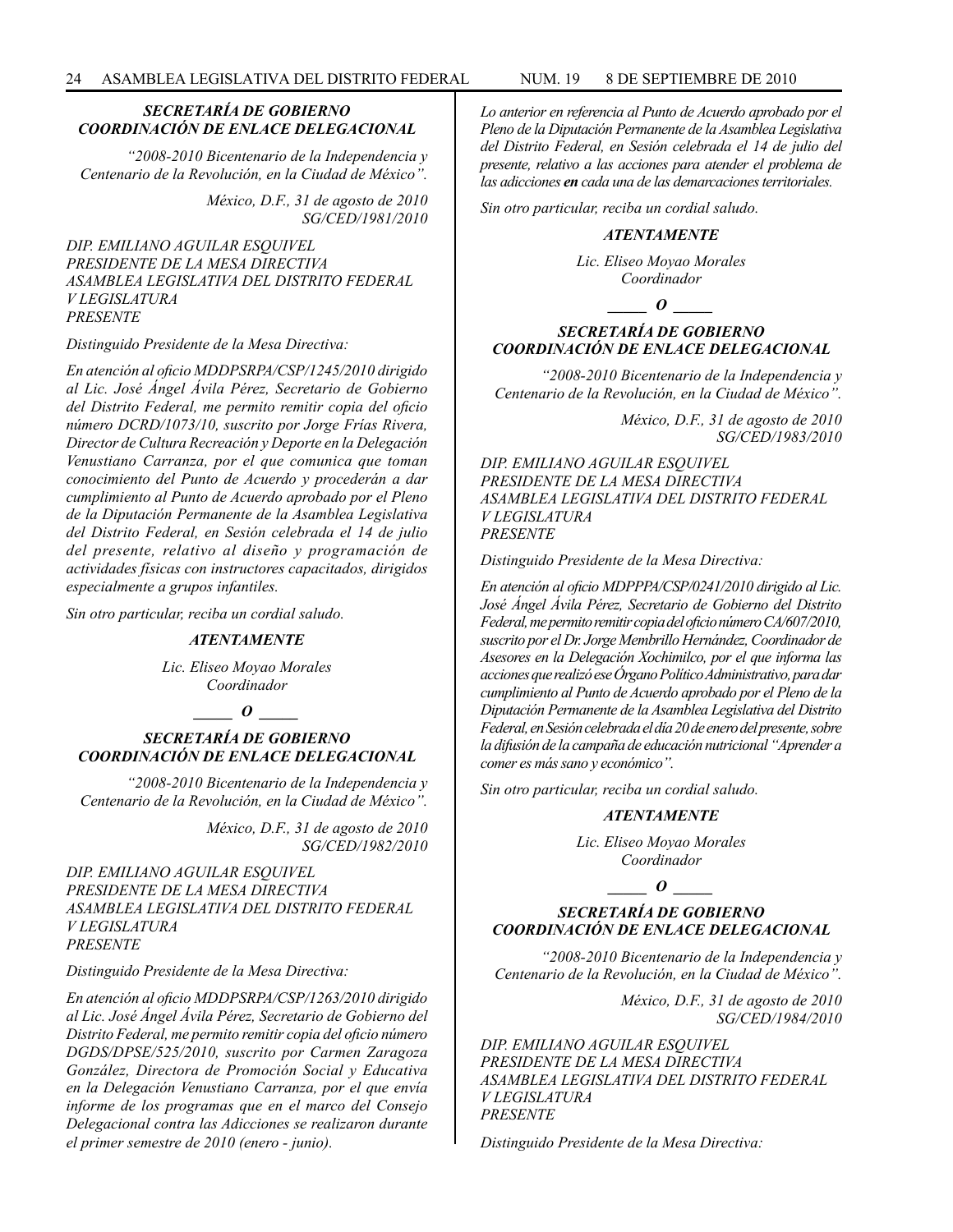*En atención al oficio MDDPSRPA/CSP/1302/2010 dirigido al Lic. José Ángel Ávila Pérez, Secretario de Gobierno del Distrito Federal, me permito remitir copia del oficio número CA/60B/2010, suscrito por el Dr. Jorge Membrillo Hernández, Coordinador de Asesores en la Delegación Xochimilco, por el que informa que se han propuesto aplicar n sistema general coordinado de las distintas políticas que puedan emplearse en la situación actual de las personas con capacidades diferentes, ya sea para los servidores públicos o para los habitantes.*

*Lo anterior, en referencia al Punto de Acuerdo aprobado por el Pleno de la Diputación Permanente de la Asamblea Legislativa del Distrito Federal, en Sesión celebrada el 14 de julio del presente, relativo a un informe sobre los proyectos y programas que se han implementado para atender a las personas con discapacidad.*

*Sin otro particular, reciba un cordial saludo.*

#### *ATENTAMENTE*

*Lic. Eliseo Moyao Morales Coordinador*

## *\_\_\_\_\_ O \_\_\_\_\_*

## *SECRETARÍA DE GOBIERNO COORDINACIÓN DE ENLACE DELEGACIONAL*

*"2008-2010 Bicentenario de la Independencia y Centenario de la Revolución, en la Ciudad de México".*

> *México, D.F., 31 de agosto de 2010 SG/CED/1985/2010*

*DIP. EMILIANO AGUILAR ESQUIVEL PRESIDENTE DE LA MESA DIRECTIVA ASAMBLEA LEGISLATIVA DEL DISTRITO FEDERAL V LEGISLATURA PRESENTE*

*Distinguido Presidente de la Mesa Directiva:*

*En atención al oficio MDPPPA/CSP/0440/2010 enviado al Lic. José Ángel Ávila Pérez, Secretario de Gobierno del Distrito Federal, me permito remitir copia del oficio número CA/609/2010, suscrito por el Dr. Jorge Membrillo Hernández, Coordinador de Asesores en la Delegación Xochimilco, mediante el cual remite copia del oficio DGA/2017/10, signado por el Ing. José Luis Cedilla Rangel, Director General de Administración en esa demarcación, por el que proporciona información sobre Verificadores Administrativos acreditados y adscritos a ese Órgano Político y Administrativo.*

*Lo anterior, en referencia al Punto de Acuerdo aprobado por el Pleno de la Diputación Permanente de la Asamblea Legislativa del Distrito Federal, el 27 de enero del presente, relativo a la publicación, en sus respectivos sitios de internet, del listado de los requisitos con que deben cumplir los establecimientos mercantiles.*

*Sin otro particular, reciba un cordial saludo.*

#### *ATENTAMENTE*

*Lic. Eliseo Moyao Morales Coordinador*

## *\_\_\_\_\_ O \_\_\_\_\_*

*SECRETARÍA DE GOBIERNO COORDINACIÓN DE ENLACE DELEGACIONAL*

*"2008-2010 Bicentenario de la Independencia y Centenario de la Revolución, en la Ciudad de México".*

> *México, D.F., 31 de agosto de 2010 SG/CED/1986/2010*

*DIP. EMILIANO AGUILAR ESQUIVEL PRESIDENTE DE LA MESA DIRECTIVA ASAMBLEA LEGISLATIVA DEL DISTRITO FEDERAL V LEGISLATURA PRESENTE*

*Distinguido Presidente de la Mesa Directiva:*

*En atención al oficio MDSPPA/CSP/730/2010 dirigido al Lic. José Ángel Ávila Pérez, Secretario de Gobierno del Distrito Federal, me permito entregar copia del oficio número CA/610/2010, suscrito por el Dr. Jorge Membrillo Hernández, Coordinador de Asesores en la Delegación Xochimilco, por el que informa que no se ha ejercido ningún recurso en la Actividad Institucional correspondiente a "Ampliación de Infraestructura Comercial Pública", debido a que el recurso se liberó recientemente.*

*Lo anterior en referencia al Punto de Acuerdo aprobado por el Pleno de la Asamblea Legislativa del Distrito Federal, el pasado 15 de abril, relativo a la entrega de un informe preciso y detallado del presupuesto ejercido en los mercados públicos, durante el primer trimestre.*

*Sin otro particular, reciba un cordial saludo.*

#### *ATENTAMENTE*

*Lic. Eliseo Moyao Morales Coordinador*

#### $\bm{o}$

## *SECRETARÍA DE GOBIERNO COORDINACIÓN DE ENLACE DELEGACIONAL*

*"2008-2010 Bicentenario de la Independencia y Centenario de la Revolución, en la Ciudad de México".*

> *México, D.F., 31 de agosto de 2010 SG/CED/1987/2010*

*DIP. EMILIANO AGUILAR ESQUIVEL PRESIDENTE DE LA MESA DIRECTIVA ASAMBLEA LEGISLATIVA DEL DISTRITO FEDERAL V LEGISLATURA PRESENTE*

*Distinguido Presidente de la Mesa Directiva:*

*En atención al oficio MDDPSRPA/CSP/1246/2010 dirigido al Lic. José Ángel Ávila Pérez, Secretario de Gobierno del Distrito Federal, me permito remitir copia del oficio número CA/611/20120, suscrito por el Dr. Jorge Membrillo Hernández, Coordinador de Asesores en la Delegación Xochimilco, por el que informa sobre los lugares donde sería posible aplicar programas de actividad física en esa demarcación.*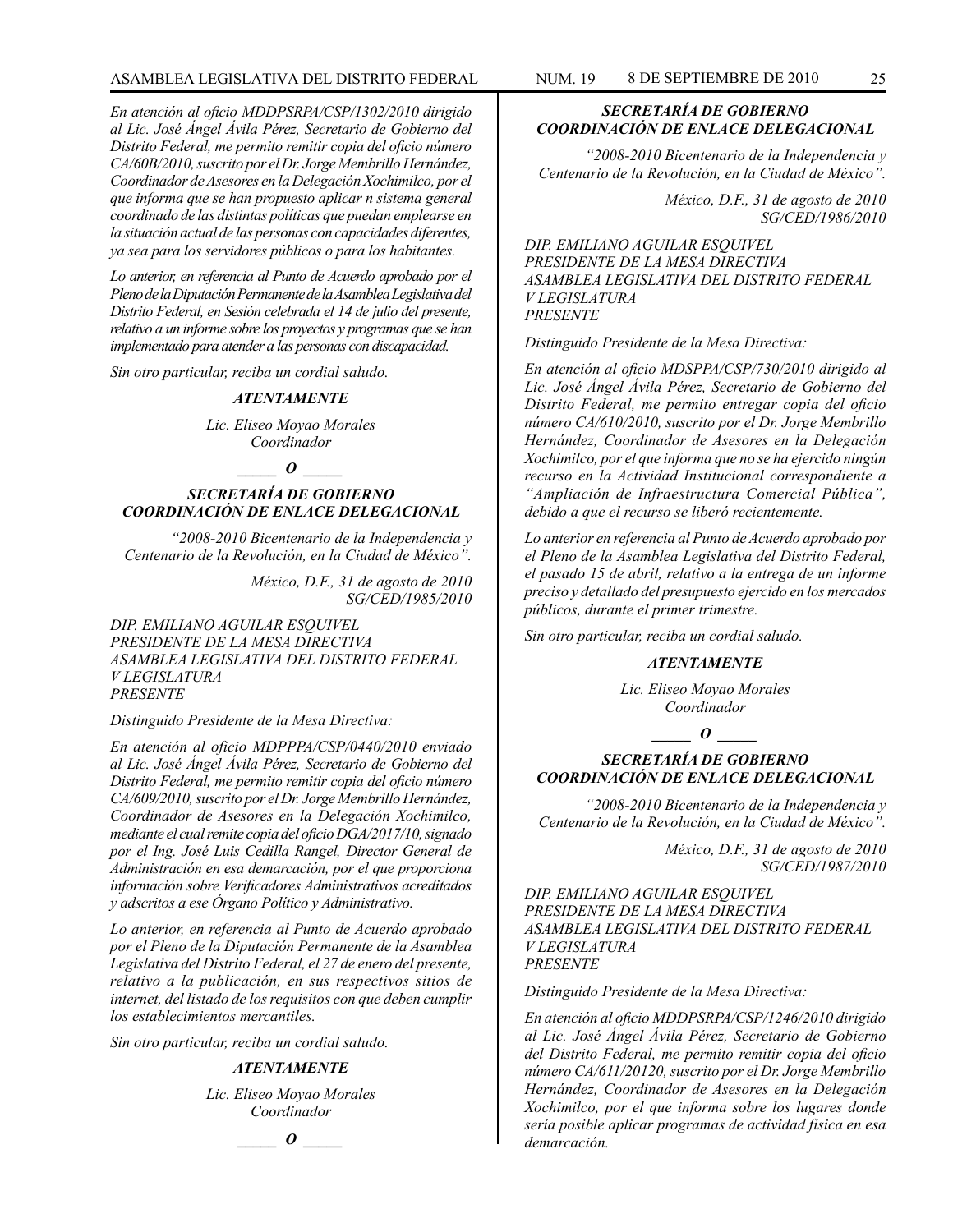*Lo anterior, en referencia al Punto de Acuerdo aprobado por el Pleno de la Diputación Permanente de la Asamblea Legislativa del Distrito Federal, en Sesión celebrada el 14 de julio del presente, relativo al diseño y programación de actividades físicas con instructores capacitados, dirigidos especialmente a grupos infantiles.*

*Sin otro particular, reciba un cordial saludo.*

## *ATENTAMENTE*

*Lic. Eliseo Moyao Morales Coordinador*

## *\_\_\_\_\_ O \_\_\_\_\_*

## *SECRETARÍA DE GOBIERNO COORDINACIÓN DE ENLACE DELEGACIONAL*

*"2008-2010 Bicentenario de la Independencia y Centenario de la Revolución, en la Ciudad de México".*

> *México, D.F., 31 de agosto de 2010 SG/CED/1988/2010*

*DIP. EMILIANO AGUILAR ESQUIVEL PRESIDENTE DE LA MESA DIRECTIVA ASAMBLEA LEGISLATIVA DEL DISTRITO FEDERAL V LEGISLATURA PRESENTE*

*Distinguido Presidente de la Mesa Directiva:*

*En atención al oficio MDSPPA/CSP/642/2010 dirigido al Lic. José Ángel Ávila Pérez, Secretario de Gobierno del Distrito Federal, me permito remitir copia del oficio número CA/612/2010, suscrito por el Dr. Jorge Membrillo Hernández, Coordinador de Asesores en la Delegación Xochimilco, por el que informa las acciones que realizó ese Órgano Político Administrativo, a fin de dar cumplimiento al Punto de Acuerdo aprobado por el Pleno de la Asamblea Legislativa del Distrito Federal, en Sesión celebrada el pasado 13 de abril, relativo a la instalación de un botón anticorrupción en las páginas de internet de las Delegaciones Políticas.*

*Sin otro particular, reciba un cordial saludo.*

#### *ATENTAMENTE*

*Lic. Eliseo Moyao Morales Coordinador*

#### $\bm{o}$

#### *SECRETARÍA DE GOBIERNO COORDINACIÓN DE ENLACE DELEGACIONAL*

*"2008-2010 Bicentenario de la Independencia y Centenario de la Revolución, en la Ciudad de México".*

> *México, D.F., 31 de agosto de 2010 SG/CED/1989/2010*

*DIP. EMILIANO AGUILAR ESQUIVEL PRESIDENTE DE LA MESA DIRECTIVA ASAMBLEA LEGISLATIVA DEL DISTRITO FEDERAL V LEGISLATURA PRESENTE*

*Distinguido Presidente de la Mesa Directiva:*

*En atención a los oficios MDPPPA/CSP/477/2009, MDSPPA/ CSP/1165/2010, MDSPPA/CSP/1148/2010 y MDDPSRPA/ CSP/488/2010, dirigidos al Lic. José Ángel Ávila Pérez, Secretario de Gobierno del Distrito Federal, me permito remitir copia del oficio número CA/613/2010, suscrito por el Dr. Jorge Membrillo Hernández, Coordinador de Asesores en la Delegación Xochimilco, por el que informa las acciones que realiza ese Órgano Político Administrativo, para dar cumplimiento a los puntos de acuerdo aprobados por el Pleno de la Asamblea Legislativa del Distrito Federal que a continuación se detallan:*

| <b>PUNTO DE ACUERDO</b>                                                                                                                                                                                 | <b>FECHADE</b><br><b>APROBACIÓN</b> |
|---------------------------------------------------------------------------------------------------------------------------------------------------------------------------------------------------------|-------------------------------------|
| Difusión de la campana de<br>educación nutricional" Aprender a<br>comer, es más sano y económico".                                                                                                      | 20 enero 2010                       |
| Utilización de las instalaciones<br>deportivas para el uso del público<br>en, general por lo menos 3 horas al<br>día gratuitamente.                                                                     | 22 abril 2010                       |
| Promoción de una amplía difusión<br>de educación y prevención<br>alimentarías para que niñas y<br>niños eviten consumir alimentos<br>"chatarra".                                                        | 22 abril 2010                       |
| Ejercicio adecuado y oportuno<br>de los recursos presupuestales en<br>materia de género, en términos del<br>Presupuesto de Egresos para el<br>Distrito Federal para el Ejercicio<br><i>Fiscal</i> 2010. | 26 mayo 2010                        |

*Sin otro particular, reciba un cordial saludo.*

#### *ATENTAMENTE*

*Lic. Eliseo Moyao Morales Coordinador*

## *\_\_\_\_\_ O \_\_\_\_\_*

## *SECRETARÍA DE GOBIERNO COORDINACIÓN DE ENLACE DELEGACIONAL*

*"2008-2010 Bicentenario de la Independencia y Centenario de la Revolución, en la Ciudad de México".*

> *México, D.F., 31 de agosto de 2010 SG/CED/1990/2010*

*DIP. EMILIANO AGUILAR ESQUIVEL PRESIDENTE DE LA MESA DIRECTIVA ASAMBLEA LEGISLATIVA DEL DISTRITO FEDERAL V LEGISLATURA PRESENTE*

*Distinguido Presidente de la Mesa Directiva:*

*En atención al oficio MDDPSRPA/CSP/1150/2010 dirigido al Lic. José Ángel Ávila Pérez. Secretario de Gobierno del Distrito Federal, me permito remitir copia del oficio*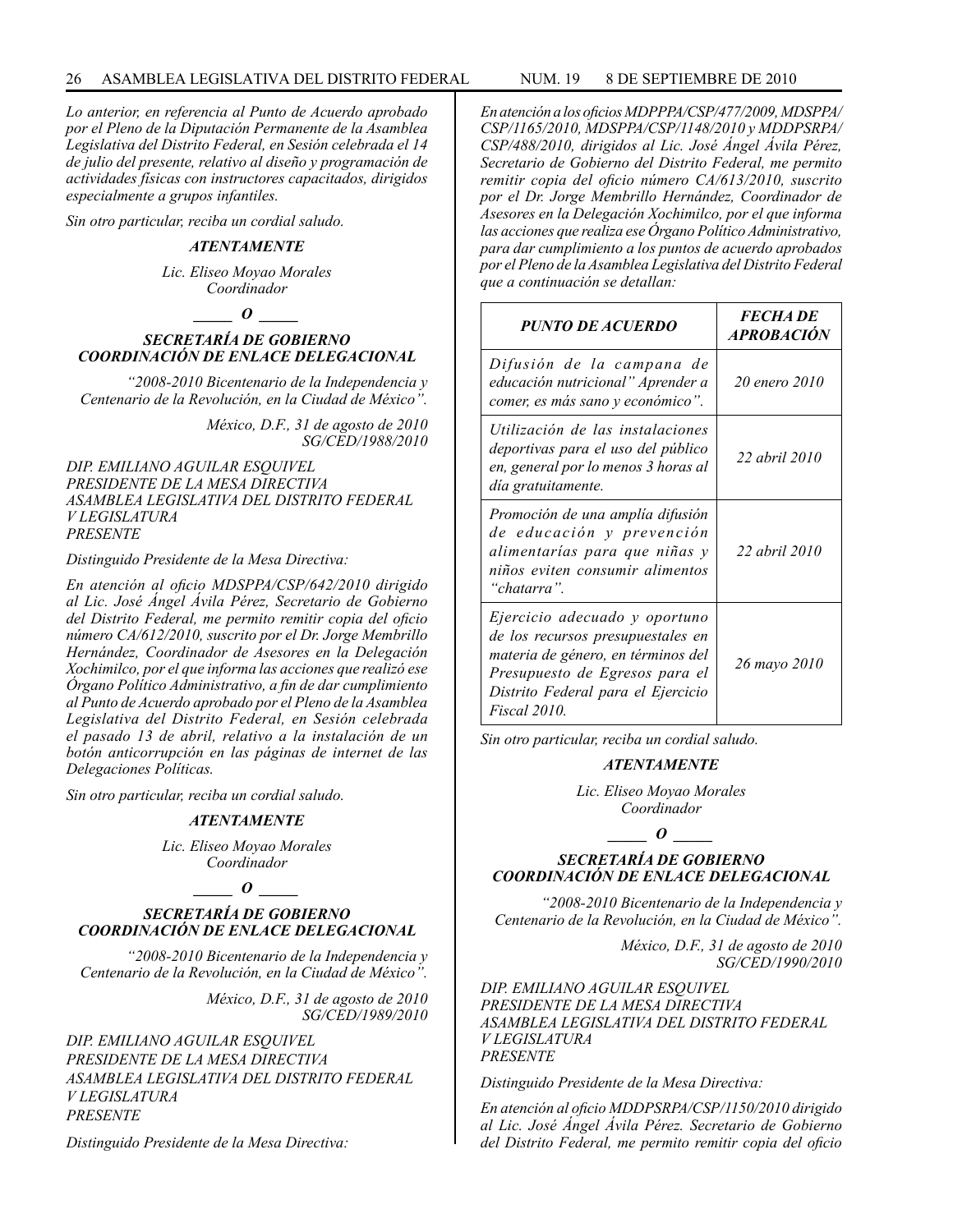*número DGA/2252/2010 suscrito por el Ing. J. Ulises Cedilla Rangel, Director General de Administración en la Delegación Xochimilco por el envía cuadro detallado sobre "Proyectos Delegacionales (Anexo 4). Delegación Xochimilco. Presupuesto de Egresos 2010" lo anterior en referencia al Punto de Acuerdo aprobado por el Pleno de la Diputación Permanente de la Asamblea Legislativa del Distrito Federal, en Sesión celebrada el 07 de julio del presente relativo a la entrega de un informe sobre el avance físico de los Proyectos Delegacionales Etiquetados contenidos en el Anexo 4 del Decreto del Presupuesto de Egresos del Distrito Federal para el Ejercicio Fiscal 2010.*

*Sin otro particular, reciba un cordial saludo.*

## *ATENTAMENTE*

*Lic. Eliseo Moyao Morales Coordinador*

## *\_\_\_\_\_ O \_\_\_\_\_*

## *SECRETARÍA DE GOBIERNO COORDINACIÓN DE ENLACE DELEGACIONAL*

*"2008-2010 Bicentenario de la Independencia y Centenario de la Revolución, en la Ciudad de México".*

> *México, D.F., 31 de agosto de 2010 SG/CED/1991/2010*

*DIP. EMILIANO AGUILAR ESQUIVEL PRESIDENTE DE LA MESA DIRECTIVA ASAMBLEA LEGISLATIVA DEL DISTRITO FEDERAL V LEGISLATURA PRESENTE*

*Distinguido Presidente de la Mesa Directiva:*

*En atención al oficio MDDPSRPA/CSP/777/2010 dirigido al Lic. José Ángel Ávila Pérez, Secretario de Gobierno del Distrito Federal, me permito remitir copia del oficio número OJX/0000530/2010, suscrito por el Ing. Manuel González González, Jefe Delegacional en Xochimilco, por el que comunica que está en la mejor disposición de atender el llamado de los Diputados para atender dichos cuestionamientos en el mes, día y hora requerida.*

*Lo anterior en referencia al Punto de Acuerdo aprobado por el Pleno de la Diputación Permanente de la Asamblea Legislativa del Distrito Federal, en Sesión celebrada el 09 de junio del presente, relativo a la comparecencia del Delegado ante Comisiones Unidas de Administración Pública local y Uso y Aprovechamiento de Bienes y Servicios Públicos.*

*Sin otro particular, reciba un cordial saludo.*

#### *ATENTAMENTE*

*Lic. Eliseo Moyao Morales Coordinador*

## *\_\_\_\_\_ O \_\_\_\_\_*

## *SECRETARÍA DE GOBIERNO COORDINACIÓN DE ENLACE DELEGACIONAL*

*"2008-2010 Bicentenario de la Independencia y Centenario de la Revolución, en la Ciudad de México".*

> *México, D.F., 31 de agosto de 2010 SG/CED/1992/2010*

*DIP. EMILIANO AGUILAR ESQUIVEL PRESIDENTE DE LA MESA DIRECTIVA ASAMBLEA LEGISLATIVA DEL DISTRITO FEDERAL V LEGISLATURA PRESENTE*

*Distinguido Presidente de la Mesa Directiva:*

*En atención al oficio MDDPSRPA/CSP/1694/2010 dirigido al Lic. José Ángel Ávila Pérez, Secretario de Gobierno del Distrito Federal, me permito remitir copia del oficio General de Administración en la Delegación Cuajimalpa de Morelos, por el que informa que a esa fecha ese Órgano Político Administrativo no cuenta con recursos presupuestales en el presente ejercicio fiscal para el rubro de mercados públicos.*

*Lo anterior en referencia al Punto de Acuerdo aprobada por el Pleno de la Diputación Permanente de la Asamblea Legislativa del Distrito Federal, en Sesión celebrada el 4 de agosto del presente, relativo al envió de un informe pormenorizado sobre el presupuesto ejercido para mantenimiento y remodelación de los mercados públicos en su demarcación.*

*Sin otro particular, reciba un cordial saludo.*

#### *ATENTAMENTE*

*Lic. Eliseo Moyao Morales Coordinador*

*\_\_\_\_\_ O \_\_\_\_\_*

## *SECRETARÍA DE GOBIERNO COORDINACIÓN DE ENLACE DELEGACIONAL*

*"2008-2010 Bicentenario de la Independencia y Centenario de la Revolución, en la Ciudad de México".*

> *México, D.F., 31 de agosto de 2010 SG/CED/1993/2010*

*DIP. EMILIANO AGUILAR ESQUIVEL PRESIDENTE DE LA MESA DIRECTIVA ASAMBLEA LEGISLATIVA DEL DISTRITO FEDERAL V LEGISLATURA PRESENTE*

*Distinguido Presidente de la Mesa Directiva:*

*En atención al oficio MDDPSRPA/CSP/1637/2010 dirigido al Lic. José Ángel Ávila Pérez, Secretario de Gobierno del Distrito Federal, me permito remitir copia del oficio número DGGD/344/2010, suscrito por la Lic. Margarita Martínez Fisher, Directora General de Gerencial Delegacional en Cuajimalpa de Morelos, por el que informa las acciones*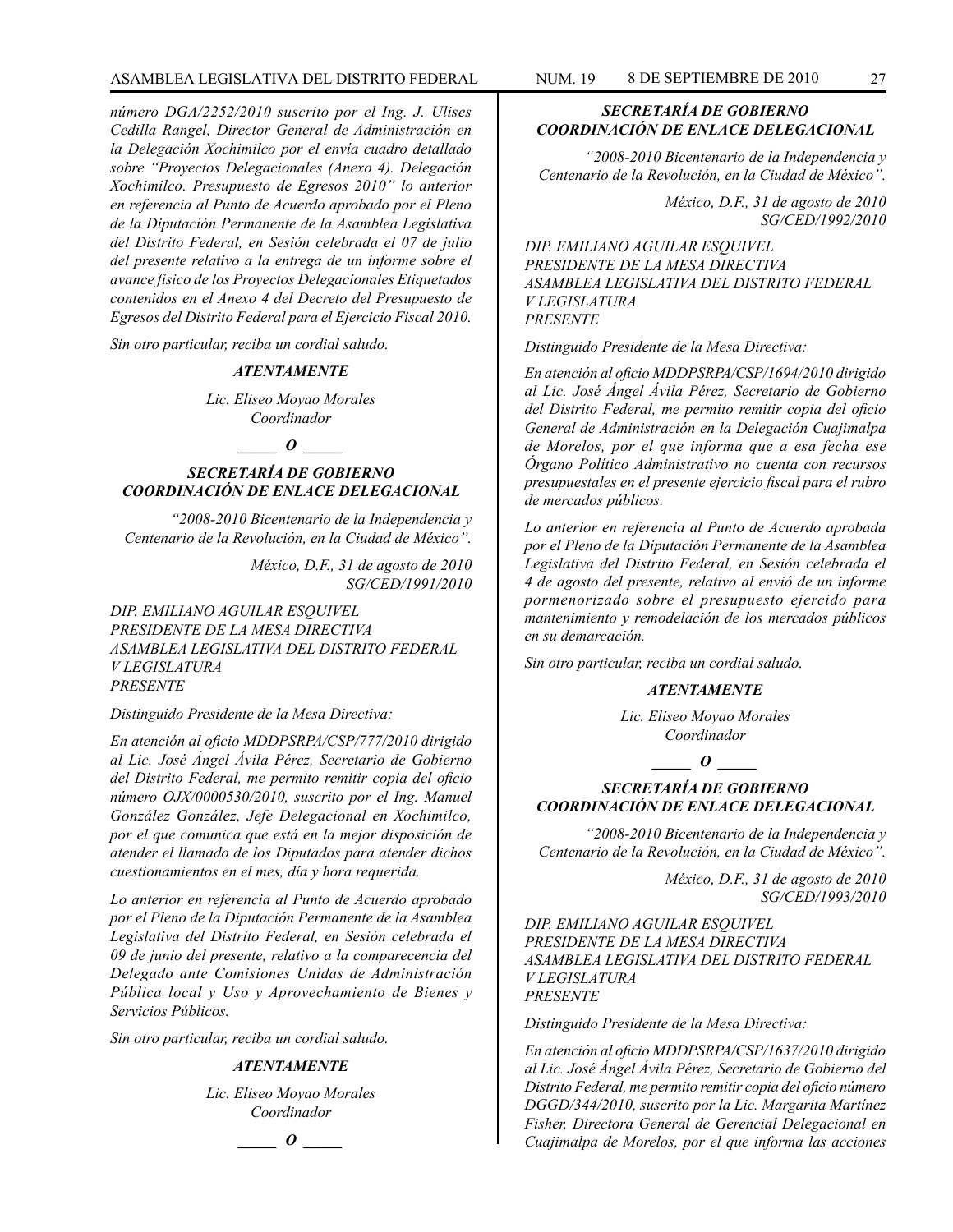*que realiza ese Órgano Político Administrativo, a fin de dar cumplimiento al Punto de Acuerdo aprobado por el Pleno de la Diputación Permanente de la Asamblea Legislativa del Distrito Federal, en Sesión celebrada el 4 de agosto del presente, relativo a la Ley para Erradicar y Prevenir la Discriminación en el Distrito Federal*

*Sin otro particular, reciba un cordial saludo.*

#### *ATENTAMENTE*

*Lic. Eliseo Moyao Morales Coordinador*

## $\bm{o}$

## *SECRETARÍA DE GOBIERNO COORDINACIÓN DE ENLACE DELEGACIONAL*

*"2008-2010 Bicentenario de la Independencia y Centenario de la Revolución, en la Ciudad de México".*

> *México, D.F., 31 de agosto de 2010 SG/CED/1994/2010*

*DIP. EMILIANO AGUILAR ESQUIVEL PRESIDENTE DE LA MESA DIRECTIVA ASAMBLEA LEGISLATIVA DEL DISTRITO FEDERAL V LEGISLATURA PRESENTE*

*Distinguido Presidente de la Mesa Directiva:*

*En atención al oficio MDDPSRPA/CSP/1384/2010 dirigido al Lic. José Ángel Ávila Pérez, Secretario de Gobierno del Distrito Federal, me permito remitir copia del oficio número DGA/754/2010, suscrito por el Lic. Fernando Rosique Castillo, Director General de Administración en la Delegación Iztacalco, por el que informa las acciones realizadas por ese Órgano Político Administrativo, a fin de dar cumplimiento al Punto de Acuerdo aprobado por el Pleno de la Diputación Permanente de la Asamblea Legislativa del Distrito Federal, en Sesión celebrada el 21 de julio del presente, relativo al envió de informes a ese Órgano Legislativo por medios electrónicos, con el afán de reducir el gasto de papel y contribuir al respeto del medio ambiente.*

*Sin otro particular, reciba un cordial saludo.*

#### *ATENTAMENTE*

*Lic. Eliseo Moyao Morales Coordinador*

 $\overline{\phantom{a}}$  *o*  $\overline{\phantom{a}}$ 

## *SECRETARÍA DE GOBIERNO COORDINACIÓN DE ENLACE DELEGACIONAL*

*"2008-2010 Bicentenario de la Independencia y Centenario de la Revolución, en la Ciudad de México".*

> *México, D.F., 31 de agosto de 2010 SG/CED/1996/2010*

*DIP. EMILIANO AGUILAR ESQUIVEL PRESIDENTE DE LA MESA DIRECTIVA* 

## *ASAMBLEA LEGISLATIVA DEL DISTRITO FEDERAL V LEGISLATURA PRESENTE*

*Distinguido Presidente de la Mesa Directiva:*

*En atención al oficio MDDPSRPA/CSP/1295/2010 dirigido al Lic. José Ángel Ávila Pérez. Secretario de Gobierno del Distrito Federal, me permito remitir copia del oficio número DGDS/12.420/996/10, por la Lic. Chantal Crespy Serrato, Directora General de Desarrollo Social en Iztapalapa, por el que envía el Programa de Atención para la Integración al Desarrollo de las Personas con Discapacidad, Iztapalapa 2010.*

*Lo anterior en referencia al Punto de Acuerdo aprobado por el Pleno de la Diputación Permanente de la Asamblea Legislativa del Distrito Federal, en Sesión celebrada el 14 de julio del presente, relativo a un informe sobre los proyectos y programas que se han implementado para atender a las personas con discapacidad.*

*Sin otro particular, reciba un cordial saludo.*

#### *ATENTAMENTE*

*Lic. Eliseo Moyao Morales Coordinador*

*\_\_\_\_\_ O \_\_\_\_\_*

## *SECRETARÍA DE GOBIERNO COORDINACIÓN DE ENLACE DELEGACIONAL*

*"2008-2010 Bicentenario de la Independencia y Centenario de la Revolución, en la Ciudad de México".*

> *México, D.F., 31 de agosto de 2010 SG/CED/1999/2010*

*DIP. EMILIANO AGUILAR ESQUIVEL PRESIDENTE DE LA MESA DIRECTIVA ASAMBLEA LEGISLATIVA DEL DISTRITO FEDERAL V LEGISLATURA PRESENTE*

*Distinguido Presidente de la Mesa Directiva:*

*En atención al oficia MDDPSRPA/CSP/1553/2010 dirigido al Lic. José Ángel Ávila Pérez, Secretario de Gobierno del Distrito Federal, me permito remitir copia del oficio número BD10.1.1.3/1708/2010, suscrito por el Lic. Ignacio Germán Reyes Quiroz, Director General Jurídico y de Gobierno en La Magdalena Contreras, por el que informa las acciones que realiza ese Órgano Político Administrativo, a fin de dar cumplimiento al Punto de Acuerdo aprobado por el Pleno de la Diputación Permanente de la Asamblea Legislativa del Distrito Federal, en Sesión celebrada el 28 de julio del presente, relativo a los acuerdos para que las asociaciones de vendedores ambulantes limpien la vía pública afectada por el ejercicio del comercio.*

*Sin otro particular, reciba un cordial saludo.*

## *ATENTAMENTE*

*Lic. Eliseo Moyao Morales Coordinador*

*\_\_\_\_\_ O \_\_\_\_\_*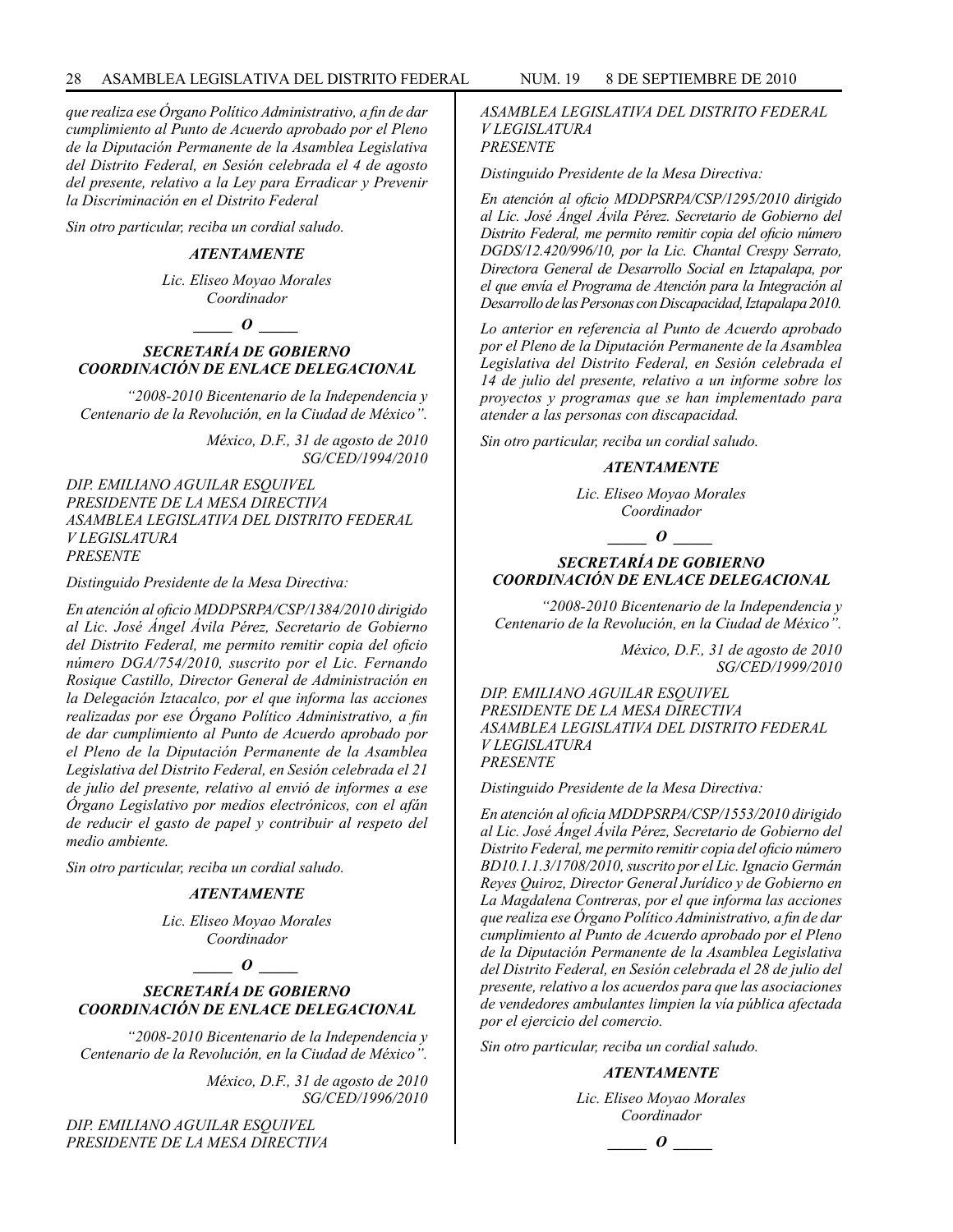#### *SECRETARÍA DE GOBIERNO COORDINACIÓN DE ENLACE DELEGACIONAL*

*"2008-2010 Bicentenario de la Independencia y Centenario de la Revolución, en la Ciudad de México".*

> *México, D.F., 31 de agosto de 2010 SG/CED/2000/2010*

*DIP. EMILIANO AGUILAR ESQUIVEL PRESIDENTE DE LA MESA DIRECTIVA ASAMBLEA LEGISLATIVA DEL DISTRITO FEDERAL V LEGISLATURA PRESENTE*

#### *Distinguido Presidente de la Mesa Directiva:*

*En atención al oficio MDDPSRPA/CSP/1001/2010 dirigido al Lic. José Ángel Ávila Pérez, Secretario de Gobierno del Distrito Federal, me permito enviar copia del oficio número CA/247/2010, suscrito por el Lic. Marcial Meza Villanueva, Coordinador de Asesores en la Delegación Milpa Alta, por el que informa las acciones que ese Órgano Político Administrativo realiza, a fin de dar cumplimiento al Punto de Acuerdo aprobado por el Pleno de la Diputación Permanente de la Asamblea Legislativa del Distrito Federal, en Sesión celebrada el pasado 23 de junio, relativo al contenido de la Norma Ambiental para el Distrito Federal NADF001-RNAT-2006, sobre la poda, derribo, trasplante y restitución de árboles en el Distrito Federal.*

*Sin otro particular, reciba un cordial saludo.*

#### *ATENTAMENTE*

*Lic. Eliseo Moyao Morales Coordinador*

#### *\_\_\_\_\_ O \_\_\_\_\_*

#### *SECRETARÍA DE GOBIERNO COORDINACIÓN DE ENLACE DELEGACIONAL*

*"2008-2010 Bicentenario de la Independencia y Centenario de la Revolución, en la Ciudad de México".*

> *México, D.F., 31 de agosto de 2010 SG/CED/2001/2010*

*DIP. EMILIANO AGUILAR ESQUIVEL PRESIDENTE DE LA MESA DIRECTIVA ASAMBLEA LEGISLATIVA DEL DISTRITO FEDERAL V LEGISLATURA PRESENTE*

#### *Distinguido Presidente de la Mesa Directiva:*

*En atención al oficio MDDPSRPA/CSP/1555/2010 dirigido al Lic. José Ángel Ávila Pérez, Secretario de Gobierno del Distrito Federal, me permito remitir copia del oficio número CA/246/2010, suscrito por el Lic. Marcial Meza Villanueva, Coordinador de Asesores en la Delegación Milpa Alta, por el que informa las acciones que realiza ese Órgano Político Administrativo, a fin de dar cumplimiento al Punto de Acuerdo aprobado por el Pleno de la Diputación Permanente de la Asamblea Legislativa del Distrito* 

*Federal, en Sesión celebrada el 28 de julio del presente, relativo a los acuerdos para que las asociaciones de vendedores ambulantes limpien la vía pública afectada por el ejercicio del comercio.*

*Sin otro particular, reciba un cordial saludo.*

#### *ATENTAMENTE*

*Lic. Eliseo Moyao Morales Coordinador*

#### $\bm{o}$

## *SECRETARÍA DE GOBIERNO COORDINACIÓN DE ENLACE DELEGACIONAL*

*"2008-2010 Bicentenario de la Independencia y Centenario de la Revolución, en la Ciudad de México".*

> *México, D.F., 31 de agosto de 2010 SG/CED/2002/2010*

*DIP. EMILIANO AGUILAR ESQUIVEL PRESIDENTE DE LA MESA DIRECTIVA ASAMBLEA LEGISLATIVA DEL DISTRITO FEDERAL V LEGISLATURA PRESENTE*

*Distinguido Presidente de la Mesa Directiva:*

*En atención al oficio MDDPSRPA/CSP/1644/2010 dirigido al Lic. José Ángel Ávila Pérez, Secretario de Gobierno del Distrito Federal, me permito remitir copia del oficio número CA/243/2010, suscrito por el Lic. Marcial Meza Villa nueva, Coordinador de Asesores en la Delegación Milpa Alta, por el que informa las acciones que realiza ese Órgano Político Administrativo, a fin de dar cumplimiento al Punto de Acuerdo aprobado por el Pleno de la Diputación Permanente de la Asamblea Legislativa del Distrito Federal, en Sesión celebrada el 4 de agosto del presente, relativo a la Ley para Erradicar y Prevenir la Discriminación en el Distrito Federal*

*Sin otro particular, reciba un cordial saludo.*

#### *ATENTAMENTE*

*Lic. Eliseo Moyao Morales Coordinador*

*\_\_\_\_\_ O \_\_\_\_\_*

#### *SECRETARÍA DE GOBIERNO COORDINACIÓN DE ENLACE DELEGACIONAL*

*"2008-2010 Bicentenario de la Independencia y Centenario de la Revolución, en la Ciudad de México".*

> *México, D.F., 31 de agosto de 2010 SG/CED/2003/2010*

*DIP. EMILIANO AGUILAR ESQUIVEL PRESIDENTE DE LA MESA DIRECTIVA ASAMBLEA LEGISLATIVA DEL DISTRITO FEDERAL V LEGISLATURA PRESENTE*

*Distinguido Presidente de la Mesa Directiva:*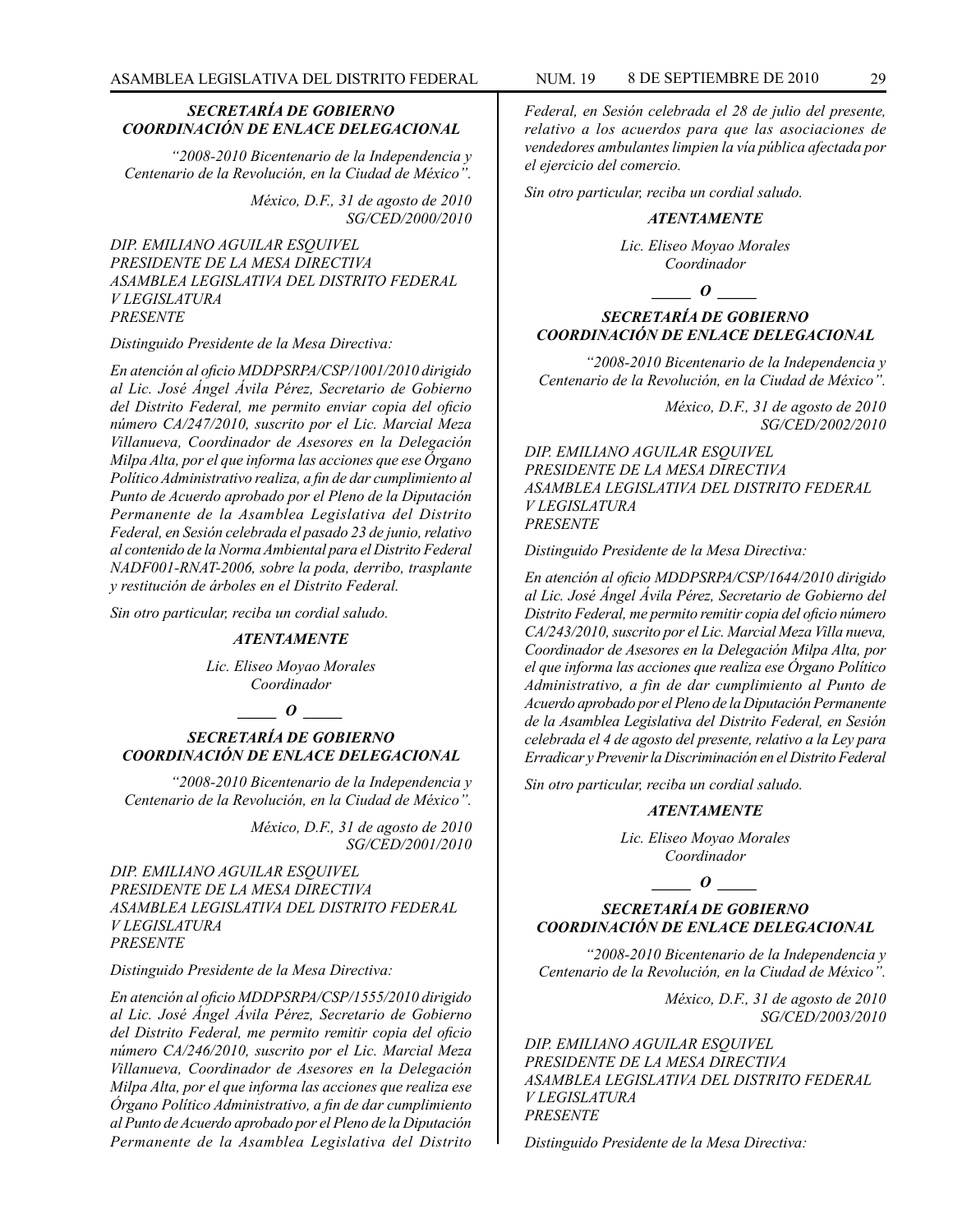*En atención al afielo MDDPSRPA/CSP/1900/2010 dirigido al Lic. José Ángel Ávila Pérez, Secretario de Gobierno del Distrito Federal, me permito remitir copia del oficio número CA/244/2010, suscrito por el Lic. Marcial Meza Villa nueva, Coordinador de Asesores en la Delegación Milpa Alta, por el que informa que fue desintegrada la Jefatura de Unidad Departamental, de Registro Civil y Juzgado Cívico debido a la desincorporación de esas oficinas por parte de la Consejería Jurídica del Distrito Federal.*

*Lo anterior en referencia al Punto de Acuerdo aprobado por el Pleno de la Diputación Permanente de la Asamblea Legislativa del Distrito Federal, en Sesión celebrada el 11 de agosto del presente, relativo a los programas elaborados y diseñados por los Órganos Políticos para que los infractores puedan integrarse y coadyuvar en la actividad de ellos.*

*Sin otro particular, reciba un cordial saludo.*

#### *ATENTAMENTE*

*Lic. Eliseo Moyao Morales Coordinador*

## *\_\_\_\_\_ O \_\_\_\_\_*

## *SECRETARÍA DE GOBIERNO COORDINACIÓN DE ENLACE DELEGACIONAL*

*"2008-2010 Bicentenario de la Independencia y Centenario de la Revolución, en la Ciudad de México".*

> *México, D.F., 31 de agosto de 2010 SG/CED/2004/2010*

*DIP. EMILIANO AGUILAR ESQUIVEL PRESIDENTE DE LA MESA DIRECTIVA ASAMBLEA LEGISLATIVA DEL DISTRITO FEDERAL V LEGISLATURA PRESENTE*

*Distinguido Presidente de la Mesa Directiva:*

*En atención al oficio MDDPSRPA/CSP/1261/2010 dirigido al Lic. José Ángel Ávila*

*Pérez, Secretario de Gobierno del Distrito Federal, me permito remitir copia del oficio número DGDS/003111/2010, suscrito por el C. Luis Alberto Meléndez Ortiz, Director General de Desarrollo Social en la Delegación Tláhuac, por el que informa las acciones realizadas por ese Órgano Político Administrativo, a fin de dar cumplimiento al Punto de Acuerdo aprobado por el Pleno de la Diputación Permanente de la Asamblea Legislativa del Distrito Federal, en Sesión celebrada el 14 de julio del presente, relativo a las acciones para atender el problema de las adicciones en cada una de las demarcaciones territoriales.*

*Sin otro particular, reciba un cordial saludo.*

#### *ATENTAMENTE*

*Lic. Eliseo Moyao Morales Coordinador*

*\_\_\_\_\_ O \_\_\_\_\_*

## *SECRETARÍA DE GOBIERNO COORDINACIÓN DE ENLACE DELEGACIONAL*

*"2008-2010 Bicentenario de la Independencia y Centenario de la Revolución, en la Ciudad de México".*

> *México, D.F., 26 de agosto de 2010 SG/CED/1936/2010*

*DIP. EMILIANO AGUILAR ESQUIVEL PRESIDENTE DE LA MESA DIRECTIVA ASAMBLEA LEGISLATIVA DEL DISTRITO FEDERAL V LEGISLATURA PRESENTE*

*Distinguido Presidente de la Mesa Directiva:*

*En atención al oficio MDDPSRPA/CSP/138112010 dirigido al Lic. José Ángel Ávila Pérez, Secretario de Gobierno del Distrito Federal, me permito remitir copia del oficio DGGD/296/2010, suscrito por la Lic. Margarita Martínez Fisher, Directora General de Gerencia Delegacional en Cuajimalpa de Morelos, por el que informa que ese Órgano Político Administrativo no tiene inconveniente alguno en atender dicho requerimiento, por lo que la información correspondiente se remitirá en CD y por correo electrónico en el momento que se nos indique.*

*Lo anterior en referencia al punto de acuerdo aprobado por el Pleno de la Diputación Permanente de la Asamblea Legislativa del Distrito Federal, en Sesión celebrada el 21 de julio del presente, relativo al envío de informes a ese Órgano Legislativo por medios electrónicos, a fin de reducir el gasto de papel y contribuir al respeto del medio ambiente.*

*Sin otro particular, reciba un cordial saludo.*

## *ATENTAMENTE*

*Lic. Eliseo Moyao Morales Coordinador*

*\_\_\_\_\_ O \_\_\_\_\_*

## *SECRETARÍA DE GOBIERNO COORDINACIÓN DE ENLACE DELEGACIONAL*

*"2008-2010 Bicentenario de la Independencia y Centenario de la Revolución, en la Ciudad de México".*

> *México, D.F., 26 de agosto de 2010 SG/CED/1938/2010*

*DIP. EMILIANO AGUILAR ESQUIVEL PRESIDENTE DE LA MESA DIRECTIVA ASAMBLEA LEGISLATIVA DEL DISTRITO FEDERAL V LEGISLATURA PRESENTE*

*Distinguido Presidente de la Mesa Directiva:*

*En atención al oficio MDDPSRPA/CSP/459/2010 dirigido al lic. José Ángel Ávila Pérez, Secretario de Gobierno del Distrito Federal, me permito remitir copia del oficio número JDGAM/219/10 suscrito por el C. Víctor Hugo Lobo Román,*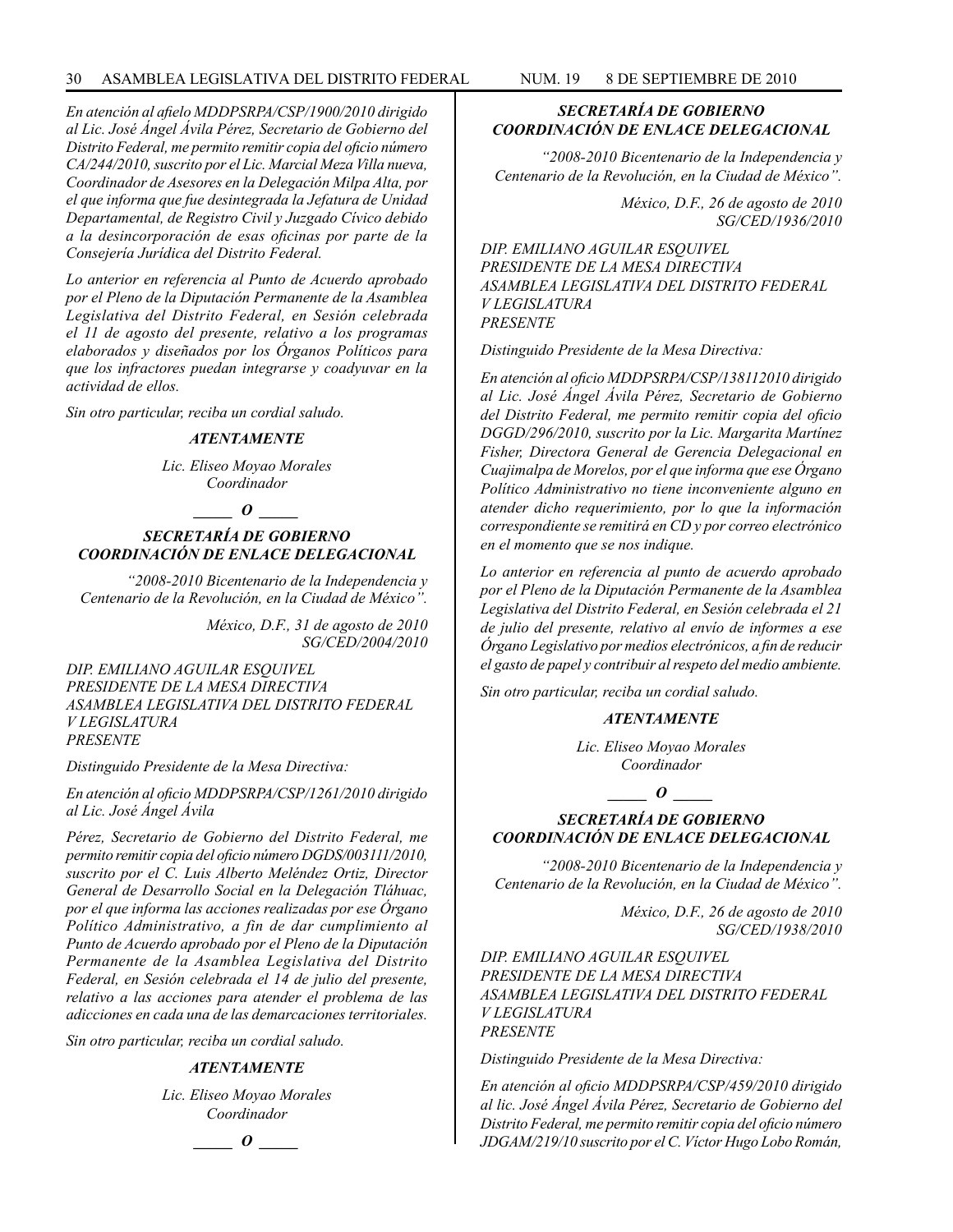*Jefe Delegacional en Gustavo A. Madero, por el que informa las acciones que realiza ese Órgano Político Administrativo, a fin de dar cumplimiento al punto de acuerdo aprobado por el Pleno de la Diputación Permanente de la Asamblea Legislativa del Distrito Federal, en Sesión celebrada el 26 mayo del presente, relativo al ejercicio adecuado y oportuno de los recursos presupuestales en materia de género, en términos del Presupuesto de Egresos para el Distrito Federal para el Ejercicio Fiscal 2010.*

*Sin otro particular, reciba un cordial saludo.*

## *ATENTAMENTE*

*Lic. Eliseo Moyao Morales Coordinador*

*\_\_\_\_\_ O \_\_\_\_\_*

## *INSTITUTO DE ACCESO A LA INFORMACIÓN PÚBLICA DEL DISTRITO FEDERAL*

*INFODF/617/2010 México D.F. a 26 de agosto de 2010*

*DIP. EMILIANO AGUILAR ESQUIVEL PRESIDENTE DE LA MESA DIRECTIVA ASAMBLEA LEGISLATIVA DEL DISTRITO FEDERAL V LEGISLATURA PRESENTE*

*Acuso recibo de su atento oficio Nº MDDPSRPA/ CSP/1854/2010, de fecha 11 de agosto de 2010, por medio del cual hace de nuestro conocimiento el Punto de Acuerdo aprobado por el Pleno de la Diputación Permanente de la Asamblea Legislativa del Distrito Federal relativo a que los Entes Públicos no deben pedir identificación a los particulares para la entrega de la respectiva respuesta a sus solicitudes de información pública, tal como lo establece la Ley de Transparencia y Acceso a la Información Pública del Distrito Federal (LTAIPDF).*

*Respecto al punto PRIMERO de este Acuerdo, donde se solícita al Instituto de Acceso a la Información Pública del Distrito Federal investigue en cada una de las oficinas de información pública de los 146 entes obligados a la transparencia, quiénes son los entes que a través de sus oficinas de información solicitan como requisito para la entrega de información pública, que el interesado entregue copia de identificación y/o presente credencial de elector, le informo que este Instituto lleva a cabo, a partir del 23 de agosto hasta el 30 de septiembre, un ejercicio de usuario simulado ante las Oficinas de Información Públicas de los sujetos obligados.*

*Lo anterior, con la finalidad de verificar el cumplimiento de diversas disposiciones de la LTAIPDF que deben atender dichas Oficinas, entre las que se encuentra el que no se requiera identificación a los solicitantes de información (ni para acceder a las instalaciones de las OIP's ni al momento de realizar una solicitud ni para la recepción de su respuesta).*

*En cuanto tengamos los resultados de este ejercicio le informaremos de aquellos casos en que los Entes Públicos incurran en un incumplimiento a la LTAIPDF al requerir copia de identificación y/o que presenten credencial de lector.*

*En relación con el punto SEGUNDO del Acuerdo en comento, se instruye a este Instituto, "Emitir el acuerdo correspondiente en el que recomiende a los demás entes responsables, se abstengan de afectar las garantías de los solicitantes en materia de acceso a la información, y se sujeten al cumplimiento estricto de las obligaciones de lo Ley de Transparencia y Acceso a la Información Pública y la Ley de Protección de Dalos Personales del Distrito Federar.*

*Al respecto, le comunico que derivado de los resultados del usuario simulado, este Instituto procederá a emitir el acuerdo en que se les recomiende a los Entes Públicos, que fueron identificados en requerir copia de identificación y/o presentación de credencial de elector para la entrega de la información pública, para que se abstengan de hacerlo, apercibiéndoles que en caso de reincidir en dicha irregularidad, se le dará vista al Órgano de control correspondiente.*

*De igual manera, en este mismo acuerdo se hará una recomendación al resto de los Entes Públicos en los términos señalados en el punto SEGUNDO del Acuerdo aprobado, el once de agosto del año en curso, por el Pleno, de la Diputación Permanente de la Asamblea Legislativa de Distrito Federal.*

*Asimismo, en el punto TERCERO del Acuerdo multicitado, se le requiere al Instituto que "Como medida preventiva para los entes públicos solicite se abstengan de solicitar credencial de elector o copia de la misma, como requisito para la entrega de la información pública".*

*En cumplimiento a lo anterior, he enviado un comunicado, para que, a manera de prevención, los Entes Públicos no requieran copia de identificación y/o presentación de credencial de elector para la entrega de la información pública.*

*Por otra parte, de los antecedentes y considerandos que acompañan el acuerdo aprobado por el Pleno de la Diputación Permanente de la Asamblea Legislativa de Distrito Federal, no se advierten elementos sobre qué Entes Públicos incumplen lo dispuesto por la LTAIPDF, en el sentido de que para ejercer el derecho de acceso a la información pública no es necesario acreditar derechos subjetivos e interés legitimo.*

*A la fecha, este Instituto solo tiene evidencia de un caso, mediante la interposición del recurso de revisión RR.0863/2010 contra la Delegación Tlalpan, en que se pidió al solicitante identificación oficial para acceder a la información. También se ha advertido que la Delegación Xochimilco responde a los particulares que su solicitud resulta improcedente por no señalar nombre, según consta en los recursos de revisión interpuestos contra esa autoridad, con expedientes RR.622/2010, RR.683/2010 y RR.825/2010, mismos que fueron resueltos por el instituto a favor del recurrente.*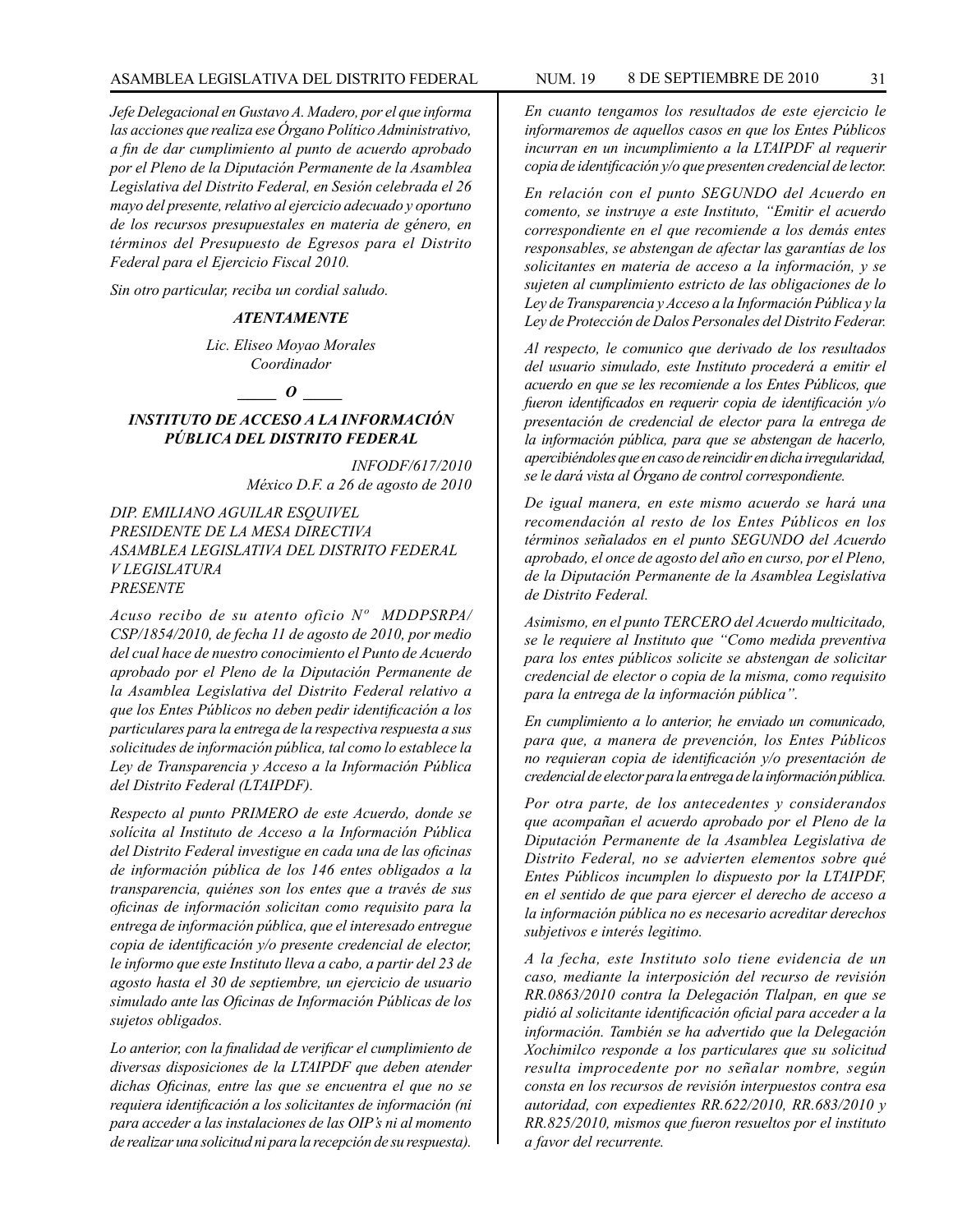*Finalmente, manifiesto mí reconocimiento a la Asamblea Legislativa del Distrito Federal, V legislatura, por estar atenta ante los posibles incumplimientos a la LTAIPDF por parte de algunos Entes Públicos; por lo que al hacérnoslo saber procederemos conforme a lo instruido en sus respectivos puntos de Acuerdo señalados, e informando a Legislatura con oportunidad sobre las acciones y resultados obtenidos.*

*Sin más por el momento, reciba un cordial saludo.*

#### *ATENTAMENTE*

*Mtro. Oscar M. Guerra Ford Comisionado Ciudadano Presidente*

*\_\_\_\_\_ O \_\_\_\_\_*

## *INSTITUTO DE ACCESO A LA INFORMACIÓN PÚBLICA DEL DISTRITO FEDERAL*

*INFODF/615/2010 México D.F. a 26 de agosto de 2010*

*DIP. EMILIANO AGUILAR ESQUIVEL PRESIDENTE DE LA MESA DIRECTIVA ASAMBLEA LEGISLATIVA DEL DISTRITO FEDERAL V LEGISLATURA PRESENTE*

*Acuso recibo de su atento oficio Nº MDDPSRPA/ CSP/1857/2010, de fecha 11 de agosto de 2010, por medio del cual hace de nuestro conocimiento el Punto de Acuerdo que aprobó el Pleno de la Diputación Permanente de la Asamblea Legislativa del Distrito Federal relativo a la paraestatal Calidad de Vida, Progreso y Desarrollo para la Ciudad de México S.A. de C.V., que en su punto Tercero exhorta al Instituto de Acceso a la Información Pública del Distrito Federal (INFODF) para que, en el ejercicio de sus atribuciones verifique el cumplimiento a la Ley de Transparencia y Acceso a la Información Pública del Distrito Federal (lTAIPDF) por parte de la citada paraestatal y, en caso de que existan infracciones a la misma, finque las responsabilidades administrativas que correspondan.*

*Al respecto, le informo que efectivamente, en cumplimiento de sus atribuciones, en los pasados meses de mayo y junio, de acuerdo a su Programa Operativo Anual, nuestro Instituto realizó la evaluación del cumplimiento de obligaciones de transparencia en los portales de Internet de los 146 sujetos obligados a la LTAIPDF, que se establecen en el Capítulo II (De la Transparencia y Publicidad de los actos de los Entes Públicos del Distrito Federal) del Título Primero (Disposiciones Comunes para los Entes Públicos). Específicamente, el 20 de mayo de 2010, se evaluó a la paraestatal Calidad de Vida, Progreso y Desarrollo para la Ciudad de México S.A. de C.V., encontrándose en ese momento que no contaban siquiera con portal de Internet, por lo que tampoco cumplían con sus obligaciones de transparencia correspondientes y, en consecuencia, obtuvieron una calificación de cero en su Índice Global del Cumplimiento de Obligaciones de Transparencia.*

*Con base en los resultados de la citada evaluación, mediante Acuerdo 661/SO/14-07/2010 (adjunto copia simple), el Pleno del lNFODF emitió las recomendaciones correspondientes a todos los Entes Públicos, dentro de los cuales se encuentra la multicitada paraestatal. Cabe señalar que el punto SEGUNDO de dicho acuerdo señala a la letra lo siguiente:*

*SEGUNDO. Las recomendaciones en comento deberán solventarse por los entes públicos en un plazo no mayor de 20 días hábiles contados a partir de la fecha de la notificación del caso. Lo anterior con el apercibimiento de que, en caso de incumplimiento en la solventación de las recomendaciones emitidas mediante el presente Acuerdo, se darán vistas a las autoridades competentes, lo anterior con base en los Artículos 93 y 94 de la Ley de Transparencia y Acceso a la Información Pública del Distrito Federal.*

*En ese contexto, de acuerdo a la fecha en que se notificaron sus recomendaciones a Calidad de Vida, Progreso y Desarrollo para la Ciudad de México S.A. de C.V. (anexo copla simple del acuse de recibo), y descontando los días inhábiles por la suspensión de términos publicada en la Gaceta Oficial del Distrito Federal el pasado 26 de julio de 2010 (anexo copia simple) que aplica, entre otros Entes Públicos, a esa paraestatal, se tiene que la fecha de término para la solventación de recomendaciones vence el próximo 2 de septiembre.*

*Por lo anterior, le comunico que este Instituto realizará la verificación de la solventación de recomendaciones correspondientes a principio del próximo mes de septiembre, cuyos resultados le comunicaremos con toda oportunidad y, en caso de que no se cumpla al 100% con esas recomendaciones, dará vista al respectivo Órgano interno de control a fin de que éste finque las responsabilidades conforme a Ley, con base en las atribuciones que la LTAIPDF otorga al INFODF en sus Artículos 93 y 94.*

*Sin otro particular, hago propicia la ocasión para saludarle cordialmente.*

#### *ATENTAMENTE*

*Mtro. Oscar M. Guerra Ford Comisionado Ciudadano Presidente*

*\_\_\_\_\_ O \_\_\_\_\_*

## *SUBSECRETARÍA DE ENLACE LEGISLATIVO UNIDAD DE ENLACE LEGISLATIVO*

*"2010, Año de la Patria Bicentenario del Inicio de la Independencia y Centenario del Inicio de la Revolución"*

> *Oficio No. SEL/UEL/311/2669/10 México, D.F., a 30 agosto de 2010*

*SECRETARIOS DE LA H. ASAMBLEA LEGISLATIVA DEL DISTRITO FEDERAL PRESENTES*

*En respuesta al atento oficio MDDPSRPA/CSP/476/2010 signado por el Dip. Emiliano Aguilar Esquivel, Presidente de la Mesa Directiva de la Diputación Permanente de*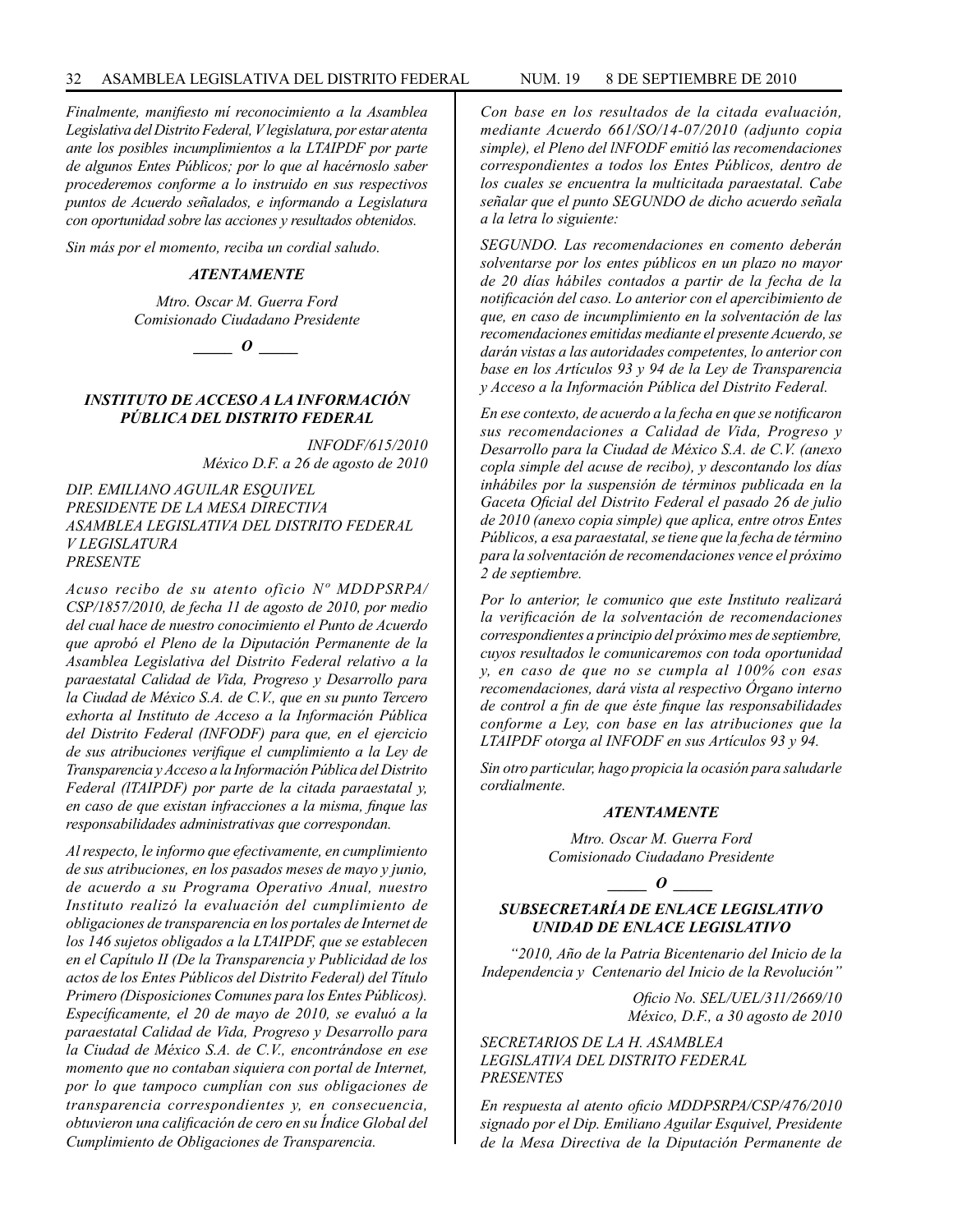*ese Cuerpo Colegiado, me permito remitir para los fines procedentes, copia del similar número DEP-1326/10 suscrito por Betina C. Chávez Soriano, Directora General de Coordinación Política de la Secretaría de Relaciones Exteriores, así como el anexo que en el mismo se menciona, mediante los cuales responde el Punto de Acuerdo relativo a la Ley SB 1070.*

*Sin otro particular, reciban un cordial saludo.*

#### *ATENTAMENTE*

*Lic. José Alfredo Labastida Cuadra Titular de la Unidad*

*\_\_\_\_\_ O \_\_\_\_\_*

## *SUBSECRETARÍA DE ENLACE LEGISLATIVO UNIDAD DE ENLACE LEGISLATIVO*

*"2010, Año de la Patria Bicentenario del Inicio de la Independencia y Centenario del Inicio de la Revolución"*

> *Oficio No. SEL/UEL/311/2681/10 México, D.F., a 30 agosto de 2010*

## *SECRETARIOS DE LA H. ASAMBLEA LEGISLATIVA DEL DISTRITO FEDERAL PRESENTES*

*En respuesta al atento oficio MDSPPA/CSP/556/2010 signado por el Dip. Julio César Moreno Rivera, Presidente de la Mesa Directiva de ese Cuerpo Colegiado, me permito remitir para los fines procedentes, copia del similar número 112/00003796 suscrito por el Lic. Wilehaldo Cruz Bressant, Titular de la Unidad Coordinadora de Asuntos Jurídicos de la Secretaría de Medio Ambiente y Recursos Naturales, así como el anexo que en el mismo se menciona, mediante los cuales responde el Punto de Acuerdo relativo al Sistema Cutzamala.*

*Sin otro particular, reciban un cordial saludo.*

## *ATENTAMENTE*

*Lic. José Alfredo Labastida Cuadra Titular de la Unidad*

#### *\_\_\_\_\_ O \_\_\_\_\_*

## *SUBSECRETARÍA DE ENLACE LEGISLATIVO UNIDAD DE ENLACE LEGISLATIVO*

*"2010, Año de la Patria Bicentenario del Inicio de la Independencia y Centenario del Inicio de la Revolución"*

> *Oficio No. SEL/UEL/311/2706/10 México, D.F., a 30 agosto de 2010*

## *SECRETARIOS DE LA H. ASAMBLEA LEGISLATIVA DEL DISTRITO FEDERAL PRESENTES*

*Por este conducto y Con fundamento en lo dispuesto por la fracción XIV del Artículo 27 de la Ley Orgánica de la Administración Pública Federal, me permito remitir para los fines procedentes, copia del oficio número DEP-1329/10 suscrito por Betina G. Ghávez Soriano, Directora General* 

*de Coordinación Política de la Secretaría de Relaciones Exteriores, mediante el cual responde el Punto de Acuerdo relativo a la Ley SB 1070.*

*Sin otro particular, reciban un cordial saludo.*

#### *ATENTAMENTE*

*Lic. José Alfredo Labastida Cuadra Titular de la Unidad*

**EL C. PRESIDENTE.** Esta Presidencia hace de su conocimiento que han sido retirados el punto en listado en el numeral 8 y 15 del Orden del Día.

Para presentar una Proposición con Punto de Acuerdo en donde la Diputación Permanente de esta Asamblea Legislativa del Distrito Federal exhorta a la Comisión de Gobierno de este Órgano Colegiado a dotar de los Derechos Laborales básicos y a los de los Trabajadores de Intendencia de esta institución e intervenir para restituirles el Descuento Injustamente descontado de su Sueldo, se concede el uso de la Tribuna al Diputado José Arturo López Cándido.

Este punto lo mandamos al final del listado de proposiciones, también el 10, el 11 y 12.

Para presentar una Proposición con Punto de Acuerdo por el que se solicita al Director del Sistema de Aguas de la Ciudad de México a modificar a modificar la recepción de pagos por el Suministro de Agua permitiendo a Bancos y Centros Comerciales recibir tanto pagos vigentes como vencidos y establecer la opción de pagos parciales con el objetivo de disminuir la cantidad de usuarios morosos, se concede el uso de la Tribuna al Diputado Federico Manzo Sarquis, del Grupo Parlamentario del Partido Acción Nacional.

**EL C. DIPUTADO FEDERICO MANZO SARQUIS.**  Con la venia de la Presidencia.

*PROPOSICIÓN CON PUNTO DE ACUERDO POR EL QUE SE SOLICITA AL DIRECTOR DEL SISTEMA DE AGUAS DE LA CIUDAD DE MÉXICO, A MODIFICAR LA RECEPCIÓN DE PAGOS POR EL SUMINISTRO DE AGUA, PERMITIENDO A BANCOS Y CENTROS COMERCIALES RECIBIR TANTO PAGOS VIGENTES COMO VENCIDOS Y ESTABLECER LA OPCIÓN DE PAGOS PARCIALES CON EL OBJETIVO DE DISMINUIR LA CANTIDAD DE USUARIOS MOROSOS.*

*El que suscribe, Federico Manzo Sarquis, Diputado integrante de la Asamblea Legislativa del Distrito Federal, con fundamento en lo dispuesto por los Artículos 17, Fracción VI, de la Ley Orgánica de la Asamblea Legislativa del Distrito Federal y 132 del Reglamento para el Gobierno Interior de la Asamblea Legislativa del Distrito Federal, sometemos a consideración de esta Honorable Asamblea Legislativa, la presente Proposición con Punto de Acuerdo por el que se solicita al Director del Sistema de Aguas de la Ciudad de México, a modificar la recepción de pagos por el suministro de agua, permitiendo a bancos y centros comerciales recibir tanto pagos vigentes como vencidos y establecer la opción de pagos parciales con el objetivo de disminuir la cantidad de usuarios morosos, al tenor de los siguientes:*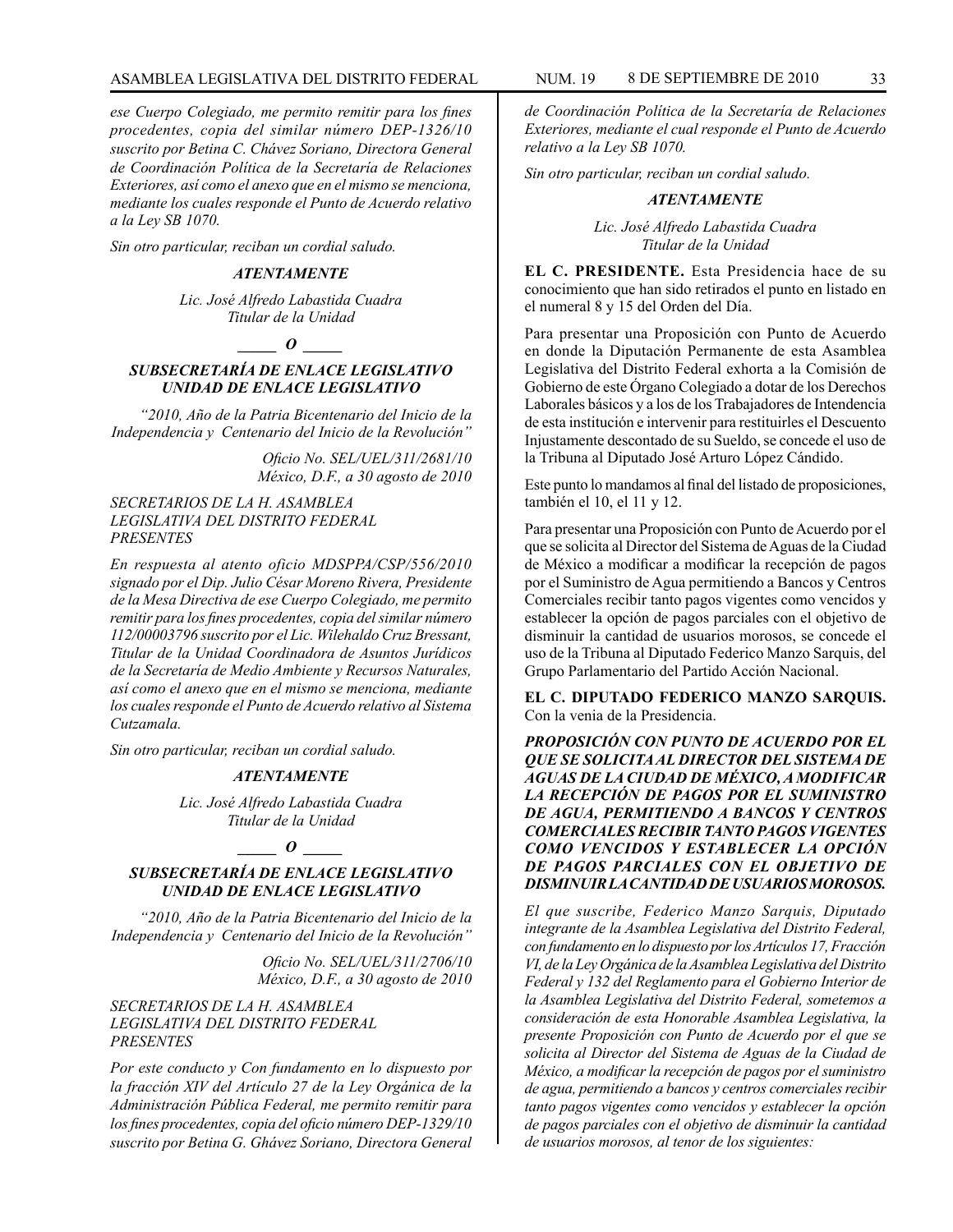## *ANTECEDENTES*

*1. Mediante resolutivo publicado en la Gaceta Oficial del Distrito Federal del 24 de enero de 2007, le fueron conferidas facultades de recaudación y manejo de recursos fiscales al Órgano desconcentrado denominado Sistema de Aguas de la Ciudad de México, con la finalidad de acercar y facilitar a los usuarios los trámites y pagos, únicamente de los servicios que proporciona:*

*PRIMERO. Se autoriza al Sistema de Aguas de la Ciudad de México, a través de su Director General, Directores y Unidades Administrativas para llevar a cabo los servicios de tesorería a que se refiere el Artículo 343 del Código Financiero del Distrito Federal, así como los que se relacionan con las funciones de comprobación del cumplimiento de obligaciones fiscales, determinación de créditos fiscales, actualización de los padrones fiscales, aplicación de sanciones, así como de beneficios fiscales y facilidades, de acuerdo con lo dispuesto en la Ley de Aguas del Distrito Federal y en términos de los Artículos 54, 55, 56, 57, 67, 68, 69, 71, 73, 75, 95, 103, 104, 110, 117, 133, 194, 195,196, 197, 198, 199,202,203,271,283,284, 285, 286, 296, fracción III, 298, 299, 300, 301, 307, 315, 319 A, 342,343, 350, 351, 586, 588, 589, 590, 591, 592, 593, 600, 602, 617, 618, 620 y del 624 al 667 del Código Financiero del Distrito Federal.*

*2. Es así, que en la actualidad es posible realizar el pago por concepto de servicios de agua, no solo en las oficinas de la Tesorería, también en línea en el portal del Sistema de Aguas, además de bancos y centros comerciales, siempre y cuando el pago de la boleta no se encuentre vencido; existe también, la opción del pago vía internet, a través de los bancos para los cuentahabientes cuando el pago este aún vigente.*

*3. El Sistema de Aguas recibe pagos vencidos y vigentes, sea en sus oficinas o vía internet con tarjeta de crédito; sin embargo, esta opción no es viable para un gran número de usuarios, quienes carecen de una tarjeta de crédito o de acceso a la red de internet.*

*4. En la actualidad, las condiciones económicas, han afectado a un amplio sector de la población, que han visto reducirse sus ingresos y evidentemente su poder adquisitivo, consecuentemente el pago de los servicios se inhibe, generando multas y recargos, llegando inclusive al corte del servicio.*

*5. Por otro lado, también existen casos en los que la falta de pago se debe a que hay una aclaración de por medio, cuando el usuario no reconoce el monto por parecerte excesivo respecto a lo que habitualmente paga o por no corresponder con el uso real del servicio.*

*6. En caso de requerir alguna aclaración, el usuario debe acercarse a las oficinas de Sistema de Aguas, con un tiempo promedio de espera de tres horas; además de que para revisión de la toma de agua, el usuario deberá esperar un año para recibir la visita de los inspectores, mismos que determinarán si el cobro se justifica o se debe realizar un ajuste.*

*7. El motivo principal de la tardanza, se debe a que el personal de Sistema de Aguas que se dedica a este tipo de revisiones, se encuentra comprometido en otras aclaraciones y dudas sobre tomas de agua y fugas, que son bastante frecuentes en nuestra Ciudad.*

*8. Es entonces que los Ciudadanos, ya sea por falta de recursos económicos o por negarse a pagar algo que simplemente les parece excesivo e injusto, y ante la falta de flexibilidad de las autoridades, optan por dejar de pagar el servicio en tanto se revisa su toma y se resuelve su inquietud.*

*9. Esta situación propicia, como ya se mencionó, que al dejar de pagar, la deuda crezca; hecho que no es deseable puesto que si la cantidad ya resultaba elevada, con los recargos se incrementa mucho más.*

*10. Por otro lado, para generar una cultura de pago, se debe permitir que el Ciudadano cumpla con sus obligaciones aunque sea de manera fraccionada, es decir, que pague montos más pequeños, en parcialidades que le permitan cubrir esa cantidad sin que después le resulte menos accesible, en tanto recibe la visita de los inspectores.*

*11. Así, los bancos y centros comerciales deben ser facultados para recibir montos fraccionados y extemporáneos, facilitando aún más el pago del servicio, con lo que se disminuyen las excusas para que el Ciudadano no cumpla; pensando sobre todo en que la mayoría de las personas deben cumplir con su trabajo, lo que le impide acudir dentro de los horarios de las oficinas del Sistema de Aguas; así como en el amplio sector de adultos mayores.*

#### *CONSIDERANDOS*

*PRIMERO. Que, el Sistema de Aguas de la Ciudad de México, es responsable por el suministro y manejo de los recursos hídricos, así como de los fiscales, lo cual lo faculta para elaborar las políticas de cobro por los servicios que presta.*

*SEGUNDO. Que los Ciudadanos deben ser incentivados a realizar no solo un uso racional de los recursos finitos, como lo es el agua, sino a cumplir con el pago del servicio, aún cuando no reconozca el monto o se encuentre bajo algún tipo de aclaración.*

*TERCERO. Que la falla de pago de un servicio puede deberse a muchas y variadas razones y las autoridades deben abrir posibilidades para facilitar el cumplimiento de las obligaciones fiscales antes que aplicar sanciones que perjudiquen aún más a los usuarios.*

*CUARTO. Que los tiempos de espera pueden ser muy largos, acrecentando las molestias de los quejosos; por lo que el Sistema de Aguas debe implementar mecanismos para coadyuvar a la solución de los principales motivos que impidan el pago oportuno del agua suministrad.*

*QUINTO. Que es mejor recibir pagos parciales en tanto se resuelve una queja y se disipan las dudas del usuario, a permitir que la cuenta crezca generando recargos y volviéndose impagable, creando usuarios morosos y fallas en el suministro por carecer de los recursos indispensables para proporcionar un servicio de calidad.*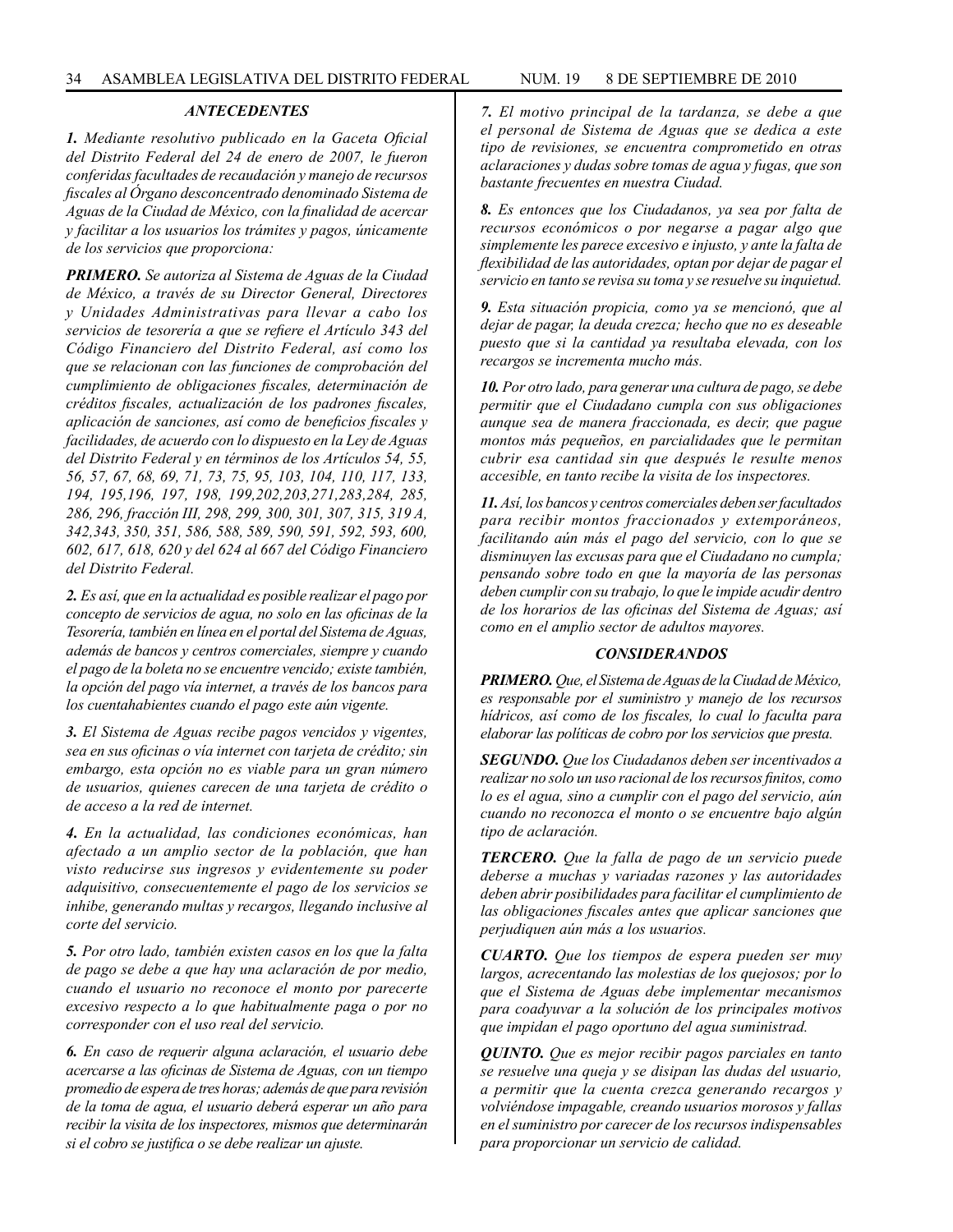*Por lo anteriormente expuesto y fundado, someto a consideración de esta Diputación Permanente el siguiente*

#### *PUNTO DE ACUERDO*

*ÚNICO. Proposición con Punto de Acuerdo por el que se solícita al Director del Sistema de Aguas de la Ciudad de México, Ramón Aguirre Díaz, a modificar la recepción de pagos por el suministro de agua, permitiendo a bancos y centros comerciales recibir tanto pagos vigentes como vencidos y establecer la opción de pagos parciales con el objetivo de disminuir la cantidad de usuarios morosos.*

*Dado en el Recinto Legislativo, a los ocho días del mes de septiembre de 2010.*

#### *SIGNA EL PRESENTE PUNTO DE ACUERDO*

*Dip. Federico Manzo Sarquis*

Es cuanto, Diputado Presidente.

**EL C. PRESIDENTE.** Gracias, señor Diputado. Con fundamento en lo dispuesto por los Artículos 50 fracción IV y V de la Ley Orgánica de la Asamblea Legislativa del Distrito Federal, 28, 29 y 132 del Reglamento para su Gobierno Interior, se turna para su análisis y dictamen a las Comisiones Unidas de Hacienda y de Gestión Integral del Agua.

**EL C. PRESIDENTE DIPUTADO FERNANDO CUÉLLAR REYES.** Para presentar una Proposición con Punto de Acuerdo con la finalidad de exhortar a la Directora General Jurídica y de Estudios Legislativos de la Consejería Jurídica y de Servicios Legales del Distrito Federal para que dé cabal cumplimiento a la resolución de fecha 30 de junio del año 2009 emitida por la Primera Sala Auxiliar del Tribunal de lo Contencioso Administrativo del Distrito Federal, en la cual se deja sin efectos la resolución del 26 de enero de 2009 y que tiene por no interpuesto un recurso de revocación que se interpusiera contra el decreto expropiatorio del 11 de noviembre de 2008 respecto del predio denominado Terromotitla del paraje La Ciénega Delegación Tláhuac en esta Ciudad de México, se concede el uso de la Tribuna al Diputado Emiliano Aguilar Esquivel, del Grupo Parlamentario del Partido Revolucionario Institucional.

**EL C. DIPUTADO EMILIANO AGUILAR ESQUIVEL.** Con su permiso, señor Presidente.

*PROPOSICIÓN CON PUNTO DE ACUERDO CON LA FINALIDAD DE EXHORTAR A LA DIRECTORA GENERAL JURÍDICA Y DE ESTUDIOS LEGISLATIVOS DE LA CONSEJERÍA JURÍDICA Y DE SERVICIOS LEGALES DEL DISTRITO FEDERAL, PARA QUE DÉ CABAL CUMPLIMIENTO A LA RESOLUCIÓN DE FECHA TREINTA DE JUNIO DEL AÑO DOS MIL NUEVE, EMITIDA POR LA PRIMERA SALA AUXILIAR DEL TRIBUNAL DE LO CONTENCIOSO ADMINISTRATIVO DEL DISTRITO FEDERAL, EN LA CUAL SE DEJA SIN EFECTOS LA RESOLUCIÓN* 

## *DEL VEINTISÉIS DE ENERO DE DOS MIL NUEVE, Y QUE TIENE POR NO INTERPUESTO UN RECURSO DE REVOCACIÓN QUE SE INTERPUSIERA CONTRA EL DECRETO EXPROPIATORIO DEL ONCE DE NOVIEMBRE DE DOS MIL OCHO, RESPECTO EL PREDIO DENOMINADO TERROMOTITLA, DEL PARAJE LA CIÉNEGA, DELEGACIÓN TLÁHUAC EN ESTA CIUDAD DE MÉXICO.*

*Con fundamento en lo dispuesto por el contenido de los Artículos 17 fracción VI de la Ley Orgánica de la Asamblea Legislativa del Distrito Federal y 133 del Reglamento Para el Gobierno Interior de la Asamblea Legislativa del Distrito Federal, se somete a la consideración de esta Soberanía, la siguiente Proposición con Punto de Acuerdo, en base a lo siguiente:*

*Compañeras y compañeros Diputados:*

*Con fecha del día veintiséis de enero de dos mil nueve, se dictó una resolución por parte de la Directora General Jurídica y de Estudios Legislativos de la Consejería Jurídica y de Servicios Legales del Distrito Federal, la cual tuvo por no interpuesto el recurso administrativo de revocación que hicieran valer diecisiete ejidatarios, por no haber desahogado una prevención relativa a acreditar su calidad de propietarios, en contra del Decreto Expropiatorio de fecha once de noviembre de dos mil ocho, publicado en la Gaceta Oficial del Distrito Federal el día doce de los mismos mes y año, por virtud del cual se expropió a favor del organismo público descentralizado denominado Sistema de Transporte Colectivo, el predio denominado "Terromotitla", ubicado en el paraje conocido como "la Ciénega", del Pueblo de San Francisco Tlaltenco, Delegación Tláhuac, en esta Ciudad de México Distrito Federal, no admitido supuestamente debido a que los demandantes no acreditaron fehacientemente ser propietarios del predio de referencia ya que únicamente demostraron ser poseedores del mismo.*

*Ante tal determinación de la Consejería Jurídica y de Servicios Legales del Distrito Federal, los interesados mediante escrito presentado ante la Oficialía de Partes del Tribunal de lo Contencioso Administrativo del Distrito Federal, de fecha diecinueve de marzo de dos mil nueve, mediante la figura del juicio de nulidad, demandaron la nulidad de la misma, la cual fue admitida a trámite mediante auto del veintisiete de abril de dos mil nueve ordenando la Primera Sala Auxiliar el emplazamiento de la autoridad señalada como responsable, en este caso la Conserjería Jurídica y de Servicios Legales del Distrito Federal, misma que presentó en tiempo y forma su contestación, aduciendo entre otras cosas que el juicio de nulidad debía ser sobreseído ya que el Artículo Quinto de la Ley de Expropiación señala que la expropiación solo afecta a los que ostentan el derecho real de propiedad que se tenga sobre el inmueble objeto de la expropiación, así como que se actualizaba la causal de improcedencia prevista en la fracción XI del Artículo 72 de la Ley Orgánica del Tribunal de lo Contencioso Administrativo del D. F., consistente en que los actores no acreditaban su interés jurídico.*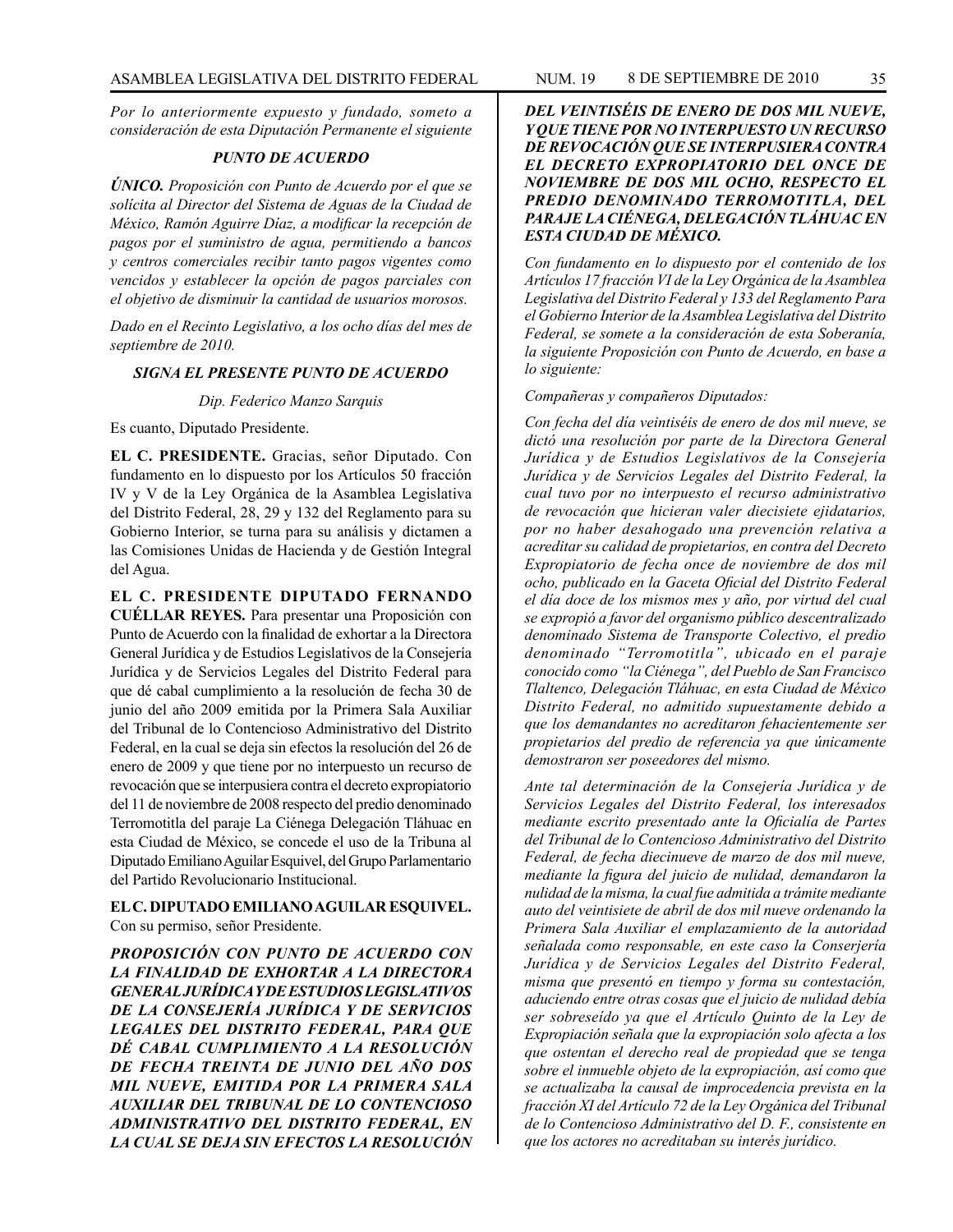*Sin embargo, el Tribunal de lo Contencioso desestimó estos argumentos señalando que el relativo a la propiedad era una cuestión vinculada al fondo del asunto y que se debía reservar su estudio hasta en tanto se examinara la litis planteada, y en lo referente a la acreditación del interés jurídico señaló que esa causal de improcedencia es infundada debido a que los actores no pretenden obtener una sentencia favorable para desarrollar una actividad regulada, en la cual fuera necesario exhibir la correspondiente concesión, licencia, permiso, autorización o aviso para demostrar su interés jurídico, bastando sólo la acreditación del interés legítimo.*

*Entrando al estudio del juicio de nulidad planteado por los ejidatarios, la Primera Sala Auxiliar debía determinar la legalidad o ilegalidad de la resolución que no admitió el recurso de revocación contra el decreto expropiatorio antes señalado, por lo que los solicitantes de la nulidad de dicha resolución esgrimieron como defensa el argumento de que con la anterior determinación se les impedía el acceso a la justicia ante los Tribunales previamente establecidos y a su garantía de audiencia dejándolos sin defensa para reclamar la revocación del decreto expropiatorio y que por lo mismo debía declararse la nulidad de la resolución que se combate.*

*Derivado del examen de las constancias que integran el juicio de nulidad, realizado por el Tribunal de lo Contencioso, se aprecia que el predio denominado "Terromotitla", ubicado en el paraje "La Ciénaga" del Pueblo de San Francisco Tlaltenco, Tláhuac, que fuera expropiado por el Sistema de Transporte Colectivo, constituyen tierras ejidales y de conformidad con el Artículo 43 de la Ley Agraria, por tratarse de tierras ejidales están sujetas a las disposiciones relativas de esa ley, por lo que resultaron parcialmente fundadas las manifestaciones de los demandantes debido a que ocho de ellos fueron omisos en exhibir documentos que acreditaran su interés legítimo, y los demás lograron acreditarlo siendo los beneficiados por la sentencia de fecha treinta de junio del año dos mil nueve, emitida por el Tribunal de lo Contencioso, en la cual se considera que la autoridad enjuiciada estaba obligada a dar trámite al recurso intentado por dichos ejidatarios, a fin de salvaguardar su garantía de audiencia, puesto que la prevención que les fue formulada quedó plenamente desahogada por dichos recurrentes.*

*Así las cosas, se estimó procedente declarar la nulidad de la resolución de fecha veintiséis de enero del año dos mil nueve, en el sentido de quedar obligada la autoridad demandada Directora General Jurídica y de Estudios Legislativos de la Consejería Jurídica y de Servicios Legales del Distrito Federal, a restituir a los nueve codemandados que acreditaron su interés legítimo, en el pleno goce de sus derechos indebidamente afectados, lo cual se hace consistir en dejar sin efectos la resolución combatida y en su lugar, emitir una nueva, en la cual se tenga por reconocido el interés legítimo para promover recurso de revocación, en los términos expresados en el fallo y con libertad de jurisdicción, para que resolviera respecto el fondo del asunto que le fue planteado; todo lo cual debía realizarlo en un término de quince días hábiles contados a partir del día siguiente a aquel en que quedará firme esa sentencia.*

*Contra esta sentencia la Consejería Jurídica hizo valer el recurso de apelación, mismo que se tramitó ante la Sala Superior del Tribunal de lo Contencioso bajo el número 9162/2009, recurso que se resolvió mediante resolución de fecha diecisiete de marzo de dos mil diez, en la que confirma la sentencia de fecha treinta de junio del año pasado, y habiendo certificado que en contra de la sentencia de apelación no se hizo valer defensa alguna, el día siete de junio de dos mil diez causó ejecutoria la sentencia antes citada.*

*En base a lo anterior la Consejería Jurídica debió emitir una nueva sentencia en los términos expresados en el fallo que quedó firme y con libertad de jurisdicción, para que resolviera respecto el fondo del asunto que le fue planteado, en un término de quince días hábiles contados a partir del día siguiente a aquel en el que quedó firme esa sentencia, siendo el siete de junio de dos mil diez, por lo que esta conducta se ubica como un atropello a los derechos de los ejidatarios de Terromotitla, máxime que de actuaciones en dicho juicio se desprende la conducta ilegitima de la Consejería Jurídica, debido a estar fuera de sus atribuciones el estudio de los derechos posesorios de los ejidatarios, siendo evidente su desacato al cumplimiento de la orden judicial que le obliga a emitir una nueva resolución, ya que el día primero de julio del presente año fuimos notificados de un acuerdo nuevo en el cual se nos piden los mismos documentos por los cuales en primera instancia fue desechado nuestro recurso sin que se acatara la resolución que ordena resolver entrando al estudio de fondo del asunto y no evadirlo requiriendo cuestiones de forma que ya se tuvieron por solventadas, es decir, la Conserjería Jurídica se ha venido mofando tanto de nosotros ejidatarios como de las resoluciones del Tribunal de lo Contencioso Administrativo del D. F.*

*Aclarando que actualmente existen en diversas etapas de desahogo otras veinte demandas de nulidad por la misma causa y que también se encuentran en trámite ante el Tribunal de lo Contencioso, señalando que a la demanda de nulidad que se hace referencia en este Punto de Acuerdo ya se ha agotado completamente en todas y cada una de sus etapas procesales.*

*En base a lo anteriormente expuesto y fundado, compañeros y compañeras Diputados, me permito someter a consideración de esta Diputación permanente, el siguiente*

#### *PUNTO DE ACUERDO*

*ÚNICO. Exhortar a la Directora General Jurídica y de Estudios Legislativos de la Consejería Jurídica y de Servicios Legales del Distrito Federal, para que dé cabal cumplimiento a la resolución de fecha treinta de junio del año dos mil nueve, emitida por la Primera Sala Auxiliar del Tribunal de lo Contencioso Administrativo del Distrito Federal, en la cual se deja sin efectos la resolución del veintiséis de enero de dos mil nueve, y que tiene por no interpuesto un recurso de revocación que se interpusiera contra el Decreto Expropiatorio del once de noviembre de dos mil ocho, respecto el predio denominado Terremotitla, del Paraje la Ciénega, Delegación Tláhuac en esta Ciudad de México.*

#### *SIGNA EL PRESENTE PUNTO DE ACUERDO*

*Dip. Emiliano Aguilar Esquivel*

Muchas gracias señores legisladores, muchas gracias señor Presidente.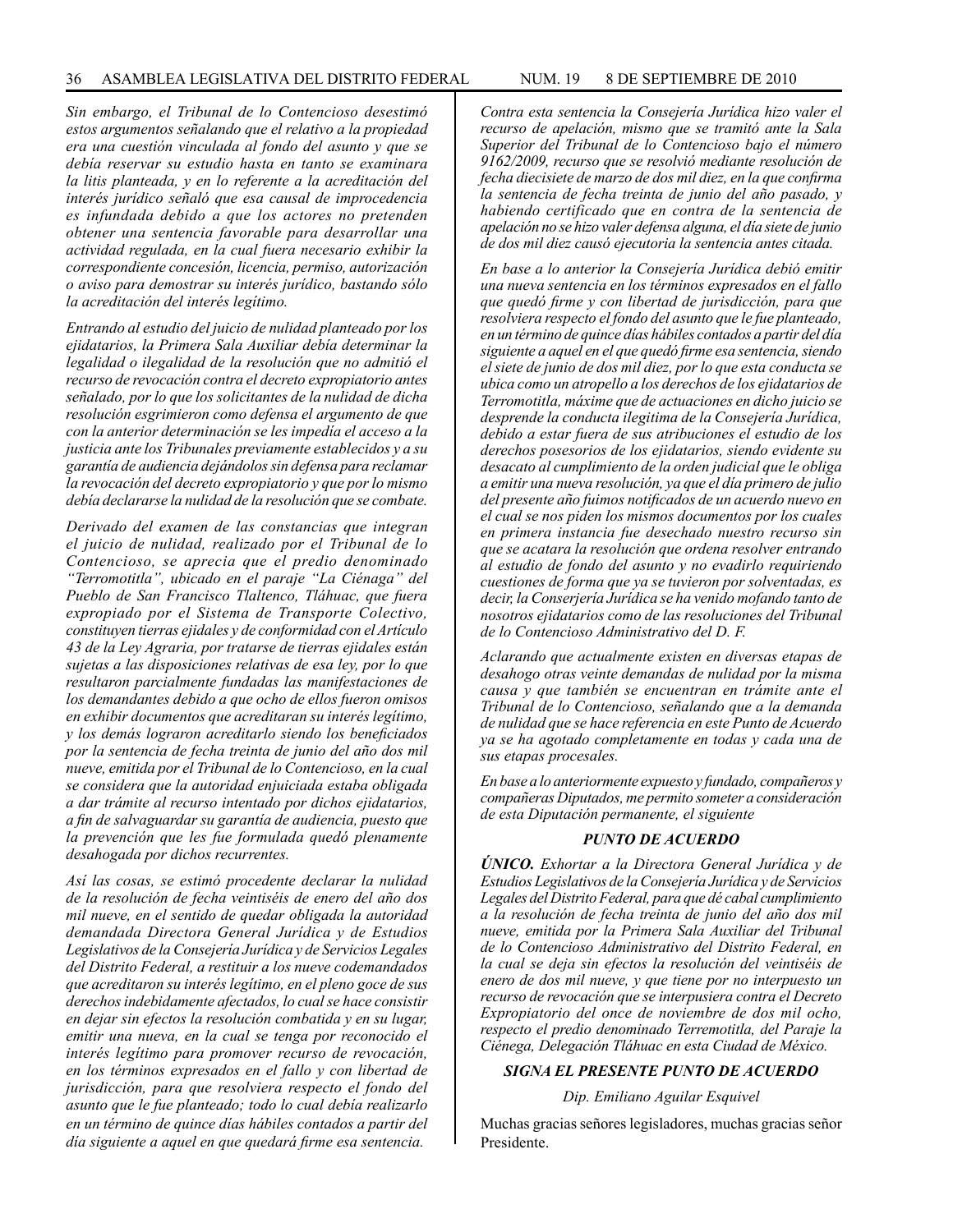**EL C. PRESIDENTE.** Gracias Diputado. En términos de lo dispuesto por el Artículo 133 del Reglamento para el Gobierno Interior de la Asamblea Legislativa del Distrito Federal, consulte la Secretaría a la Diputación Permanente en votación económica si la propuesta presentada por el Diputado Emiliano Aguilar Esquivel se considera de urgente y obvia resolución.

**EL C. SECRETARIO DIPUTADO CARLOS ALBERTO FLORES GUTIÉRREZ.** Por instrucciones de la presidencia y en votación económica se consulta a la Diputación Permanente si la propuesta de referencia se considera de urgente y obvia resolución.

Los que estén por la afirmativa, sírvanse manifestarlo levantando la mano.

Los que estén por la negativa.

Se considera de urgente y obvia resolución, Diputado Presidente.

**EL C. PRESIDENTE.** Está a discusión la propuesta. ¿Existen oradores en contra?

Proceda la Secretaría a preguntar a la Diputación Permanente en votación económica si es de aprobarse la propuesta a discusión.

**EL C. SECRETARIO.** Por instrucciones de la Presidencia y en votación económica se pregunta a los Diputados si es de aprobarse la propuesta sometida a su consideración.

Los que estén por la afirmativa, sírvanse manifestarlo levantando la mano.

Los que estén por la negativa.

Aprobada la propuesta Diputado.

**EL C. PRESIDENTE.** Gracias Diputado Secretario. Remítase a las autoridades correspondientes para los efectos legales a que haya lugar.

**EL C. PRESIDENTE DIPUTADO EMILIANO AGUILAR ESQUIVEL.** Para presentar una Proposición con Punto de Acuerdo por el que se exhorta al Jefe de Gobierno del Distrito Federal para que publique en la Gaceta Oficial del Distrito Federal las reformas que crea el Fondo de Prevención y Atención de Contingencias, Emergencias Epidemiológicas y Sanitarias del Distrito Federal, se concede el uso de la Tribuna a la Diputada Lizbeth Rosas Montero, a nombre propio y de la Diputada Maricela Contreras Julián, del Grupo Parlamentario del Partido de la Revolución Democrática.

**LA C. DIPUTADA LIZBETH EUGENIA ROSAS MONTERO.** Con su venia, Diputado Presidente.

*PROPOSICIÓN CON PUNTO DE ACUERDO POR EL QUE SE EXHORTA AL JEFE DEL GOBIERNO DEL DISTRITO FEDERAL PARA QUE PUBLIQUE EN LA GACETA OFICIAL DEL DISTRITO FEDERAL LAS REFORMAS QUE CREAN EL FONDO DE PREVENCIÓN Y ATENCIÓN DE CONTINGENCIAS Y EMERGENCIAS EPIDEMIOLÓGICAS Y SANITARIAS EN EL DISTRITO FEDERAL.*

*Las suscritas Diputada Maricela Contreras Julián y Dip. Lizbeth Eugenia Rosas Montero, integrantes del Partido de la Revolución Democrática, con fundamento en lo dispuesto por los Artículos 10 fracción XI, 17 fracción VI de la Ley Orgánica y 133 del Reglamento para el Gobierno Interior de la Asamblea Legislativa del Distrito Federal, someto a la consideración de esta Soberanía, la siguiente Proposición con Punto de Acuerdo, bajo las siguientes:*

### *CONSIDERACIONES*

*El Distrito Federal, al Igual que nuestro país, enfrenta nuevos retos en su sistema de salud ante la aparición de nuevos riesgos sanitarios y brotes epidemiológicos que exigen acciones concretas para hacerle frente a corto, mediano y largo plazo.*

*Bajo el esquema actual de prevención y atención a la salud de la Ciudad, de México, se han adoptado medidas respondiendo de manera pronta y oportuna a las emergencias sanitarias que se han presentado; sin embargo, es preciso reconocer que los programas, acciones y recursos con los que actualmente se cuenta no son suficientes para satisfacer la demanda de servicios de la población ante circunstancias como las que se vivieron en la pasada ola de influenza AH1N1.*

*La transición epidemiológica que vive el Distrito Federal en los últimos arios, constituye un factor de cambio en el modelo de atención médica y que ha impactado sus costos de operación. Datos de la Secretaría de Salud local indican que los padecimientos infecciosos tienden a disminuir y las enfermedades crónico degenerativas muestran una tendencia ascendente; para ejemplificar lo anterior, señala que en 2007, poco más de la mitad de las defunciones registradas en la Ciudad, alrededor de 29 mil, fueron por enfermedades relacionadas con el corazón, Diabetes Mellitus, tumores malignos y males cerebrovasculares.*

*Adicionalmente, existen otro tipo de enfermedades que, de no atenderse, se convierten en riesgos epidemiológicos que representan un problema social, implican gastos económicos y, en algunos casos, pérdidas en la actividad productiva y económica.* 

*Un ejemplo de lo anterior lo fue la emergencia sanitaria por la Influenza AH1N1 que representó un gasto que no se tenía programado de 113 millones de pesos por parte de la Secretaria de Salud del Gobierno del Distrito Federal tan sólo en los meses de abril y mayo de este año, periodo critico de la epidemia.*

*Los recursos se destinaron para la compra de cubrebocas, ropa especial, medicamentos, reactivos, material de curación, de limpieza, colchones; se realizó mantenimiento a hospitales y centros de salud; se contrató a personal para atender la emergencia y se llevaron a cabo campañas para informar a la población sobre las medidas de prevención y cuidado ante el virus.*

*La actuación de las autoridades de salud capitalinas, permitió detener la velocidad de transmisión del virus y contener la mortalidad por esta causa.*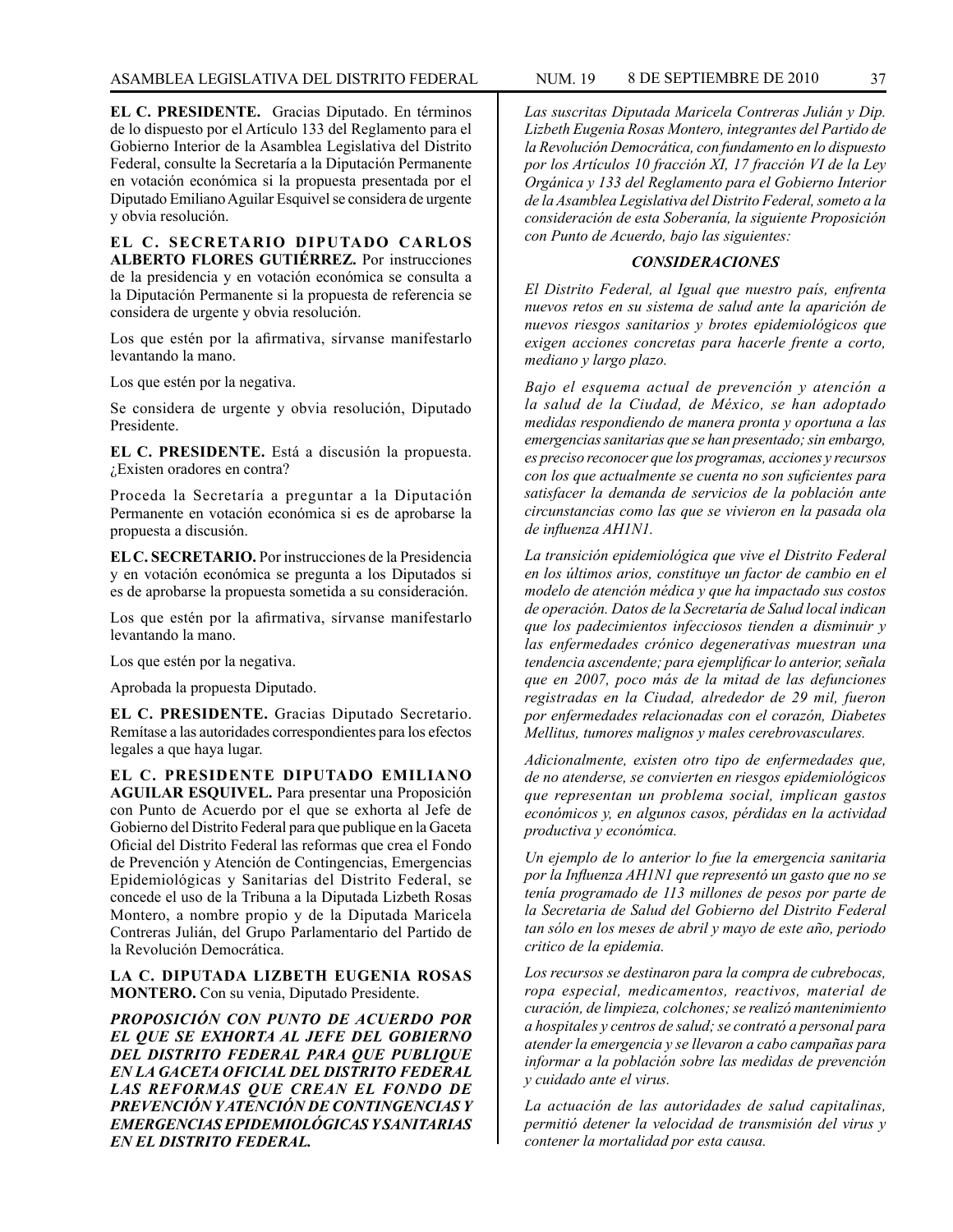*Otro ejemplo de contingencia sanitaria, se presentó por la lluvia atípica que afectó a diversas Delegaciones del Distrito Federal en los primeros días de febrero de los corrientes, afectando principalmente a zonas de la Delegación Venustiano Carranza; para tal efecto, la Secretaría de Salud local desplegó a cuatro mil personas, entre médicos, enfermeras, trabajadores sociales y verificadores sanitarios que visitaron casa por casa para dar recomendaciones higiénicas y sanitarias; además de dar consultas médicas, atender a las personas que lo requerían o aplicar vacunas.*

*En total se aplicaron 70 mil dosis de vacunas de neumococo, tétanos, influenza estacional, AH1N1, 10 mil dosis de vacunas antihepatitis A, así como 40 mil consultas médicas.*

*Los recursos para atender dicha contingencia, así como los medicamentos que se entregaron a las personas damnificadas, fueron utilizados de otras partidas presupuestales, así como del abasto ordinario de los Centros de Salud que, si se presenta alguna situación como está, no estarían en posibilidades de brindar atención a las personas que de manera habitual acuden a esos espacios.*

*Por esas razones, el Pleno de la Asamblea Legislativa del Distrito Federal, en su Sesión del periodo extraordinario de 29 de junio de 2010, aprobó por unanimidad el Proyecto de Decreto por el cual se reforman y adicionan diversas disposiciones de la Ley de Presupuesto y Gasto Eficiente, creando el Fondo de Prevención y Atención de Contingencias y Emergencias Epidemiológicas y Sanitarias, con la finalidad de contar con una herramienta financiera ágil y transparente para administrar y capitalizar los recursos que permitan generar o consolidar la infraestructura necesaria para la Ciudad de México, y atender, contener y evitar contingencias sanitarias que afecten a la población.*

*Dichas reformas establecen que dicho Fondo se constituirá con el 20% de los remanentes de Delegaciones, Dependencias, Entidades y Órganos Desconcentrados del Distrito Federal, además de las asignaciones directas que apruebe la Asamblea Legislativa, las reasignaciones que la Secretaría de Salud realice dentro de su presupuesto autorizado, incluso, por recursos que provengan del sector privado o del presupuesto federal, es decir, se trata de una herramienta presupuestal que no sólo esta compuesta de los remanentes del Gobierno de la Ciudad, sino de otras fuentes de financiamiento que no se pueden comenzar a gestionarlas porque no contamos con la publicación en la Gaceta Oficial, de las reformas mencionadas.*

*Para acceder a los recursos de este Fondo, la Asamblea Legislativa propuso un proceso ágil, que permita disponer de los mismos y transparentar su ejercicio. De manera adicional, para que no estén sujetos a discrecionalidad de la autoridad, esta Soberanía, por conducto de las Comisiones respectivas, emitirá una opinión para la aplicación de los recursos del Fondo de Contingencias, pretendiendo así que la autoridad administrativa actúe con inmediatez, eficiencia y eficacia en la atención de las problemáticas sanitarias.*

*La creación del Fondo de Atención de Contingencias Sanitarias y Epidemiológicas del Distrito Federal, es una acción legislativa y de política pública que le apuesta a la prevención, que busca combatir las acusas que provocan esas emergencias.*

*Este Fondo es único en su tipo el todo el país, propio de una Ciudad que atiende el mayor número de personas en el sector salud, no sólo por emergencias sanitarias, sino porque acuden residentes de otras entidades federativas para que se les brinde servicio de manera gratuita.*

*Por lo anteriormente expuesto y fundado, someto a consideración del Pleno de la Asamblea Legislativa del Distrito Federal, como de urgente y obvia resolución el siguiente:*

### *PUNTO DE ACUERDO*

*ÚNICO. La Asamblea Legislativa exhorta respetuosamente al Jefe de Gobierno del Distrito Federal para que, en uso de sus atribuciones, publique en la Gaceta Oficial del Distrito Federal el Proyecto de Decreto por el cual se reforma y adiciona el Artículo 71 de la Ley de Presupuesto y Gasto Eficiente, aprobado por unanimidad por esta Soberanía el 29 de junio de 2010, mediante el cual se crea el Fondo de Prevención y Atención de Contingencias y Emergencias Epidemiológicas y Sanitarias.*

*Recinto de la Asamblea Legislativa del Distrito Federal, a los 08 días del mes de septiembre de 2010.*

### *SUSCRIBEN*

*Dip. Lizbeth Eugenia Rosas Montero y Dip. Maricela Contreras Julián*

Es cuanto, Diputado Presidente.

**EL C. PRESIDENTE.** Gracias, Diputada. En términos de lo dispuesto por el Artículo 133 del Reglamento para el Gobierno Interior de la Asamblea Legislativa del Distrito Federal, consulte la Secretaría a la Diputación Permanente en votación económica si la propuesta presentada por la Diputada Lizbeth Rosas Montero se considera de urgente y obvia resolución.

**EL C. SECRETARIO DIPUTADO VÍCTOR HUGO ROMO GUERRA.** Por instrucciones de la Presidencia y en votación económica se consulta a la Diputación Permanente si la propuesta de referencia se considera de urgente y obvia resolución.

Los que estén por la afirmativa, sírvanse manifestarlo levantando la mano.

Los que estén por la negativa, sírvanse manifestarlo levantando la mano.

Se considera de urgente y obvia resolución, Diputado Presidente.

**EL C. PRESIDENTE.** Está a discusión la propuesta. ¿Existen oradores en contra?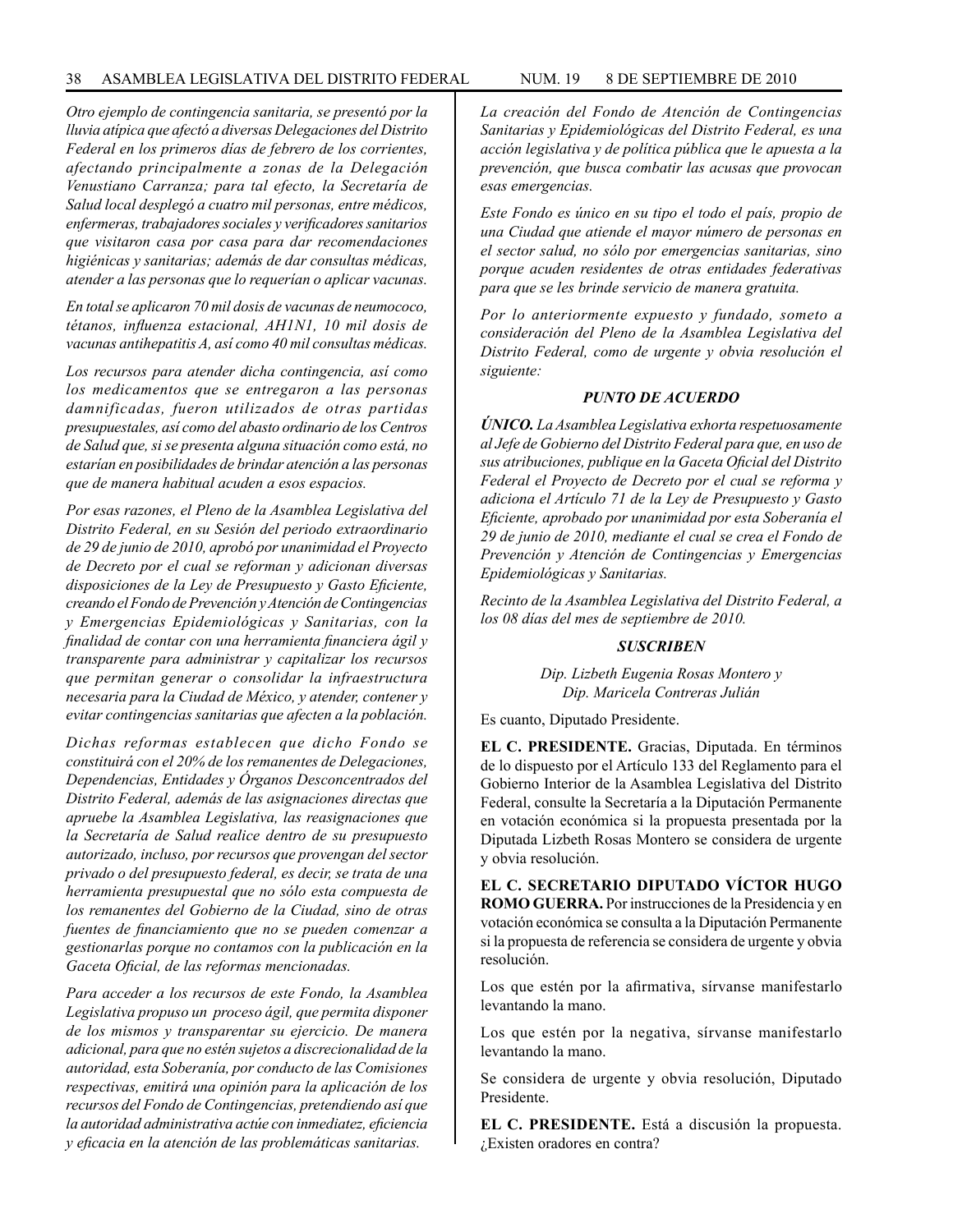Proceda la Secretaría a preguntar a la Diputación Permanente, en votación económica, si es de aprobarse la propuesta a discusión.

**EL C. SECRETARIO.** Por instrucciones de la Presidencia y en votación económica se pregunta a la Diputación Permanente si es de aprobarse la propuesta sometida a su consideración.

Los que estén por la afirmativa, sírvanse manifestarlo levantando la mano.

Los que estén por la negativa, sírvanse manifestarlo levantando la mano.

Aprobada la propuesta, Diputado Presidente.

**EL C. PRESIDENTE.** Remítase a las autoridades correspondientes para los efectos legales a que haya lugar.

Esta Presidencia informa que se recibieron las siguientes propuestas con Punto de Acuerdo del Diputado Rafael Calderón Jiménez, del Grupo Parlamentario del Partido Acción Nacional.

La primera, por el que se exhorta al titular de la Secretaría de Salud, Doctor Armando Ahued Ortega, a implementar un Programa de Inspección Sanitaria en los 318 Mercados del Distrito Federal, a fin de verificar que los mismos cumplan con la normatividad aplicable.

Con fundamento en lo dispuesto por los Artículos 50 fracción IV y V de la Ley Orgánica de la Asamblea Legislativa del Distrito Federal, 28, 29 y 132 del Reglamento para su Gobierno Interior, se turna para su análisis y dictamen a las Comisiones Unidas de Salud y Asistencia Social y de Abasto y Distribución de Alimentos.

## *PROPOSICIÓN CON PUNTO DE ACUERDO POR EL QUE SE EXHORTA AL TITULAR DE LA SECRETARÍA DE SALUD DR. ARMANDO AHUED ORTEGA, A IMPLEMENTAR UN PROGRAMA DE INSPECCIÓN SANITARIA EN LOS 318 MERCADOS PÚBLICOS DEL DISTRITO FEDERAL A FIN DE VERIFICAR QUE LOS MISMOS CUMPLAN CON LA NORMATIVIDAD APLICABLE.*

*El suscrito, Diputado Rafael Calderón Jiménez, integrante del Grupo Parlamentario del Partido Acción Nacional, con fundamento en lo dispuesto por los Artículos, 17 fracción VI de la Ley Orgánica y 132 del Reglamento para el Gobierno Interior de la Asamblea Legislativa del Distrito Federal, someto a consideración de esta Honorable Diputación Permanente, la Proposición con Punto de Acuerdo por el que se exhorta al titular de la Secretaría de Salud Dr. Armando Ahued Ortega, a implementar un Programa de Inspección Sanitaria en los 318 Mercados Públicos del Distrito Federal a fin de verificar que los mismos cumplan con la normatividad aplicable, al tenor de los siguientes:*

# *ANTECEDENTES*

*1. Hoy en día los mercados públicos son victimas de abandono y desinterés por parte de las autoridades locales del Distrito Federal, sin duda la instalación de tiendas de* 

*conveniencia y cadenas comerciales cerca de sus perímetros no es el mayor de sus problemas, a esto hay que sumarle el deterioro en sus instalaciones, la falta de presupuesto y las precarias condiciones en las que se mantienen sus productos.*

*2. Los mercados públicos como fuente de abasto histórica viven en la mayoría de los casos el peor de los escenarios ya que aparentan ser lugares peligrosos e insalubres para realizar las compras.*

*3. Sin duda en materia de sanidad las cadenas de auto servicio aventajan a los mercados públicos, ya que están sujetas a estrictos controles de sanidad los cuales pareciera que ya no son respetados ni conocidos en los mercados.*

*4. Dentro de los recorridos realizados por los integrantes de la Comisión de Abasto y Distribución de Alimentos en los mercados públicos del Distrito Federal, ha sido evidente la falta de control sanitario que tienen estos centros de abasto, siendo al día de hoy el caso más alarmante el del mercado de la Merced, en el cual pareciera que se ignoran o se desconocen en su totalidad las normas en materia de sanidad para el manejo de los cárnicos, es lamentable y preocupante que alimentos en estas condiciones lleguen día a día a las mesas de miles de hogares capitalinos.*

*5. En la presente legislatura se ha trabajado constantemente por impulsar el desarrollo de los mercados públicos del Distrito Federal, sin embargo sabemos que una herramienta importante para lograrlo es sin duda el trabajo en conjunto con las diversas autoridades de nuestra perímetros no es el mayor de sus problemas, a esto hay que sumarle el deterioro en sus instalaciones, la falta de presupuesto y las precarias condiciones en las que se mantienen sus productos.*

*6. Los mercados públicos como fuente de abasto histórica viven en la mayoría de los casos el peor de los escenarios ya que aparentan ser lugares peligrosos e insalubres para realizar las compras.*

*7. Sin duda en materia de sanidad las cadenas de auto servicio aventajan a los mercados públicos, ya que están sujetas a estrictos controles de sanidad los cuales pareciera que ya no son respetados ni conocidos en los mercados.*

*8. Dentro de los recorridos realizados por los integrantes de la Comisión de Abasto y Distribución de Alimentos en los mercados públicos del Distrito Federal, ha sido evidente la falta de control sanitario que tienen estos centros de abasto, siendo al día de hoy el caso mas alarmante el del mercado de la Merced, en el cual pareciera que se ignoran o se desconocen en su totalidad las normas en materia de sanidad para el manejo de los cárnicos, es lamentable y preocupante que alimentos en estas condiciones lleguen día a día a las mesas de miles de hogares capitalinos.*

*9. En la presente Legislatura se ha trabajado constantemente por impulsar el desarrollo de los mercados públicos del Distrito Federal, sin embargo sabemos que una herramienta importante para lograrlo es sin duda el trabajo en conjunto con las diversas autoridades de nuestra Ciudad, a fin de posicionar a los mercados públicos como una primera opción para la compra de productos de calidad.*

*Fundan el presente Punto de Acuerdo los siguientes:*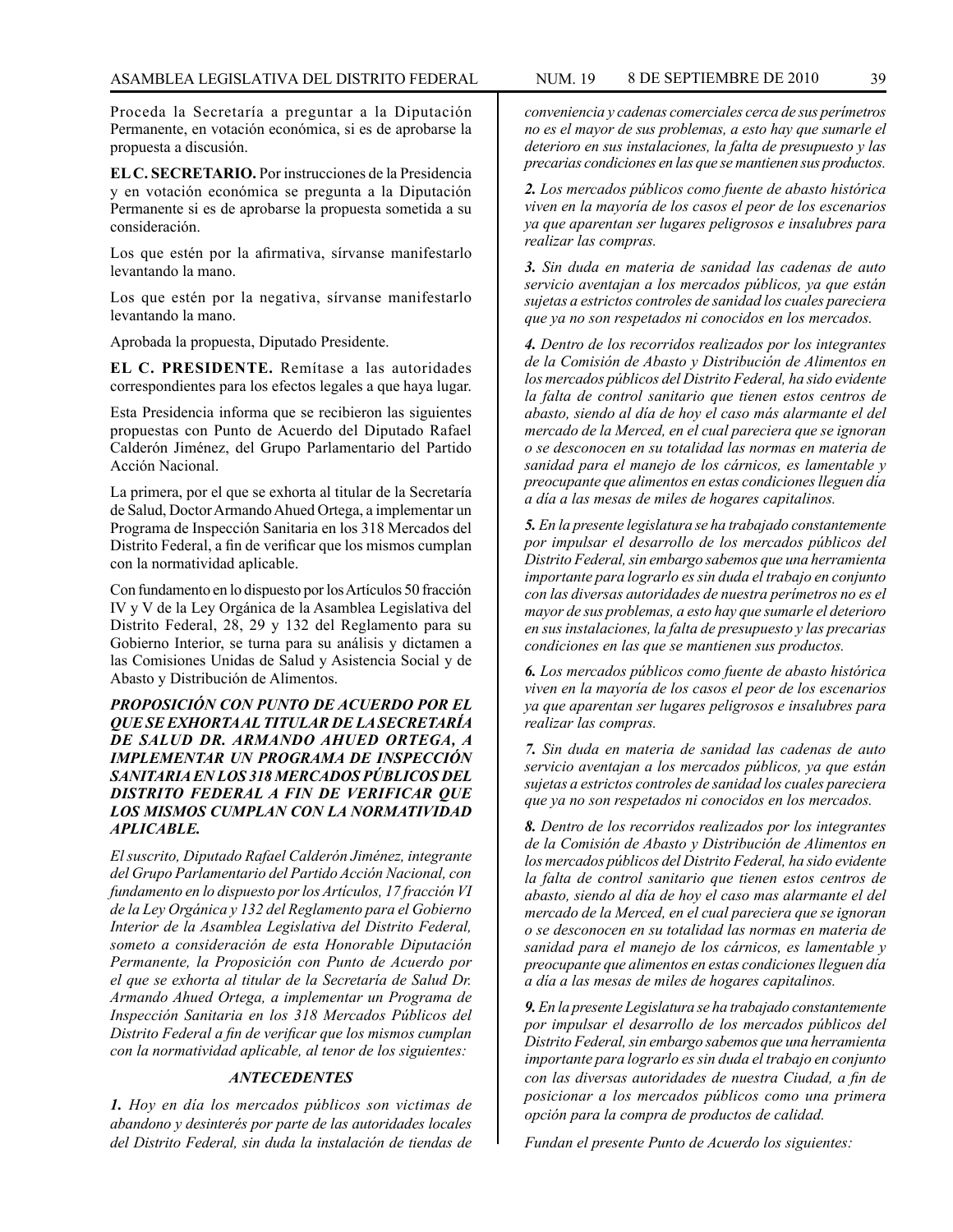### *CONSIDERANDOS*

*PRIMERO. Que de conformidad con el Artículo 42 del Estatuto de Gobierno del Gobierno del Distrito Federal, la Asamblea Legislativa es competente y tiene facultades para legislar, regular la prestación y la concesión de los servicio públicos como lo es el caso de los mercados.*

*SEGUNDO. Que de conformidad con el Artículo 67, fracción XXXI del Reglamento Interior de la Administración Publica del Distrito Federal, corresponde a la Secretaría de Salud, a través, de su Dirección General de Planeación y Coordinación Sectorial, ordenar y practicar verificaciones sanitarias de conformidad con las disposiciones jurídicas y administrativas aplicables a la materia, con el apoyo del Organismo Público Descentralizado, Servicios de Salud Pública del Distrito Federal.*

*TERCERO. Que de conformidad con el Artículo 67, fracción XXXII del Reglamento Interior de la Administración Pública del Distrito Federal, corresponde a la Secretaría de Salud a través, de su Dirección General de Planeación y Coordinación Sectorial, controlar la fauna nociva en mercados, centros de abasto y demás establecimientos públicos donde se comercialicen productos para consumo humano, a través del Organismo Público Descentralizado, Servicios de Salud Pública del Distrito Federal.*

*CUARTO. Que de conformidad con el Artículo 67, fracción XXXIII del Reglamento Interior de la Administración Publica del Distrito Federal, corresponde a la Secretaría de Salud, a través, de su Dirección General de Planeación y Coordinación Sectorial, emitir dictámenes sanitarios y expedir las notificaciones de resultados derivadas de las acciones de vigilancia sanitaria, con el apoyo del Organismo Público Descentralizado Servicios de Salud Pública del Distrito Federal.*

*QUINTO. Que de conformidad con el Artículo 67, fracción XXXIV del Reglamento Interior de la Administración Publica del Distrito Federal, corresponde a la Secretaría de Salud a través de su Dirección General de Planeación y Coordinación Sectorial, imponer sanciones y aplicar medidas de seguridad cuando existan riesgos y daños a la salud de las personas, por incumplimiento de las disposiciones sanitarias aplicables, con el apoyo del Organismo Público Descentralizado Servicios de Salud Pública del Distrito Federal.*

*SEXTO. Que de conformidad con el Artículo 6, fracción XIII de la Ley de Salud del Distrito Federal, se entiende por Agencia de Protección Sanitaria del Distrito Federal, al Órgano desconcentrado del Gobierno del Distrito Federal, sectorizado a la Secretaría de Salud del Distrito Federal, responsable de la protección sanitaria del Distrito Federal.*

*SÉPTIMO. Que de conformidad con el Artículo 109, fracción II de la Ley de Salud del Distrito Federal, para cumplir sus atribuciones en materia de salubridad local*  *y prevenir riesgos y daños a la salud de la población, la agencia podrá, vigilar e inspeccionar los sitios, establecimientos, actividades, productos, servicios o personas de que se trate.*

*OCTAVO. Que de conformidad con el Artículo 147 de la Ley de Salud del Distrito Federal, la central de abastos, mercados, centros de abasto y similares, serán objeto de verificaciones sanitarias periódicas por la Agencia.*

*DÉCIMO. Que de conformidad con el Artículo 148 de la Ley de Salud del Distrito Federal, Corresponde a la Agencia, por conducto de las autoridades competentes, ordenar la fumigación periódica de la Central de Abastos, [os mercados y centros de abasto y similares, con el propósito de evitar la proliferación de fauna nociva para la salud, de acuerdo a las disposiciones legales aplicables.*

*DÉCIMO PRIMERO. Que de conformidad con el Artículo 149 de la Ley de Salud del Distrito Federal, los vendedores y personas cuya actividad esté vinculada con la central de abasto, mercados, centros de abasto y similares, estarán obligados a conservar las condiciones sanitarias e higiénicas reglamentadas para el debido mantenimiento de sus locales o puestos.*

*DÉCIMO SEGUNDO. Que sin duda para fortalecer a los mercados públicos del Distrito Federal no solo se necesita dotarlos de infraestructura sIno también de atender y resolver necesidades básicas como lo es la presentación y la salubridad de los productos que ofrecen al consumidor.*

*Por lo anteriormente expuesto, sometemos a la consideración de esta Asamblea Legislativa del Distrito Federal, el siguiente:*

## *PUNTO DE ACUERDO*

*ÚNICO. Se exhorta al titular de la Secretaría de Salud Dr. Armando Ahued Ortega, a implementar un Programa de Inspección Sanitaria en los 318 Mercados Públicos del Distrito Federal a fin de verificar que los mismos cumplan con la normatividad aplicable.*

*México D.F., a 09 de septiembre de 2010.*

#### *ATENTAMENTE*

#### *Dip. Rafael Calderón Jiménez*

**EL C. PRESIDENTE.** La segunda, por el que se solicita al Delegado en Venustiano Carranza, Licenciado Alejandro Rafael Piña Medina, envíe a esta Soberanía un informe detallado y actualizado sobre el ejercicio del presupuesto etiquetado de 30 millones de pesos para el rescate de la Nave Menor del Mercado de La Merced.

Con fundamento en lo dispuesto por los Artículos 50 fracción IV y V de la Ley Orgánica de la Asamblea Legislativa del Distrito Federal, 28, 29 y 132 del Reglamento para su Gobierno Interior, se turna para su análisis y dictamen a las Comisiones Unidas de Presupuesto y Cuenta Pública y de Abasto y Distribución de Alimentos.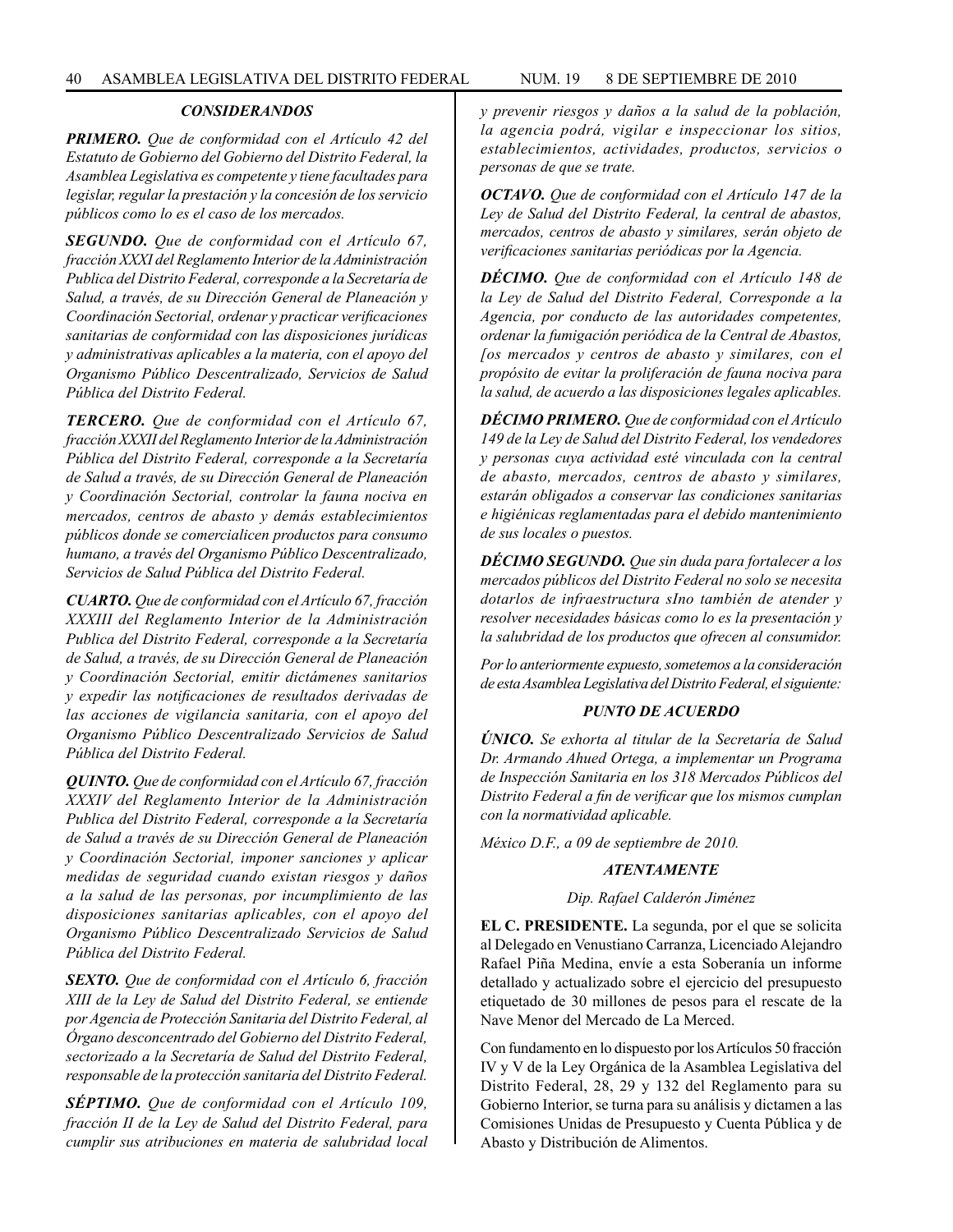# *PROPOSICIÓN CON PUNTO DE ACUERDO POR EL QUE SE SOLICITA AL DELEGADO EN VENUSTIANO CARRANZA LICENCIADO ALEJANDRO RAFAEL PIÑA MEDINA, ENVÍE A ESTA SOBERANÍA UN INFORME DETALLADO Y ACTUALIZADO SOBRE EL EJERCICIO DEL PRESUPUESTO ETIQUETADO DE 30 MILLONES DE PESOS PARA EL RESCATE DE LA NAVE MENOR DEL MERCADO DE LA MERCED.*

*El suscrito, Diputado Rafael Calderón Jiménez, integrante del Grupo Parlamentario del Partido Acción Nacional, con fundamento en lo dispuesto por los Artículos, 17 fracción VI de la Ley Orgánica y 132 del Reglamento para el Gobierno Interior de la Asamblea Legislativa del Distrito Federal, someto a consideración de esta Honorable Diputación Permanente, Proposición con Punto de Acuerdo por el que se solicita al Delegado en Venustiano Carranza Lic. Alejandro Rafael Piña Medina, envíe a esta Soberanía un informe detallado y actualizado sobre el ejercicio del presupuesto etiquetado de 30 millones de pesos para el rescate de la Nave Menor del Mercado de La Merced, al tenor de los siguientes:*

### *ANTECEDENTES*

*1. El Mercado de La Merced se remonta a principios de la Colonia, que se mantuvo como mercado ambulante hasta los años cincuenta, pero durante los años cuarenta y cincuenta, La Merced se había convertido en el mercado de abastos más popular de la Ciudad de México, su crecimiento trajo como consecuencia la innovación de numerosas calles y varias plazas, por miles de puestos fijos, semifijos y ambulantes que ocupaban casi en su totalidad las calles destinadas a la circulación.*

*2. Como consecuencia de esto, las condiciones higiénicas así como las facilidades para la compra venta de los productos era desfavorable, la imposibilidad de mantener un control eficiente de la zona trajo consigo inseguridad que se convirtió en un mal muy fuerte. La circulación de los vehículos era casi imposible, y la carga y descarga de los productos sumamente difícil por el mismo amotinamiento de gente y puestos ambulantes, esto provoco que el Departamento del Distrito Federal concibiera un plan de acción para eliminar este caos del área urbana que afectaba, 53/000 metros cuadrados, difícil de controlar desde todos los puntos de vista, a su vez éste era un mal que crecía constantemente que se necesitaba remediar urgentemente.*

*3. Por lo anterior, y con la finalidad de atacar el problema se construyeron los Siete Mercados de la Merced, que según la guía de la Ciudad de México, es el más grande de la República Mexicana y de Latinoamérica. Su nave mayor ocupa aproximadamente 40,000 metros cuadrados, se iniciaron las obras de construcción en al año de 1956 y fue terminado el 23 de septiembre de 1957.*

*4. Ya han pasado mas de 50 años desde la construcción del mercado de La Merced, para el ejercicio fiscal 2010 en el presupuesto de egresos se etiquetaron 30 millones de* 

*pesos para el mantenimiento y rescate de la Nave Menor de este centro de abasto, lo cual en un principio se reflejo en alegría e ilusión por parte de los locatarios y hoy en día se ha convertido en tristeza, incredulidad y enojo al no ver ejercidos estos recursos.*

*5. Diversos locatarios y agrupaciones de la Nave Menor del Mercado de La Merced han manifestado su inconformidad ya que han transcurrido 9 meses desde que se les etiqueto un presupuesto de 30 millones de pesos para el rescate de la ya mencionada nave y las autoridades Delegacionales no ejercen el presupuesto como deberían, provocando la preocupación y desconfianza de los locatarios.*

*6. En un recorrido realizado por el sucrito y la Diputada Mariana Gómez del Campo, fue evidente la falta de asignación presupuestal que sufre la Nave Menor de la Merced, ya que sus instalaciones se encuentran en condiciones precarias y de alto riesgo para quienes ahí laboran, así como, para quienes acuden a comprar a estos centros de abasto.*

*Fundan el presente Punto de Acuerdo los siguientes:*

### *CONSIDERANDOS*

*PRIMERO. Que el Artículo 13 fracción VII de la Ley Orgánica de la Asamblea Legislativa del Distrito Federal, dispone que es obligación de los Diputados, representar los intereses de los Ciudadanos y promover y gestionar la solución de los problemas y necesidades colectivas ante las autoridades competentes.*

*SEGUNDO. Que de conformidad con Artículo 47, fracción II, de la Ley Federal de Responsabilidades de los Servidores Públicos, los servidores públicos deberán formular y ejecutar legalmente, en su caso, los planes, programas y presupuestos correspondientes a su competencia, y cumplir las leyes y otras normas que determinen el manejo de recursos económicos públicos.*

*TERCERO. Que de conformidad al Artículo 124, fracción XVIII, del Reglamento Interior de la Administración Pública del Distrito Federal, corresponde a los Órganos Político Administrativos, administrar los mercados públicos asentados en su Demarcación Territorial de acuerdo a las disposiciones jurídicas aplicables.*

*CUARTO. Que de conformidad al Artículo 125, fracción I, del Reglamento Interior de la Administración Pública del Distrito Federal, corresponde a los Órganos Político Administrativos a través de su Dirección General de Administración, administrar los recursos humanos, materiales y financieros, conforme a las políticas, lineamientos, criterios y normas establecidas por la Oficialía Mayor y la Secretaría de Finanzas.*

*QUINTO. Que de conformidad con el Artículo 52 del Reglamento Interior de la Administración Pública del Distrito Federal, corresponde a la Dirección General de Abasto, Comercio y Distribución, normar y supervisar las operaciones y funcionamiento de los mercados públicos, en la que se debe realizar obras de mantenimiento prioritarias, como cambio de instalaciones de gas, eléctricas, de drenaje y fachadas.*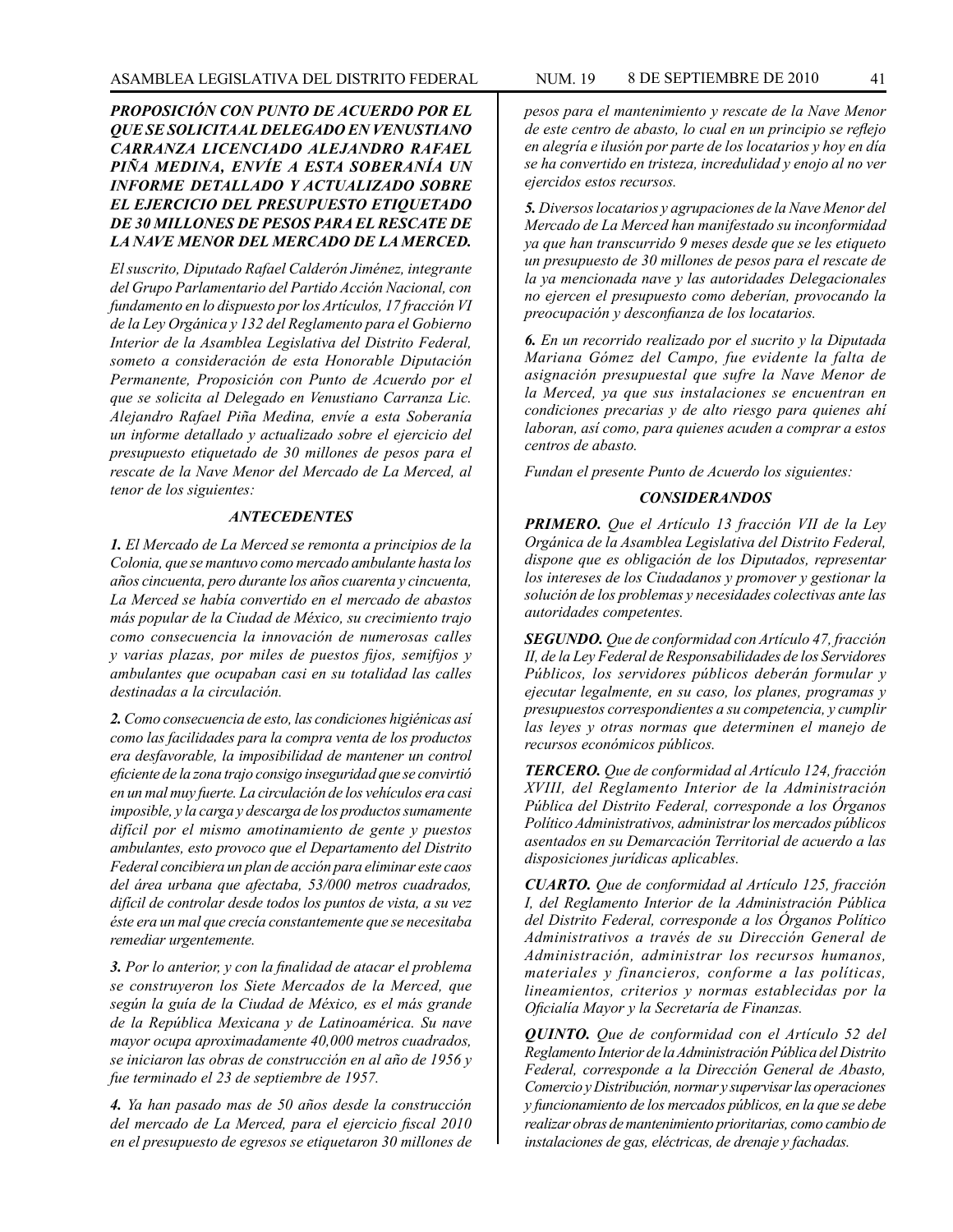*SEXTO. Que por su naturaleza en el ofrecimiento de bienes y servicios de primera necesidad que prestan los mercados públicos en el Distrito Federal, en beneficio de los habitantes, es necesario y prioritario el apoyo, en el corto plazo, con recursos contemplados en el presupuesto de Egresos del próximo ejercicio fiscal 2011.*

*SÉPTIMO. Que con la aplicación oportuna de recursos suficientes, se estará cumpliendo con uno de principales mandatos y demandas sociales. Asumiendo un compromiso con los Ciudadanos, para otorgar un bienestar, a fin de acceder a los productos de la canasta básica a los capitalinos del Distrito Federal.*

*OCTAVO. Que existen 318 mercados públicos distribuidos en todo el territorio del Distrito Federal, de los cuales solo la Delegación Venustiano Carranza tuvo una asignación directa de 30 millones de pesos para realizar el mejoramiento de la Nave Menor del mercado de La Merced, lo anterior asentado en el Transitorio Vigésimo Primero del Presupuesto de Egresos para el ejercicio fiscal 2010 del Distrito Federal publicado en la Gaceta Oficial el día 31 de diciembre de 2009.*

*NOVENO. Que en el anexo 4 del Presupuesto de Egresos para el ejercicio fiscal 2010 del Distrito Federal, solo las Delegaciones Azcapotzalco y Venustiano Carranza dentro de sus proyectos etiquetados, establecieron trabajos de mantenimiento y mejoramiento Mercado de La Merced de algunos mercados públicos en su demarcación, sin embargo, en el caso de la Nave Menor del Mercado de La Merced no se han llevado a cabo trabajos de mejoramiento según versión de algunos locatarios.*

*DÉCIMO. Que es vital contar con la información solicitada ya que de esta forma podremos aclararles númerosas dudas a los locatarios y podremos evaluar el ejercicio de los 30 millones, ya que al día de hoy pareciera que no se ha ejercido ni un solo peso.*

*Por lo anteriormente expuesto, sometemos a la consideración de esta Asamblea Legislativa del Distrito Federal, el siguiente:*

# *PUNTO DE ACUERDO*

*PRIMERO. Se solicita al Delegado en Venustiano Carranza Lic. Alejandro Rafael Piña Medina, envíe a esta Soberanía un informe detallado y actualizado sobre el ejercicio del presupuesto etiquetado de 30 millones de pesos para el rescate de la Nave Menor del Mercado de La Merced.*

*SEGUNDO. Se solicita al Delegado en Venustiano Carranza Lic. Alejandro Rafael Piña Medina, informe qué tipos de trabajos de remodelación o mantenimiento se han llevado a cabo en la Nave Menor del Mercado de La Merced, así como, los nombres de las empresas encargadas de ejecutar dichos trabajos y los montos económicos erogados por la ejecución de los mismos.*

*México D.F., a 09 de septiembre de 2010.*

# *ATENTAMENTE*

*Dip. Rafael Calderón Jiménez*

**EL C. PRESIDENTE.** La tercera, por el que se exhorta al titular del Órgano Político Administrativo en Venustiano Carranza, Alejandro Piña Medina, a que gire instrucciones al área correspondiente a fin de que se lleve a cabo trabajos para el cambio de la techumbre de los Mercados de Jamaica, así como para implementar un Programa de Desazolve en dichos mercados.

Con fundamento en lo dispuesto por los Artículos 50 fracción IV y V de la Ley Orgánica de la Asamblea Legislativa del Distrito Federal, 28, 29 y 132 del Reglamento para su Gobierno Interior, se turna para su análisis y dictamen a las Comisiones Unidas de Uso y Aprovechamiento de Bienes y Servicios Públicos y de Abasto y Distribución de Alimentos.

*PROPOSICIÓN CON PUNTO DE ACUERDO POR EL QUE SE EXHORTA AL TITULAR DEL ÓRGANO POLÍTICO ADMINISTRATIVO DE VENUSTIANO CARRANZA EL C. ALEJANDRO PIÑA MEDINA, A QUE GIRE INSTRUCCIONES AL ÁREA CORRESPONDIENTE A FIN DE QUE SE LLEVEN A CABO TRABAJOS PARA EL CAMBIO DE LA TECHUMBRE DE LOS MERCADOS DE JAMAICA, ASÍ COMO, PARA IMPLEMENTAR UN PROGRAMA DE DESASOLVE EN DICHOS MERCADOS.*

*El suscrito, a nombre del Diputado Rafael Calderón Jiménez, integrante del Grupo Parlamentario del Partido Acción Nacional, con fundamento en lo dispuesto por los Artículos, 17 fracción VI de la Ley Orgánica y 132 del Reglamento para el Gobierno Interior de la Asamblea Legislativa del Distrito Federal, someto a consideración de esta Honorable Diputación Permanente, Proposición con Punto de Acuerdo por el que se exhorta al titular del Órgano Político Administrativo de Venustiano Carranza el C. Alejandro Piña Medina, a que gire instrucciones al área correspondiente a fin de que se lleven a cabo trabajos para el cambio de la techumbre de los Mercados de Jamaica, así como, para implementar un Programa de Desasolve en dichos mercados, al tenor de los siguientes:*

### *ANTECEDENTES*

*1. El mercado de Jamaica es de los de mayor tradición en el Distrito Federal, se divide en Jamaica Zona y Jamaica Vive, hace ya 53 años desde su constitución como mercados públicos, el cual se encuentra ubicado en Av. Morelos, Colonia Jamaica, Delegación Venustiano Carranza.*

*2. En el Mercado de Jamaica aun se conserva esa esencia que hace históricos a los mercados, con sus colores, olores y sabores sin duda refleja la importancia de estos centros de abasto para el Distrito Federal.*

*3. La Secretaría de Desarrollo Económico implementó el Programa de Descentralización de Mercados Públicos en 2001, cuyo principal objetivo es hacer que las Delegaciones manejen íntegramente el presupuesto destinado para la conservación y mantenimiento de estos, y dotarlos con elementos suficientes para lograr el mejoramiento de la capacidad de gestión, permitiéndoles actuar con prontitud, eficacia y sensibilidad en esta materia, a fin de mejorar su competitividad, delineando estrategias y polítícas de abasto eficientes que permitan un mejor servicio.*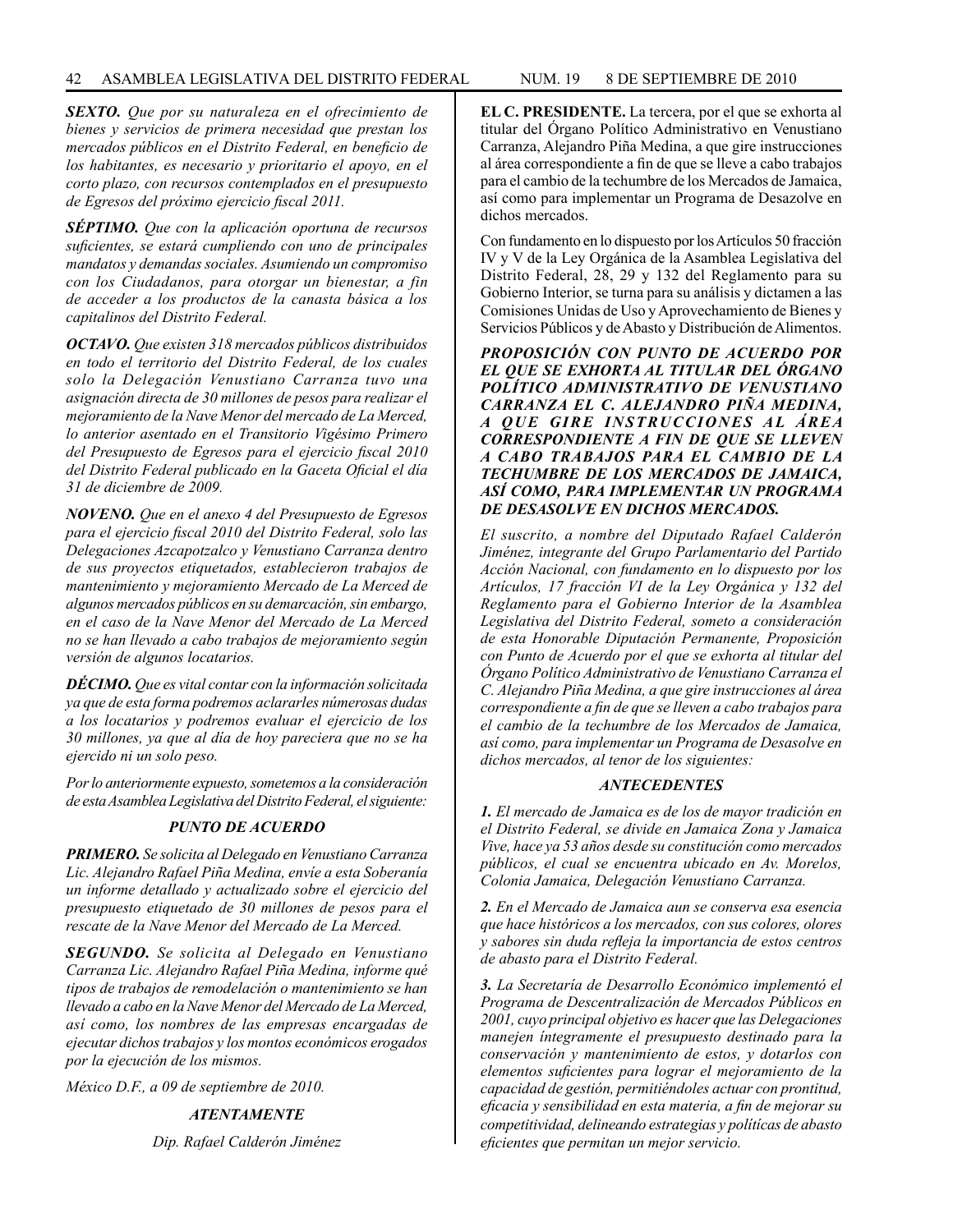# ASAMBLEA LEGISLATIVA DEL DISTRITO FEDERAL NUM. 19 8 DE SEPTIEMBRE DE 2010 43

*4. Con el Programa de Descentralización de Mercados Públicos se dio un importante paso para hacer de estos lugares más competitivos económicamente, limpios y en óptimas condiciones para resultar atractivos para los consumidores, aun que es claro que todavía muchos mercados cuentan con carencias en infraestructura y mantenimiento, por la falta de presupuesto.*

*5. En recorridos realizados por los integrantes de la Comisión de Abasto y Distribución de Alimentos, se detectaron severos daños en la techumbre de los mercados Jamaica Zona y Jamaica Vive, lo cual representa un riesgo tanto para los comerciantes que ahí laboran como para los consumidores que van a realizar compras en los mismos.*

*Por otra parte es urgente se implemente un programa de desasolve ya que los charcos y los malos olores están por doquier ocasionando así la perdida de clientes.*

# *CONSIDERANDOS*

*PRIMERO. Que el Artículo 13 fracción VII de la Ley Orgánica de la Asamblea Legislativa del Distrito Federal, dispone que es obligación de los Diputados, representar los intereses de los Ciudadanos y promover y gestionar la solución de los problemas y necesidades colectivas ante las autoridades competentes.*

*SEGUNDO. Que de conformidad con Artículo 47, fracción II, de la Ley Federal de Responsabilidades de los Servidores Públicos, los servidores públicos deberán formular y ejecutar legalmente, en su caso, los planes, programas y presupuestos correspondientes a su competencia, y cumplir las leyes y otras normas que determinen el manejo de recursos económicos públicos.*

*TERCERO. Que de conformidad al Artículo 124, fracción XVIII, del Reglamento Interior de la Administración Pública del Distrito Federal, corresponde a los Órganos Político Administrativos, administrar los mercados públicos asentados en su Demarcación Territorial de acuerdo a las disposiciones jurídicas aplicables.*

*CUARTO. Que de conformidad al Artículo 125, fracción I, del Reglamento Interior de la Administración Pública del Distrito Federal, corresponde a los Órganos Político Administrativos a través de su Dirección General de Administración, administrar los recursos humanos, materiales y financieros, conforme a las políticas, lineamientos, criterios y normas establecidas por la Oficialía Mayor y la Secretaría de Finanzas.*

*QUINTO. Que de conformidad con el Artículo 52 del Reglamento Interior de la Administración Pública del Distrito Federal, corresponde a la Dirección General de Abasto, Comercio y Distribución, normar y supervisar las operaciones y funcionamiento de los mercados públicos, en la que se debe realizar obras de mantenimiento prioritarias, como cambio de instalaciones de gas, eléctricas, de drenaje y fachadas.*

*SEXTO. Que por su naturaleza en el ofrecimiento de bienes y servicios de primera necesidad que prestan los mercados públicos en el Distrito Federal, en beneficio de los habitantes, es necesario y prioritario el apoyo, en el corto plazo con recursos contemplados en el Presupuesto de Egresos y asignados a cada una de las Delegaciones del Distrito Federal.*

*SÉPTIMO. Que con la aplicación oportuna de recursos suficientes, se estará cumpliendo con uno de principales mandatos y demandas sociales asumiendo un compromiso con los Ciudadanos, a fin de acceder a los productos de la canasta básica a los capitalinos del Distrito Federal.*

*Por lo anteriormente expuesto, sometemos a la consideración de ésta Asamblea Legislativa del Distrito Federal, el siguiente:*

# *PUNTO DE ACUERDO*

*ÚNICO. Se exhorta al titular del Órgano Político Administrativo de Venustiano Carranza el C. Alejandro Piña Medina, a que gire instrucciones al área correspondiente a fin de que se lleven a cabo trabajos para el cambio de la techumbre de los Mercados de Jamaica, así como, para implementar un Programa de Desasolve en dichos mercados.*

*México D.F., a 09 de septiembre de 2010.*

# *ATENTAMENTE*

# *Dip. Rafael Calderón Jiménez*

**EL C. PRESIDENTE.** La cuarta, con Punto de Acuerdo por el que se exhorta a los titulares de las 16 Delegaciones del Distrito Federal a destinar Presupuesto para los CENDIS que se encuentran ubicados en el interior de los Mercados Públicos de su Demarcación Territorial.

Con fundamento en lo dispuesto por los Artículos 50 fracción IV y V de la Ley Orgánica de la Asamblea Legislativa del Distrito Federal, 28, 29 y 132 del Reglamento para su Gobierno Interior, se turna para su análisis y dictamen a las Comisiones Unidas de Presupuesto y Cuenta Pública y de Abasto y Distribución de Alimentos.

# *PROPOSICIÓN CON PUNTO DE ACUERDO POR EL QUE SE EXHORTA A LOS TITULARES DE LAS 16 DELEGACIONES DEL DISTRITO FEDERAL A DESTINAR PRESUPUESTO PARA LOS CENDIS QUE SE ENCUENTRAN UBICADOS EN EL INTERIOR DE LOS MERCADOS PÚBLICOS DE SU DEMARCACIÓN TERRITORIAL.*

*El suscrito, a nombre del Diputado Rafael Calderón Jiménez, integrante del Grupo Parlamentario del Partido Acción Nacional, con fundamento en lo dispuesto por los Artículos, 17 fracción VI de la Ley Orgánica y 132 del Reglamento para el Gobierno Interior de la Asamblea Legislativa del Distrito Federal, someto a consideración de esta Honorable Diputación Permanente, la Proposición*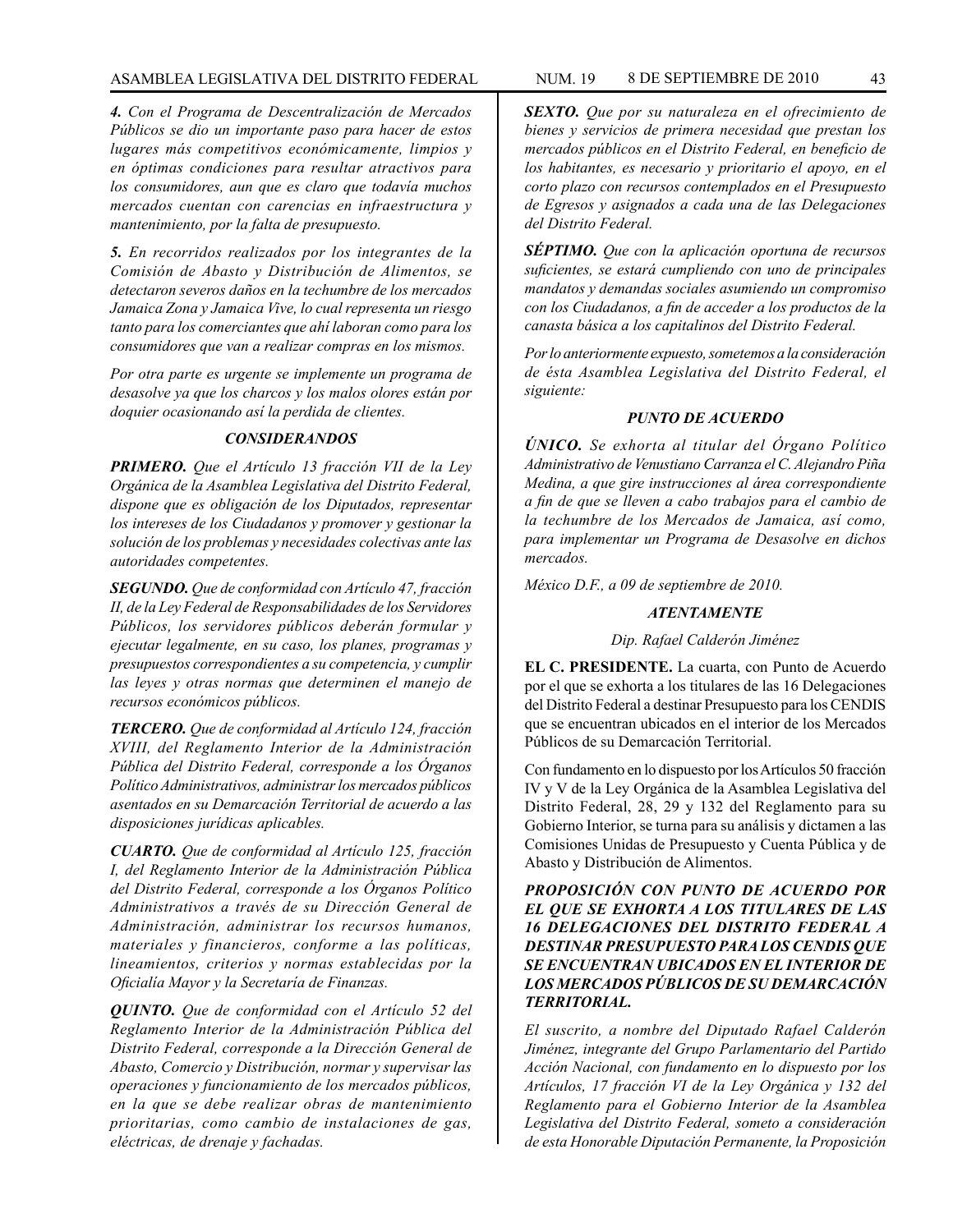*con Punto de Acuerdo por el que se exhorta a los titulares de las 16 Delegaciones del Distrito Federal a destinar presupuesto para los CENDIS que se encuentran ubicados en el interior de los mercados públicos de su demarcación territorial. Al tenor de los siguientes:*

## *ANTECEDENTES*

*1. Podemos definir al mercado público como el elemento del equipamiento comercial ó centro de abasto, estructurado con base en la organización de pequeños comerciantes que proporcionan al consumidor final el abastecimiento al menudeo de productos alimenticios, de uso personal y Artículos para el hogar, dentro de estos centros de abasto se encuentran ubicados los Centros de Desarrollo Infantil (CENDIS), los cuales fungen como guardería para los hijos de los locatarios del mercado.*

*2. Los Centros de Desarrollo Infantil (CENDI) ubicados en el interior de los mercados públicos, se han convertido en una bomba de tiempo para miles de niñas y niños de uno a cinco años de edad, quienes son cuidados en medio de tanques de gas, basureros, baños colectivos, sobrecarga de diablitos en cables de energía eléctrica.*

*3. Las guarderías administradas por Delegaciones del Distrito Federal, se ubican en un constante peligro e insalubridad ante el peligro de una fuga de gas butano, por los tanques utilizados en las cocinas los cuales podrían ocasionar accidentes lamentables.*

*Es indispensable la estimulación y cuidados que deben recibir los infantes en ambientes propicios y organizados, en los CENDI los cuáles deben ser verdaderos espacios de interacción que proporcionen a los niños medios para una formación integral mediante acciones educativas, organizadas y sistemáticas.*

*4. La operación de los CENDIS, deben contar con niveles de calidad y eficiencia para brindar a la población infantil condiciones adecuadas para su desarrollo y crecimiento y, constituirse en una alternativa segura y confiable para las madres y padres de familia.*

*De acuerdo con datos del Gobierno del Distrito Federal, en la capital existen aproximadamente 153 CENDIS, la mayoría carece de medidas de seguridad, además de que los menores están expuestos a sufrir alguna enfermedad gastrointestinal, aseguraron padres de familia que se encuentran inconformes.*

*5. Dentro de los recorridos realizados por los integrantes de la Comisión de Abasto y Distribución de Alimentos ha sido evidente el constante peligro en el que se encuentran estos Centros de Desarrollo Infantil lo cual sin duda es consecuencia de la falta de presupuesto para el funcionamiento de dichos Centros de Desarrollo.*

*CONSIDERANDOS*

*PRIMERO. Que de conformidad con lo establecido en el Artículo 35, fracción III, de la Ley de Protección Civil para el Distrito Federal, los Consejos Delegacionales deberán identificar la problemática de protección civil en la demarcación y proponer las acciones prioritarias para su atención.*

*SEGUNDO. Que de conformidad con el Artículo 47, fracción II, de la Ley Federal de Responsabilidades de los Servidores Públicos, los servidores públicos deberán formular y ejecutar legalmente, en su caso, los planes, programas y presupuestos correspondientes a su competencia, y cumplir las leyes y otras normas que determinen el manejo de recursos económicos públicos.*

*TERCERO. Que de conformidad al Artículo 124, fracción XVIII, del Reglamento Interior de la Administración Pública del Distrito Federal, corresponde a los Órganos Político Administrativos, administrar los mercados públicos asentados en su Demarcación Territorial de acuerdo a las disposiciones jurídicas aplicables.*

*CUARTO. Que de conformidad al Artículo 125, fracción I, del Reglamento Interior de la Administración Pública del Distrito Federal, corresponde a los Órganos Político Administrativos, a través, de su Dirección General de Administración, administrar los recursos humanos, materiales y financieros, conforme a las políticas, lineamientos, criterios y normas establecidas por la Oficialía Mayor y la Secretaría de Finanzas.*

*QUINTO. Que de conformidad al Artículo 127, fracción IV, del Reglamento Interior de la Administración Pública del Distrito Federal, corresponde a los Órganos Político Administrativos a través de su Dirección General de Desarrollo Social, administrar los centros sociales e instalaciones recreativas.*

*SEXTO. Que a pesar de que hace algunos meses el Gobierno del Distrito Federal anuncio que se reubicarían la mayoría de los CENDIS ubicados en el Interior de los mercados públicos, esto aun no es una realidad por lo que es fundamental dotarlos de presupuesto para que puedan atender sus necesidades tanto sociales como de riesgo.*

*Por lo anteriormente expuesto, sometemos a la consideración de esta Asamblea Legislativa del Distrito Federal, el siguiente:*

## *PUNTO DE ACUERDO*

*ÚNICO. Se exhorta a los titulares de las 16 Delegaciones del Distrito Federal a destinar presupuesto para los CENDIS que se encuentran ubicados en el interior de los mercados públicos de su demarcación territorial.*

*México D.F., a 09 de septiembre de 2010.*

*ATENTAMENTE*

*Dip. Rafael Calderón Jiménez*

*Fundan el presente Punto de Acuerdo los siguientes:*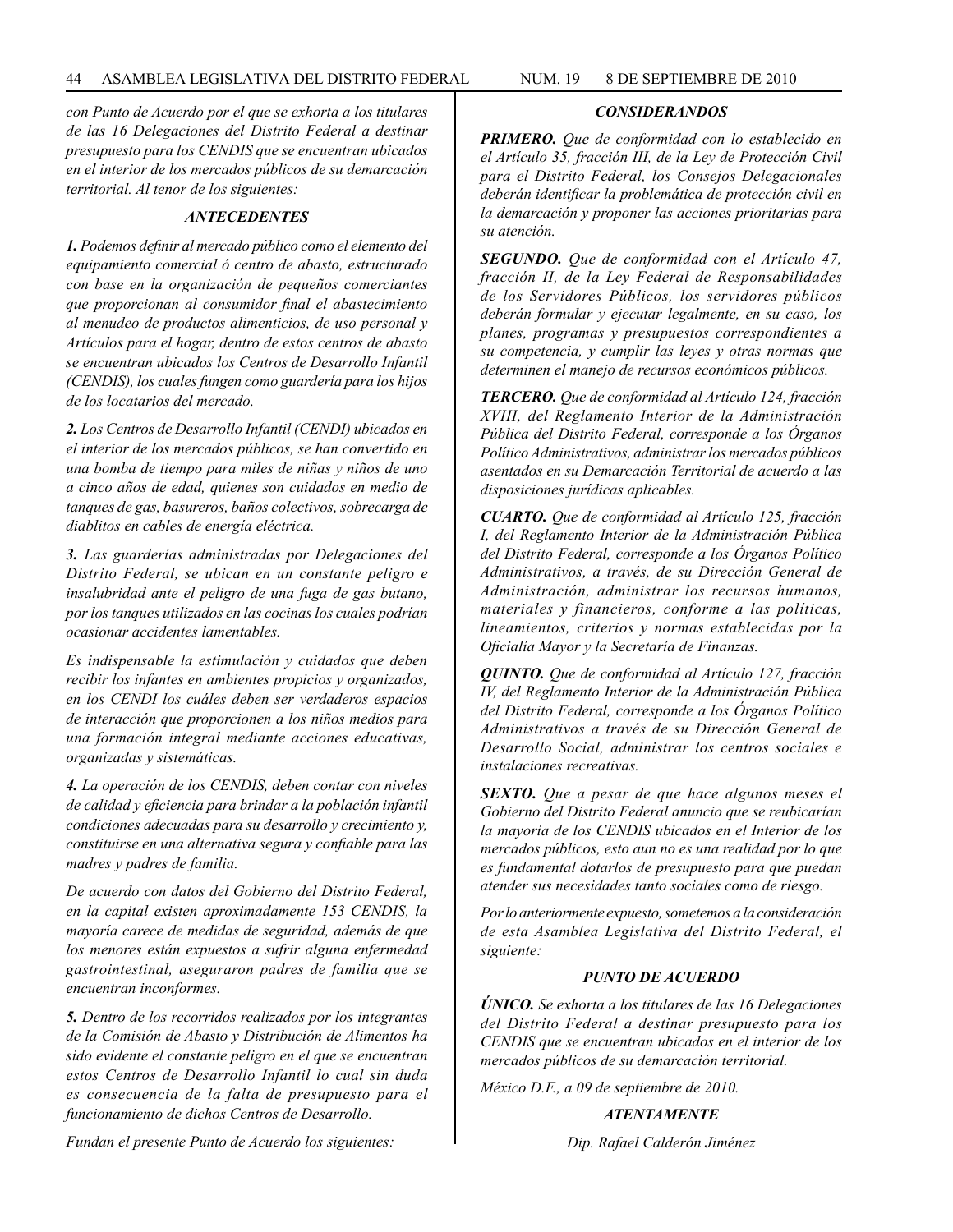**EL C. PRESIDENTE.** La quinta, por el que cual se solicita al titular de la Delegación Venustiano Carranza, Alejandro Rafael Piña Medina, envíe a esta Honorable Asamblea Legislativa del Distrito Federal, V Legislatura, un informe detallado sobre los vendedores informales que se encuentran en el perímetro del Mercado Público de La Merced Nave Mayor.

Con fundamento en lo dispuesto por los Artículos 50, fracción IV y V de la Ley Orgánica de la Asamblea Legislativa del Distrito Federal, 28 y 132 del Reglamento para su Gobierno Interior, se turna para su análisis y dictamen a la Comisión de Abasto y Distribución de Alimentos.

*PROPOSICIÓN CON PUNTO DE ACUERDO POR EL QUE SE SOLICITA AL TITULAR DE LA DELEGACIÓN VENUSTIANO CARRANZA EL C. ALEJANDRO RAFAEL PIÑA MEDINA, ENVIÉ A ESTA H. ASAMBLEA LEGISLATIVA DEL DISTRITO FEDERAL, V LEGISLATURA UN INFORME DETALLADO SOBRE LOS VENDEDORES INFORMALES QUE SE ENCUENTRAN EN EL PERÍMETRO DEL MERCADO PÚBLICO DE LA MERCED "NAVE MAYOR".*

*El suscrito. Diputado Rafael Calderón Jiménez, Integrante del Grupo Parlamentario del Partido Acción Nacional, con fundamento en lo dispuesto por los Artículos 17 fracción VI de la Ley Orgánica y 132 del Reglamento para el Gobierno Interior de la Asamblea Legislativa del Distrito Federal, someto a consideración de esta Honorable Asamblea Legislativa la presente Proposición con Punto de Acuerdo por el que se solicita al titular de la Delegación Venustiano Carranza el C. Alejandro Rafael Piña Medina, envíe a esta H. Asamblea Legislativa del Distrito Federal, V Legislatura un informe detallado sobre los vendedores informales que se encuentran en el perímetro del Mercado Público de La Merced Nave Mayor, al tenor de los siguientes:*

### *ANTECEDENTES*

*1. Los mercados públicos son parte de la historia y del desarrollo del país, elementos esenciales de la cultura mexicana e importantes centros de abasto de la Ciudad, sin embargo los mercados públicos se encuentran en crisis y hasta en riesgo de desaparecer; sus peores amenazas son el comercio ambulante, la expansión de las cadenas de supermercados, la falta de políticas publicas y el cambio en las costumbres de vida de los capitalinos.*

*2. El Mercado de La Merced se remonta a principios de la Colonia, que se mantuvo como mercado ambulante hasta los años cincuenta, pero durante los años cuarenta y cincuenta, la merced se había convertido en el mercado de abastos mas popular de la Ciudad de México, su crecimiento trajo como consecuencia la innovación de númerosas calles y varias plazas, por miles de puestos fijos, semifijos y ambulantes que ocupaban casi en su totalidad las calles destinadas a la circulación.*

*Como consecuencia de esto, las condiciones higiénicas, así como las facilidades para la compra venta de los productos era desfavorable, la imposibilidad de mantener un control eficiente de la zona trajo consigo inseguridad que se convirtió en un mal muy fuerte. La circulación de los vehículos era casi imposible y la carga y descarga de los productos sumamente difícil por el mismo amotinamiento de gente y puestos ambulantes, esto provocó que el Departamento del Distrito Federal concibiera un plan de acción para eliminar este caos del área urbana que afectaba, 53,000 metros cuadrados, difícil de controlar desde todos los puntos de vista, a su vez este era un mal que crecía constantemente que se necesitaba remediar urgentemente.*

*3. Por lo anterior las autoridades construyeron un nuevo mercado, para atacar el problema se construyeron los Siete Mercados de la Merced, que según la guía de Ciudad de México, es el más grande de la República Mexicana y de Latinoamérica. Su nave mayor ocupa aproximadamente 40,000 metros cuadrados, se iniciaron las obras de construcción en al año de 1955 y fue terminado el 23 de septiembre de 1957 y fue inaugurado por el entonces Presidente de la República Lic. Adolfo Ruiz Cortínez y el jefe de D.D.F. el Lic. Ernesto P. Uruchurtu.*

*4. A pesar de que un sin fin de locatarios han realizado un sin número de escritos y sostenido múltiples reuniones con las diversas administraciones que han pasado por la Delegación Venustiano Carranza, solicitando en todo momento el desalojo de los comerciantes ambulantes que se encuentran en el perímetro del mercado, no se he tenido respuesta favorable, propiciando así un estado de indefensión para los locatarios.*

*s. Que derivado de los recorridos realizados en el Mercado de La Merced Nave Mayor por los Integrantes de la Comisión de Abasto y Distribución de Alimentos, surgieron númerosas solicitudes por parte de los locatarios para que se desaloje a los vendedores ambulantes del perímetro del ya mencionado mercado, o bien se les reubique donde no afecten directamente el comerció de los locatarios establecidos conforme a la normatividad jurídica aplicable.*

*Fundan el presente Punto de Acuerdo los siguientes:*

## *CONSIDERANDOS*

*PRIMERO. Que de conformidad con el Artículo 42 del Estatuto de Gobierno del Distrito Federal, la Asamblea Legislativa es competente y tiene facultades para legislar, regular la prestación y la concesión de los servicios públicos como lo es el caso de los mercados.*

*SEGUNDO. Que de conformidad con el Artículo 39, fracción VI, de la Ley Orgánica de la Administración Pública del Distrito Federal, a los Titulares de los Órganos Político·Administrativos de cada Demarcación Territorial le corresponde otorgar permisos para el uso de vía pública, sin que se afecte la naturaleza y destino de la misma en términos de las disposiciones jurídicas aplicables.*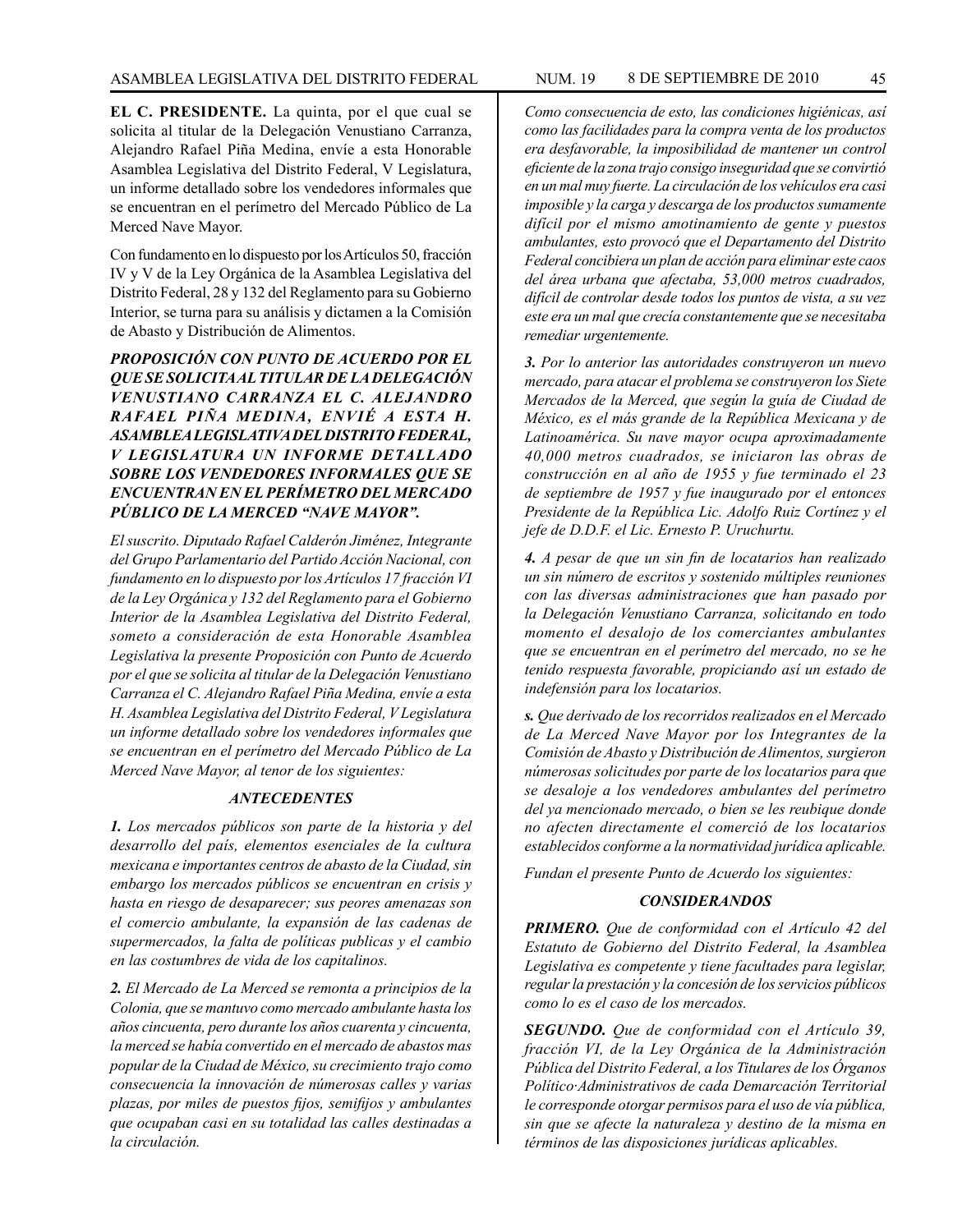*TERCERO. Que de conformidad con el Artículo 39, fracción XIII de la Ley Orgánica de la Administración Pública del Distrito Federal, corresponde a los titulares de los Órganos Político-Administrativos de cada Demarcación Territorial, elaborar y mantener actualizado el padrón de los giros mercantiles que funcionen en su jurisdicción y otorgar licencias y autorizaciones de funcionamiento de los giros sujetos a las leyes y reglamentos aplicables.*

*CUARTO. Que de conformidad con el Artículo 3, fracción IV, del Reglamento de Mercados del Distrito Federal se considera Ambulantes tipo "A" a quienes hubiesen obtenido del Departamento de Mercados de la Tesorería del Distrito Federal, el empadronamiento necesario para ejercer el comercio en lugar indeterminado y para acudir al domicilio de los consumidores.*

*QUINTO. Que de conformidad con el Artículo 3, fracción VI del Reglamento de Mercados del Distrito Federal se considera Ambulantes tipo "B" a las personas que ejerzan el comercio en lugar indeterminado y que no se encuentren dentro de las previsiones del punto anterior.*

*SEXTO. Que haciendo mención al Capítulo II, Artículo 26, del Reglamento de Mercados del Distrito Federal, los comerciantes permanentes y temporales, así como los ambulantes A, deberán empadronarse para el ejercicio de sus actividades, en el Departamento de Mercados de la Tesorería del Distrito Federal.*

*Tratándose de los ambulantes B, éstos deberán registrarse en el mismo Departamento de Mercados, a efecto de que pueda tenerse un control de estos comerciantes.*

*SÉPTIMO. Que de conformidad con lo dispuesto por el Artículo 12, fracción I y VI del Estatuto de Gobierno del Distrito Federal, la organización política del Distrito Federal debe atender a los principios de eficiencia y eficacia en el desempeño de los empleos, cargos comisiones que detenten los servidores públicos, así como atender los principios de simplificación, agilidad, economía, información, precisión, legalidad, transparencia e imparcialidad en los procedimientos y actos administrativos en general.*

*OCTAVO. Que de esta forma se podrá dar certeza jurídica de que los vendedores ambulantes ubicados fuera de los Mercados Públicos, cuentan con los requerimientos jurídicos necesarios, para ejercer el comercio en la periferia de dichos centros de abasto.*

*Por lo anteriormente expuesto, sometemos a la consideración de esta Asamblea Legislativa del Distrito Federal, el siguiente:*

# *PUNTO DE ACUERDO*

*ÚNICO. Se solicita al titular de la Delegación Venustiano Carranza el C. Alejandro Rafael Piña Medina, envíe a esta H. Asamblea Legislativa del Distrito Federal, V Legislatura un informe detallado sobre los vendedores informales que se encuentran en el perímetro del Mercado Público de La Merced Nave Mayor.*

### *ATENTAMENTE*

*Dip. Rafael Calderón Jiménez*

**EL C. PRESIDENTE.** Para presentar una Proposición con Punto de Acuerdo por el que se exhorta al Jefe de Gobierno del Distrito Federal a que en el ámbito de sus facultades instale, en coordinación con las autoridades del Estado de México, la instancia de Coordinación Metropolitana del Valle de México, se concede el uso de la Tribuna al Diputado Carlos Alberto Flores Gutiérrez, a nombre propio y del Diputado Guillermo Octavio Huerta Ling, del Grupo Parlamentario del Partido Acción Nacional.

**EL C. DIPUTADO CARLOS ALBERTO FLORES GUTIÉRREZ.** Con su venia, Diputado Presidente.

*PUNTO DE ACUERDO POR EL QUE SE EXHORTA AL JEFE DE GOBIERNO DEL DISTRITO FEDERAL, A QUE EN EL ÁMBITO DE SUS FACULTADES, INSTALE, EN COORDINACIÓN CON LAS AUTORIDADES DEL ESTADO DE MÉXICO, LA INSTANCIA DE COORDINACIÓN METROPOLITANA DEL VALLE DE MÉXICO.*

*Los suscritos, Diputados integrantes del Grupo Parlamentario del Partido Acción Nacional en la Asamblea Legislativa del Distrito Federal, V Legislatura, con fundamento en lo dispuesto por los Artículos 17 fracción VI de la Ley Orgánica; 93 y 133 del Reglamento para el Gobierno Interior, ambos de la Asamblea Legislativa del Distrito Federal, sometemos a la consideración del Pleno de este Honorable Órgano Legislativo, con el carácter de urgente y obvia resolución, la presente Proposición con Punto de Acuerdo por el que se exhorta al Jefe de Gobierno del Distrito Federal, a que en el ámbito de sus facultades, instale, en coordinación con las autoridades del Estado de México, la instancia de coordinación metropolitana del Valle de México, conforme a los siguientes:*

### *ANTECEDENTES*

*Es incuestionable que el fenómeno delictivo del Distrito Federal, más allá de afirmaciones o proyecciones sin sustento, sigue en un constante crecimiento, así lo demuestran los índices del Sistema Nacional de Seguridad Pública (SNSP), que señalan que del cierre del ejercicio 2006 al cierre del ejercicio 2009, los delitos que se cometen en la Capital aumentaron en un 26,14%.*

*En el mismo sentido, la legislación actual se ha constituido con miras a hacer un frente común de combate contra la delincuencia común y la delincuencia organizada, privilegiando a la seguridad Ciudadana a las esferas de competencia o cualquier otro factor que impida mantener estrategias de coordinación funcionales entre todas las autoridades. Bajo esta visión, en enero de 2009, el H, Congreso de la unión aprobó la Ley General del Sistema Nacional de Seguridad Pública, aperturando una nueva visión conjunta de la manera en la que el Estado mexicano, en su conjunto, fuese capaz de integrar y alinear todas las fuerzas operativas y financieras hacia el máximo interés general, proteger la vida de los Ciudadanos.*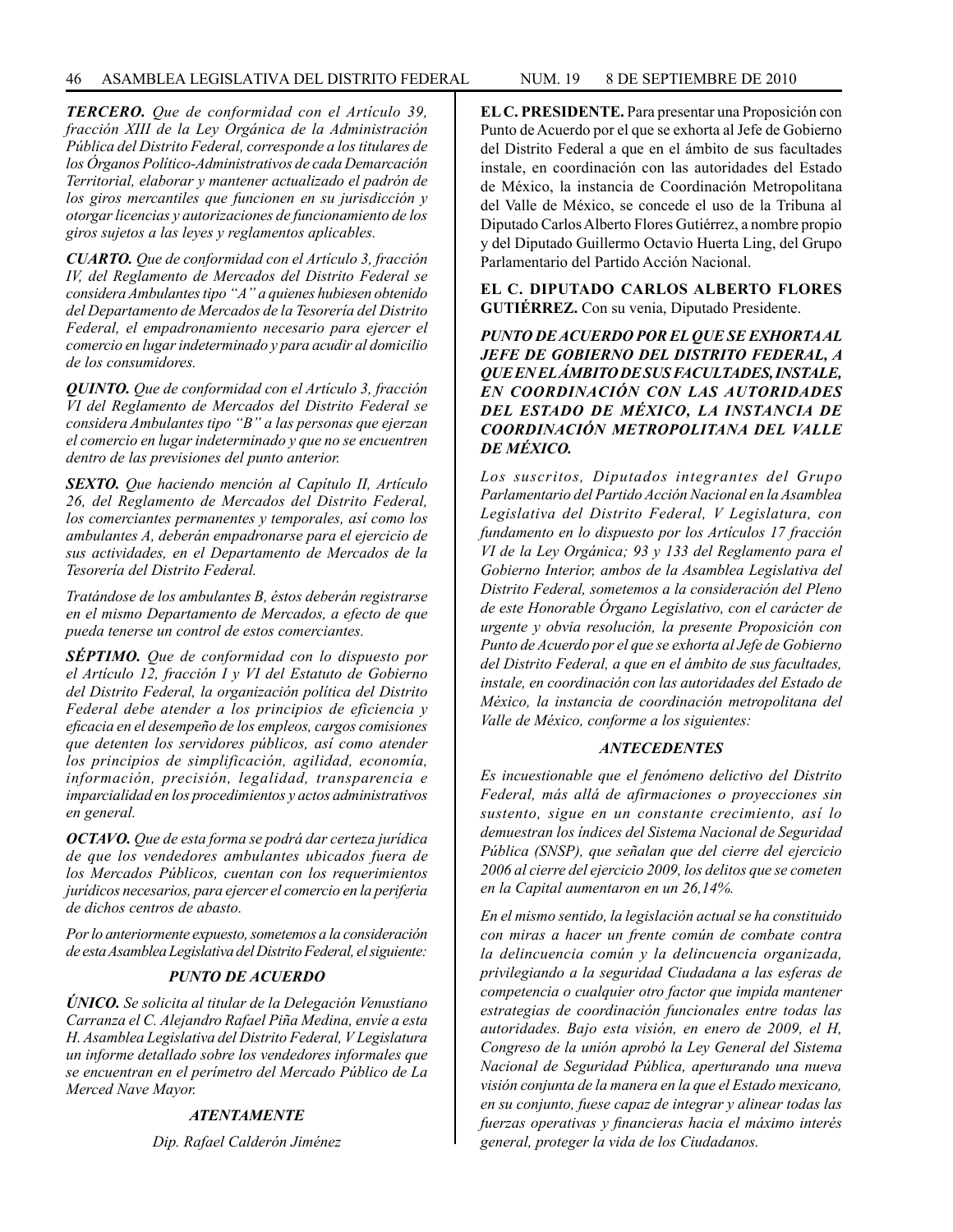# ASAMBLEA LEGISLATIVA DEL DISTRITO FEDERAL NUM. 19 8 DE SEPTIEMBRE DE 2010 47

*A casi 2 años de estos hechos, a la fecha están constituidos casi todos los Órganos vislumbrados; el Consejo Nacional de Seguridad sesiona de manera regular con la participación de los Titulares de los Ejecutivos de todos lo niveles de Gobierno, de la misma forma en que lo hacen las Conferencias de Gobernadores, de Procuradores de Justicia y de Secretarios de Seguridad Pública, entre otros; de esta forma, a través de coincidencias y acuerdos, las autoridades han demostrado que el trabajo conjunto necesita solamente de la voluntad de los participantes para retroalimentar a los encargados de velar por la seguridad Ciudadana de experiencias e ideas que lleven a mejorar este servicio prioritario del Estado.*

*En el caso particular del Distrito Federal, no es posible dejar de resaltar los esfuerzos que las autoridades locales hemos realizado por dotar de más y mejores herramientas a los cuerpos preventivos, así, actualmente se ha avanzado hacia la construcción de proyectos de alto impacto presupuestal, como es el caso de las cámaras del circuito bicentenario, con un costo de 1,300 millones de pesos para que a través de Centros de Control y Comando, se mantenga vigilancia permanente en los puntos más peligrosos de la Ciudad; esto, aunado a los esfuerzos legislativos de modernizar el marco vigente del combate a la delincuencia con leyes como la del Uso de la Tecnología para los Cuerpos de Seguridad Pública, aperturan un nuevo panorama en la visión del combate a la delincuencia, sin embargo, es menester hacer mención de que por diversas razones, entre las que destacan omisiones en publicación de la Reglamentación de la norma y el fenómeno de migración delictiva que se presenta entre la Ciudad y el estado de México, los Capitalinos, no han visto reflejados estos esfuerzos en mejoras a los niveles de segundad, así lo demuestran las últimas encuestas publicadas por el Instituto Ciudadano de Estudios Sobre la Inseguridad, que asigna un 15% de confianza a las autoridades.*

*La evolución de la delincuencia merece evolución de las acciones de la autoridad, cifras del SNSP, indican que entre el Distrito Federal y el Estado de México se cometen el 48.32% de los delitos a nivel Nacional además de contar con estadísticas delictivas de naturaleza variable, en donde muchos de los delitos que presentan incrementos considerables en una de las Entidades, presentan disminución en la otra, como ejemplo, se citan los índices comparativos del primer semestre de 2009 y el primer semestre de 2010 de los siguientes delitos:*

*- Secuestro, que subió 53.1 % en el Estado de México y bajo 5% en el Distrito Federal;*

*- Robo a Negocio, que subió 342.6% en el Estado de México y tuvo un aumento mucho menor en la Ciudad con 8.1 %;*

*- Extorsión, que subió 26% en la Ciudad y mantuvo el mismo nivel en el Estado de México.*

*Lo anterior, aclara conclusiones por todos conocidas pero en muchos casos menospreciadas, los delincuentes han encontrado y han sabido aprovechar las deficiencias que*  *las autoridades de ambas entidades tienen en el combate delictivo, sin que al momento exista respuesta alguna por parte de ninguno de los 2 gobiernos locales.*

*La cercanía territorial, aunada a las coincidencias de la integración de los niveles económicos y sociales que existen en el Estado de México y el Distrito Federal, generan la obligación de conjuntar esfuerzos en muchas materias que sin duda resultarán en un beneficio común, o en caso de no realizarse, terminarán por llevar a fracasar las estrategias aisladas; tal es el caso de la Seguridad Pública, en donde existen diferentes visiones de atacar la problemática que, como se ha explicado con anterioridad, es común en ambos lados de una frontera federativa que en muchos casos resulta imperceptible para los Ciudadanos pero intraspasable para la operación de las autoridades, toda vez que la Secretaría del Ramo de la Ciudad tiene el control completo de los cuerpos de policía y ha subdividido el ámbito de operación en sectores que distribuyen en las 16 Delegaciones, mientras que los 125 municipios del Estado de México poseen autonomía en el manejo de sus cuerpos de seguridad y el gobierno de la Entidad no ha tenido la visión de crear la instancia idónea de coordinación a través de una Secretaría que se encargue del despacho de los asuntos, por ello, cuando los delincuentes cruzan los limites, separados en algunos casos por unos cuantos metros, la logística y facultades de la autoridad queda sumamente limitada en sentido inverso proporcional al aumento de las posibilidades de impunidad para el delincuente.*

*Existen elementos suficientes para deducir la necesidad y obligación que tienen las autoridades del Distrito Federal para que en cumplimiento a sus obligaciones de velar por la paz pública de los Capitalinos inicien, de manera urgente y con fundamento en el Artículo 36 de la LGSNSP, las gestiones necesarias para integrar con el Estado de México, la Instancia Regional de Coordinación Permanente en materia de seguridad pública y prevención del delito de la zona metropolitana del Valle de México.*

*La falta de ejercicio de este derecho por parte de las autoridades del Distrito Federal ha ocasionado que las políticas públicas implementadas en la Ciudad no hayan funcionado o su funcionamiento no haya alcanzado los resultados esperados.*

*La estadística, indicador de la eficiencia del trabajo de las autoridades, dice que la seguridad pública en el DF no se ha podido contener el crecimiento de la delincuencia; las fallas, en su gran mayoría, no son adjudicables a los policías, derivan de la falta de visión para la planeación de políticas públicas de mediano y largo plazo como una instancia de cooperación permanente entre 2 Entidades que comparten e intercambian la población económicamente activa y, de manera proporcional, población que realiza acciones indeseables que atentan contra el desarrollo de la comunidad.*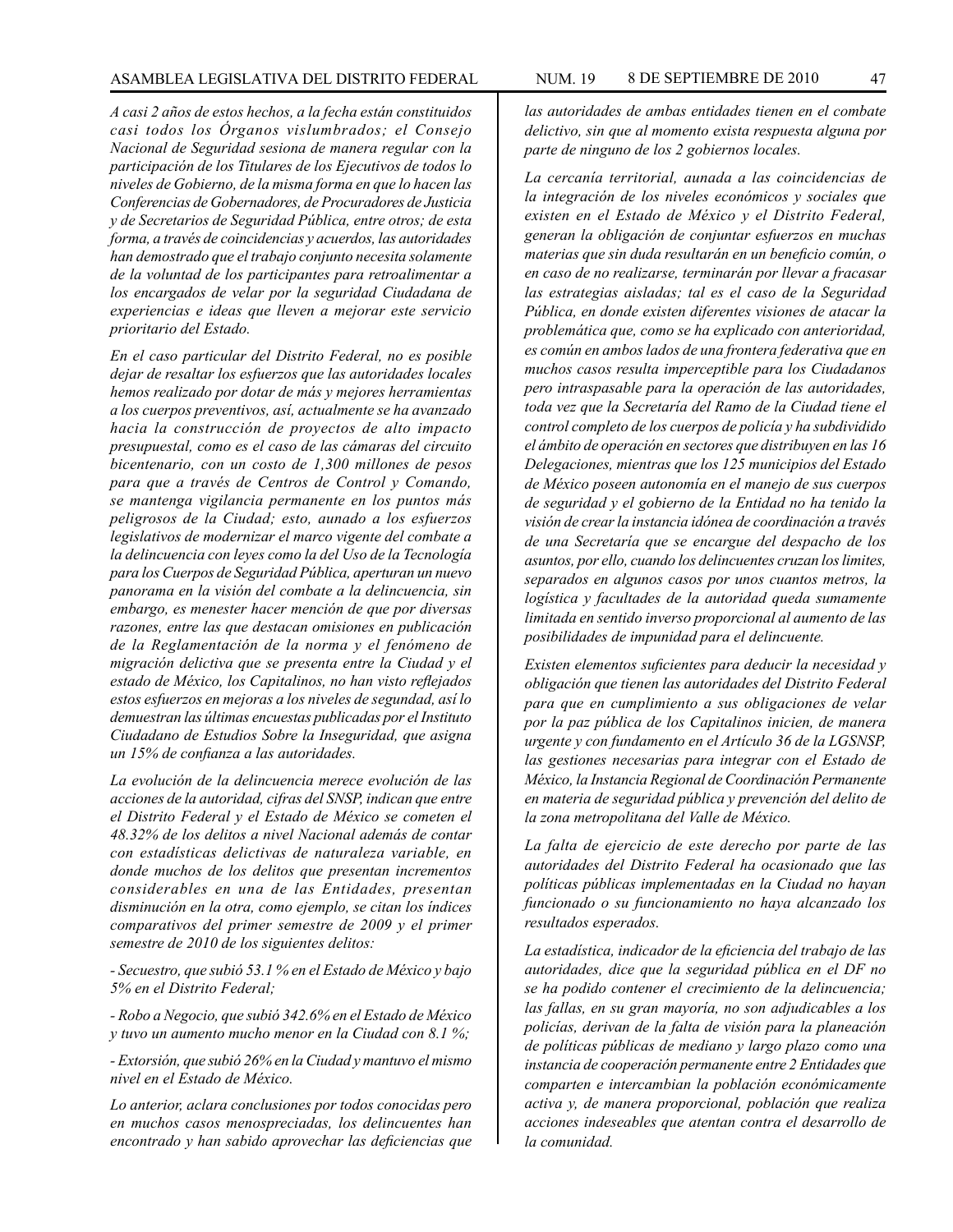*Creer que por el camino actual es posible acabar con la delincuencia es un acto ególatra e infuncional para los Ciudadanos; hay que utilizar todas las herramientas, empezando por la profesionalización de los policías y la coordinación entre los diferentes Gobiernos.*

*Se necesita vislumbrar un objetivo y plantear metas de cumplimiento progresivo a partir de una programación acorde a las necesidades de la Ciudad.* 

*Las cifras de incidencia delictiva reflejan lo indispensable que resulta un trabajo metropolitano en materia de seguridad pública: el 81 % de los capitalinos vive con miedo a la delincuencia, mientras que esto le ocurre al 80% de los mexiquenses; trasladándose al 76% en la zona conurbada.*

*Mientras la seguridad no se trate como un asunto casi simbiótico entre el DF y el Estado de México, las deficiencias de uno terminarán por arrastrar al otro, por lo que la evolución y la percepción del clima de inseguridad no podrá tener otro sentido que el actual, el aumento.*

*La integración de la instancia regional no solamente es necesaria, es una cuestión inclusive de sentido común que las autoridades del Estado y la Ciudad no han querido o no han podido abordar pero los delincuentes hace mucho tiempo que lo hacen y los resultados son palpables, tanto en las cifras, en el clima de miedo que se vive diariamente.*

*La instancia que la Ley faculta, integraría permanentemente a las autoridades de seguridad pública de ambas Entidades bajo un mismo objetivo, la Secretaría del DF, la Dirección General y las comandancias del Estado.*

### *CONSIDERANDOS*

*PRIMERO. Que el Artículo 21 de la Constitución Política de los Estados Unidos Mexicanos, establece que la seguridad pública es una función a cargo de la Federación, el Distrito Federal, los Estados y los Municipios, que comprende la prevención de los delitos; la investigación y persecución para hacerla efectiva.*

*SEGUNDO. Que La Ley General del Sistema Nacional de Seguridad Pública regula la integración, organización y funcionamiento de dicho sistema, estableciendo las competencias y bases de coordinación entre la Federación, los Estados, el Distrito Federal y los Municipios.*

*TERCERO. Que el cumplimiento a las funciones de seguridad pública, la naturaleza geográfica, demográfica y social del Distrito Federal hace necesaria la participación coordinada en esta materia del Gobierno del Estado de México con el fin de eficientar las tareas de seguridad pública y prevención del delito, toda vez que la cercanía y migración entre las dos Entidades Federativas generan una interrelación cotidiana que ha resultado en el flujo del fenómeno delictivo y bajo estas condiciones, la Ley General del Sistema Nacional de Seguridad Pública faculta en su Artículo 36 el establecimiento de Instancias Regionales de Coordinación con carácter permanente.*

*CUARTO. Que a casi dos años de haber podido establecer dicha Instancia Regional, los ejecutivos locales no han vislumbrado la importancia del trabajo conjunto, perdiendo la oportunidad de fortalecer el sistema de seguridad pública*  *del Distrito Federal por factores externos e inalcanzables bajo el esquema actual por la carencia de facultades de ejercicio en otras Entidades Federativas.*

*QUINTO. Que entender la necesidad de ajustar los Instrumentos de interacción entre las autoridades encargadas de velar por la seguridad pública, con el fin de optimizar los recursos operativos y financieros, no solo es necesario, sino también urgente.*

*SEXTO. Que el Distrito Federal y el Estado de México concentran el 48.32% de los delitos que se cometen en todo el territorio Nacional, evidenciando, a través de los registros del Sistema Nacional de Segundad Pública, el fenómeno de migración delictiva.*

*SÉPTIMO. Que acciones conjuntas y coordinadas al amparo de la Instancia Regional metropolitana del Valle de México en la que participen el Distrito Federal y el Estado de México ofrecería las ventajas de:*

*- Generar políticas públicas unificadas.*

*- Generar planeación conjunta en base a una problemática compartida.*

*- Atacar las limitaciones creadas por la competencia territorial propia del pacto Federal.*

*- La suma de las capacidades de prevención de las autoridades.*

*- El alcance y superación de la logística de los delincuentes.*

*Por lo anteriormente manifestado, ante la urgente necesidad de coordinación de las autoridades Metropolitanas, ponemos a consideración de ésta Honorable Asamblea Legislativa del Distrito Federal el siguiente:*

### *PUNTO DE ACUERDO*

*PRIMERO. Se exhorta al Jefe de Gobierno del Distrito Federal, Lic. Marcelo Luis Ebrard Casaubon, a que a brevedad inicie las gestiones con las autoridades del Estado de México para instalar la Instancia Regional de Coordinación permanente que faculta el Artículo 36 de la Ley General del Sistema Nacional de Seguridad Pública.*

*SEGUNDO. Se solicita a la Comisión de Seguridad Pública de esta Asamblea Legislativa del Distrito Federal convoque a la Comisión encargada de la seguridad pública y prevención del delito del H. Congreso del Estado de México, así como a las autoridades responsables de velar por dicha función en ambas Entidades Federativa a una reunión de trabajo en la que se discutan las oportunidades que generaría la instalación de la Instancia Regional de Coordinación permanente entre el Distrito Federal y el Estado de México.*

*Recinto Legislativo, a los ocho días del mes de agosto de dos mil diez.*

# *FIRMAN LOS DIPUTADOS DEL GRUPO PARLAMENTARIO DEL PARTIDO ACCIÓN NACIONAL*

*Dip. Guillermo Octavio Huerta Ling y Dip. Carlos Alberto Flores Gutiérrez*

Es cuanto.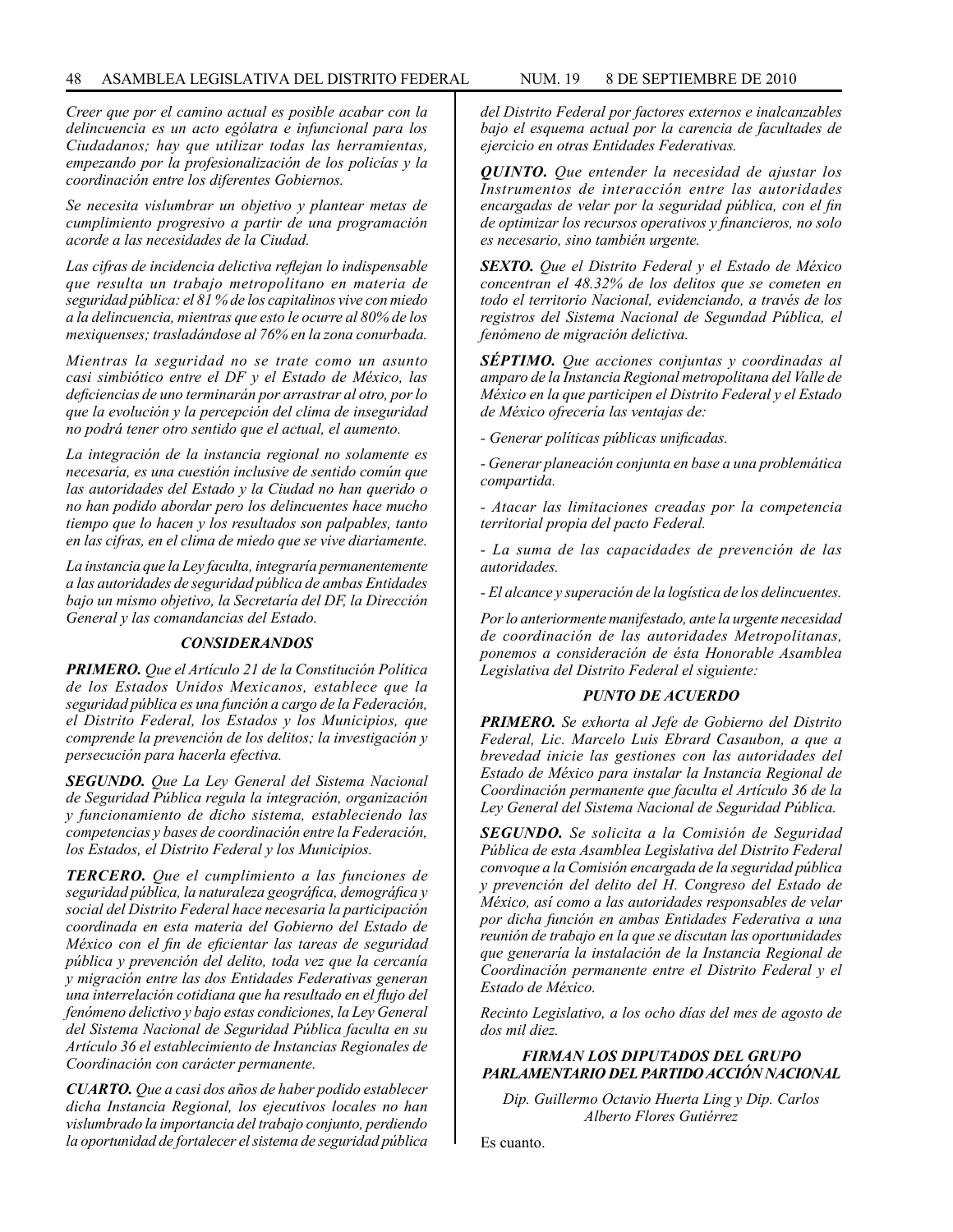**EL C. PRESIDENTE.** Gracias, señor Diputado. En términos de lo dispuesto por el Artículo 133 del Reglamento para el Gobierno Interior de la Asamblea Legislativa del Distrito Federal, consulte la Secretaría a la Diputación Permanente en votación económica si la propuesta presentada por el Diputado Carlos Alberto Flores Gutiérrez se considera de urgente y obvia resolución.

**EL C. SECRETARIO DIPUTADO CARLOS ALBERTO FLORES GUTIÉRREZ.** Por instrucciones de la Presidencia y en votación económica se consulta a la Diputación Permanente si la propuesta de referencia se considera de urgente y obvia resolución.

Los que estén por la afirmativa, sírvanse manifestarlo levantando la mano.

Los que estén por la negativa.

Se considera de urgente y obvia resolución, Diputado Presidente.

**EL C. PRESIDENTE.** Está a discusión la propuesta. ¿Existen oradores en contra?

Proceda la Secretaría a preguntar a la Diputación Permanente en votación económica si es de aprobarse la propuesta a discusión.

**EL C. SECRETARIO.** Por instrucciones de la Presidencia y en votación económica se pregunta a la Diputación Permanente si es de aprobarse la propuesta sometida a su consideración.

Los que estén por la afirmativa, sírvanse manifestarlo levantando la mano.

Los que estén por la negativa.

Aprobada la propuesta, Diputado Presidente.

**EL C. PRESIDENTE.** Remítase a las autoridades correspondientes para los efectos legales a que haya lugar.

Para presentar una Proposición con Punto de Acuerdo por el que se exhorta a diversas autoridades del Distrito Federal a que con motivo de los festejos patrios del mes de septiembre establezcan las medidas preventivas de seguridad necesarias a fin de evitar accidentes derivados del uso de cohetes y juegos pirotécnicos, se concede el uso de la Tribuna al Diputado Federico Manzo Sarquis, a nombre propio y del Diputado Guillermo Octavio Huerta Ling, del Grupo Parlamentario del Partido Acción Nacional.

**EL C. DIPUTADO FEDERICO MANZO SARQUIS.** Con la venia de la Presidencia.

*PROPOSICIÓN CON PUNTO DE ACUERDO POR EL QUE SE EXHORTA A DIVERSAS AUTORIDADES DEL DISTRITO FEDERAL, A QUE CON MOTIVO DE LOS FESTEJOS PATRIOS DEL MES DE SEPTIEMBRE, ESTABLEZCAN LAS MEDIDAS PREVENTIVAS DE SEGURIDAD NECESARIAS A FIN DE EVITAR ACCIDENTES DERIVADOS DEL USO DE COHETES Y JUEGOS PIROTÉCNICOS.*

*Los suscritos, Diputados integrantes del Grupo Parlamentario del Partido Acción Nacional en la Asamblea Legislativa del Distrito Federal, V Legislatura, con fundamento en lo dispuesto por los Artículos 17 fracción VI de la Ley Orgánica; 93 y 133 del Reglamento para el Gobierno Interior, ambos de la Asamblea Legislativa del Distrito Federal, someten a consideración del Pleno de este Honorable Órgano de Gobierno, con el carácter de urgente y obvia resolución, la presente Proposición con Punto de Acuerdo por el que se exhorta a diversas autoridades del Distrito Federal, a que con motivo de los festejos patrios del mes de septiembre, establezcan las medidas preventivas de seguridad necesarias a fin de evitar accidentes derivados del uso de cohetes y juegos pirotécnicos, conforme a los siguientes:*

### *ANTECEDENTES*

*Los habitantes del Distrito Federal, al igual que en los demás Estados del país, el próximo 15 y 16 de Septiembre celebraremos con gran júbilo y orgullo los festejos del bicentenario de la independencia.*

*A la par de los preparativos para conmemorar esta importante fecha para los mexicanos, se deben de establecer y ejecutar las medidas necesarias en materia de protección civil a fin de evitar emergencias derivadas de la producción, almacenamiento, distribución, transportación y utilización de cohetes, fuegos artificiales y derivados de la pólvora, ya que solo de de esta manera se podrá dotar de certeza y seguridad a los habitantes del Distrito Federal en torno a las próximas festividades.*

*En el mes de Septiembre, a consecuencia de las festividades, el comercio informal de cohetes y fuegos artificiales crece de manera importante, situación que potencia la vulnerabilidad de los ciudadanos a verse afectados en su patrimonio e inclusive en su vida por la activación de los mismos.*

*Varias han sido las ocasiones en las que se han originado emergencias a consecuencia del comercio y almacenamiento de estos materiales, como antecedentes:*

*Lo sucedido en el mes de marzo del año de 1956, en donde estalló un depósito de explosivos que dejó un saldo de 200 personas heridas y muertas.*

*EI 11 de Diciembre de 1988, en el mercado de Dulces Ampudia, en la Merced, se registró una fuerte explosión a causa de cohetes y explosivos.*

*El 16 de Diciembre del 2001, nuevamente en el mercado de la Merced, se registró un incendio que afectó a varios locales, se decomisaron 25 kilos de cohetes y explosivos que se encontraban ocultos entre los dulces,*

*El 17 de junio de 2003, se registró una fuerte explosión en una fábrica clandestina de cohetes en la colonia San Juan Ixtayopan en la Delegación Tláhuac. Esta explosión provocó la muerte de cuatro personas y dejó al menos cuatro heridas.*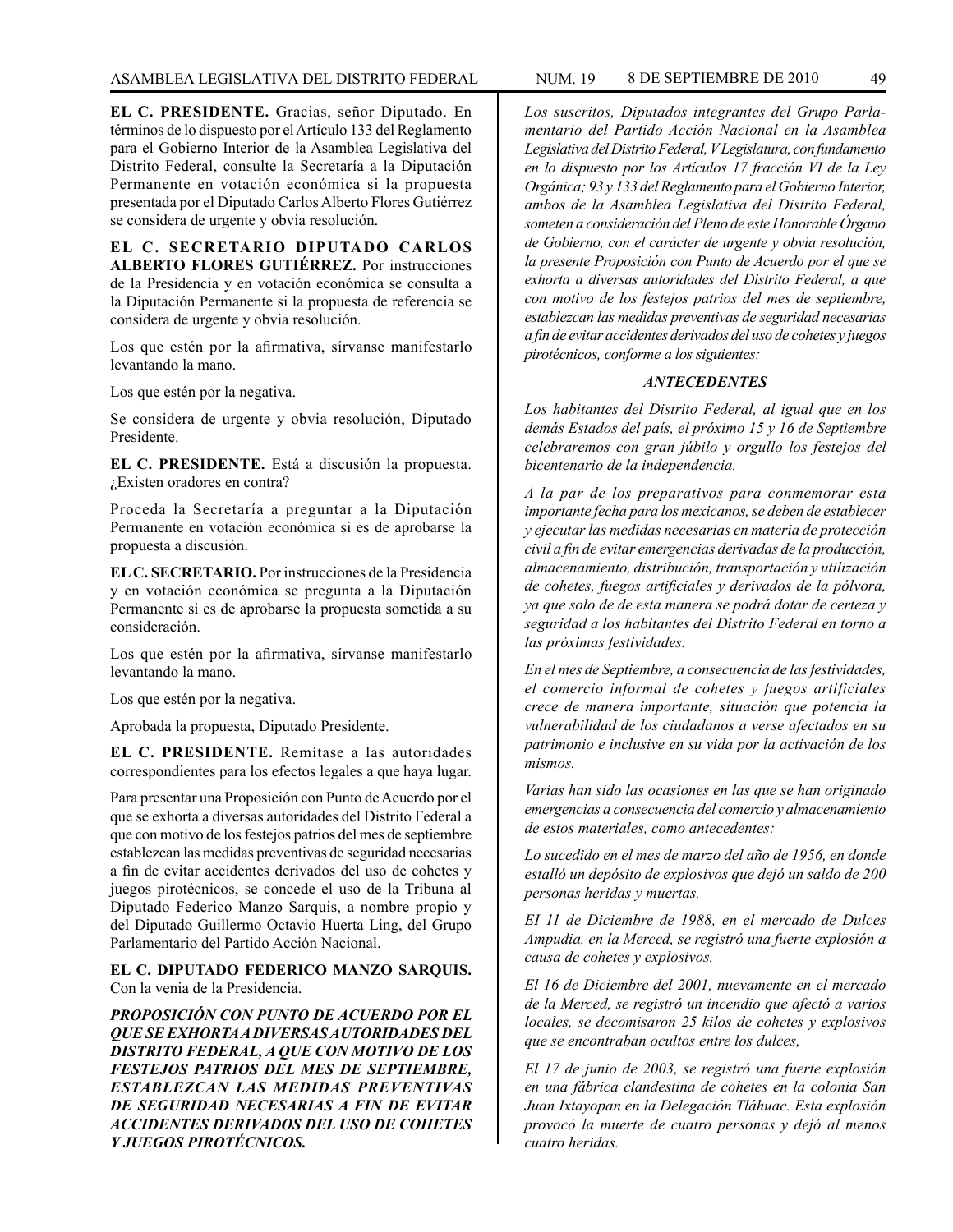## 50 ASAMBLEA LEGISLATIVA DEL DISTRITO FEDERAL NUM. 19 8 DE SEPTIEMBRE de 2010

*El comercio de cohetes y fuegos artificiales debe estar regulado por la Secretaria de la Defensa Nacional, sin embrago, a consecuencia de la falta de inspecciones por parte de las autoridades competentes, no se tiene el debido control y el comercio Informal, sobretodo en estas fechas, aumenta de manera importante.* 

*Cifras del Distrito Federal, indican que las lesiones por quemaduras ocupan el tercer lugar de los accidentes en la capital y que en edad preescolar, es la primera causa de muerte.*

*Datos del Hospital Infantil para Niños Quemados de Tacubaya indican que debido al uso de explosivos para celebrar la independencia de nuestro país, el número de accidentes se eleva en un 60%, la ocupación normal del hospital es de un 80%, sin embargo, en estas fechas puede elevarse hasta un 140%.*

*En visperas de los festejos conmemorativos del bicentenario de nuestra independencia, no podemos decir aún que se encuentra todo lisio para la celebración, pues sentar las bases que permitan prevenir, de manera individual y colectiva, los danos generados por la ocurrencia de riesgos de tipo fisicoquímicos, logrará elevar la seguridad en materia de prevención del desastre en la Ciudad y solo de esta forma se evitarán emergencias que empañen el júbilo en las próximas fiestas patrias.*

### *CONSIDERANDOS*

*PRIMERO. Que la premisa de cualquier gobierno es proteger la vida de los ciudadanos.*

*SEGUNDO. Que el Distrito Federal se encuentra expuesto de manera permanente a la ocurrencia de diversos tipos de riesgos, entre ellos los fisicoquímicos.*

*TERCERO. Que debido a los festejos patrios del mes de Septiembre, el comercio informal de cohetes, fuegos artificiales y explosivos crece de manera significativa, situación que potencia la vulnerabilidad de los habitantes a resultar afectados en su patrimonio e inclusive en su vida, por la posibilidad de sufrir quemaduras como consecuencia del manejo indebido de los explosivos con que se construyen los cohetes.*

*CUARTO. Que la mayoría de los desastres no son previsibles, por lo que es una obligación de las autoridades prepararse para atender las emergencias que se presentan.*

*QUINTO. Que las lesiones por quemaduras ocupan el tercer lugar de los accidentes en capital y en edad preescolar es la primera causa de muerte.*

*Por lo anteriormente manifestado, ponemos a consideración de ésta Honorable Asamblea Legislativa del Distrito Federal el siguiente:*

# *PUNTO DE ACUERDO*

*PRIMERO. Se solicita al Secretario de Protección Civil del Distrito Federal, Dr. Elías Miguel Moreno Brízuela y al*  *SEGUNDO. Se solicita a los Titulares de los Órganos Político Administrativos del Distrito Federal, a que con motivo de los festejos conmemorativos del bicentenario de la independencia implementen operativos y revisiones de manera permanente en su demarcación a fin de detectar y ejecutar las acciones pertinentes en los puntos de venia, almacenamiento y distribución de cohetes, fuegos artificiales y explosivos.*

*Recinto Legislativo, a los ocho días del mes de septiembre de dos mil diez.*

## *ATENTAMENTE*

*Dip. Guillermo Octavio Huerta Ling y Dip. Federico Manzo Sarquís*

Es cuanto, Diputado Presidente.

**EL C. PRESIDENTE.** En términos de lo dispuesto por el Artículo 133 del Reglamento para el Gobierno Interior de la Asamblea Legislativa del Distrito Federal, consulte la Secretaría a la Diputación Permanente en votación económica si la propuesta presentada por el Diputado Federico Manzo Sarquis, se considera de urgente y obvia resolución.

**EL C. SECRETARIO DIPUTADO VÍCTOR HUGO ROMO GUERRA.** Por instrucciones de la Presidencia y en votación económica se consulta a la Diputación Permanente si la propuesta de referencia se considera de urgente y obvia resolución.

Los que estén por la afirmativa, sírvanse manifestarlo levantando la mano.

Los que estén por la negativa, sírvanse manifestarlo levantando la mano.

Se considera de urgente y obvia resolución, Diputado Presidente.

**EL C. PRESIDENTE.** Está a discusión la propuesta. ¿Existen oradores en contra?

Proceda la Secretaría a preguntar a la Diputación Permanente en votación económica si es de aprobarse la propuesta a discusión.

**EL C. SECRETARIO.** Por instrucciones de la Presidencia y en votación económica se pregunta a la Diputación Permanente si es de aprobarse la propuesta sometida a su consideración.

Los que estén por la afirmativa, sírvanse manifestarlo levantando la mano.

Los que estén por la negativa, sírvanse manifestarlo levantando la mano.

Aprobada la propuesta, Diputado Presidente.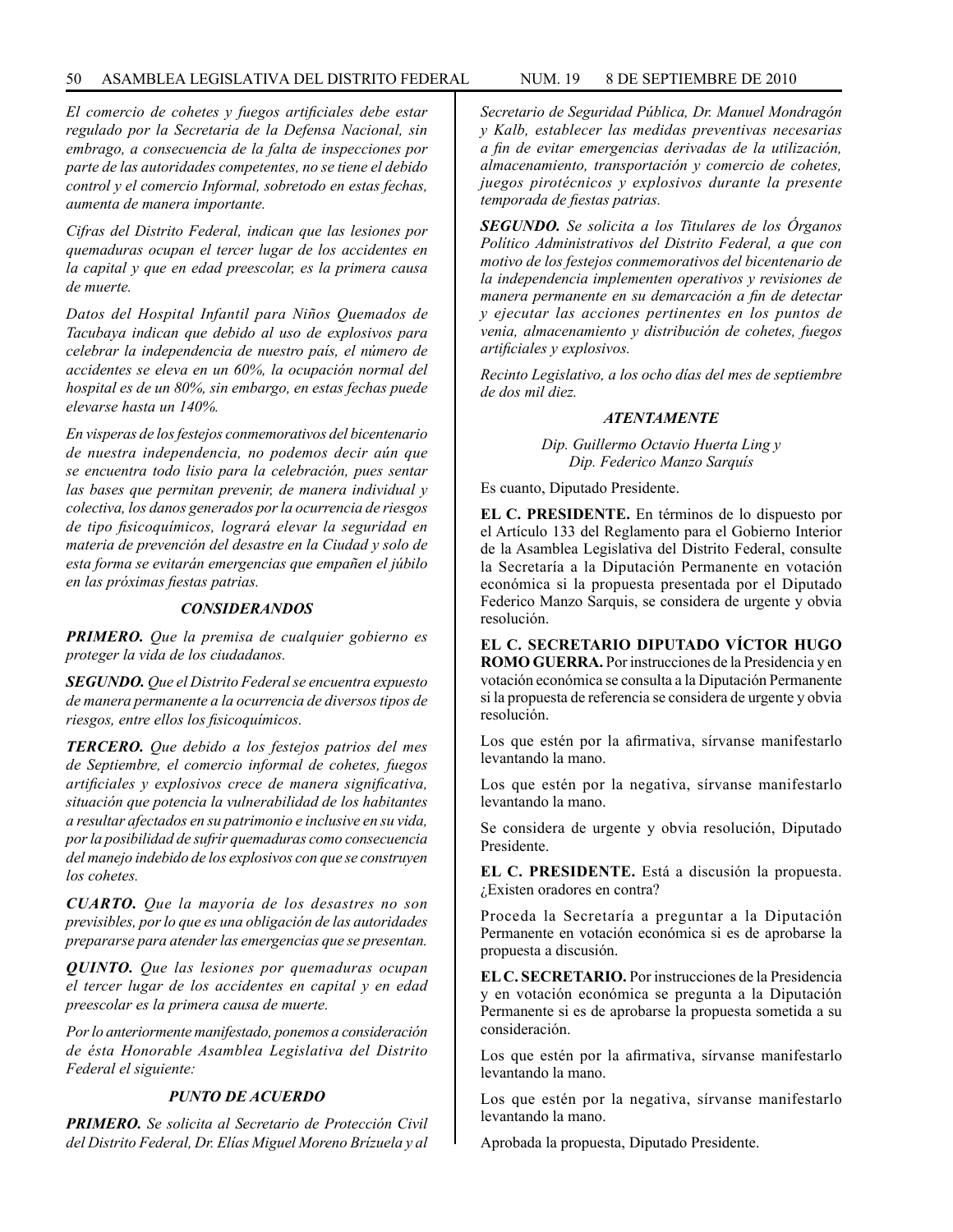**EL C. PRESIDENTE.** Remítase a las autoridades correspondientes para los efectos legales a que haya lugar.

Esta Presidencia hace del conocimiento de la Asamblea que el punto enlistado en los numeral 24 del Orden del Día, ha sido retirado.

Para presentar una Proposición con Punto de Acuerdo para solicitar al Jefe de Gobierno del Distrito Federal, restituya a su lugar de origen la estatua ecuestre del General Emiliano Zapata, que actualmente se ubica en la Alameda del Sur, en el marco de los festejos del Centenario de la Revolución Mexicana, se concede el uso de la Tribuna a la Diputada Lizbeth Rosas Montero, a nombre propio y de la Diputada Maricela Contreras Julián, del Grupo Parlamentario del Partido de la Revolución Democrática.

**LA C. DIPUTADA LIZBETH EUGENIA ROSAS MONTERO.** Con su venia, Diputado Presidente.

*PROPOSICIÓN CON PUNTO DE ACUERDO PARA SOLICITAR AL JEFE DE GOBIERNO DEL DISTRITO FEDERAL REALICE LAS GESTIONES NECESARIAS CON LOS JEFES DELEGACIONALES DE COYOACAN Y TLALPAN EN LA RESTITUCIÓN A SU LUGAR ORIGINAL DE LA ESTATUA ECUESTRE DEL GENERAL EMILIANO ZAPATA QUE ACTUALMENTE SE UBICA EN LA ALAMEDA DEL SUR, EN EL MARCO DE LOS FESTEJOS DEL CENTENARIO DE LA REVOLUCIÓN MEXICANA.*

*Las suscritas, Diputadas Maricela Contreras Julián y Dip. Lizbeth Eugenia Rosas Montero, integrantes del Grupo Parlamentario del Partido de la Revolución Democrática, con fundamento en lo dispuesto por los Artículos 10 fracción XI, 17 fracción VI de la ley Orgánica y 133 del Reglamento para el Gobierno Interior de la Asamblea Legislativa del Distrito Federal, sometemos a la consideración de esta Soberanía, la siguiente Proposición con Punto de Acuerdo, bajo las siguientes:*

### *CONSIDERACIONES*

*El proceso de la Revolución Mexicana no puede entenderse sin la presencia de diversos personajes que tuvieron un papel fundamental para la construcción de un país con justicia social.*

*Respecto al reconocimiento de derechos humanos, garantías individuales como se les llamó en la Constitución de 1917, constituyó un precedente a nivel internacional que vino a revolucionar los marcos jurídicos para incorporar a sectores sociales que permanecían en la exclusión, opresión y discriminación.*

*Uno de esos personajes sin el cual no puede entenderse la visión social de la Revolución Mexicana lo es, sin lugar a dudas, Emiliano Zapata.*

*El General Zapata con el Ejército libertador del Sur, encabezó el programa más avanzado de toda la revolución,* 

*el que hizo que esta llegara más lejos en la ruptura con las relaciones de propiedad imperantes en el momento y, sobre todo, el que supo ver que las conquistas revolucionarias solo podían ser defendidas por el poder armado de los oprimidos y el auxilio de sus hermanos del mundo.*

*El movimiento zapatista y su Plan de Ayala, impulsó la independencia del movimiento campesino respecto a la dirección burguesa de la revolución. En él se afirma la expropiación completa de las tierras de los grandes propietarios, la devolución de todas las tierras comunales arrebatadas en los decenios anteriores y la nacionalización de todos los bienes de los enemigos de la revolución.*

*Han sido diversos los reconocimientos que se le han otorgado al Caudillo del Sur, justo uno de ellos los constituyó una estatua levantada originalmente en la Glorieta de Huipulco; sin embargo, en 1983 al ser remodelada dicha Glorieta por las obras del Tren Ligero, la pieza se traslado a la Alameda del Sur, en la Calzada de Miramontes en Coyoacán.*

*El Pleno de la Diputación Permanente de la Asamblea Legislativa del Distrito Federal, en su Sesión del 11 de agosto del 2010, tuvo conocimiento de una Proposición con Punto de Acuerdo impulsada por la Diputada Maricela Contreras Julián y los Diputados Guillermo Sánchez Torres y Rafael Calderón Jiménez, donde textualmente se solicitó lo siguiente:*

*PRIMERO. La Asamblea Legislativa del Distrito Federal exhorta respetuosamente a los Jefes Delegacionales de Coyoacán y Tlalpan, Lic. Raúl Flores García y C. Higinio Chávez García, respectivamente, a efecto de que, en el marco de los festejos del Centenario de la Revolución Mexicana y en un acto de recuperación de la memoria y símbolos históricos, maticen los trámites necesarios para que la estatua ecuestre del General Emiliano Zapata que se encuentra actualmente en la Alameda del Sur, en Coyoacan, se restituya a su lugar original en el cruce de Calzada de TIalpan y Av. México Xochimilco en la Colonia San Lorenzo Huipuíco, Tlalpan.*

*SEGUNDO. La Asamblea Legislativa del Distrito Federal exhorta respetuosamente a los Jefes Delegacionales de Coyoacan y Tlalpan. Lic, Raúl Flores García y C. Higinio Chávez García, respectivamente, para que suscriban un convenio que dé cumplimiento al Resolutivo PRIMERO del presente Punto de Acuerdo.*

*TERCERO. Remítase la presente Proposición y la documentación que le dio originen a las autoridades respectivas."*

*El Pleno de ese Cuerpo Colegiado, decidió aprobar por unanimidad la Proposición de referencia tomando como antecedentes los siguientes:*

*- Que durante la Revolución, Tlalpan fue zona de frecuentes combates entre las fuerzas zapatistas y los constitucionalista. En este periodo Emiliano Zapata arribó*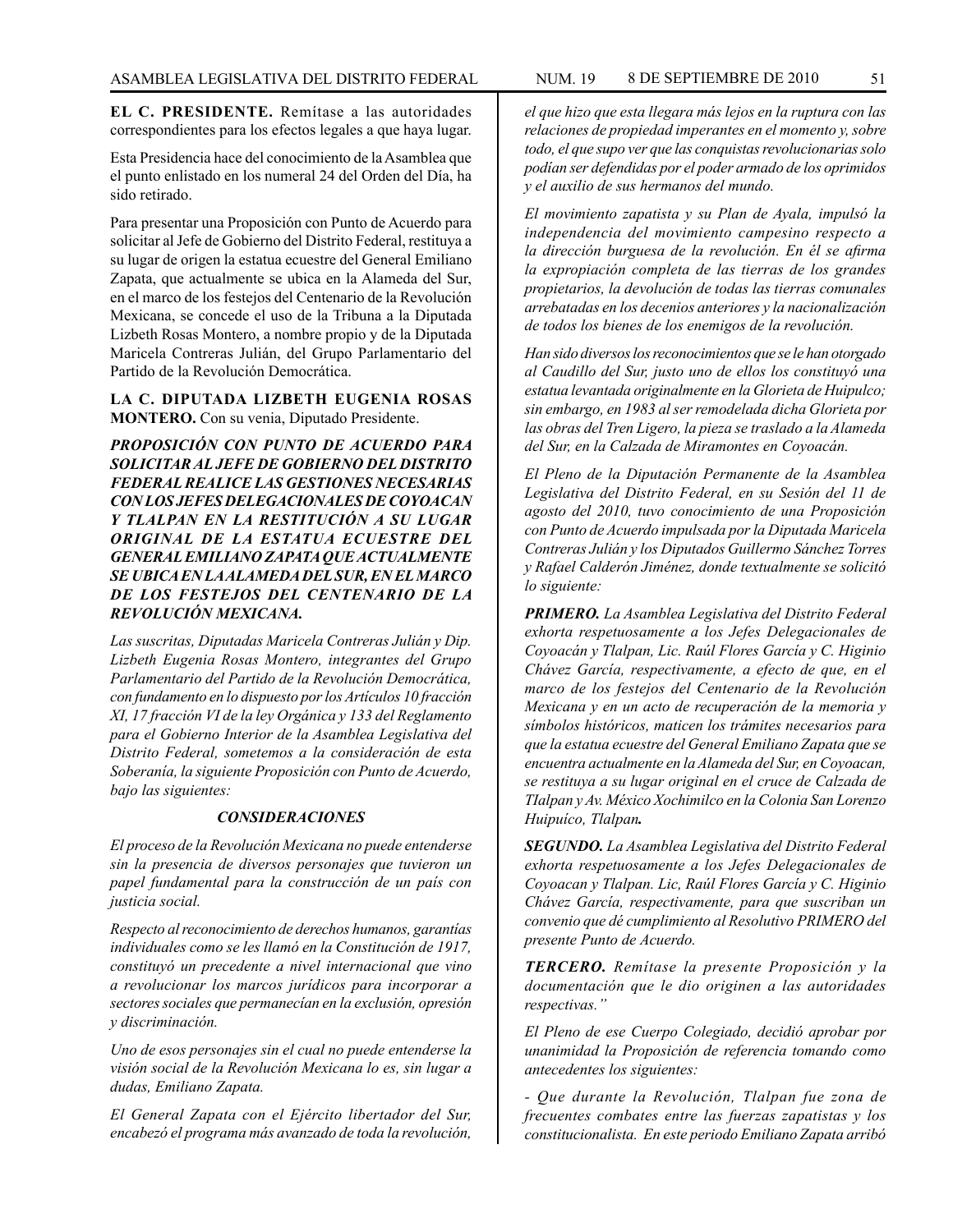*a esa demarcación con sus huestes, siendo "La Casa de Moneda" y "La Casa Chata" cuarteles y caballerizas de zapatistas y federalistas, tal como se relata en el documento Reseña Histórica de Tlalpan, editado por autoridades de esa Delegación.*

*- Que el cruce de Calzada de Tlalpan y Av. México Xochimilco en la Colonia San Lorenzo Huipulco, fue el punto geográfico del encuentro que se diera en diciembre de 1914 entre el Ejército Libertador del Sur liderado por el General Emiliano Zapata y la División del Norte, encabezada por el General Francisco Villa, para reunirse posteriormente en la Hacienda de la Noria en Tepepan, Xochimilco.* 

*- Que en ese encuentro, el Pacto de Xochimilco como algunos historiadores le han llamado, el 4 de diciembre de 1914 entre Francisco Villa y Emiliano Zapata, tuvo como objetivo formalizar la alianza entre los ejércitos que ambos encabezaban, por lo que desafiaron el plan de operaciones contra los ejércitos carrancistas, en la nueva guerra civil que iniciaba en esos días.*

*- Que el encuentro de Zapata y Villa representó el punto más alto de la rebelión popular que alimentó a la Revolución Mexicana.*

*- Que la propuesta del Punto de Acuerdo es una respuesta a la petición del Comité Patriótico Delegacional Tlalpan para la celebración del Bicentenario de la Independencia y Centenario de la Revolución Mexicana que, derivado de los acuerdos adoptadas en su Segunda Reunión Ordinaria, solicitan la intervención de Legisladores de esa demarcación para que se restituya a su lugar original la estatua ecuestre del General Emiliano Zapata que actualmente se encuentra en la Alameda del Sur, Coyoacan.*

*Las promoventes, tenemos conocimiento de que las autoridades delegacionales de Tlalpan y Coyoacán están realizando acciones para dar cumplimiento al exhorto que la Asamblea Legislativa les dirigió referente a la estatua ecuestre del general Emiliano Zapata; sin embargo, por considerar que se trata de espacios públicos como la propia Alameda del Sur y la Glorieta Huipulco ubicada en una vía a las autoridades del Gobierno del Distritito Federal les corresponde la administración, manejo y mantenimiento de las mismas, por lo que se estima oportuna la intervención del Jefe de Gobierno para que coadyuve con los Jefes Delegacionales de Coyoacan y Tlalpan en la restitución de la estatua de referencia.*

*De manera adicional, consideramos que la intervención del Jefe de Gobierno del Distrito Federal en este proceso responderá a la convicción del Gobierno de la Ciudad por rescatar los valores y símbolos históricos de la Revolución Mexicana.*

*Por lo anteriormente expuesto y fundado se somete como de urgente y obvia resolución el siguiente:*

## *PUNTO DE ACUERDO*

*ÚNICO. La Asamblea Legislativa del Distrito Federal exhorta respetuosamente al Jefe de Gobierno del Distrito Federal, Lic. Marcelo Ebrard Casaubon, para que coadyuve con los Jefes Delegacionales de Coyoacan y Tlalpan, Lic. Raúl Flores García y C. Higinio Chávez García, respectivamente, a efecto de que, en el marco de los festejos del Centenario de la Revolución Mexicana y en un acto de recuperación de la memoria y símbolos históricos, concreten los trámites necesarios para que la estatua ecuestre del General Emiliano Zapata que se encuentra actualmente en la Alameda del Sur, en Coyoacan, se restituya a su lugar original en el cruce de Calzada de Tlalpan y Av. México Xochimilco en la Colonia San Lorenzo Huipulco, Tlalpan.*

*SEGUNDO. Remítase la presente Proposición y la documentación que le dio originen a las autoridades respectivas.*

*Recinto de la Asamblea Legislativa del Distrito Federal, los 08 días del mes de septiembre de 2010.*

### *SUSCRIBEN*

*Dip. Maricela Contreras Julián y Dip. Lizbeth Eugenia Rosas Montero*

Es cuanto, Diputado Presidente.

**EL C. PRESIDENTE.** Muchas gracias. Diputada. En términos de lo dispuesto por el Artículo 133 del Reglamento para el Gobierno Interior de la Asamblea Legislativa del Distrito Federal, consulte la Secretaría a la Diputación Permanente, en votación económica, si la propuesta presentada por la Diputada Lizbeth Rosas Montero se considera de urgente y obvia resolución.

**EL C. SECRETARIO.** Por instrucciones de la Presidencia y en votación económica se consulta a la Diputación Permanente si la propuesta de referencia se considera de urgente y obvia resolución.

Los que estén por la afirmativa, sírvanse manifestarlo levantando la mano.

Los que estén por la negativa, sírvanse manifestarlo levantando la mano.

Se considera de urgente y obvia resolución, Diputado Presidente.

**EL C. PRESIDENTE.** Está a discusión la propuesta. ¿Existen oradores en contra?

Proceda la Secretaría a preguntar a la Diputación Permanente en votación económica si es de aprobarse la propuesta a discusión.

**EL C. SECRETARIO.** Por instrucciones de la Presidencia y en votación económica se pregunta a la Diputación Permanente si es de aprobarse la propuesta sometida a su consideración.

Los que estén por la afirmativa, sírvanse manifestarlo levantando la mano.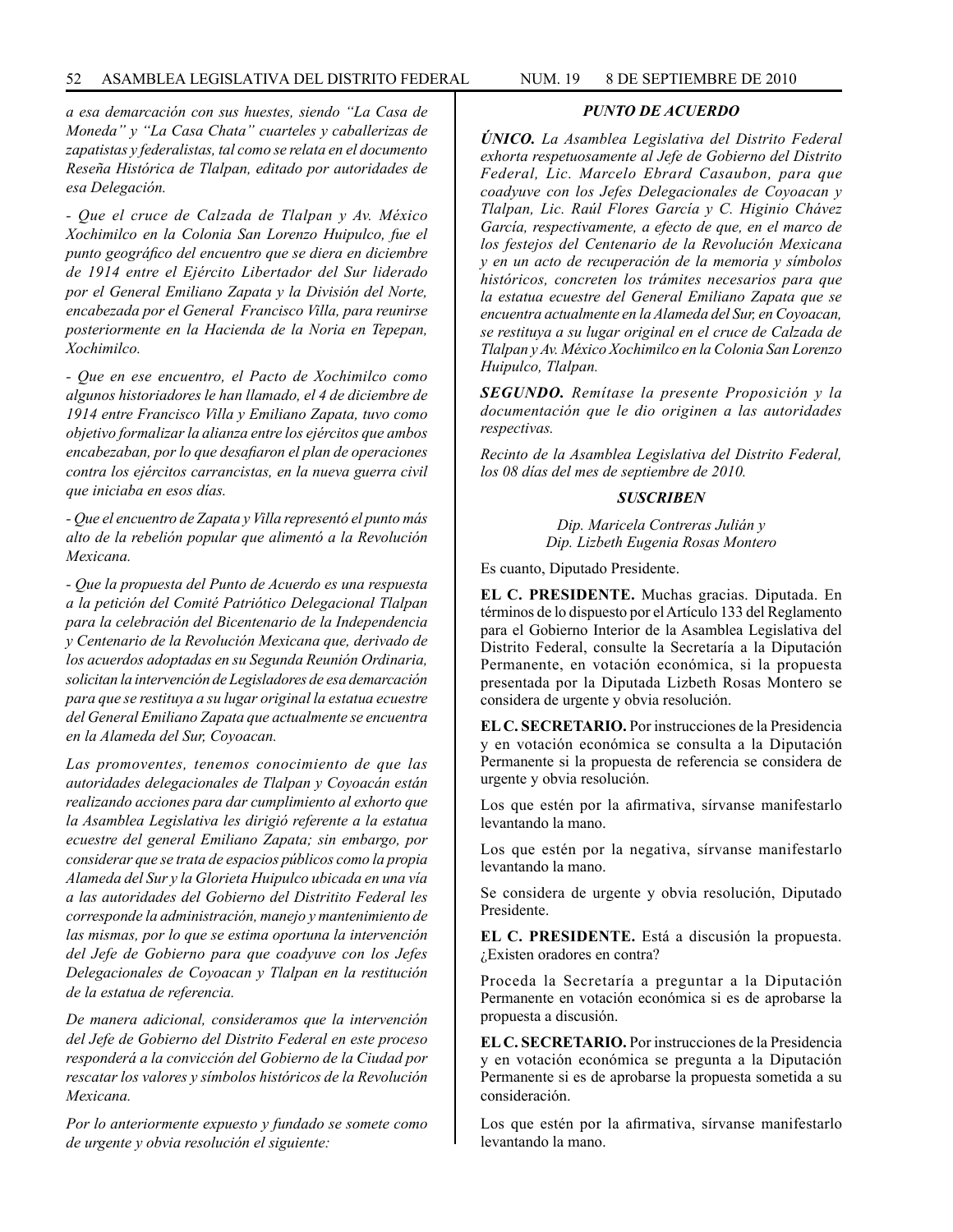Los que estén por la negativa, sírvanse manifestarlo levantando la mano.

Aprobada la propuesta, Diputado Presidente.

**EL C. PRESIDENTE.** Remítase a las autoridades correspondientes para los efectos legales a que haya lugar.

Para presentar una Proposición con Punto de Acuerdo por el que se exhorta a los titulares de Educación Pública del Gobierno Federal y del Distrito Federal a que en el ámbito de sus competencias instruyan y garanticen las ceremonias cívicas en todos los planteles escolares del Distrito Federal conforme a la normatividad aplicable, se concede el uso de la Tribuna a la Diputada Lizbeth Rosas Montero, del Grupo Parlamentario del Partido de la Revolución Democrática.

**LA C. DIPUTADA LIZBETH EUGENIA ROSAS MONTERO.** Con su venia, Diputado Presidente.

*PROPOSICIÓN CON PUNTO DE ACUERDO DE URGENTE Y OBVIA RESOLUCIÓN, POR EL QUE SE EXHORTA LOS TITULARES DE EDUCACIÓN PÚBLICA DEL GOBIERNO FEDERAL Y DEL DISTRITO FEDERAL A QUE EN EL ÁMBITO DE SUS COMPETENCIAS INSTRUYAN Y GARANTICEN LAS CEREMONIAS CÍVICAS EN TODOS LOS PLANTELES ESCOLARES DEL DISTRITO FEDERAL, CONFORME A LA NORMATIVIDAD APLICABLE.*

*La que suscribe, Diputada Local, integrante del Grupo Parlamentario del Partido de la Revolución Democrática de la V Legislatura de la Asamblea Legislativa del Distrito Federal, y con fundamento en lo dispuesto en el Artículo 11, 17 fracción VI, 18 fracción VII de la Ley Orgánica, 93, 98 y 133 del Reglamento para el Gobierno Interior, ambos de la Asamblea Legislativa del Distrito Federal, someto a la consideración de esta Diputación Permanente, con carácter de urgente y obvia resolución, Proposición con Punto de Acuerdo de urgente y obvia resolución, por el que se exhorta los titulares de Educación Pública del Gobierno Federal y del Distrito Federal a que en el ámbito de sus competencias instruyan y garanticen las ceremonias cívicas en todos los Planteles Escolares del Distrito Federal, conforme a la normatividad aplicable. Al tenor de los siguientes:*

#### *CONSIDERANDOS*

*El ser humano, basa desde tiempos ancestrales su cohesión gregaria, su conformación de grupos y finalmente el establecimiento de una civilización, en actos reiterados que le dan identidad y sentimiento de pertenencia.*

*En la sociedad, es importante consolidar ciertos actos y ceremonias cívicas, que den ese sentido de pertenencia, ceremonias y actos que vengan a fortalecer el verdadero estado laico, que como país nos hemos propuesto. Hoy en día nos encontramos inmersos en lo que debieran ser los festejos del bicentenario de la independencia y el centenario de la revolución, sin embargo, reitero esta actividad no debe ser coyuntural, debe estar considerada en el sistema de vida cotidiana, para que se colabore con el resto de las necesidades y derechos que deben ser cubiertos, y que a la postre, nos dé cómo resultados Ciudadanos plenos.*

*Dentro del fortalecimiento del estado laico, se encuentran no sólo los dimes y diretes entre jerarcas religiosos y políticos, no el fortalecimiento del estado laico, solo puede realizarse en los pequeños detalles, en la cotidianidad del día a día. En actos repetidos de manera sistemática que conlleven un objetivo y un fin claramente definido.*

*El niño desde su temprana edad, es uno de los seres más maleables y flexibles emocional e intelectualmente hablando; es un ser que tiene todos los sentidos y las herramientas del intelecto abiertas a todo tipo de información que la llegue, como ya dije a través de los sentidos o a través de la razón.*

*Es esta etapa en donde los adultos tenemos una gran responsabilidad, no sólo de instruir, sino de realizar actos y actitudes frente a la vida; en esta etapa el niño aprende más por imitación que por instrucción, es en esta temprana edad en donde tanto en el hogar como en las escuelas se les debe dotar a los niños de valores cívicos y contenidos éticos que lo fortalezcan y acompañen el resto de su vida: y que él a su vez sea capaz de trasmitir a su descendencia.*

*Lamentablemente, tengo conocimiento de que en diversas escuelas, tanto públicas, pero sobre todo en las privadas, han caído en desuso, las ceremonias cívicas. Reitero, la ceremonia cívica, por si misma, no reviste su verdadera intención sociológica, debe ser una ceremonia cívica, que realicen tanto adultos como niños de los planteles, debe ser una ceremonia cívica que genere identidad hacia la institución.*

*Por otro lado, no es desconocido para una servidora el hecho de que en ocasiones el cambio climático, la contaminación atmosférica y las condiciones materiales de la escuela, sean factores que desalientan la práctica de las citadas ceremonias.*

*En ocasiones se hacen necesarias mallas solares, equipos de sonido y en casos extremos escuelas y patios.*

*Esto no puede diluirse en responsabilidades abstractas, existen funcionarios concretos con responsabilidades definidas, que debieran garantizar, que tanto las condiciones materiales como las condiciones normativas, fueran satisfechas de manera oportuna en cada plantel educativo del Distrito Federal.*

*En cuanto a la normatividad, este Punto de Acuerdo se fundamenta en la:*

# *LEY SOBRE EL ESCUDO, LA BANDERA Y EL HIMNO NACIONALES*

*ARTÍCULO 15. En las fechas declaradas solemnes para toda la Nación, deberá izarse la Bandera Nacional, a toda o a media asta, según se trate de festividad o duelo, respectivamente, en escuelas, templos y demás edificios públicos, así como en la sede de las representaciones diplomáticas y consulares de México, Todas las naves aéreas y marítimas mexicanas, portarán la Bandera Nacional y la usarán conforme a las Leyes y Reglamentos aplicables.*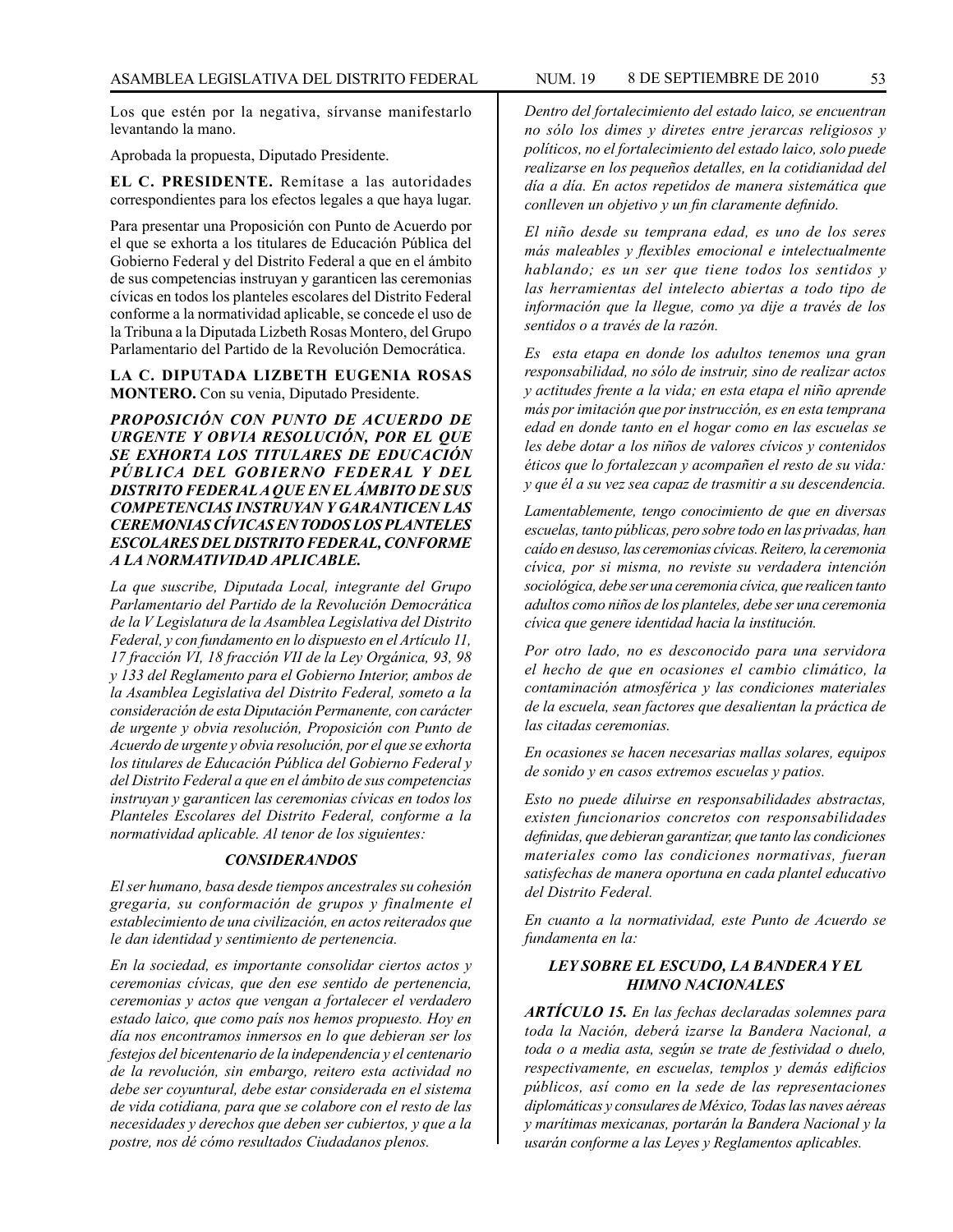# 54 ASAMBLEA LEGISLATIVA DEL DISTRITO FEDERAL NUM. 19 8 DE SEPTIEMBRE de 2010

*Las autoridades educativas Federales, Estatales y Municipales, dispondrán que en las instituciones de enseñanza elemental, medía y superior, se rindan honores a la Bandera Nacional los lunes, al inicio de labores escolares o a una hora determinada en ese día durante la mañana, así como al inicio y fin de cursos.*

*ARTÍCULO 21. Es obligatorio para todos los planteles educativos del país, oficiales o particulares, poseer una Bandera Nacional, con objeto de utilizarla en actos cívicos y afirmar entre los alumnos el culto y respeto que a ella se le debe profesar.*

*ARTÍCULO 46. Es obligatoria la enseñanza del Himno Nacional en todos los planteles de educación preescolar, primaria y secundaria.*

*Cada año las autoridades educativas convocarán a un concurso de coros infantiles sobre la interpretación del Himno Nacional, donde participen los alumnos de enseñanza elemental y secundaria del Sistema Educativo Nacional.*

*ARTÍCULO 51. El Poder Ejecutivo Federal, los gobernadores de los Estados y los Ayuntamientos de la República, deberán promover, en el ámbito de sus respectivas esferas de competencia, el culto a los símbolos nacionales.*

*ARTÍCULO 54. Las autoridades educativas dictarán las medidas para que en todas las instituciones del Sistema Educativo Nacional, se profundice en la enseñanza de la historia y significación de los símbolos patrios, Convocará y regulará, asimismo, en los términos del reglamento correspondiente, concursos nacionales sobre los símbolos patrios de los Estados Unidos Mexicanos,*

*ARTÍCULO 55. Compete a la Secretaría de Gobernación vigilar el cumplimiento de esta Lay; en esa función serán sus auxiliares todas las autoridades del país.*

*Queda a cargo de las autoridades educativas vigilar su cumplimiento en los planteles educativos. Lo anterior se llevará a cabo de conformidad con los reglamentos correspondientes.*

*Con el propósito de fortalecer la educación para una cultura cívica y fomentar el respeto por nuestros símbolos patrios, y que esto contribuya a generar una atmósfera adecuada para el desarrollo integral del infante, es que someto a consideración de esta Diputación Permanente el siguiente:*

# *PUNTO DE ACUERDO*

*PRIMERO. Se exhorta al titular de la Secretaría de Educación Pública del Gobierno Federal a que en el marco de sus atribuciones, facultades y obligaciones, garantice todos los elementos normativos y materiales necesarios para realizar las Ceremonias Cívicas en los Planteles Educativos del Distrito Federal, que se encuentren en el área de su competencia.*

*SEGUNDO. Se exhorta al titular de la Secretaría de Educación Pública del Gobierno del Distrito Federal a que en el marco de sus atribuciones, facultades y obligaciones, garantice todos los elementes normativos y materiales necesarios para realizar las Ceremonias Cívicas en los Planteles Educativos del Distrito Federal, que se encuentren en el área de su competencia.*

*TERCERO. Que informen a esta Soberanía del diagnóstico, encontrado en cada Plantel Educativo del Distrito Federal sobre el particular, que informen también sobre las acciones implementadas, y de los resultados obtenidos, en un término no mayor, a 30 días hábiles a partir de la recepción del presente.*

## *ATENTAMENTE*

*Dip. Lizbeth Eugenia Rosas Montero*

Es cuanto, Diputado Presidente.

**EL C. PRESIDENTE.** Gracias Diputada. En términos de lo dispuesto por el Artículo 133 del Reglamento para el Gobierno Interior de la Asamblea Legislativa del Distrito Federal, consulte la Secretaría a la Diputación Permanente en votación económica si la propuesta presentada por la Diputada Lizbeth Eugenia Rosas Montero se considera de urgente y obvia resolución.

**EL C. SECRETARIO.** Por instrucciones de la Presidencia y en votación económica se consulta a la Diputación Permanente si la propuesta se considera de urgente y obvia resolución.

Los que estén por la afirmativa, sírvanse manifestarlo levantando la mano.

Los que estén por la negativa, sírvanse manifestarlo levantando la mano.

Se considera de urgente y obvia resolución, Diputado Presidente.

**EL C. PRESIDENTE.** Está a discusión la propuesta. ¿Existen oradores en contra?

Proceda la Secretaría a preguntar a la Diputación Permanente en votación económica si es de aprobarse la propuesta a discusión.

**EL C. SECRETARIO.** Por instrucciones de la Presidencia y en votación económica se pregunta a la Diputación Permanente si es de aprobarse la propuesta sometida a su consideración.

Los que estén por la afirmativa, sírvanse manifestarlo levantando la mano.

Los que estén por la negativa, sírvanse manifestarlo levantando la mano.

Aprobada la propuesta, Diputado Presidente.

**EL C. PRESIDENTE.** Remítase a las autoridades correspondientes para los efectos legales a que haya lugar.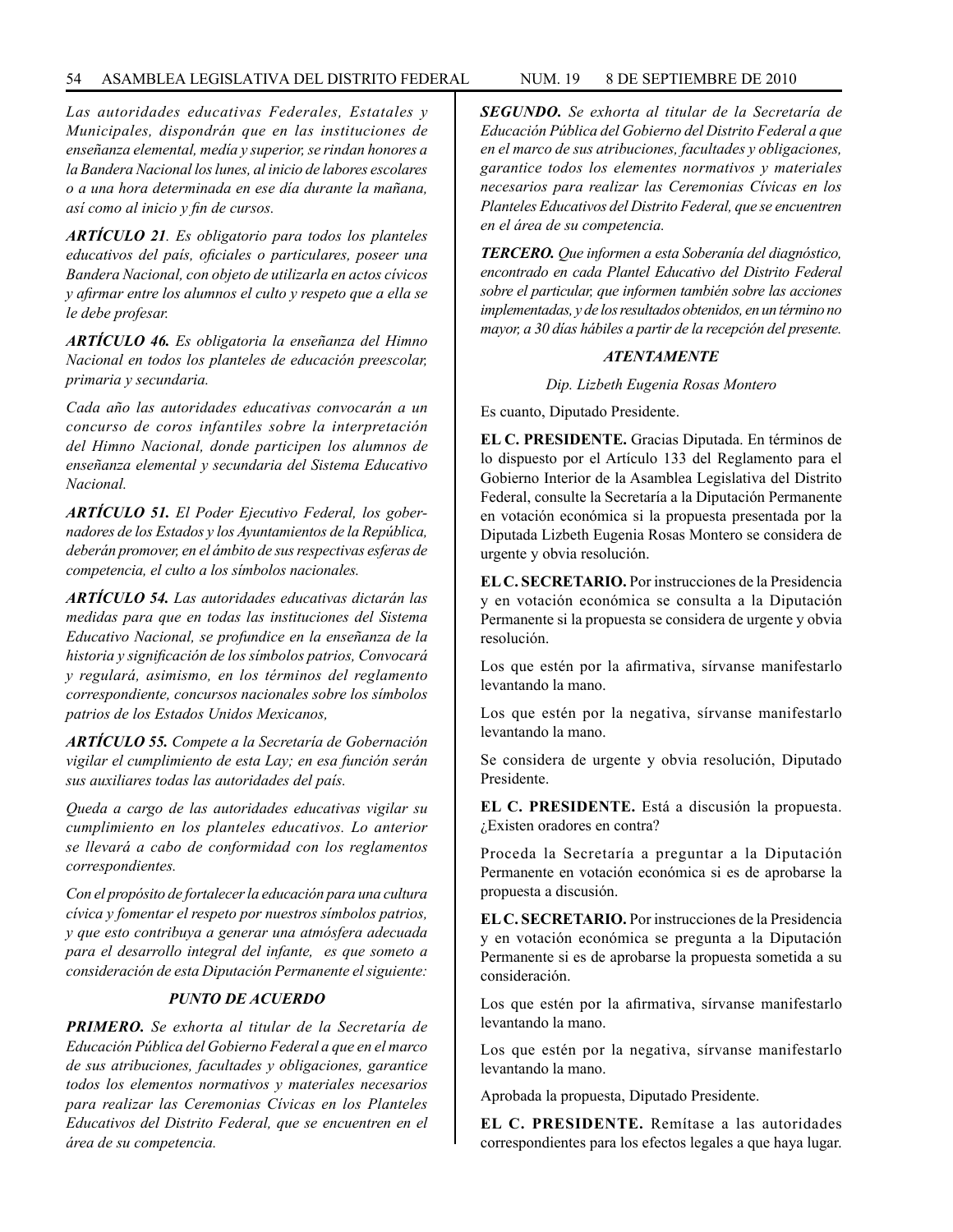Esta Presidencia le da la bienvenida a las ejidatarias y ejidatarios que hoy nos visitan de la Delegación Tláhuac.

### Bienvenidos compañeros.

Para presentar una Proposición con Punto de Acuerdo por el que se solicita respetuosamente a la Rectora de la Universidad Autónoma de la Ciudad de México, Doctora María Esther Orozco Orozco, a que asista a la mesa de trabajo con la Comisión de Seguridad Pública de este Órgano Legislativo y rinda un informe detallado y pormenorizado que contenga los resultados de la aplicación del programa *Por una UACM sin Violencia* y explique la falta de seguridad al interior de las instalaciones de la UACM, se concede el uso de la Tribuna al Diputado Carlos Alberto Flores Gutiérrez, a nombre propio y de la Diputada Lía Limón García, del Grupo Parlamentario del Partido Acción Nacional.

## **EL C. DIPUTADO CARLOS ALBERTO FLORES GUTIÉRREZ.** Con su venia Diputado Presidente.

*PROPOSICIÓN CON PUNTO DE ACUERDO POR EL QUE SE SOLICITA RESPETUOSAMENTE A LA RECTORA DE LA UNIVERSIDAD AUTÓNOMA DE LA CIUDAD DE MÉXICO DRA. MARIA ESTHER OROZCO OROZCO, A QUE ASISTA A UNA MESA DE TRABAJO CON LA COMISIÓN DE SEGURIDAD PÚBLICA DE ESTE ÓRGANO LEGISLATIVO Y RINDA UN INFORME DETALLADO Y PORMENORIZADO QUE CONTENGA LOS RESULTADOS DE LA APLICACIÓN DEL PROGRAMA "POR UNA UACM SIN VIOLENCIA", Y EXPLIQUE LA FALTA DE SEGURIDAD AL INTERIOR DE LAS INSTALACIONES DE LA UACM.*

*Los suscritos Diputados Carlos Alberto Flores Gutiérrez y Lía Limón García, integrantes del Grupo Parlamentario del Partido Acción Nacional, con fundamento en lo dispuesto por los Artículos 17 fracción VI de la Ley Orgánica y 132 del Reglamento para el Gobierno Interior, ambos de la Asamblea Legislativa del Distrito Federal, someto a consideración de esta Honorable Diputación Permanente la siguiente Proposición con Punto de Acuerdo por el que se solicita respetuosamente a la Rectora de la Universidad Autónoma de la Ciudad de México Dra. María Esther Orozco Orozco, a que asista a una mesa de trabajo con la Comisión de Seguridad Pública de este Órgano Legislativo y rinda un informe detallado y pormenorizado que contenga los resultados de la aplicación del Programa "Por una UACM sin Violencia", y explique la falta de seguridad al interior de las instalaciones de la UACM, al tenor de los siguientes:*

### *ANTECEDENTES*

*1. Con fecha 03 de septiembre del año en curso se informó en diferentes medios de comunicación, que una alumna de la Universidad Autónoma de la Ciudad de México, fue* 

*violada por tres estudiantes que habían estado ingiriendo alcohol y drogas en un área apartada de las instalaciones del plantel Iztapalapa de dicha Universidad.*

*2. Las hechos que se narran en el antecedente número 1, tuvieron lugar en fecha 23 de agosto del año en curso, por lo que la alumna ofendida inició la averiguación previa número FDSI/T2/378/10-08, por el delito de violación cometido en su agravio.*

*3. En fecha 25 de agosto del año dos mil diez, afuera de las instalaciones de la UACM plantel Iztapalapa, fueron detenidos dos de los tres agresores de la alumna, mismos que fueron consignados al Reclusorio Oriente por el delito de violación, por lo que actualmente se encuentra prófugo el tercer estudiante que participó en la violación de la estudiante de la UACM.*

*4. En la Universidad Autónoma de la Ciudad de México existe un programa denominado "Por una UACM sin violencia" el cual tiene como finalidad contribuir a salvaguardar la integridad física y psicológica de los estudiantes y del personal de la UACM, a través de una campaña de prevención y apoyo psicológico y orientación para atender y canalizar a las personas que padezcan acoso y violencia sexual.*

*5. En los planteles de la UACM, se tienen antecedentes de asaltos y violencia en contra de los alumnos y el personal, ya que se encuentran ubicados en zonas de altos índices delictivos, en los que existe escasa vigilancia por parte de las autoridades.*

## *CONSIDERANDOS*

*PRIMERO. Que el Código Penal para el Distrito Federal en el Artículo 174 contempla y sanciona el delito de violación, mismo que manifiesta textualmente:*

*Artículo 174. Al que por medio de la violencia física o moral realice cópula con persona de cualquier sexo se le impondrá prisión de seis a diecisiete años.*

*Se entiende por cópula, la introducción del pene en el cuerpo humano por vía vaginal, anal o bucal.*

*Se sancionara con la misma pena antes señalada, al que introduzca por vía vaginal o anal cualquier elemento, instrumento o cualquier parte del cuerpo humano, distinto al pene, por medio de la violencia física o moral.*

*Si entre el activo y el pasivo de la violación existiera un vínculo matrimonial, de concubinato o de pareja, se impondrá la pena prevista en este Artículo, en estos casos el delito se perseguirá por querella.* 

*Así al tratarse de un delito que se persigue de oficio, existe la obligación de la autoridad investigadora de continuar con la indagatoria y persecución del tercer sujeto señalado como responsable de la comisión del delito de violación en contra de la alumna de la UACM.*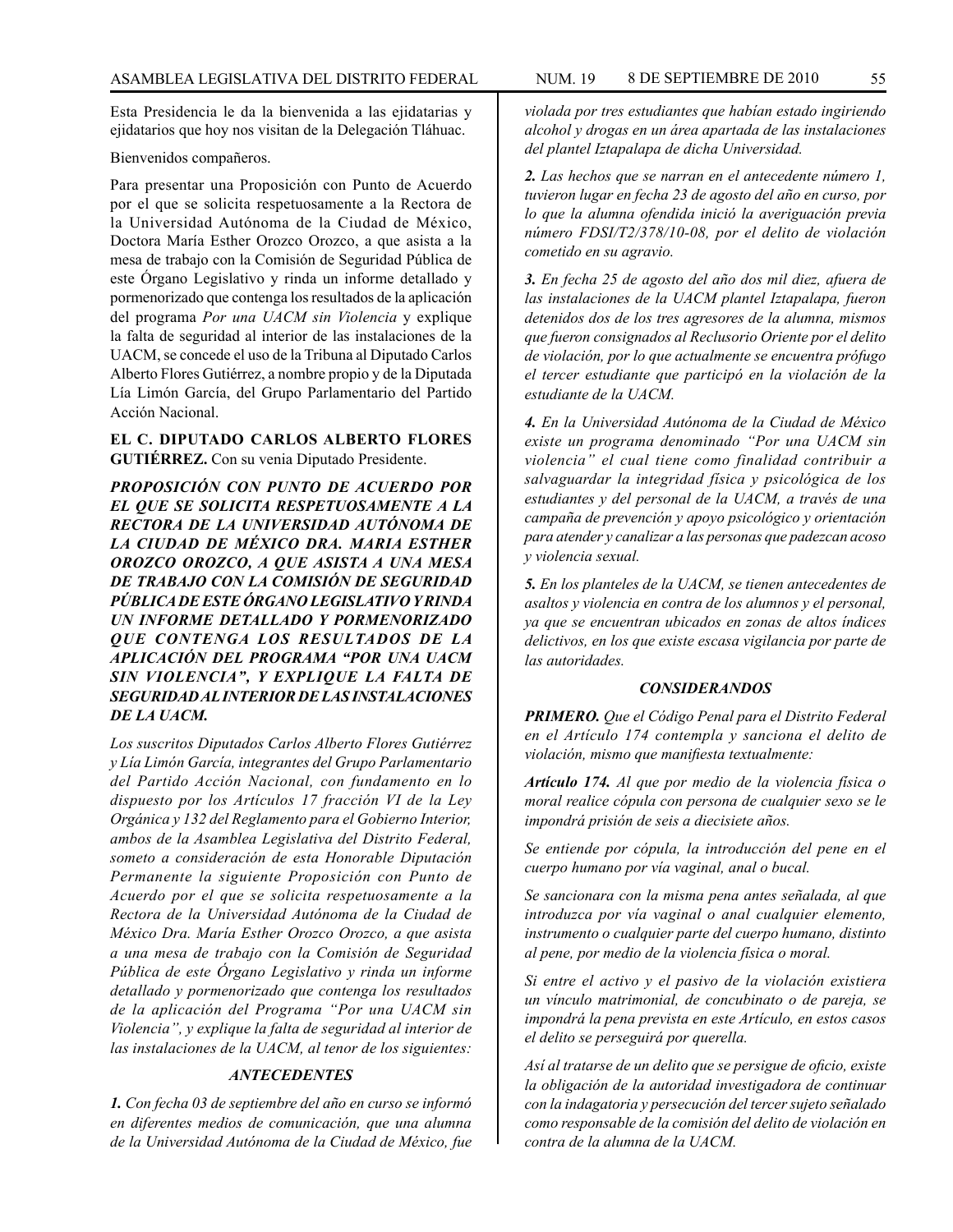*SEGUNDO. Que el hecho de que haya existido la violación de una alumna victima de tres de sus compañeros que se encontraban bajo el influjo de drogas y bebidas embriagantes, al interior de las instalaciones de la UACM Iztapalapa, y que nadie se percatara del hecho, únicamente denota la falta de seguridad que existe en el plantel, con lo que se expone la integridad de los que asisten a dicha casa de estudios;*

*TERCERO. Que es necesario que la rectora de la UACM rinda un informe detallado y pormenorizado de las acciones de prevención de delitos al interior de las instalaciones de la Universidad Autónoma de la Ciudad de México, asimismo que dé a conocer los resultados del programa "Por una UACM sin violencia" que se implementa en dicha institución educativa y explique la falta de seguridad al interior de las instalaciones;*

*CUARTO. Que para este Órgano Legislativo es de importancia que la Procuraduría General de Justicia del Distrito Federal, en ejercicio de sus atribuciones continúe con la indagatoria a fin de localizar al tercer alumno señalado como responsable de la violación cometida en contra de la estudiante de la UACM, toda vez que se trata de un delito que debe perseguirse de oficio, a efecto de que no exista impunidad en este tipo de actos que atentan en contra de la dignidad de la mujer;*

*QUINTO. Que se deben implementar campañas de seguridad al interior de los planteles de la UACM, a fin de evitar que se sigan cometiendo actos en contra de la integridad de los alumnos y del personal que ahí labora, dado que el programa "Por una UACM sin violencia" únicamente se limita a proporcionar una serie de recomendaciones de autoprotección, sin que la UACM se haga responsable de los hechos que ocurren al interior de las instalaciones, y*

*SEXTO. Que de conformidad con lo dispuesto en el Artículo 26 en relación con el 31 de la Ley Orgánica de la Secretaría de Seguridad Pública del Distrito Federal, corresponde a la Secretaria brindar protección a la Ciudadanía vigilando las inmediaciones de los inmuebles en los que se generen concentraciones humanas:*

*Artículo 26. En la Administración General de la Seguridad Pública, la Policía tendrá las siguientes atribuciones:*

*I. a la IV. (...)*

*V. Prestar auxilió a dependencias y Órganos desconcentrados da la Administración Pública del Distrito Federa, Órganos políticos administrativos de las demarcaciones territoriales y Órganos Autónomos, cuando lo requieran para el cumplimiento de sus funciones;*

*VI. Vigilar y proteger los espacios públicos y de acceso al público en el Distrito Federal;*

*Artículo 31. La atribución de vigilar y proteger los espacios públicos y de acceso al público del Distrito Federal, a que se refiere la fracción V del Artículo 26 comprende:*

# *I. a la II. (...)*

*III. Vigilar las inmediaciones de los inmuebles en que, por las actividades que se realicen en los mismos, se generen concentraciones humanas considerables; y* 

# $V_{\cdot}(u)$

*Por lo anteriormente expuesto, sometemos a la consideración de esta Diputación permanente, el siguiente:*

# *PUNTO DE ACUERDO*

*PRIMERO. Se solicita respetuosamente a la Rectora de la Universidad Autónoma de la Ciudad de México Dra. MARÍA ESTHER OROZCO OROZCO, asistir a una mesa de trabajo con la Comisión de Seguridad Pública de esta Asamblea Legislativa del Distrito Federal, a efecto de rendir un informe detallado y pormenorizado que contenga los resultados de la aplicación del programa "Por una UACM sin violencia", y la falta de seguridad al interior de las instalaciones de la UACM.*

*La mesa de trabajo de la Dra, María Esther Orozco Orozco se llevará a cabo de conformidad con el siguiente formato de procedimiento:*

*MESA DE TRABAJO DE LA RECTORA DE LA UNIVERSIDAD AUTÓNOMA DE LA CIUDAD DE MÉXICO, DRA. MARÍA ESTHER OROZCO OROZCO CON LA COMISIÓN DE SEGURIDAD PÚBLICA, V LEGISLATURA.*

*PRIMERO. Se solicita a la Rectora de la Universidad Autónoma de la Ciudad de México Dra. MARIA ESTHER OROZCO OROZCO, a que asista a la mesa de trabajo con la Comisión de Seguridad Pública de esta Asamblea Legislativa del Distrito Federal, a efecto de rendir un informe detallado y pormenorizado que contenga los resultados de la aplicación del programa "Por una UACM sin violencia", y la falta de seguridad al interior de las instalaciones de la UACM.*

*SEGUNDO. La mesa de trabajo se realizará en la hora, fecha y lugar Indicado en el primer resolutivo del presente formato.*

*TERCERO. El orden del día estará constituido únicamente respecto al tema de la mesa de trabajo de la Rectora con la Comisión de Seguridad Pública y por las intervenciones de los Diputados integrantes de los Grupos Parlamentarios, desahogándose conforme al siguiente procedimiento:* 

*1. Exposición de la Rectora de la Universidad Autónoma de la Ciudad de México, respecto al tema por el cual fue citada a comparecencia, hasta por un tiempo de quince minutos.*

*2. Los Diputados, uno por cada Grupo Parlamentario. formularán de forma global los cuestionamientos correspondientes, en dos rondas de preguntas, conforme al orden siguiente:*

*VII. a la X. (...)*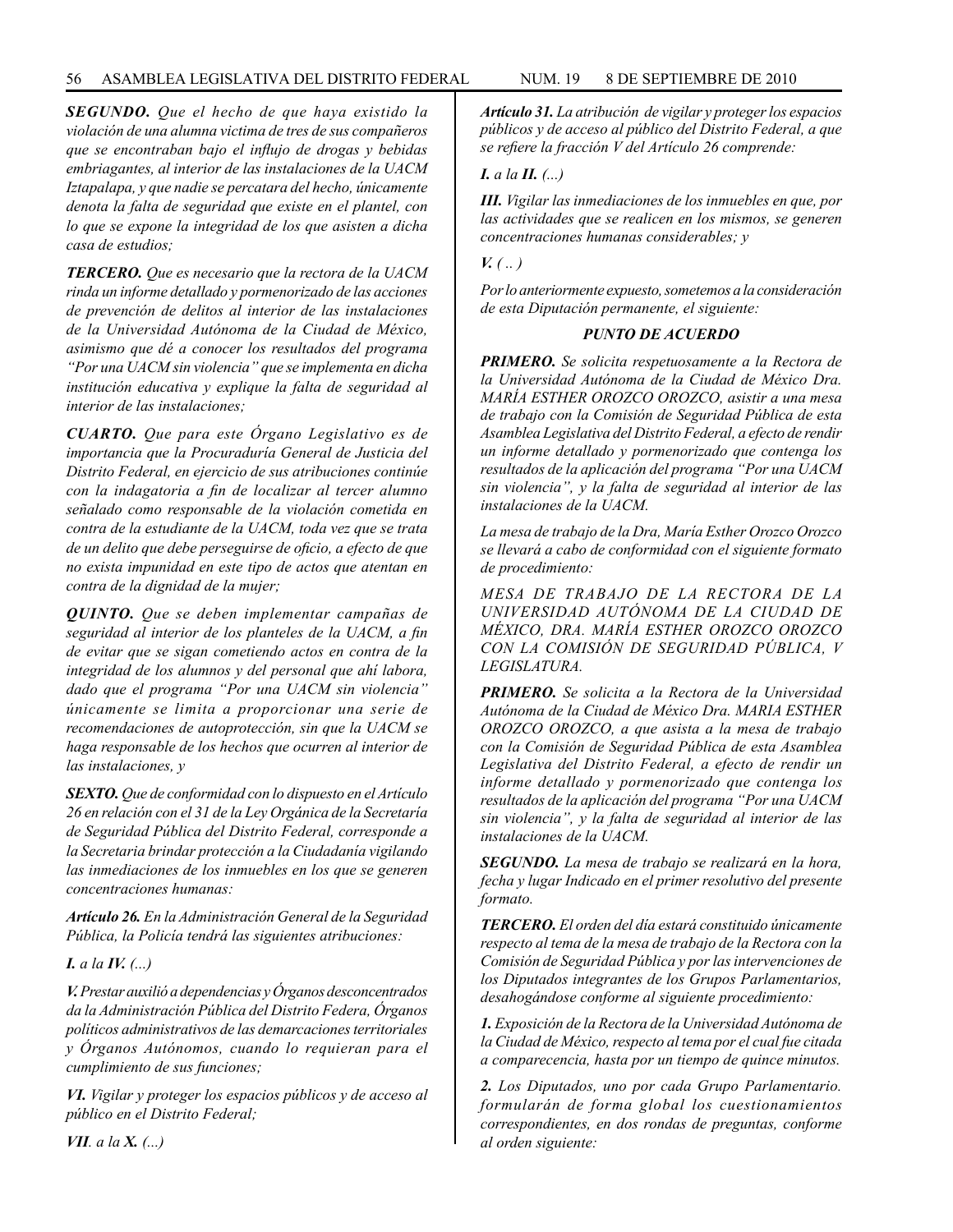- *Partido Nueva Alianza.*
- *Partido Verde Ecologista de México.*
- *Partido del Trabajo.*
- *Partido Revolucionario Institucional.*
- *Partido Acción Nacional.*
- *Partido de la Revolución Democrática.*

*El Diputado que haga uso de la palabra lo hará por un término máximo de cinco minutos.*

*3. Después de cada ronda de planteamientos la Rectora hará uso de la voz para dar respuesta global a los mismos, contando con un tiempo máximo de quince minutos.*

*4. Una vez agotado lo anterior, los Diputados que así deseen hacerlo, podrán hacer uso de la palabra hasta por tres minutos, para hacer alguna réplica.*

*5. Posteriormente la Presidencia de la Comisión agradecerá a la Rectora su presencia y pronunciará un mensaje final.*

### *ATENTAMENTE*

*Dip. Carlos Alberto Flores Gutiérrez y Dip. Lía Limón García*

Es cuanto, Diputado Presidente.

**EL C. PRESIDENTE.** Gracias, señor Diputado. Con fundamento en lo dispuesto por los Artículos 50 fracciones IV y V de la Ley Orgánica de la Asamblea Legislativa del Distrito Federal, 28 y 132 del Reglamento para su Gobierno Interior, se turna para su análisis y dictamen a la Comisión de Seguridad Pública.

Para presentar una Proposición con Punto de Acuerdo por el que se solicita al Jefe Delegacional en Venustiano Carranza, informe a este Órgano Legislativo sobre el estado que guarda el Mercado de La Merced, Nave Menor, en materia de obra pública y mejoramiento, se concede el uso de la Tribuna al Diputado Federico Manzo Sarquis, a nombre del Diputado Juan Carlos Zárraga Sarmiento, del Grupo Parlamentario del Partido de Acción Nacional.

**EL C. DIPUTADO FEDERICO MANZO SARQUIS.** Con la venia de la Presidencia.

*PROPOSICIÓN CON PUNTO DE ACUERDO POR EL QUE SE SOLICITA AL JEFE DELEGACIONAL EN VENUSTIANO CARRANZA INFORME A ESTE ÓRGANO LEGISLATIVO SOBRE EL ESTADO QUE GUARDA EL MERCADO DE LA MERCED NAVE MENOR EN MATERIA DE OBRA PÚBLICA Y MEJORAMIENTO.*

*El suscrito, Diputado a la Asamblea Legislativa del Distrito Federal, V Legislatura, integrante del Grupo Parlamentario del Partido Acción Nacional, con fundamento en lo dispuesto por los Artículos 17 fracción VI de la Ley Orgánica, y 93 y 133 del Reglamento para el Gobierno Interior, ambos de la Asamblea Legislativa del Distrito Federal, someto* 

*a la consideración de este Órgano Legislativo la presente Proposición con Punto de Acuerdo por el que se solicita al Jefe Delegacional en Venustiano Carranza informe a este Órgano Legislativo sobre el estado que guarda el Mercado de La Merced nave menor en materia de obra pública y mejoramiento, conforme a los siguientes:*

# *ANTECEDENTES*

*El Mercado de La Merced esta ubicado entre las calles General Anaya, El Rosario, Adolfo Gurrión y Cabañas, con un gran espacio abierto hacia Anillo de Circunvalación. Tiene una Nave Mayor de 400 metros de longitud, con 3,205 puestos de fruta, verdura y legumbres; una nave menor con 496 expendios de abarrotes, carnes y pescados; un paso a desnivel destinado a la cestería, la cordelería y el arte popular; un anexo con 179 locales para la talabartería y la jarciería, y otras secciones para dulces, juguetes, flores y plantas de ornato, lonchería y refresquerías.*

*Este mercado tiene sus orígenes a principios de época Colonial en la Nueva España, y se mantuvo como mercado ambulante hasta los años cincuenta del siglo pasado, época en la que este mercado se había convertido en el mercado de abastos más popular de la Ciudad de México. Su crecimiento trajo como consecuencia la modificación de numerosas calles y varias plazas, por miles de puestos fijos, semifijos y ambulantes que ocupaban casi en su totalidad las calles destinadas a la circulación.*

*Como consecuencia del desmedido y desordenado crecimiento de la época de la zona comercial del mercado de La Merced, se incrementó la inseguridad de la Zona tanto para compradores como para vendedores, el ejercicio de la prostitución en las calles aledañas al mercado se incrementó exponencialmente; la circulación de los vehículos era casi imposible, y la carga y descarga de los productos difícil de controlar por la excesiva concentración de personas y puestos ambulantes, por lo que el Departamento del Distrito Federal llevó a cabo un plan de acción para eliminar el caos de esta zona de la Ciudad, y que afectaba 53,000 metros cuadrados.*

*Siendo así, fue construido un nuevo mercado de La Merced, que para entonces era el más grande de América, y fue inaugurado en 1957 por el Presidente Ruiz Cortines y el Jefe de Departamento del Distrito Federal, Ernesto Uruchurtu Peralta.*

*Pero a más de cincuenta años de remodelado el mercado, actualmente el deterioro y abandono que padecen sus instalaciones, particularmente en la nave menor, es inminente, debido, en gran parte, a la corrupción y extorsión de que son objeto los comerciantes por parte de las autoridades delegacionales, además de la falta de servicios de agua, luz y drenaje.*

*Por ende, la Asamblea Legislativa del Distrito Federal aprobó dentro del presupuesto de Egresos del Distrito Federal para el ejercicio fiscal 2010, la cantidad de \$ 99,000,000 a la Delegación Venustiano Carranza para*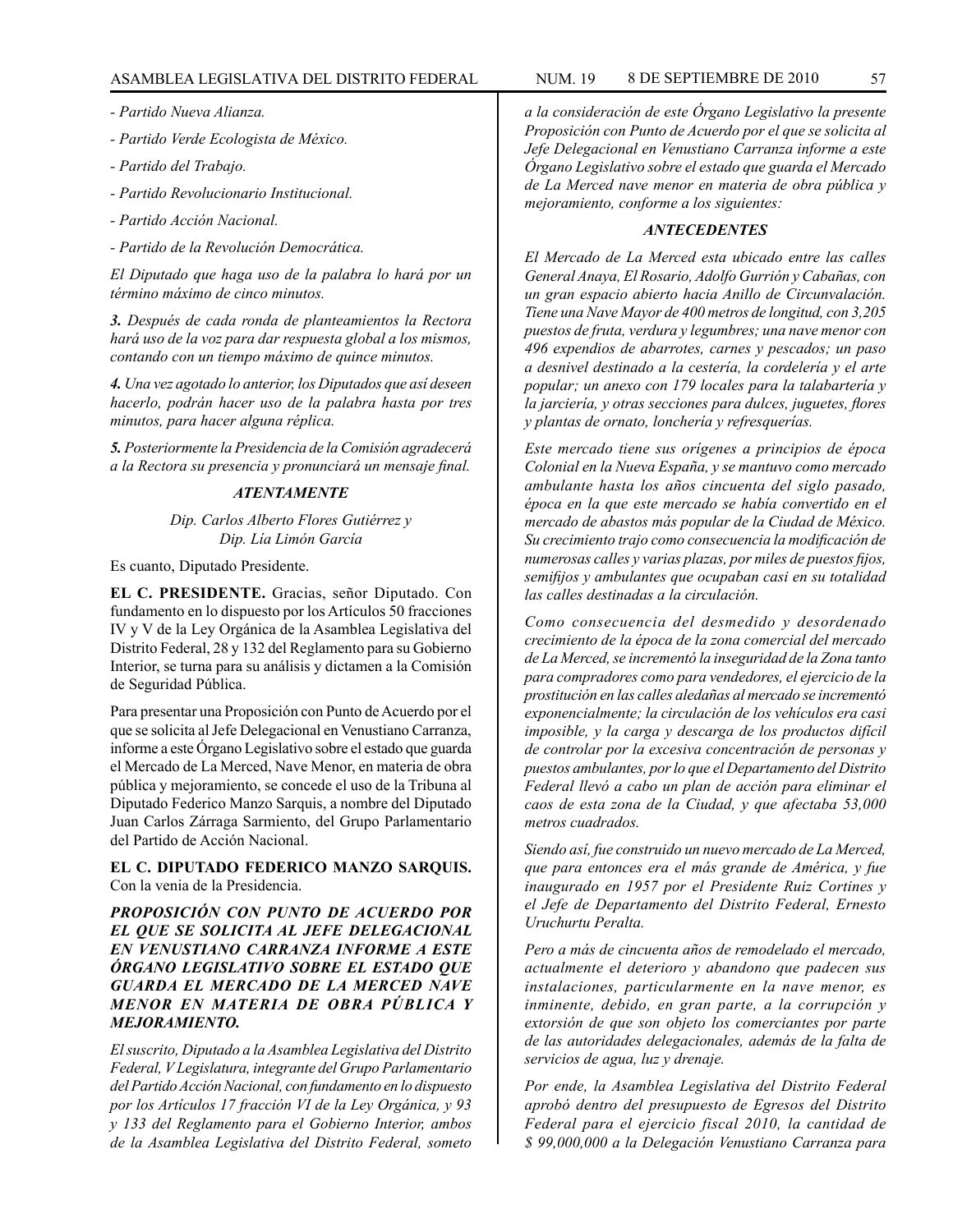*proyectos delegacionales etiquetados, dentro de los cuales se contempla la obra pública y mejoramiento del Mercado de La Merced Nave Menor.*

*En efecto, en el Artículo Vigésimo transitorio del Decreto de Presupuesto de Egresos del Distrito Federal, correspondiente al ejercicio fiscal 2010, se establece que del presupuesto asignado a la Delegación Venustiano Carranza se destinarán 30 millones de pesos para la obra pública y mejoramiento del Mercado de La Merced Nave Menor.*

### *CONSIDERACIONES*

*PRIMERO. Que de conformidad con lo que establece el Artículo 6, de la Constitución Política de los Estados Unidos Mexicanos, el Estado, a través de la Federación, los Estados y el Distrito Federal, en el ámbito de sus respectivas competencias, garantizará el derecho a la información.*

*SEGUNDO. Que de conformidad con lo establecido por el Artículo 134 de la Constitución Política de los Estados Unidos Mexicanos, los recursos económicos de que dispongan la federación, los estados, los municipios, el Distrito Federal y los Órganos Político Administrativos de sus demarcaciones territoriales, se administraran con eficiencia, eficacia, economía, transparencia y honradez para satisfacer los objetivos a los que estén destinados*

*TERCERO. Que de conformidad con lo que establece el Artículo 13 fracción VII, de la Ley Orgánica de la Asamblea Legislativa del Distrito Federal, corresponde a este Órgano Legislativo solicitar a los entes que conforman la Administración Pública del Distrito Federal, la información y documentación que considere necesaria.*

*CUARTO. Que de conformidad con lo que establecen los Artículos 17 fracción VI, y 18 fracción VII, ambos de la Ley Orgánica de la Asamblea Legislativa del Distrito Federal, es atribución de los Diputados presentar proposiciones y denuncias, así como representar los intereses de los Ciudadanos y promover y gestionar la solución de los problemas y necesidades colectivas ante las autoridades competentes.*

*QUINTO. Que de conformidad con lo que establece el Artículo 58 fracciones I y X de la Ley Orgánica de la Asamblea Legislativa del Distrito Federal, la Diputación Permanente tiene como atribución ser Órgano deliberativo en los periodos de recesos de la misma y conocer de los pronunciamientos, propuestas y denuncias que no comprendan la aprobación, reforma, derogación o abrogación de leyes o decretos.*

*SEXTO. Que de conformidad con el Artículo 2°. de la Ley de Transparencia y Acceso a la Información Pública del Distrito Federal, los Órganos Ejecutivo, Legislativo, Judicial y Autónomos por Ley, así como aquellos Entes Públicos del Distrito Federal que ejerzan gasto público, atenderán a los principios de legalidad, certeza jurídica, imparcialidad, información, celeridad, veracidad, transparencia y máxima publicidad de sus actos.*

*SÉPTIMO. Que de conformidad con el Artículo 39 fracción XXXIV de la Ley Orgánica de la Administración Pública del Distrito Federal, corresponde a los titulares de los Órganos Político-Administrativos de cada Demarcación Territorial construir, rehabilitar, mantener y, en su caso, administrar, los mercados públicos, de conformidad con la normatividad que al efecto expida la dependencia competente.*

*OCTAVO. Que toda vez que el pleno de la Asamblea Legislativa aprobó, para el ejercicio presupuestal de 2010, la cantidad de 30 millones de pesos para el mejoramiento del mercado de La Merced, nave menor, resulta necesario que esta Diputación Permanente tenga conocimiento de los avances que a la fecha se han presentado en la aplicación de este recurso por parte de la Delegación Venustiano Carranza.*

*NOVENO. Que la adecuada aplicación de los recursos destinados para el mejoramiento de las condiciones físicas del mercado de La Merced, nave menor, repercutirá de forma directa e inmediata en el incremento en el comercio de la zona, por lo que la conclusión de las obras de mejoramiento del mercado deben realizarse a la brevedad considerando que la autoridad delegacional cuenta ya con la partida presupuestal aprobada por este Órgano Legislativo.*

*Por lo expuesto y fundado, sometemos a la consideración del Pleno de esta Honorable Diputación Permanente la siguiente Proposición con:*

### *PUNTO DE ACUERDO*

*ÚNICO. Se solicita al Jefe Delegacional en Venustiano Carranza, informe a este Órgano Legislativo el destino que se ha dado a los 30 millones de pesos asignados en el presupuesto de egresos 2010 para la obra pública y mejoramiento del Mercado de La Merced Nave Menor.*

*Recinto Legislativo, a los ocho días del mes de septiembre del dos mil diez.*

#### *ATENTAMENTE*

*Dip. Juan Carlos Zárraga Sarmiento*

Es cuanto, Diputado Presidente.

**EL C. PRESIDENTE.** Gracias, señor Diputado. En términos de lo dispuesto por el Artículo 133 del Reglamento para el Gobierno Interior de la Asamblea Legislativa del Distrito Federal, consulte la Secretaría a la Diputación Permanente en votación económica si la propuesta presentada por el Diputado Federico Manzo Sarquis se considera de urgente y obvia resolución.

**EL C. SECRETARIO DIPUTADO CARLOS ALBERTO FLORES GUTIÉRREZ.** Por instrucciones de la Presidencia y en votación económica se consulta a la Diputación Permanente si la propuesta de referencia se considera de urgente y obvia resolución.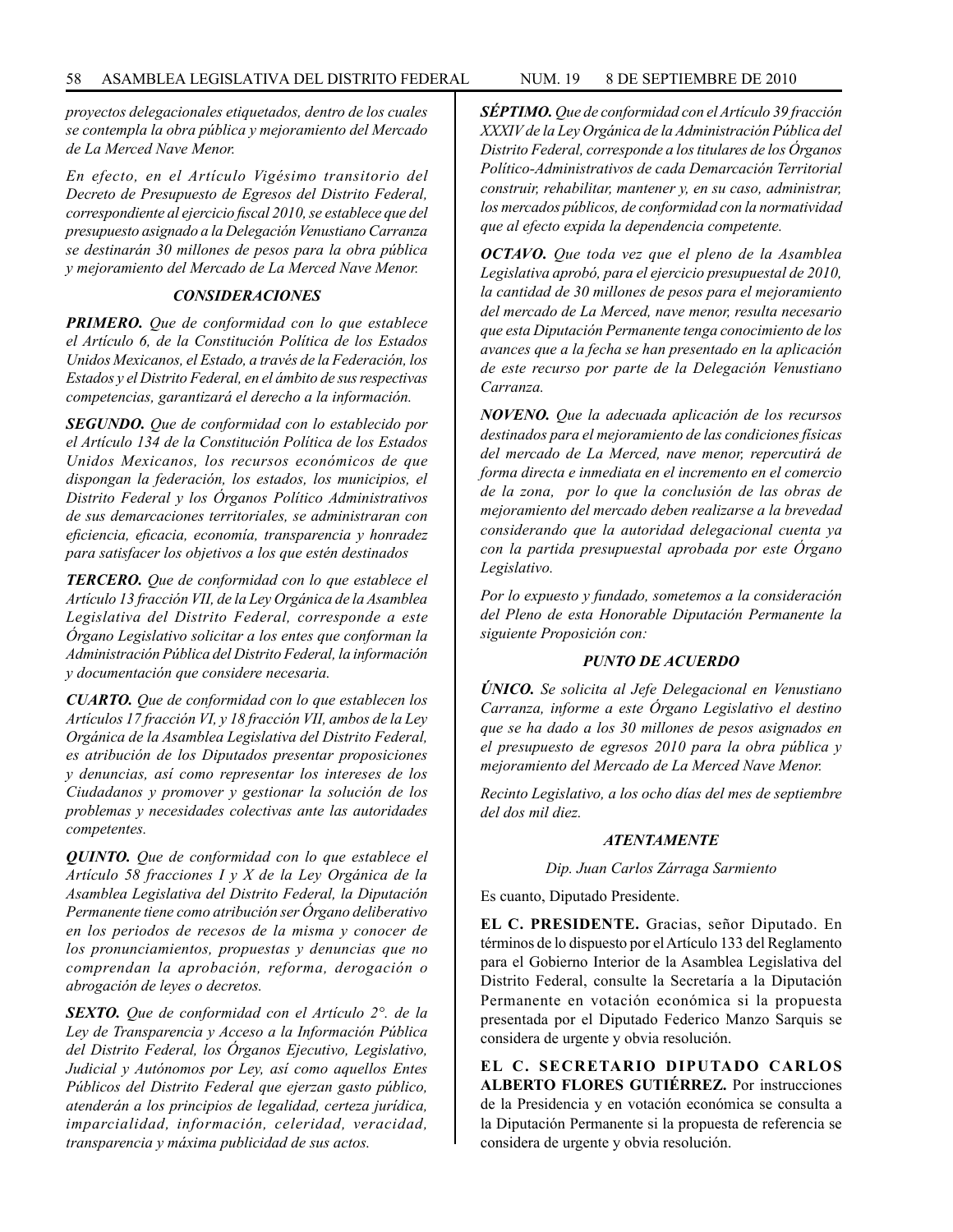Los que estén por la afirmativa, sírvanse manifestarlo levantando la mano.

Los que estén por la negativa.

Se considera de urgente y obvia resolución, Diputado Presidente.

**EL C. PRESIDENTE.** Está a discusión la propuesta. ¿Existen oradores en contra?

Proceda la Secretaría a preguntar a la Diputación Permanente, en votación económica, si es de aprobarse la propuesta a discusión.

**EL C. SECRETARIO.** Por instrucciones de la Presidencia y en votación económica se pregunta a la Diputación Permanente si es de aprobarse la propuesta sometida a su consideración.

Los que estén por la afirmativa, sírvanse manifestarlo levantando la mano.

Los que estén por la negativa.

Aprobada la propuesta, Diputado Presidente.

**EL C. PRESIDENTE.** Remítase a las autoridades correspondientes para los efectos legales a que haya lugar.

Para presentar una Proposición con Punto de Acuerdo para exhortar al Jefe Delegacional en Azcapotzalco, Licenciado Enrique Vargas Anaya, a fin de que sean retirados los tráiler que obstruyen la Avenida Ferrocarriles Nacionales en la Colonia Nueva El Rosario, se concede el uso de la Tribuna al Diputado Carlo Fabián Pizano Salinas, a nombre del Diputado Jorge Palacios Arroyo, del Grupo Parlamentario del Partido Acción Nacional.

**EL C. DIPUTADO CARLO FABIÁN PIZANO SALINAS.** Con su venia, Diputado Presidente.

*PROPOSICIÓN CON PUNTO DE ACUERDO PARA EXHORTAR AL JEFE DELEGACIONAL EN AZCAPOTZALCO, LICENCIADO ENRIQUE VARGAS ANAYA; A FIN DE QUE SEAN RETIRADOS LOS TRAILERS QUE OBSTRUYEN LA AVENIDA FERROCARRILES NACIONALES EN LA COLONIA NUEVA EL ROSARIO.*

*El suscrito, Diputado Jorge Palacios Arroyo de la Asamblea Legislativa del Distrito Federal, V Legislatura, integrante del Grupo Parlamentario del Partido Acción Nacional, con fundamento en lo dispuesto por los Artículos 11, 17 fracción VI, 18 fracción VII de la Ley Orgánica; 93, 98 y 132 del Reglamento para el Gobierno Interior, ambos de la Asamblea Legislativa del Distrito Federal, someto a la consideración de esta Diputación Permanente de la Asamblea para que sea turnado a la comisión correspondiente, la siguiente: Proposición con Punto de Acuerdo para exhortar al Jefe Delegacional en Azcapotzalco, Licenciado Enrique Vargas Anaya; a fin de que sean retirados los trailers que obstruyen la Avenida Ferrocarriles Nacionales en la Colonia Nueva El Rosario, al tenor de los siguientes:*

## *ANTECEDENTES*

*1. En la Delegación Azcapotzalco es frecuente observar un flujo constante de trailers, sobre todo en Avenida Ferrocarriles Nacionales de México, Colonia Nueva El Rosario; lugar en el que dichos vehículos de carga se estacionan en la vía pública y permanecen ahí durante días, obstruyendo el tránsito vehicular y peatonal, incrementando con esto el número de asaltos a los transeúntes.*

*2. El Jefe Delegacional en Azcapotzalco, ha declarado en varias ocasiones la pretensión de colocar candados a los trailers que utilicen la vía pública como estacionamiento y aplicar multas elevadas; lo que hasta este momento no ha sucedido. Aunque es importante que aunado a estas medidas, es necesario que se realicen operativos de vigilancia permanente para evitar asaltos, así como, la recolección de residuos sólidos que se acumulan debajo de la caja de los trailers para evitar la proliferación de fauna nociva, ya que este es otros de los problemas que los vecinos denuncian frecuentemente.*

*3. Es importante que la autoridad delegacional correspondiente atiendan las solicitudes de los vecinos para las empresas que se encuentran en las inmediaciones de la Colonia Nueva el Rosario agilicen la entrada y salida de sus trailers de carga, evitando de esta manera el aparcamiento necesario de los trailers en la vía pública.*

# *CONSIDERANDOS*

*PRIMERO. Que el Artículo 13 fracción VII de la Ley Orgánica de la Asamblea Legislativa del Distrito Federal, dispone que es obligación de los Diputados, representar los intereses de los Ciudadanos y promover y gestionar la solución de los problemas y necesidades colectivas ante las autoridades competentes.*

*SEGUNDO. Que de conformidad con lo dispuesto en el Artículo 2 de la Ley Orgánica de la Administración Pública del Distrito Federal, la Delegación es un Órgano Político- Administrativo desconcentrado con autonomía funcional en acciones de gobierno. Lo anterior, faculta al Jefe Delegacional en Azcapotzalco a ejecutar acciones de gobierno tendientes a solucionar los problemas que aquejan a la Ciudadanía como es el caso de los trailers estacionados en la vía pública.*

*TERCERO. Que de acuerdo al Artículo 9 bis fracción C de la Ley de Transporte y Vialidad del Distrito Federal le corresponde al Jefe Delegacional en Azcapotzalco, retirar de la vía publica todo tipo de objetos que obstaculicen, limiten o impidan el uso adecuado de estas vías y que hayan sido colocadas sin permiso correspondiente. Los objetos retirados se reputarán como mostrencos y su destino quedara al arbitrio de la Delegación que los retiro.*

*CUARTO. Que de acuerdo al Artículo 89, fracción VII de la Ley de Transporte y Vialidad del Distrito Federal, la vialidad y el tránsito en el Distrito Federal, se sujetarán*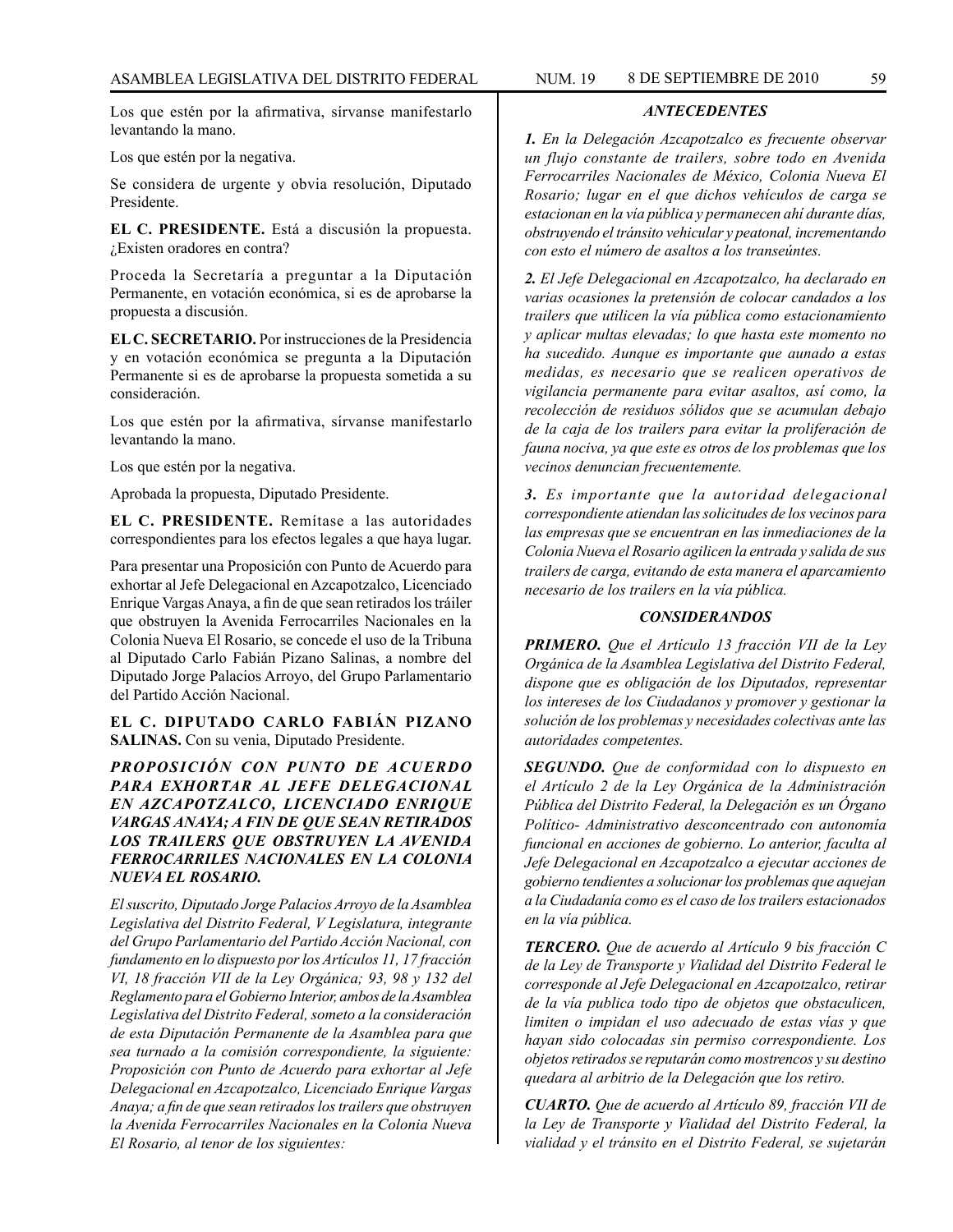*a lo previsto en esta Ley y demás disposiciones jurídicas y administrativas aplicables, y a las políticas establecidas por la Administración Pública, de acuerdo con las siguientes bases: El retiro de la vialidad de los vehículos y objetos que ilícitamente obstaculicen, limiten o impidan el uso adecuado de la vialidad o pongan en peligro el tránsito de personas o vehículos.*

*QUINTO. Que de acuerdo con el Artículo 144 de la Ley de Transporte y Vialidad del Distrito Federal, corresponde al Jefe Delegacional en Azcapotzalco, notificar a las dependencias, instituciones o entidades de la Administración Publica, cuando sea necesario para el mantenimiento, preservación o retiro de elementos o infraestructura incorporada a la vialidad.*

*Por lo anteriormente expuesto, fundado y motivado, someto a consideración de esta Diputación permanente de la Asamblea Legislativa del Distrito Federal, el siguiente:*

# *PUNTO DE ACUERDO*

*ÚNICO. Proposición con Punto de Acuerdo para exhortar al Jefe Delegacional en Azcapotzalco, Licenciado Enrique Vargas Anaya; a fin de que sean retirados los trailers que obstruyen la Avenida Ferrocarriles Nacionales de México en la Colonia Nueva El Rosario de la Delegación Azcapotzalco, para así garantizar de esta manera el legítimo derecho a la seguridad y a la libertad de tránsito que tienen los habitantes de esta Delegación.*

*Recinto Legislativo septiembre 08, 2010.*

# *ATENTAMENTE*

*Dip. Jorge Palacios Arroyo y Dip. Carlo Fabián Pizano Salinas*

**EL C. PRESIDENTE.** Con fundamento en lo dispuesto por los Artículos 50 fracción IV y V de la Ley Orgánica de la Asamblea Legislativa del Distrito Federal, 28 y 132 del Reglamento para su Gobierno Interior, se turna para su análisis y dictamen a la Comisión de Seguridad Pública.

Para presentar una Proposición con Punto de Acuerdo para exhortar al Doctor Manuel Mondragón y Kalb, titular de la Secretaría de Seguridad Pública del Distrito Federal, para que en conjunta colaboración con el Jefe Delegacional en Azcapotzalco, Licenciado Enrique Vargas Anaya, implemente un operativo para el retiro de autos chatarra en diversas Colonias de la Delegación Azcapotzalco, se concede el uso de la Tribuna al Diputado Carlo Fabián Pizano Salinas, a nombre del Diputado Jorge Palacios Arroyo, del Grupo Parlamentario del Partido Acción Nacional.

**EL C. DIPUTADO CARLO FABIÁN PIZANO SALINAS.** Con su venia, Diputado Presidente.

*PROPOSICIÓN CON PUNTO DE ACUERDO PARA EXHORTAR AL DOCTOR MANUEL MONDRAGÓN Y KALB, TITULAR DE LA SECRETARÍA DE SEGURIDAD* 

# *PÚBLICA DEL DISTRITO FEDERAL PARA QUE EN CONJUNTA COLABORACIÓN CON EL JEFE DELEGACIONAL EN AZCAPOTZALCO LICENCIADO ENRIQUE VARGAS ANAYA; IMPLEMENTEN UN OPERATIVO PARA EL RETIRO DE AUTOS CHATARRA EN DIVERSAS COLONIAS DE LA DELEGACIÓN AZCAPOTZALCO.*

*El suscrito, Diputado Jorge Palacios Arroyo de la Asamblea Legislativa del Distrito Federal, V Legislatura, integrante del Grupo Parlamentario del Partido Acción Nacional, con fundamento en lo dispuesto por los Artículos 11, 17 fracción VI, 18 fracción VII de la Ley Orgánica; 93, 98 y 133 del Reglamento para el Gobierno Interior, ambos de la Asamblea Legislativa del Distrito Federal, someto a la consideración del Pleno de esta Honorable Asamblea Legislativa, con carácter de urgente y obvia resolución, la siguiente: Proposición con Punto de Acuerdo para exhortar al Doctor Manuel Mondragón y Kalb, titular de la Secretaría de Seguridad Pública del Distrito Federal para que en conjunta colaboración con el Jefe Delegacional en Azcapotzalco Lic. Enrique Vargas Anaya; implementen un operativo para el retiro de autos chatarra en diversas Colonias de la Delegación Azcapotzalco, al tenor de los siguientes:*

### *ANTECEDENTES*

*1. Según datos publicados en el portal de internet de la Procuraduría General de Justicia del Distrito Federal, de las 08:00 hrs del día 09 a las 08:00 horas del día 10 de Marzo del presente año, se denunciaron 97 robos de vehículos de los cuales 49 fueron sin violencia y 48 con violencia; cabe mencionar que este mismo día se inicio un operativo especial para combatir el robo de autos particulares implementado por la Secretaría de Seguridad Pública del Distrito Federal, sin que este tuviera el resultado esperado, ya que tan solo el pasado mes de Febrero se denunciaron 65 vehículos robados, demostrando así que el operativo no fue del todo eficiente; es importante destacar que estos datos son generalizados para todas las demarcaciones del Distrito Federal y demuestran los delitos que son denunciados ante las autoridades correspondientes, sin embargo, sabemos que se realizan robos de vehículos sin que estos sean denunciados.*

*2. Dentro de la Delegación Azcapotzalco en la Colonia Tezozomoc, vecinos han presentado denuncias ante las autoridades correspondientes ya que en dicha Colonia, sobre todo en las calles de Rafael Buelna, Triquis, Ópatas, Pimas y Chalcas, entre otras; lugares en los que se ha vuelto cotidiano ver autos desvalijados y abandonados en la vía pública.*

*Si bien es cierto, en la Ciudad de México los robos de vehículos y de auto partes avanzan en el "ranking" de los delitos sustanciosos, ya que las ganancias anuales alcanzan cifras descomunales favoreciendo en sobre manera el tráfico de autopartes.*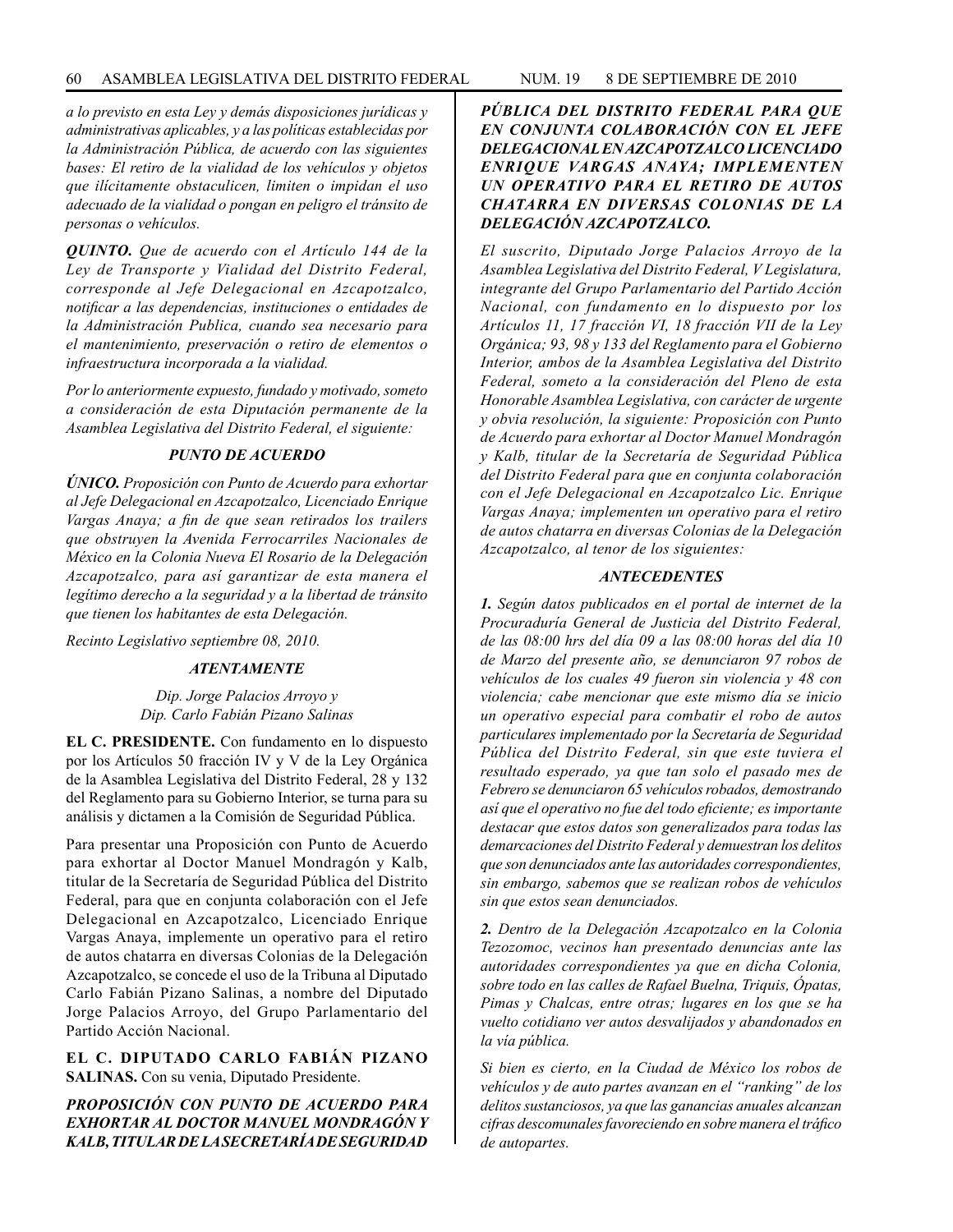## ASAMBLEA LEGISLATIVA DEL DISTRITO FEDERAL NUM. 19 8 DE SEPTIEMBRE DE 2010 61

*Nuestro país tiene el octavo lugar mundial en robo de vehículos y el primero en robo de autos con violencia, han advertido diversos legisladores en la Cámara de Diputados, así como la COPARMEX.*

*Dentro del reporte que presentó el Jefe Delegacional en Azcapotzalco, Lic. Enrique Vargas Anaya a cien días de iniciada su administración, asegura que se han implementado operativos para retirar 1,200 obstáculos que se encuentran en las calles, Avenidas y banquetas, sin embargo, vecinos de la Colonia Tezozomoc aseguran que estos operativos no han llegado hasta sus calles.*

*A continuación, se enlistan las principales calles de diversas Colonias de la Delegación Azcapotzalco que presentan abandono de autos robados, desvalijados y chatarra.*

### *Pueblo de Santiago Ahuizotla:*

*• Calle Morelos #293 (Chevy quemado y Spirit color negro, ambos sin placas)*

*• Calle Jesús Capístran #204 (Auto Neón con placas 960- VXH)*

*• Calle Narciso Mendoza #73 (Datsun dorado, placas LLJ5209)*

*• Calle cerrito #69 (Camioneta azul marino, placas LGE-20- 92; automóvil color guinda sin placas y auto Volkswagen blanco sin placas)*

*• Calle hormiguero #134 (Camioneta tipo combí color blanco, con número de placas KV69223)*

*• Calle hormiguero #38 (Camioneta de 3/4 color blanco con azul, placas LHY3401* 

## *Colonia Tierra Nueva*

*• Calle Tierra Fría #1121 (Pointer blanco sin placas y remolque sin llantas)*

*• Av. Tierra nueva #33 (Camioneta Chevrolet S-10, color rojo, placas LVT 3021)*

*• Calle Tierra Arenosa (Automóvil Ford Thunderbird, sin placas)*

### *Pueblo de San Juan Tlihuaca*

*• Calle San Juan Tlihuaca #26 (Automóvil Volkswagen color rojo sin placas)*

*• Calle Francisco Murguía #44a (Automóvil taxi Volkswagen ecológico, con número de placas A90674, número de serie 58280)*

*• Calle Díaz de Velazco #129 (Automóvil Volkswagen ecológico sin placa)*

### *Colonia Ampliación San Pedro Xalpa*

*• Calle Abraham Sánchez #177 (Combi Volkswagen color rojo sin placas)*

*• Adolfo López Mateos #65 (Camioneta Dodger Chrysler 350, color blanco con número de placas SAG7972)*

*• Calle Francisco 1. Madero #57 (Camioneta de carga color amarillo, con número de placas KU8612)*

### *Colonia Tezozomoc*

*• Calle Triquis #16 (Automóvil focus, color verde militar con número de placas 759RXP)*

## *Colonia Pasteros*

*• Calle Jacarandas # 44 (Trailer Kenworth color blanco con placas federales número OISCTS).*

*Por lo que los vecinos solicitan el retiro inmediato de estos autos chatarra, mismos que afectan la imagen urbana y son utilizados como depósitos de basura y guarida de mal vivientes.*

## *CONSIDERANDOS*

*PRIMERO. Que la premisa de cualquier gobierno es proteger la vida y bienestar de los Ciudadanos.*

*SEGUNDO. Que de conformidad con el Artículo 39 fracción XIV de la Ley orgánica de las Administración Pública del Distrito Federal, corresponde al Jefe Delegacional, formular, ejecutar y vigilar el Programa de Seguridad Pública de la Delegación en coordinación con las dependencias correspondientes.*

*TERCERO. Que el Artículo 2, fracción III de la Ley de Seguridad Pública del Distrito Federal; la seguridad pública es un servicio cuya prestación, en el marco de respeto a las garantías individuales, corresponde en forma exclusiva al Estado, y tiene por objeto; prevenir la comisión de delitos e infracciones a los reglamentos gubernativos y de policía.*

*CUARTO. Que corresponde a los titulares de las unidades administrativas policiales; dirigir las acciones y operativos a cargo de las Unidades de Protección Ciudadana, agrupamientos y Servicios de la Policía, relacionadas con el mantenimiento del orden y la paz pública y la prevención del delito, tal como lo marca el Artículo 18 de la Ley Orgánica de la Secretaría de Seguridad Pública del Distrito Federal.*

*QUINTO. Que el Artículo 3 fracciones XVI y XVII de la Ley Orgánica de Seguridad Pública del Distrito Federal; corresponde al Secretario garantizar y mantener la vialidad en el territorio del Distrito Federal, así como retirar de la vía pública, conforme a las disposiciones aplicables, los vehículos y objetos que, indebidamente obstáculicen o pongan en peligro el tránsito de personas o vehículos.*

*SEXTO. Que el Artículo 26, fracción VI, de la ley Orgánica de la Secretaría de Seguridad Pública del Distrito Federal; la administración general de la seguridad pública y la Policía tienen la atribución de vigilar y proteger los espacios públicos y de acceso al público en el Distrito Federal.*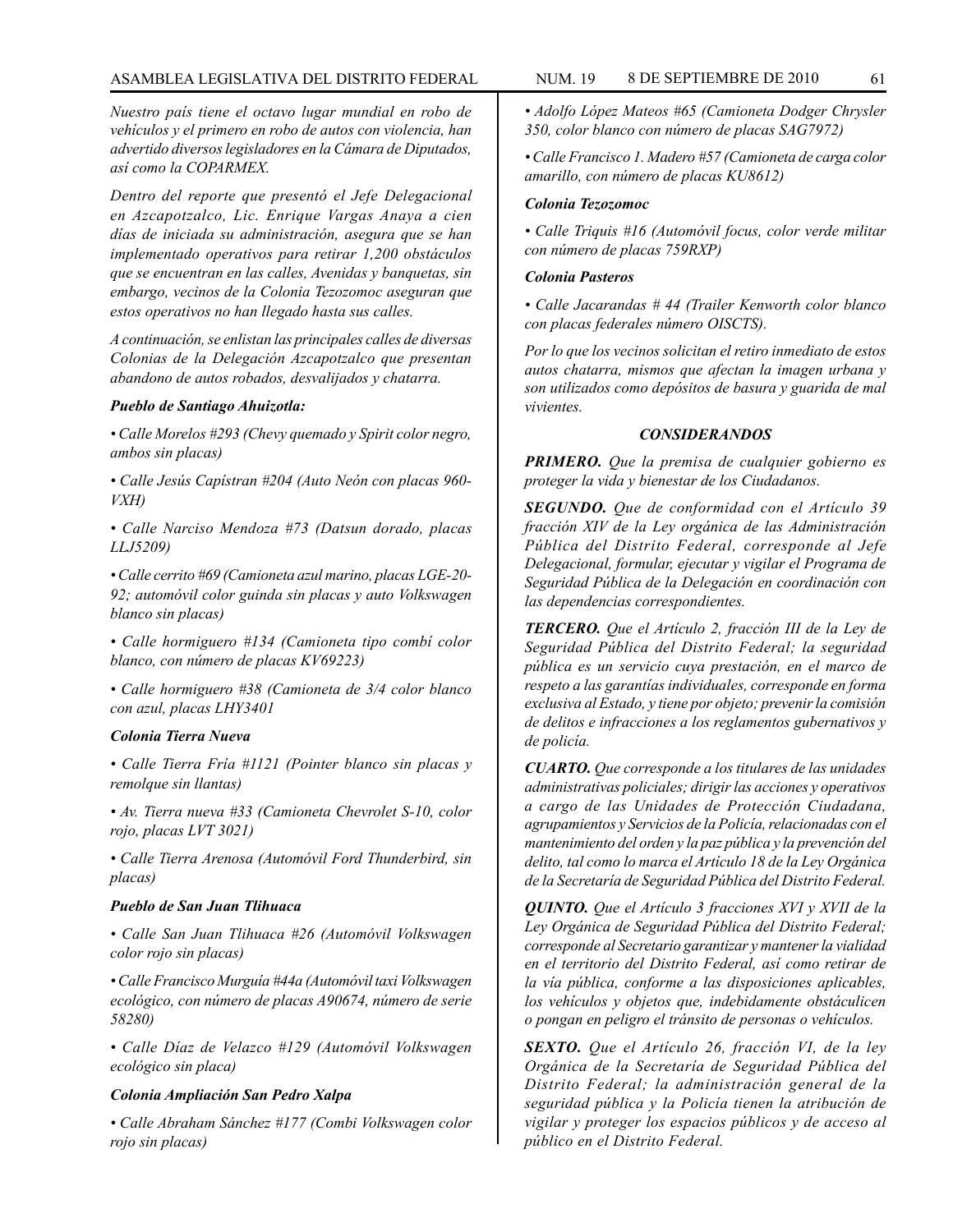*SÉPTIMO. Que son atribuciones de la Subsecretaría de Participación Ciudadana y Prevención del Delito, establecer lineamientos, políticas y programas institucionales en materia de participación Ciudadana y prevención del delito y promover el intercambio de experiencias, colaboración y apoyo con entidades federativas e instituciones nacionales e internacionales de carácter público, social o privado, respecto de la participación Ciudadana, los derechos humanos y la prevención del delito, en materia de seguridad pública, que se encuentra establecido en el Artículo 12, fracciones I y VI del Reglamento Interior de la Secretaría de Seguridad Pública del Distrito Federal.*

*Por lo anteriormente expuesto, fundado y motivado, someto a consideración de la Diputación Permanente de esta Honorable Asamblea Legislativa del Distrito Federal, el siguiente:*

### *PUNTO DE ACUERDO*

*ÚNICO. Para exhortar al Doctor Manuel Mondragón y Kalb, titular de la Secretaría de Seguridad Pública del Distrito Federal para que en conjunta colaboración con el Jefe Delegacional en Azcapotzalco Lic. Enrique Vargas Anaya; implementen un operativo para el retiro de autos chatarra en diversas Colonias de la Delegación Azcapotzalco: Tierra Nueva, Pasteros, Ampliación San Pedro Xalpa, Tezozomoc y en los Pueblos de Santiago Ahuizotla y San Juan Tlihuaca, garantizando de esta manera el legítimo derecho a la seguridad y a la tranquilidad que tienen los ciudadanos.*

*Recinto Legislativo Septiembre 08, 2010.*

### *ATENTAMENTE*

*Dip. Jorge Palacios Arroyo y Dip. Carlo Fabián Pizano Salinas*

Es cuanto, Diputado Presidente.

**EL C. PRESIDENTE.** Muchas gracias señor Diputado. En términos de lo dispuesto por el Artículo 133 del Reglamento para el Gobierno Interior de la Asamblea Legislativa del Distrito Federal, consulte la Secretaría a la Diputación Permanente en votación económica si la propuesta presentada por el Diputado Carlos Fabián Pizano Salinas se considera de urgente y obvia resolución.

Esta Secretaría habilita al Diputado Pizano para que haga las funciones de Secretario de esta Mesa.

**EL C. SECRETARIO DIPUTADO CARLO FABIÁN PIZANO SALINAS.** Por instrucciones de la Presidencia y en votación económica se consulta a la Diputación Permanente si la propuesta de referencia se considera de urgente y obvia resolución.

Los que estén por la afirmativa, sírvanse manifestarlo levantando la mano.

Los que estén por la negativa.

Se considera de urgente y obvia resolución, Diputado Presidente.

**EL C. PRESIDENTE.** Está a discusión la propuesta. ¿Existen oradores en contra?

Proceda la Secretaría a preguntar a la Diputación Permanente en votación económica si es de aprobarse la propuesta a discusión.

**EL C. SECRETARIO.** Por instrucciones de la Presidencia y en votación económica se pregunta a la Diputación Permanente si es de aprobarse la propuesta sometida a su consideración.

Los que estén por la afirmativa, sírvanse manifestarlo levantando la mano.

Los que estén por la negativa.

Aprobada la propuesta, Diputado Presidente.

**EL C. PRESIDENTE.** Remítase a las autoridades correspondientes para los efectos legales a que haya lugar.

Para presentar una Proposición con Punto de Acuerdo para exhortar a los titulares de la Delegación Iztapalapa para que por su conducto inicie un programa de reubicación de sexoservidores y sexoservidoras que se ubican en la Avenida Ignacio Zaragoza, en el tramo que comprenden las Colonias Juan Escutia y Tepalcates, desde la Estación del Metro Tepalcates hasta la Estación Agrícola Oriental, se concede el uso de la Tribuna a la Diputada Karen Quiroga Anguiano, del Grupo Parlamentario del Partido de la Revolución Democrática.

**LA C. DIPUTADA KAREN QUIROGA ANGUIANO.**  Con su venia Diputado Presidente.

*PROPOSICIÓN CON PUNTO DE ACUERDO PARA EXHORTAR A LA TITULAR DE LA DELEGACIÓN IZTAPALAPA PARA QUE POR SU CONDUCTO INICIE UN PROGRAMA DE REUBICACIÓN DE SEXOSERVIDORES Y SEXOSERVIDORAS QUE SE UBICAN EN LA AVENIDA IGNACIO ZARAGOZA EN EL TRAMO QUE COMPRENDE LAS COLONIAS JUAN ESCUTIA Y TEPALCATES DESDE LA ESTACIÓN DEL METRO TEPALCATES HASTA LA ESTACIÓN AGRÍCOLA ORIENTAL.*

## *PUNTO DE ACUERDO*

*La suscrita, Diputada integrante del Partido de la Revolución Democrática, en la Asamblea Legislativa del Distrito Federal, con facultad en lo dispuesto por los Artículo 42, fracción XIII del Estatuto de Gobierno del Distrito Federal, 17, fracción VI de la Ley Orgánica de la Asamblea Legislativa; y 132 del Reglamento para el Gobierno Interior de la Asamblea Legislativa del Distrito Federal, presento a esta Honorable Soberanía la siguiente: Proposición con Punto de Acuerdo para exhortar a la titular de la Delegación Iztapalapa para que por su conducto inicie un Programa de Reubicación de Sexoservidores y Sexoservidoras que se ubican en la Avenida Ignacio Zaragoza en el tramo que comprende las*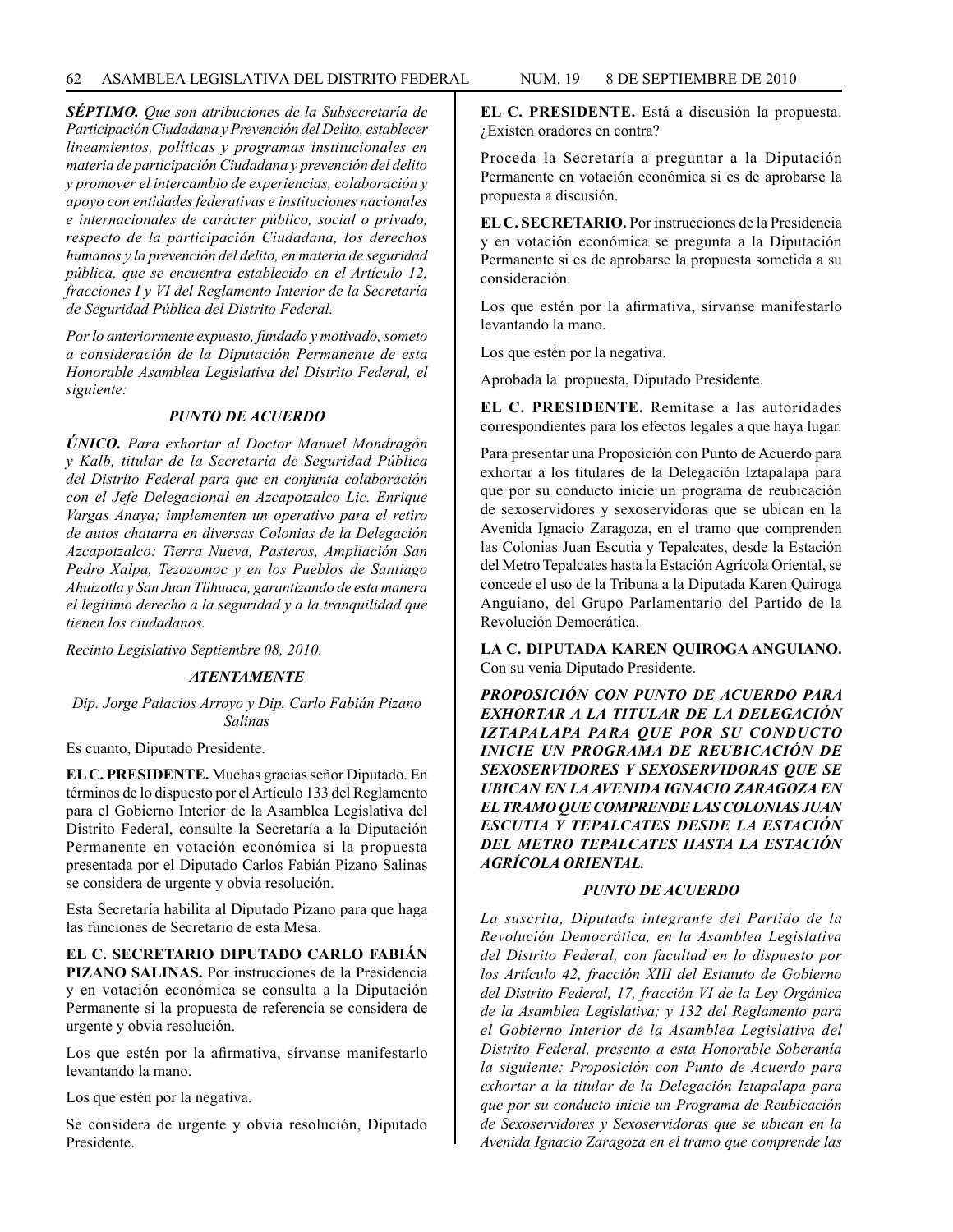*Colonias Juan Escutia y Tepalcates desde la Estación del Metro Tepalcates hasta la Estación Agrícola Oriental. Al tenor de los siguientes:*

#### *ANTECEDENTES*

*La lucha constante por el reconocimiento de ser homosexual o lesbiana en México es vivida día a día, debido a que este sector de la población enfrenta, la represión, las persecuciones, la homofobía, linchamientos, intolerancia y discriminaciones de todo tipo, por el simple hecho de amar a una persona de su mismo sexo.*

*En la Ciudad de México uno de los grandes retos que se tienen como Gobierno y legisladores es que en esta Ciudad se lleven a cabo procesos de sensibilización a los funcionarios y funcionarias en las dependencias para combatir y erradicar la discriminación, a las personas por la orientación sexual o por la identidad de género.*

*Respetar los Derechos Humanos de los Ciudadanos debe ser una de las tareas que día con día se perfeccione para poder acceder a un estado de libertad y goce pleno de derechos, tolerancia y democracia pues ello significa pluralidad y respeto a los que sexualmente son diferentes.*

*Para tal efecto basta con poner el ejemplo que aqueja a los vecinos y vecinas de la Colonia Juan Escutia, y por ello es urgente que las acciones y programas de la Delegación Iztapalapa, conjunte esfuerzos para que se lleve a cabo la reubicación de hombres y mujeres que ejercen la prostitución.*

*Lo anterior no debe extrañar al Gobierno Delegacional de Iztapalapa porque desde el año 2006, cerca de 10 sexoservidores de manera repentina se instalaron en las esquinas por las noches para ofrecer sus servicios a las afueras del metro Tepalcates, al paso del tiempo el número de hombres y mujeres que ejercen este oficio se ha incrementado y con ello el descontento vecinal.*

*Para este año 2010 el número se ha visto incrementado, se contabilizan entre 50 y 70 sexoservidores que de lunes a sábado por la noche de manera indistinta, se ubican en las esquinas a lo largo de la Calzada Ignacio Zaragoza.*

*La inconformidad de los vecinos ha sido de manera verbal y por escrito manifestando que la situación ya es insostenible, porque refieren que en algunas ocasiones han observado actos sexuales en la vía publica, enfrentamientos escandalosos a deshoras de la noche, insultos, provocaciones a los vecinos a reñir y amenazas, pero lo más grave de este asunto han sido los asaltos pues ello ha generado un clima de inseguridad al transitar por donde se encuentran los sexoservidoras (es).*

*En ningún momento se trata de discriminar a ninguna persona por su orientación sexual, se trata de prevenir arrestos, multas, delitos que se deriven de no atender las demandas de los Ciudadanos cuando ven afectados sus derechos, su tranquilidad siendo aplicables los Artículos* 

*de la Ley de Cultura Cívica del DF; Artículo 23. Fracción 1. establece que: "Vejar o maltratar física o verbalmente a cualquier persona; y Artículo 24 - fracción III. Producir o causar ruidos por cualquier medio que notoriamente atenten contra la tranquilidad o la salud de las personas; V. Obstruir con cualquier objeto entradas o salidas de inmuebles sin autorización del propietario o poseedor del mismo; VI. Incitar o provocar a reñir a una o más personas; VII. Invitar a la prostitución o ejercerla, así como solicitar dicho servicio. En todo caso sólo procederá la presentación del probable infractor cuando exista queja vecinal.*

*Fundado lo anterior, la autoridad Delegacional, así como la Secretaria de Seguridad Pública del Distrito Federal, la Dirección Ejecutiva de Juzgados Cívicos, y la Secretaría de Salud, en el ámbito de sus competencias no solamente implementarán un programa de reubicación de las mujeres y hombres que ejercen la prostitución sin que ello implique vulnerar sus derechos humanos. Por lo tanto, no negamos su libertad de sexualidad, siempre y cuando no se vean afectados los derechos de terceros o de la colectividad, como en estos momentos es el caso en el que a los vecinos les asiste la razón y el derecho por lo que la autoridad deberá dar cumplimiento a la petición vecinal.*

*Por lo anteriormente expuesto, someto a la consideración de esta Soberanía la aprobación del siguiente:*

### *PUNTO DE ACUERDO*

*PRIMERO. Se instruye a la Jefa Delegacional en Iztapalapa para que en el ámbito de sus facultades instruya al área competente para que se lleven a acabo los trabajos correspondientes a efecto de poder reubicar a los hombres y mujeres que ejercen la prostitución en la Avenida Ignacio Zaragoza en el tramo que comprende la Colonia Juan Escutia y Tepalcates.*

*SEGUNDO. Se exhorta a la Secretaría de Seguridad Pública y a la Dirección Ejecutiva de Juzgados Cívicos para que en el ámbito de sus respectivas competencias atiendan la queja vecinal e implementen el operativo correspondiente sin violar los derechos humanos de los hombres y mujeres que ejercen la prostitución en la Avenida Ignacio Zaragoza en el tramo que comprede la Colonia Juan Escutia y Tepalcates.*

### *ATENTAMENTE*

*Dip. Karen Quiroga Anguiano*

Es cuanto, Diputado Presidente.

**EL C. PRESIDENTE.** Muchas gracias, Diputada. En términos de lo dispuesto por el Artículo 133 del Reglamento para el Gobierno Interior de la Asamblea Legislativa del Distrito Federal, consulte la Secretaría a la Diputación Permanente en votación económica si la propuesta presentada por la Diputada Karen Quiroga Anguiano, se considera de urgente y obvia resolución.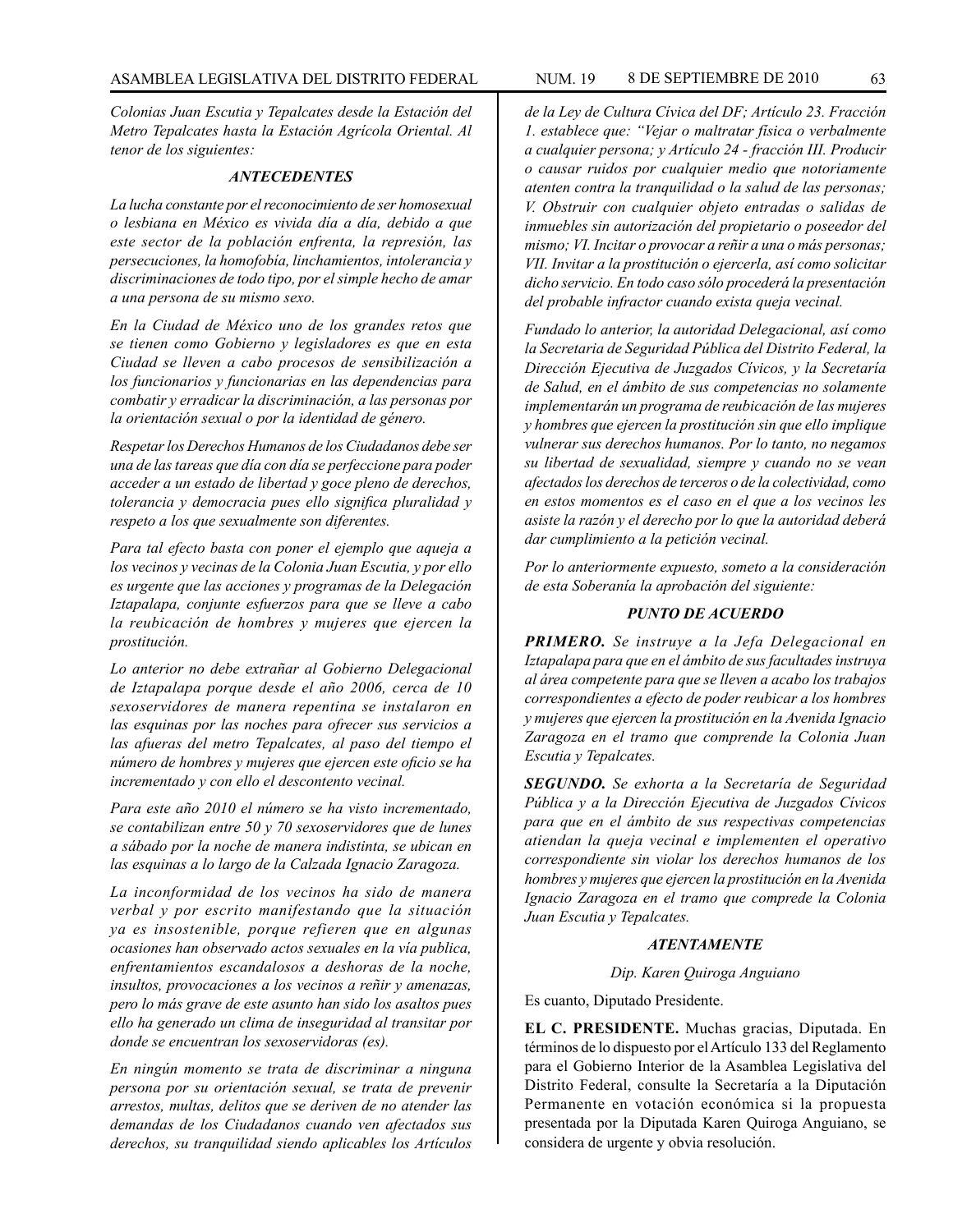**EL C. SECRETARIO DIPUTADO CARLOS ALBERTO FLORES GUTIÉRREZ.** Por instrucciones de la Presidencia y en votación económica se consulta a la Diputación Permanente si la propuesta de referencia se considera de urgente y obvia resolución.

Los que estén por la afirmativa, sírvanse manifestarlo levantando la mano.

Los que estén por la negativa.

Se considera de urgente y obvia resolución, Diputado Presidente.

**EL C. PRESIDENTE.** Está a discusión la propuesta. ¿Existen oradores en contra?

Proceda la Secretaría a preguntar a la Diputación Permanente en votación económica si es de aprobarse la propuesta a discusión.

**EL C. SECRETARIO.** Por instrucciones de la Presidencia y en votación económica se pregunta a la Diputación Permanente si es de aprobarse la propuesta sometida a su consideración.

Los que estén por la afirmativa, sírvanse manifestarlo levantando la mano.

Los que estén por la negativa.

Aprobada la propuesta.

**EL C. PRESIDENTE.** Remítase a las autoridades correspondientes para los efectos legales a que haya lugar.

Para presentar una Proposición con Punto de Acuerdo por el que esta Honorable Asamblea Legislativa del Distrito Federal se pronuncia por una mayor equidad y trato justo en los recursos asignados al Distrito Federal en el Presupuesto de Egresos de la Federación, se concede el uso de la Tribuna al Diputado Víctor Hugo Romo Guerra, a nombre propio y del Diputado Erasto Ensástiga Santiago, del Grupo Parlamentario del Partido de la Revolución Democrática.

**EL C. DIPUTADO VÍCTOR HUGO ROMO GUERRA.**  Con su venia, Diputado Presidente.

# *PROPOSICIÓN CON PUNTO DE ACUERDO POR EL QUE ESTA H. ASAMBLEA LEGISLATIVA DEL DISTRITO FEDERAL SE PRONUNCIA POR UNA MAYOR EQUIDAD Y TRATO JUSTO EN LOS RECURSOS ASIGNADOS AL DISTRITO FEDERAL EN EL PRESUPUESTO DE EGRESOS DE LA FEDERACIÓN.*

*Los que suscriben la presente, Dip. Erasto Ensástiga Santiago y Dip. Víctor Hugo Romo Guerra del Grupo Parlamentario del Partido de la Revolución Democrática, con fundamento en el Artículo 10, fracción XXI, y; 17, fracción VI de la Ley Orgánica de la Asamblea Legislativa del Distrito Federal; 92 inciso 3; 93 y 133 del Reglamento para el Gobierno Interior de la Asamblea Legislativa someto a consideración de esta Honorable Asamblea Legislativa del Distrito Federal, V Legislatura, la siguiente*  *Proposición con Punto de Acuerdo por el que esta H. Asamblea Legislativa del Distrito Federal se pronuncia por una mayor equidad y trato justo en los recursos asignados al Distrito Federal en el Presupuesto de Egresos de la Federación, al tenor de las siguientes:*

### *CONSIDERACIONES*

*Nuestro país como el resto del mundo, sufrió los embates de la peor crisis económica de los últimos 50 años, cuyos costos se tradujeron en una caída del Producto Interno Bruto del 10.1 % durante el segundo trimestre de 2009 y un aumento del desempleo abierto del 6.2 por ciento.*

*El impacto negativo de la crisis mundial en nuestro país se exacerbó debido a que las políticas implementadas por el Gobierno Federal, que para contrarrestar sus efectos no tuvieron el diseño adecuado, la oportunidad y efectividad. Según el Reporte Global 2009 de la OCDE mientras que el Gobierno Federal mexicano destinó a esos propósitos apenas el 0.1 %, China destinó el 16.2 % de China; Brasil el 14.0 %; Japón el 11.7 %; Rusia el 12.0 %, y Estados Unidos el 5.7 %.*

*Estas cifras nos indican que hacen falta más acciones y recursos para impulsar la reactivación económica y el fomento del empleo, así como acciones que eviten que en el proceso de recuperación económica, se concentre la riqueza en unas cuantas manos.*

*Bajo estas circunstancias, el gasto público siempre será el principal instrumento con que cuenta cualquier Gobierno para evitar o atenuar los efectos de las crisis, o evitar el estancamiento de la economía y que esto derive en una mayor pérdida de bienestar de su población.*

*La Ciudad de México participa dentro del Convenio Marco de coordinación Fiscal, pero aporta mucho más de lo que recibe. En nuestra Ciudad se recauda más del 50% de los Impuesto federales de todo el país.*

*Por otra parte, es necesario dimensionar el papel que la Ciudad de México ocupa en la generación de la riqueza nacional, ya que aporta cerca del 20 % al Producto Interno Bruto y en esa misma proporción, representa una plataforma del 20% del empleo total del país. En el Distrito Federal se capta alrededor del 50% de toda la Inversión Extranjera Directa que llega al país.*

*Además, debemos tener en cuenta que la Ciudad de México, al ser la sede de los Poderes Federales, destina el 10 % de su presupuesto para dotar de servicios a más de 180 edificios del Gobierno Federal y 80 embajadas. Es decir, la Ciudad ocupa 14 mil millones de pesos de su presupuesto, a garantizar condiciones adecuadas para el funcionamiento de las actividades sustantivas del Gobierno Federal.* 

*Durante el 2009, la Ciudad de México, recibió por concepto de ingresos federales 69 mil 225 millones de pesos, y durante el 2010 se tiene programados 60 mil 122 millones de pesos. Esto quiere decir que a la Ciudad recibirá 13 % menos que el año anterior.*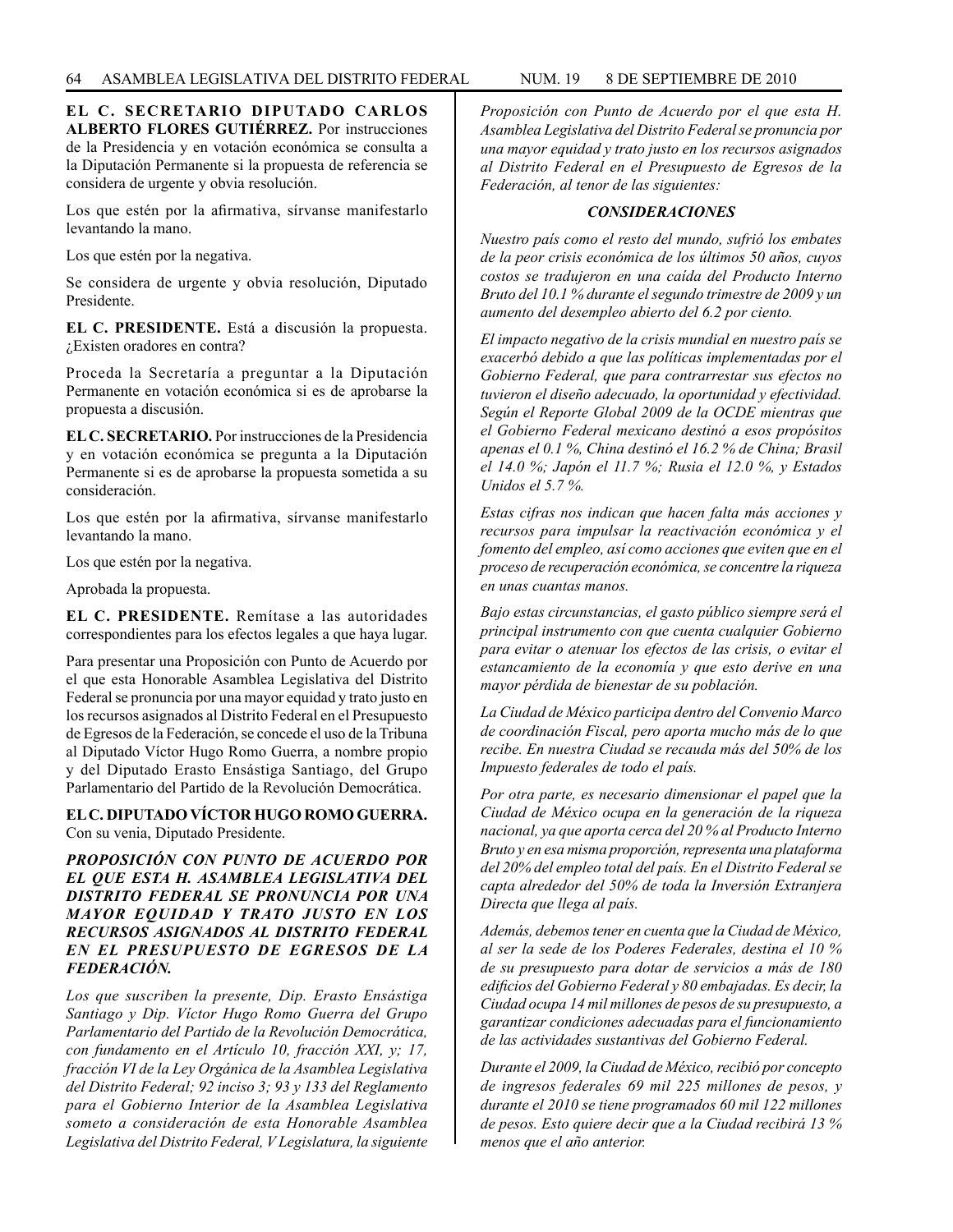*En ese sentido, durante el análisis y aprobación del presupuesto para el ejercicio 2010, el Jefe de Gobierno del Distrito Federal, Marcelo Ebrard Casaubon, se apersonó ante la Cámara de Diputados para presentar los requerimientos adicionales para mantener la construcción de obras necesarias de infraestructura y de esa manera impulsar la reactivación económica de la Ciudad. La solicitud fue por 6400 millones de pesos para proyectos de infraestructura, 2000 millones de pesos para seguridad pública, 1000 millones para protección civil, otro tanto para el Fondo de Apoyo a la Vivienda Social en las Delegaciones; 600 millones para el combate a la influenza, 500 millones para el suelo de conservación y 2500 para Perspectiva de Derechos Humanos como acción central del Gobierno. En total 15 mil millones de pesos adicionales en programas y proyectos cuyo impacto y beneficio social son impostergables.*

*En efecto el Distrito Federal ha recibido un trato discriminatorio, a pesar de los esfuerzos que hace reiteradamente para aumentar su capacidad recaudatoria y de fiscalización, lo que da lugar a que el DF se recauden el mayor volumen de impuestos federales: 60.3 % del total del impuesto sobre la renta; 48.9 % del total del impuesto al valor agregado y casi el 40 % del impuesto sobre depósitos en efectivo. Por ejemplo, de los 597 mil millones de pesos de impuestos federales recaudados en el Distrito Federal en 2008, la federación le transfirió solamente por concepto de participaciones, aportaciones y actos de coordinación, 68 mil 977 millones 500 mil pesos. O sea, apenas el 12 % de lo que aportó a la federación. Esto no es un trato justo.*

*Durante 2009, se le transfirieron al Distrito Federal por concepto de ingresos federales 69 mil 225 millones de pesos y para el ejercicio 2010, se tienen programados un poco más 60 mil 122 millones de pesos, es decir, para este año se recibirán los mismos recursos que para el ejercicio fiscal 2008.*

*Este es un trato injusto, cuando comparamos los recursos que por este concepto se tienen programados para el Estado de México, los cuales ascienden a 93 mil 394 millones de pesos, lo cual es muy superior incluso a lo que se transfirió en 2009 por un monto de 87 mil 20 millones, y en 2008, por 82 mil 67 millones de pesos.*

*Es claro que no se asignaron los recursos ni por su origen ni por su uso posible en 2010. La Ciudad de México recibió menos del 40 % de lo solicitado para atender sus requerimientos y los proyectos de infraestructura ya avanzados y que fueron avalados por la federación. Esta falta de recursos daña los intereses y necesidades de la Ciudad de México y sus habitantes, de manera injusta e innecesaria.*

*Por lodo lo anteriormente expuesto y fundado, pongo a consideración de esta Asamblea Legislativa del Distrito Federal, V Legislatura, el siguiente:*

# *PUNTO DE ACUERDO*

*PRIMERO. Esta H. Asamblea Legislativa del Distrito Federal exhorta a la Secretaría de Hacienda y Crédito Público, y a la Comisión de Presupuesto y Cuenta Pública de la Cámara de Diputados del Congresos de la Unión, para que en el proceso de elaboración del Presupuesto de Egresos de la federación se tomen en cuentan los gastos del Distrito Federal asociados a su condición de Capital de la República y se dé un trato justo asignando mayores recursos mediante participaciones federales al Distrito Federal.*

*SEGUNDO. Esta H. Asamblea Legislativa del Distrito Federal exhorta a la Cámara de Diputados del H. Congreso de la Unión, para que en el proceso de análisis y aprobación del Presupuesto de Egresos de la Federación, se consideren los gastos del Distrito Federal asociados a su condición de Capital de la República y, en consecuencia de un trato justo a la Ciudad y sus habitantes, se apruebe una mayor asignación de recursos federales, para permitir el financiamiento de las obras de infraestructura y otras acciones, necesarias para el desarrollo y la reactivación económica del Distrito Federal.*

*TERCERO. Esta H. Asamblea Legislativa del Distrito Federal exhorta al Congreso de la Unión para que impida la creación de nuevos impuestos o aumenten lo que ya existen.*

### *ATENTAMENTE*

*Dip. Erasto Ensátiga Santiago, Dip. Víctor Hugo Romo Guerra, Dip. Leonel Luna Estrada, Dip. Lizbeth Eugenia Rosas Montero, Dip. María de Lourdes Amaya Reyes, Dip. Patricia Razo Vázquez, Dip. Fernando Cuéllar Reyes, Dip. Karen Quiroga Anguiano, Dip. José Arturo López Cándido.*

**EL C. DIPUTADO CARLO FABIÁN PIZANO SALINAS (Desde su curul).** Señor Presidente.

**EL C. PRESIDENTE.** Permítame, Diputado. ¿Dígame, Diputado Pizano?

**EL C. DIPUTADO CARLO FABIÁN PIZANO SALINAS (Desde su curul).** A ver si el orador me permite hacerle una pregunta al final de su intervención.

**EL C. PRESIDENTE.** ¿Le acepta la pregunta, Diputado?

**EL C. DIPUTADO VÍCTOR HUGO ROMO GUERRA.** Sí.

**EL C. PRESIDENTE.** Continúe, por favor, Diputado.

**EL C. DIPUTADO VÍCTOR HUGO ROMO GUERRA.** Por ejemplo, de los 597 mil millones de pesos de impuestos federales recaudados en el DF en 2008 la Federación le transfirió solamente por concepto de participaciones, aportaciones y actos de coordinación 68 mil 997 millones de pesos, o sea, apenas el 12% de lo que aportó la Federación. Esto no es un trato justo.

Durante el 2009 se le transfirieron al Distrito Federal por concepto de ingresos federales 69 mil millones de pesos y para el ejercicio 2010 se tienen programados 60 mil millones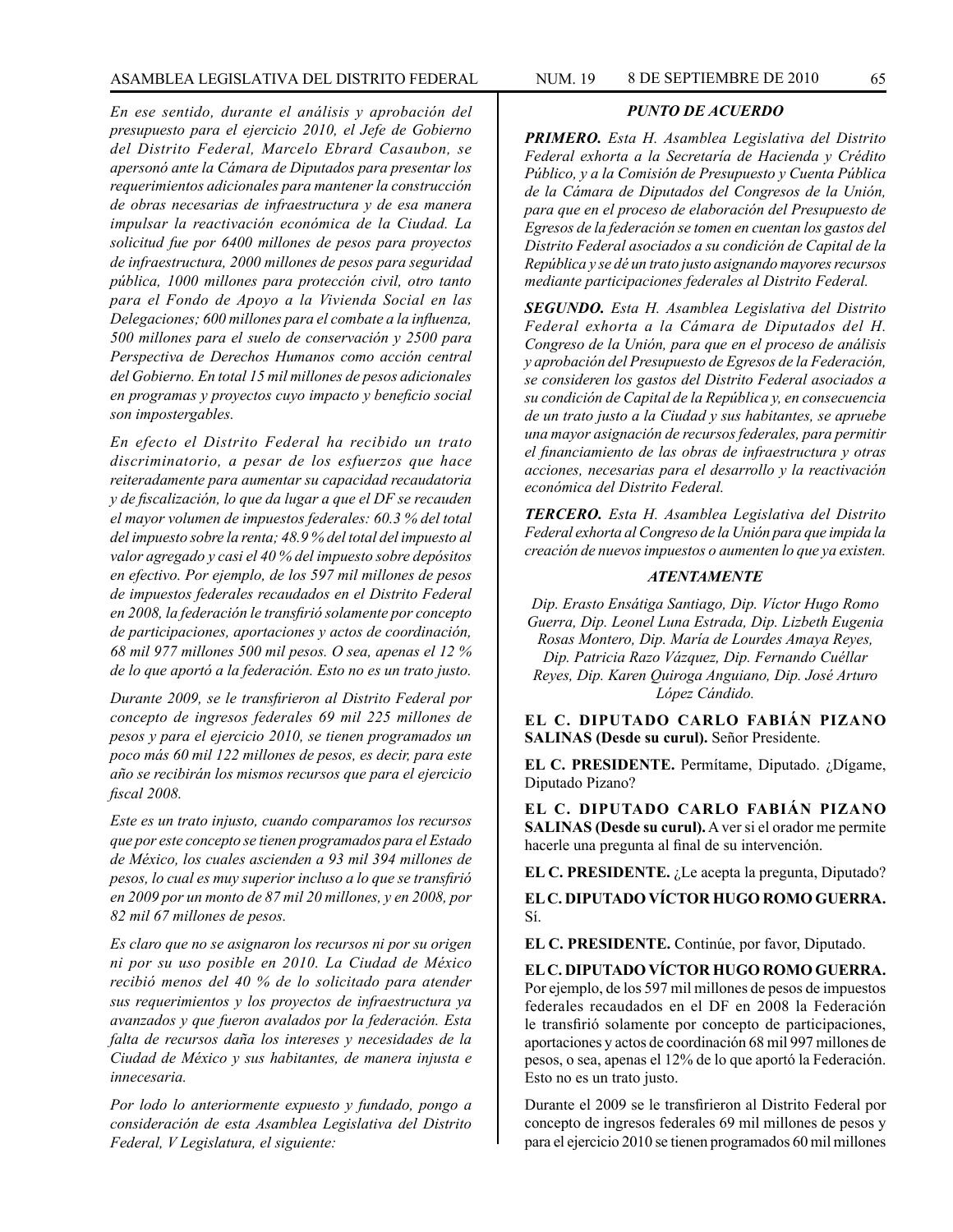de pesos, es decir para este año se recibirán los mismos recursos que para el ejercicio fiscal de 2008.

Este es un trato injusto, cuando comparamos los recursos que por este concepto se tienen programas para el EDOMEX, los cuales ascienden a 93 mil millones de pesos, lo cual es muy superior incluso a lo que se transfirió en 2009 por un monto de 87 mil millones de pesos y 2008 por 82 mil millones. Es claro que no se asignaron los recursos ni por su origen ni por su uso posible en 2010; la Ciudad de México recibió menos del 40% de lo solicitado para atender sus requerimientos y los proyectos de infraestructura ya avanzados y que fueron avalados por la Federación.

Esta falta de recursos daña los intereses y necesidades de la Ciudad de México y sus habitantes de manera injusta e innecesaria.

Por lo anterior expuesto y fundado, pongo a la consideración de esta Asamblea Legislativa los siguientes Puntos de Acuerdo:

Primero. Esta H. Asamblea Legislativa del Distrito Federal exhorta a la Secretaría de Hacienda y Crédito y Público, a la Comisión de Presupuesto y Cuenta Pública de la Cámara de Diputados del Congreso de la Unión para que en el proceso de elaboración del Presupuesto de Egresos de la Federación se tomen en cuenta los gastos del Distrito Federal asociados a su condición de Capital de la República y se dé un trato justo asignando mayores recursos mediante transferencias y participaciones federales al Distrito Federal.

Segundo. Esta Asamblea Legislativa del Distrito Federal exhorta a la Cámara de Diputados del Congreso de la Unión para que en el proceso de análisis y aprobación del Presupuesto de Egresos de la Federación se consideren los gastos del Distrito Federal asociados a su condición de Capital de la República y en consecuencia dé un trato justo a la Ciudad y sus habitantes, se apruebe una mayor asignación de recursos federales para permitir el financiamiento de las obras de infraestructura y otras acciones necesarias para el desarrollo y la reactivación económica del Distrito Federal.

Por último, esta Asamblea Legislativa del Distrito Federal exhorta al Congreso de la Unión para que impida la creación de nuevos impuestos o aumente los que ya existe y en todo caso analice y, en su caso, apruebe que las transacciones financieras de la Bolsa Mexicana de Valores paguen impuestos y el ISR de las personas físicas sea progresivo y finalmente se eliminen los privilegios fiscales.

Este Punto de Acuerdo es a nombre del Grupo Parlamentario del Partido de la Revolución Democrática.

Muchas gracias, Diputado Presidente.

**EL C. PRESIDENTE.** Gracias, Diputado. Su pregunta, Diputado Pizano.

**EL C. DIPUTADO CARLO FABIÁN PIZANO SALINAS (Desde su curul).** Sí. Gracias, Diputado Víctor Hugo Romo.

Usted menciona o leyó el Punto de Acuerdo, menciona usted que el impacto negativo de la crisis mundial en nuestro país se exacerbó debido a que las políticas implementadas por el Gobierno Federal, que para contrarrestar sus efectos, no tuvieron el diseño adecuado y la política efectiva y dice usted: Mientras que el Gobierno Federal mexicano destinó a esos propósitos apenas el .1%, China destinó 16.2, Brasil el 14%, Japón el 11.7, Rusia el 12% y Estados Unidos el 5.7%. Mi pregunta es ¿cuál es la fuente de esta información?

**EL C. DIPUTADO VÍCTOR HUGO ROMO GUERRA.** Es la OCDE, Diputado Pizano, pero argumento un poco más.

La verdad es que hace, el año pasado también tiene un Premio Nóbel de Economía, reconocido, que calificó las políticas en términos de atender la crisis económica como las peores de América aquí al gobierno que encabeza Felipe Calderón y no solamente él, sino MODIS, en su informe anual, establece que la inversión para atenuar la crisis en teoría en el programa de emergencia económica que diseñó el Gobierno Federal fue insuficiente y que ejemplos como Brasil, como Chile, en el caso de Estados Unidos que fue prácticamente el 5.7 por ciento del PIB, pues bueno dan como un análisis de que no fue tan adecuado y no fue bajo la perspectiva de la OECD, de MODIS y del Premio Nóbel de Economía el adecuado manejo de la crisis.

**EL C. PRESIDENTE.** En términos de lo dispuesto por el Artículo 133 del Reglamento para el Gobierno Interior de la Asamblea Legislativa del Distrito Federal consulte al Secretaría a la Diputación Permanente en votación económica si la propuesta presentada por el Diputado Víctor Hugo Romo Guerra se considera de urgente y obvia resolución.

**EL C. SECRETARIO DIPUTADO VICTOR HUGO ROMO GUERRA.** Por instrucciones de la Presidencia y en votación económica se consulta a la Diputación Permanente si la propuesta de referencia se considera de urgente y obvia resolución.

Los que estén por la afirmativa, sírvanse manifestarlo levantando la mano.

Los que estén por la negativa, sírvanse manifestarlo levantando la mano.

Se considera de urgente y obvia resolución, Diputado Presidente.

**EL C. PRESIDENTE.** Está a discusión la propuesta. ¿Existen oradores en contra?

Adelante Diputado Pizano, en contra, hasta por 10 minutos tiene derecho a la Tribuna, señor Diputado.

**EL C. DIPUTADO JOSÉ ARTURO LÓPEZ CÁNDIDO (Desde su curul).** Presidente.

**EL C. PRESIDENTE.** Diputado Cándido.

**EL C. DIPUTADO JOSÉ ARTURO LÓPEZ CÁNDIDO (Desde su curul).** Nada más pedirle que nos adherimos como fracción al Punto de Acuerdo.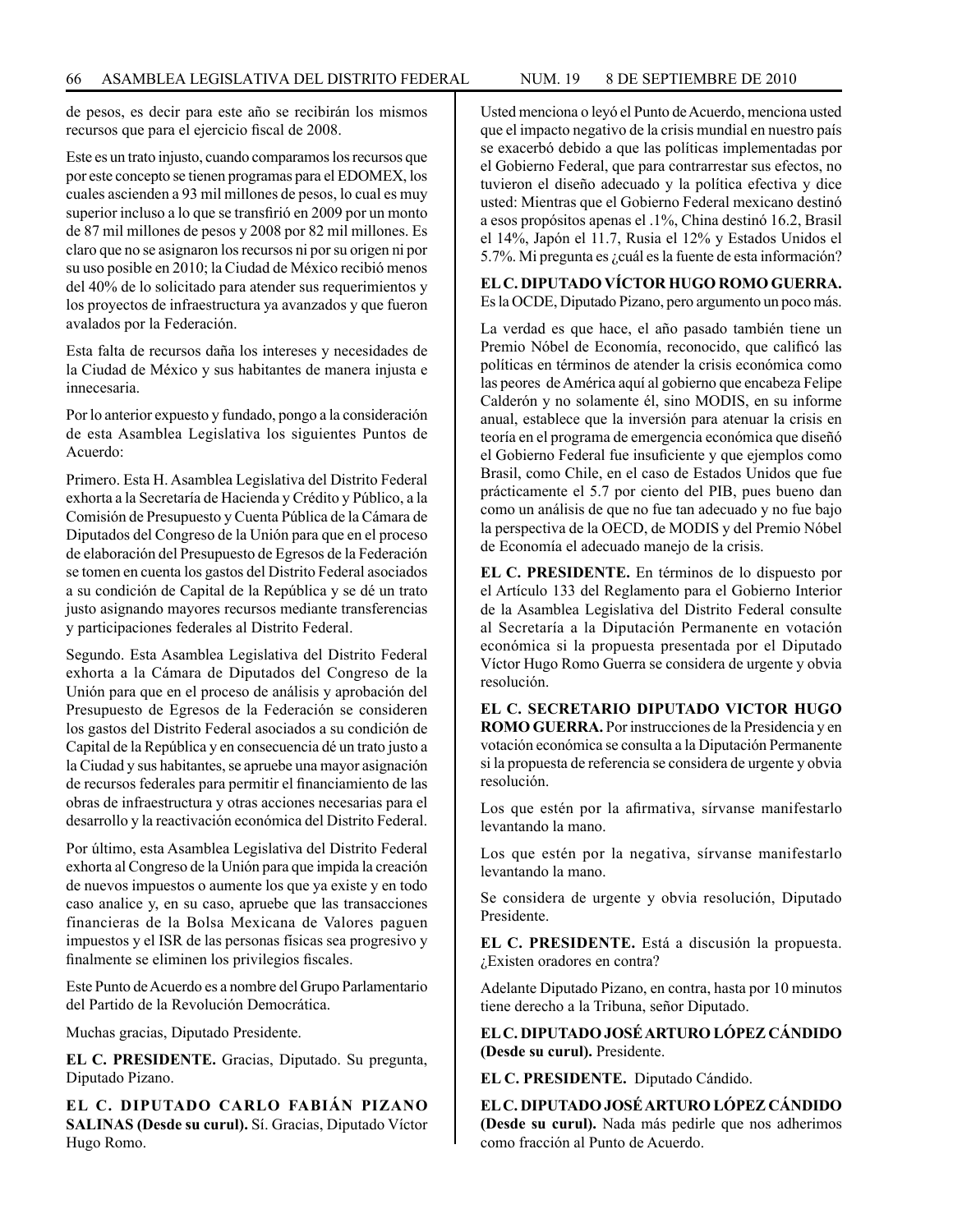# **EL C. PRESIDENTE.** Correcto.

**EL C. DIPUTADO CARLO FABIÁN PIZANO SALINAS.** Vale la pena distinguir aquí dos cuestiones por lo cual estoy en contra del Punto de Acuerdo.

Por supuesto que estamos a favor de revisar los criterios de distribución de recursos a las Entidades Federativas para ver efectivamente la correcta dimensión del Distrito Federal. En eso estamos de acuerdo.

En lo que no estoy de acuerdo es la forma en que está planteado el Punto de Acuerdo porque me parece que le falta fundamentación y motivación suficientemente seria para que pueda ser suscrita por esta Honorable Diputación Permanente.

Primero, me parece que hay valoraciones muy libres. Se afirma en este Punto de Acuerdo que durante el segundo trimestre de 2009 hubo un aumento de desempleo abierto del casi 7 por ciento. Bueno es muy subjetivo el tema de casi, porque según cifras del INEGI la tasa de desocupación al segundo trimestre, al tercer trimestre de 2009 fue de 6.2, 6.2 está bastante lejano de un 7, más bien está más cercano al 6, entonces me parece que esas valoraciones valen la pena tenerlas muy claras sobre todo cuando en ese mismo, por ejemplo en el segundo trimestre de 2010 traemos una tasa de desocupación en el Distrito Federal por arriba del promedio nacional con 7.4 por ciento, mientras que a nivel nacional andamos en un 5.3. Entonces creo que valdría la pena dimensionar y decir las cifras exactas.

Otro tema que vale la pena señalar es que se habla del costo de la famosa capitalidad de este concepto y se dice que, cito del Punto de Acuerdo lo siguiente, dice *además debemos de tener en cuenta que la Ciudad de México al ser la sede de los poderes federales destine el 10 por ciento de su presupuesto para dotar de servicios a más de 180 edificios del Gobierno Federal y 80 Embajadas. Es decir la Ciudad ocupa 14 mil millones de pesos de su presupuesto para garantizar condiciones adecuadas para el funcionamiento de las actividades sustantivas del Gobierno Federal.* Bueno, esto es otra vez incompleto.

Según el antiguo Secretario de Finanzas del Distrito Federal, Mario Delgado, no solamente estos 14 mil millones de pesos son para garantizar los servicios federales, también y cito la declaración, *también es para atender una población flotante que hace uso de los servicios que ofrece la administración local*, es decir no solamente es para los temas federales, también son para los temas de la población flotante que tiene para servicios locales. Entonces me parece que es una información que vale la pena que tuviera contenida en el Punto de Acuerdo para que entonces fuera totalmente completa y que pudiéramos respaldarla.

El otro tema que me parece también importante es reflexionar. Sin duda el Distrito Federal es una entidad federativa con un potencial económico fuera de serie en comparación con otras partes del país, también hay qué entender que el Distrito Federal ante esta gran capacidad económica que tiene, también porque muchos de sus recursos están centralizados porque muchas de las casas matrices, en lugares corporativos, concentran aquí la riqueza que se genera en muchas partes del país y que también qué entender que el Distrito Federal también tiene que ser subsidiario con muchas de las entidades federativas que por distintas razones requieren ser apoyadas dentro del marco del pacto federal. Me parece que es una obligación que tendríamos que también tener en cuenta en el tema de solicitar reparticiones, pero insisto, estamos de acuerdo en que se revise el tema.

En relación a los puntos de acuerdo, el primero y segundo, evidentemente tienen un fundamento en los considerandos. A mí lo que me preocupa es que el tercer considerando.

**EL C. DIPUTADO VÍCTOR HUGO ROMO GUERRA (Desde su curul).** Presidente.

**EL C. PRESIDENTE.** Perdón, Diputado. ¿Con qué objeto, perdón?

**EL C. DIPUTADO VÍCTOR HUGO ROMO GUERRA (Desde su curul).** Hacerle una pregunta al final, orador, si me la acepta.

**EL C. PRESIDENTE.** ¿Acepta la pregunta, señor Diputado?

**EL C. DIPUTADO CARLO FABIÁN PIZANO SALINAS.** Sí, claro, por supuesto.

**EL C. PRESIDENTE.** Continúe por favor.

**EL C. DIPUTADO CARLO FABIÁN PIZANO**  SALINAS. En relación al tercer punto, el tercer punto pide que se impida la creación de nuevos impuestos, en el cual estamos de acuerdo, que no se aumenten los que ya existen, los cuales estamos de acuerdo, pero habla del tema de transacciones financieras de la Bolsa Mexicana de Valores que paguen impuestos, que el ISR sea progresivo, que se eliminen beneficios fiscales y pudiera uno estar o no de acuerdo con ese tercer punto. El asunto es que sus considerandos no justifican o no hablan de esta parte.

A mí me gustaría conocer sus razones por la cual pide esto, incorporarlas a un Punto de Acuerdo, y entonces sí, por supuesto que valoramos y apoyamos el Punto de Acuerdo. Es por esa razón que me parece que es un Punto de Acuerdo que pudo haberse fundamentado de mejor manera y que entonces pudiéramos valorar con toda seriedad si lo apoyamos o no.

Es cuanto, Diputado Presidente.

**EL C. PRESIDENTE.** Su pregunta, Diputado Romo.

**EL C. DIPUTADO VÍCTOR HUGO ROMO GUERRA (Desde su curul).** Gracias, Diputado. La verdad es que el fondo del Punto de Acuerdo tiene qué ver si ustedes están de acuerdo o no con la inequidad, el trato fiscal y el trato presupuestal que se le ha dado desde hace 15 años a la Ciudad.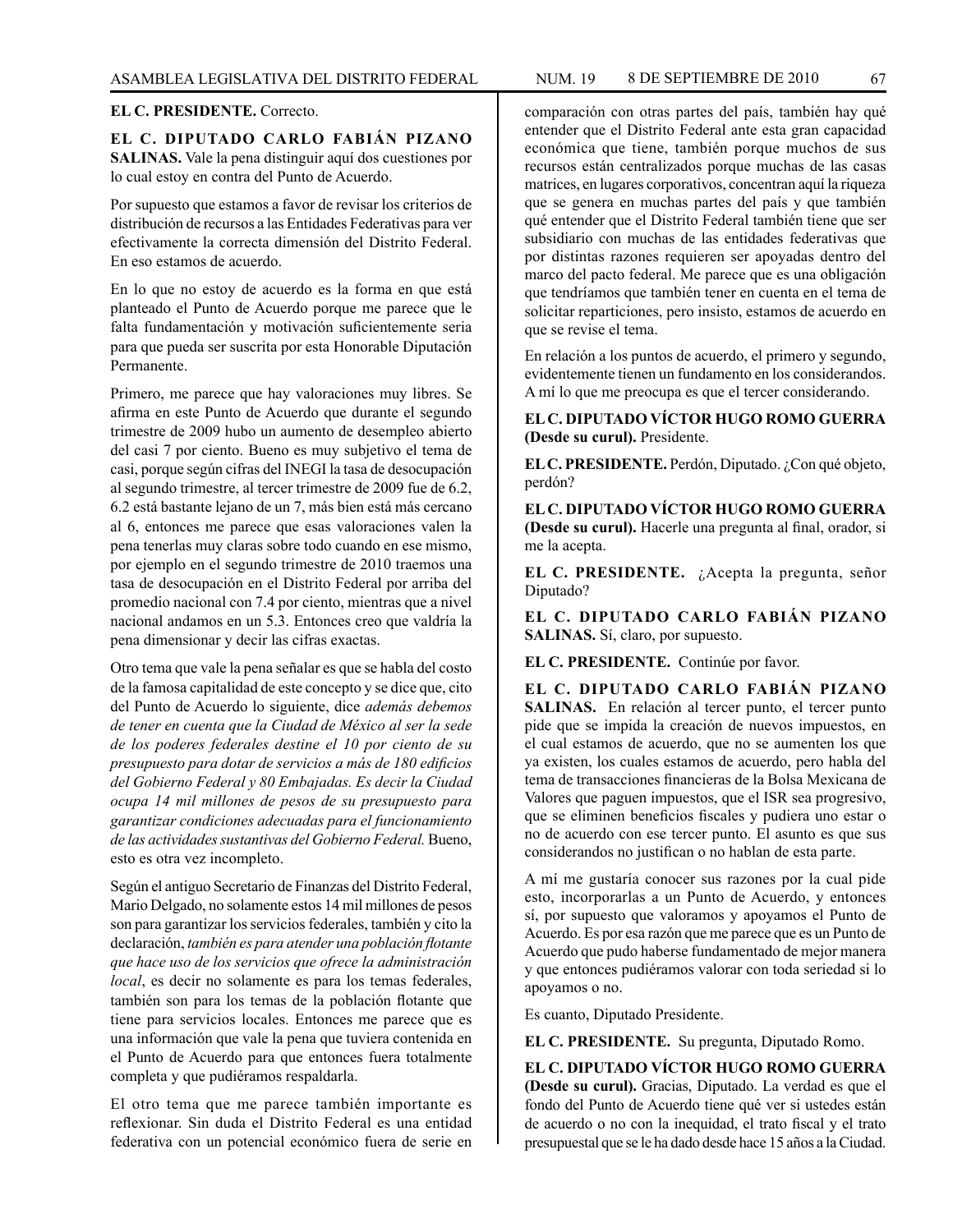¿Por qué le digo esto, Diputado?, y se fundamenta perfectamente en el Punto de Acuerdo.

El DF simple, aporta el 21 por ciento del PIB; el Estado de México el 9 por ciento y de participaciones federales al Estado de México se le dan 94 mil millones de pesos, al DF se le dan 68 mil, y no dudo que en el Estado de México el siguiente año va a tener más de 94 mil millones de pesos, pero tenemos documentos de que a nosotros nos van a bajar las participaciones, de 68 mil a 60 mil millones de pesos. Eso es lo primero.

Lo segundo. La fórmula en la cual se determinan las participaciones federales, es una fórmula que el Secretario de Finanzas a través de obviamente aval del Ejecutivo, genera una controversia de cómo se calcula. El cálculo según INEGI establece el tema poblacional como base primordial.

Aquí viven efectivamente entre 8 y 9 millones de personas, pero tienen 6 millones de personas diarios, hay una población flotante y hay una población real y efectiva alrededor de 15 mil, prácticamente igual al Estado de México, perdón, 15 millones, ¿por qué existe esta inequidad?

La pregunta en concreto es: ¿Existe o no? Para Acción Nacional existe inequidad, hay trato injusto. Tenemos que replantear el pacto fiscal o por lo menos este pacto que tiene el Distrito Federal, que nos estamos viendo en circunstancias muy complicadas, y efectivamente el costo de capitalidad se da en todas las partes del mundo, en Madrid, en Berlín hay un ramo especial que todos le ponen a su capital, porque efectivamente la capital tiene costos.

Gracias, Diputado.

**EL C. DIPUTADO CARLO FABIÁN PIZANO SALINAS.** Mire, como inicié mi argumentación, revisémoslo, vayamos, de hecho no sería la primera vez.

Si ustedes recuerdan, hace un año que se firmó por la Comisión de Gobierno un acuerdo en donde se pedía un trato justo, y lo firmó Acción Nacional, que después se haya utilizado de manera partidaria, ese es otro boleto y esperemos que podamos superarlo ahora en la próxima discusión presupuestal.

El tema es que el Punto de Acuerdo no tiene por ejemplo estos argumentos que usted está mencionando de la gente que utiliza, la población flotante que utiliza la Ciudad de México.

De lo que me quejo es que está mal fundamentado el Punto de Acuerdo, y que como Diputación Permanente tenemos qué mandar puntos de acuerdo para que, digamos, todos sabemos el fin de los puntos de acuerdo, el tema es que mandemos puntos de acuerdo contundentes, eficaces, quitados de pasión partidista y lo más objetivamente posible.

Entonces revisemos el asunto, en eso no hay mayor problema, el tema es que fundamentemos puntos de acuerdo que logren ser eficaces y que logren transmitir lo que realmente nos preocupa, quitando valoraciones y ataques al Gobierno Federal cuando pudiéramos incluso al Gobierno Federal sumarlo en una justa discusión, sobre todo bajo los elementos de por ejemplo el presupuesto que pudiera tener el Estado de México, y que sabemos por dónde podría estar encaminado esos incentivos.

Hagámoslo constructivamente y sumamos. A eso me refiero.

**EL C. PRESIDENTE.** Diputada Karen Quiroga Anguiano, a favor. Tiene derecho a la Tribuna hasta por 10 minutos.

**LA C. DIPUTADA KAREN QUIROGA ANGUIANO.**  Con su venia, Diputado Presidente.

Es muy difícil, sé de la oposición de algunos legisladores, es muy difícil defender lo indefendible, lo que no tiene justificación, con términos ahí podría decirse hasta de redacción.

Haría una invitación al Partido Acción Nacional a no ser parte de una farsa. ¿Por qué a no ser parte de una farsa? El día de ayer veía en los medios de comunicación un gran espectáculo montado por el Partido Revolucionario Institucional, un espectáculo en grande, con mantas, como siendo los precursores de la causa, los fuertes, los que pueden impulsar este país, como si no hubiesen tenido más de 70 años de oportunidad para haber hecho esta parte. Hago esta invitación porque me parece que no tenemos qué ser parte de esto.

Es cierto, hay gente del Estado de México que viene aquí al Distrito Federal a utilizar el transporte, a utilizar los hospitales, a utilizar absolutamente todos los servicios que son para los Ciudadanos del Distrito Federal. Prácticamente el Estado de México, una gran parte de su población vive en el Distrito Federal, está aquí casi 23 horas al día, de las 24, 20, y vienen también aquí a trabajar.

Este argumento es la parte que no justifica el asunto del presupuesto. Me preocupa, me preocupa ver un informe de gobierno de Enrique Peña Nieto, me preocupa ver cómo se hace el seguimiento con las cámaras al mejor estilo de los 80, de cuando se bajaba del carro el Presidente y hacía todo el seguimiento y que todo ese presupuesto va a dar a una publicidad.

Esta propuesta que hace el Diputado Romo y que puede el Partido Acción Nacional contribuir de gran manera para poderlo modificar, es la transformación de la política económica del país. Hasta el día de hoy no contamos con los recursos necesarios, seguimos sin Ramo 33, y esto es algo muy importante, el poder contar con los recursos económicos.

Yo sé que el tema es álgido, no podemos bajar los ánimos ante algunas recomendaciones que me hacen de tranquilidad, tranquilidad. Es algo urgente. La Ciudad necesita recursos. Aquí no sólo es donde converge la clase política y donde están los poderes, éste es un lugar en el que converge todo el país, y me parece importante hacer caso en este momento, antes de la aprobación, el no ser parte de esta farsa y no salir a hacer comparsa de quien quiere nuevamente engañar a este país.

Es cuanto, Diputado Presidente.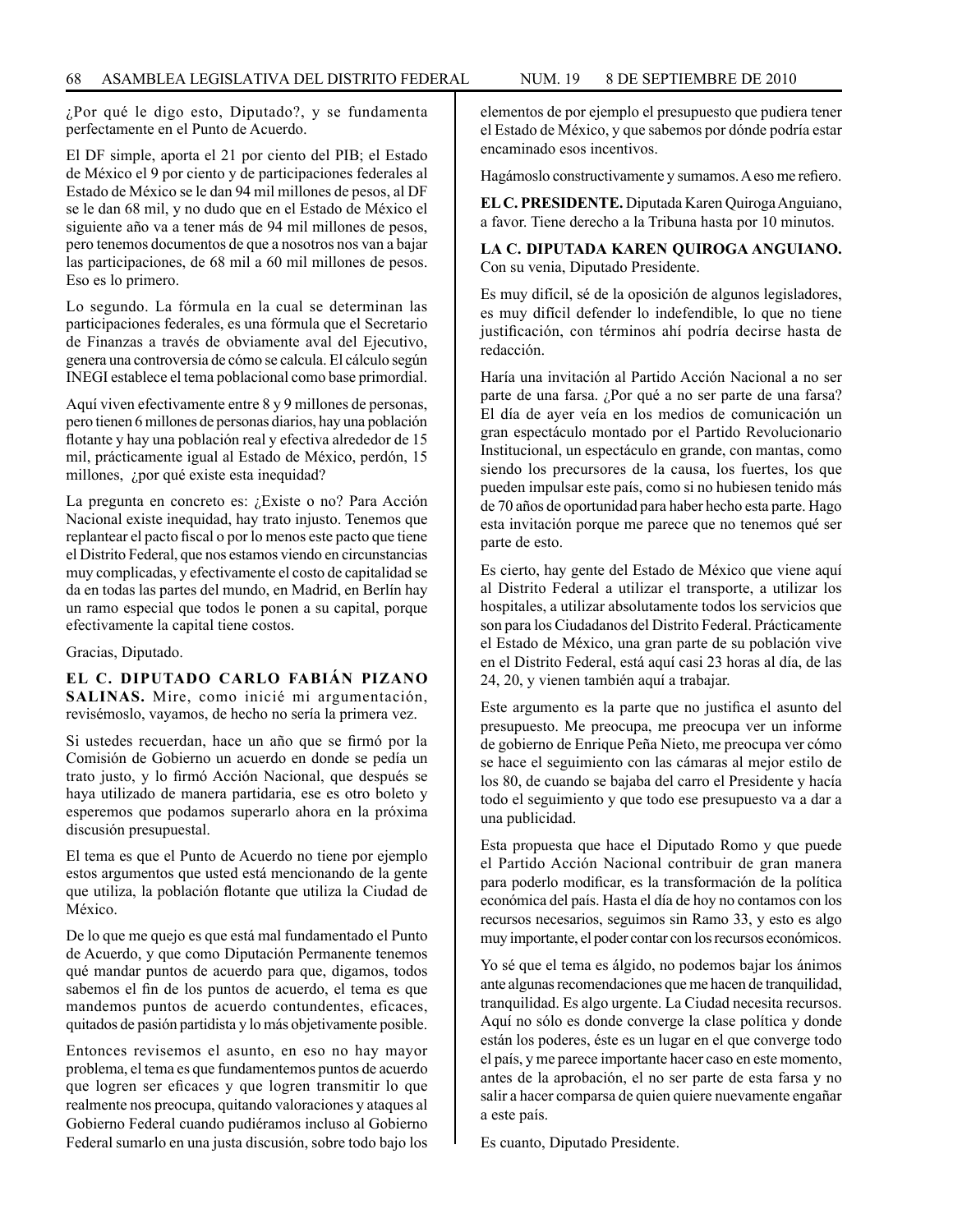**EL C. PRESIDENTE.** ¿Algún otro Diputado que quiera hacer uso de la voz?

**EL C. DIPUTADO CARLO FABIÁN PIZANO SALINAS (Desde su curul).** Yo, Diputado Presidente.

**EL C. PRESIDENTE.** Diputado Pizano, en contra, tiene derecho hasta 10 minutos de la Tribuna.

**EL C. DIPUTADO CARLO FABIÁN PIZANO SALINAS.** Quiero recordar en el ámbito de esta dicción, que la objeción siempre fue para efecto de construir, pero bueno, ya hemos construido.

Hablando con el proponente nos hemos puesto de acuerdo en que se atiendan algunas observaciones por parte de Acción Nacional y precisar cifras a la cifra correcta, sin valoraciones, adjuntar las fuentes respectivas, la publicación por ejemplo en el caso de la OCDE y evidentemente también en cuanto al tercer punto limitar el exhorto para que diga: Esta Asamblea Legislativa del Distrito Federal exhorta al Congreso de la Unión para que impida la creación de nuevos impuestos o aumente los que ya existen, y limitarlo a esa parte, porque la siguiente parte del Punto de Acuerdo no cuenta con una fundamentación a la cual nosotros como Grupo Parlamentario podamos sumarnos.

Entonces el tema es y hay que insistirlo, revisemos el esquema, revisemos la justicia o no del facto fiscal, busquemos que los gastos que se aprueben sean en razón de necesidades y no de un ejercicio de fuerza, y en eso compartimos por supuesto el objetivo en esta cuestión.

Si se hacen estos y si se aceptan, como ya se me ha dicho, si se aceptan esos puntos de acuerdo, por supuesto que apoyaremos entonces el Punto de Acuerdo porque se ha mejorado su fundamentación.

**EL C. PRESIDENTE.** Diputado Romo, ¿acepta la modificación que propone el Diputado Pizano?

**EL C. DIPUTADO VÍCTOR HUGO ROMO GUERRA (Desde su curul).** Sí, ya platicamos y son tres adiciones al Punto de Acuerdo, por supuesto, para ir juntos en esta solicitud al Congreso de la Unión.

**EL C. PRESIDENTE.** ¿Ya lo tenía redactado para darle lectura en el Pleno y mandarlo a votación, me haría favor, el resolutivo?

**EL C. DIPUTADO CARLO FABIÁN PIZANO SALINAS (Desde su curul).** El resolutivo de lectura de él, Diputado Presidente.

**EL C. PRESIDENTE.** Bien. ¿Lo mandamos a votación?

Proceda la Secretaría a preguntar a la Diputación Permanente en votación económica si es de aprobarse la propuesta a discusión, con sus modificaciones.

**EL C. SECRETARIO DIPUTADO VÍCTOR HUGO ROMO GUERRA.** Por instrucciones de la Presidencia y en votación económica se pregunta a la Diputación Permanente

si es de aprobarse la propuesta sometida a su consideración, con las modificaciones que plantea el Diputado Carlo Pizano a nombre de Acción Nacional.

Los que estén por la afirmativa, sírvanse manifestarlo levantando la mano.

Los que estén por la negativa, sírvanse manifestarlo levantando la mano.

Aprobada la propuesta, Diputado Presidente.

**EL C. PRESIDENTE.** Remítase a las autoridades correspondientes para los efectos legales a que haya lugar.

Esta Presidencia informa que ha sido retirado el punto número 33.

Para presentar una Proposición con Punto de Acuerdo por el que se exhorta a la Secretaría de Protección Civil del Gobierno del Distrito Federal para que estudie la factibilidad de la construcción de la estación de bomberos en el predio ubicado en la Avenida Plutarco Elías Calles, a un costado del deportivo Francisco I. Madero, del Centro Social Arcoiris Colonia Chinampac de Juárez, frente o bien en el predio de Avenida Periférico, entre Avenida Universidad y Constitución de Apatzingán en Supermanzana Dos Colonia Ejército Constitucionalista, se concede el uso de la Tribuna a la Diputada Karen Quiroga Anguiano, del Grupo Parlamentario del Partido de la Revolución Democrática.

**LA C. DIPUTADA KAREN QUIROGA ANGUIANO.**  Con su venia Presidente.

*PROPOSICIÓN CON PUNTO DE ACUERDO POR EL QUE SE EXHORTA A LA SECRETARÍA DE PROTECCIÓN CIVIL DEL GOBIERNO DEL DISTRITO FEDERAL PARA QUE ESTUDIE LA FACTIBILIDAD DE LA CONSTRUCCIÓN DE LA ESTACIÓN DE BOMBEROS EN EL PREDIO UBICADO EN AVENIDA PLUTARCO ELÍAS CALLES A UN COSTADO DEL DEPORTIVO FRANCISCO I. MADERO EN EL CENTRO SOCIAL "ARCO IRIS" COLONIA CHINAMPAK DE JUÁREZ FRENTE X, O BIEN EN EL PREDIO EN AVENIDA PERIFÉRICO ENTRE AVENIDA UNIVERSIDAD Y CONSTITUCIÓN DE APATZINGAN EN SUPERMANZANA 2 COLONIA EJÉRCITO CONSTITUCIONALISTA.*

### *PUNTO DE ACUERDO*

*La suscrita, Diputada integrante del Partido de la Revolución Democrática, en la Asamblea Legislativa del Distrito Federal, con facultad en lo dispuesto por los Artículo 42, fracción XIII del Estatuto de Gobierno del Distrito Federal, 17, fracción VI de la Ley Orgánica de la Asamblea Legislativa; y 132 del Reglamento para el Gobierno Interior de la Asamblea Legislativa del Distrito Federal, presento a esta Honorable Soberanía la siguiente: Proposición con Punto de Acuerdo por el que se exhorta a la Secretaría de Protección Civil del Gobierno del Distrito Federal para que estudie la factibilidad de la construcción*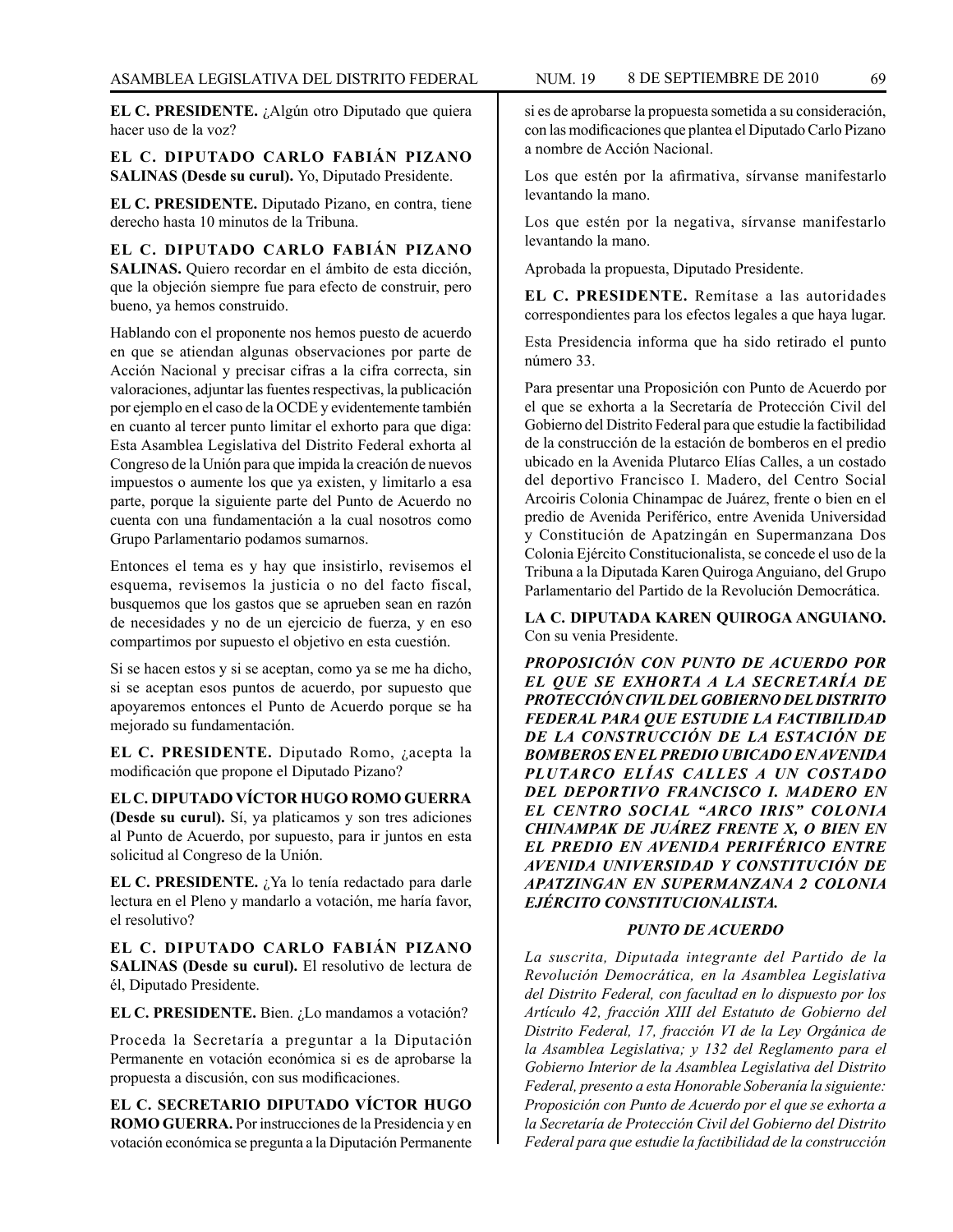*de la estación de bomberos en el predio ubicado en Avenida Plutarco Elías Calles a un costado del Deportivo Francisco I. Madero en el Centro Social Arco Iris Colonia Chinampak de Juárez Frente X, o bien en el Predio en Avenida Periférico entre Avenida Universidad y Constitución de Apatzingan en Supermanzana 2 Colonia Ejercito Constitucionalista. Al tenor de los siguientes:*

### *ANTECEDENTES*

*El crecimiento de la población de Iztapalapa ha traído graves consecuencias para todos sus habitantes desde casi tres décadas ininterrumpidas. En este periodo han surgido muchas organizaciones populares que reclaman la dotación de servicios urbanos (y en muchos casos, operan programas de desarrollo social apoyados por ONG's) en zonas de reciente ocupación.*

*La crisis se agudizó tras el terremoto del 19 de septiembre de 1985, cuando el Departamento del Distrito Federal decidió reubicar a los damnificados en unidades habitacionales de la periferia. A partir de entonces, Iztapalapa ha sufrido desabasto de agua, problemas de transporte, incendios, e inundaciones.*

*El Gobierno del Distrito Federal en el año dos mil apoyó a los afectados por los escurrimientos de la lumbrera en la unidad habitacional Ejército de Oriente. La indemnización del entonces Delegado en Iztapalapa, Ramón Sosamontes, "acordó por parte de la jefa de gobierno darles una ayuda de 10 mil pesos por cada casa afectada".*

*El 4 de noviembre del año 2005 se inauguró una planta de bombeo cuya finalidad fue evitar inundaciones en la Colonia Constitución de 1917 toda vez que la zona sufría de inundaciones en la temporada de lluvias.*

*En la Delegación Iztapalapa en las Colonias Ejército de Oriente y Santa Martha Acatitla alrededor de cinco mil personas sufren año tras año inundaciones a causa de las precipitaciones pluviales por lo que sus habitantes únicamente se limitan a observar la pérdida de sus pocas pertenencias patrimoniales.*

*Aunado a lo anterior la calzada Ignacio Zaragoza ha registrado encharcamientos grandes en por lo menos tres carriles de la Avenida y por ende en algunas Colonias, las protestas vecinales no son ajenas a estos acontecimientos pues un grupo de vecinos en el año 2008 bloqueó los carriles centrales y laterales de la calzada Ignacio Zaragoza, manifestando su hartazgo por las inundaciones que, año tras año, denunciando una solución de fondo en el que las autoridades intervinieran para solucionar ese conflicto.*

*En el año dos mil uno ocurrió un incendio a las tres de la mañana en un predio de casi 2 mil metros cuadrados ocupado desde hace varios años por integrantes del Frente Popular Francisco Villa (FPFV) en Eje 5 Sur y Avenida Guelatao, Colonia Ejército de Aguaprieta, por lo que mil personas fueron desalojadas de inmediato. El siniestro fue* 

*controlado dos horas después, pero los daños materiales fueron totales y varias personas fueron atendidas en el lugar por crisis nerviosa y principios de intoxicación.*

*En este año en la Unidad Habitacional Ejército Constitucionalista de la multicitada Delegación una mujer y dos menores de edad perdieron la vida durante un incendio, según los reportes, el hecho se registró durante la medianoche, este suceso lamentable nos lleva a considerar que hoy en día Iztapalapa necesita ser dotada de servicios e infraestructura de calidad, para que sus habitantes vean reflejadas sus contribuciones, su situación económica no debe ser un impedimento para que las Colonias Ejército De Oriente II (U Hab) Fuerte De Loreto - La Antena (U Hab), Guelatao de Juárez II (U Hab), Ignacio Zaragoza (U Hab), José María Morelos y Pavón (U Hab), La Joya, La Joyita, Paraiso, Paraiso (Ampl), Peñón Viejo (U Hab), Purisima I, Renovación, Francisco Villa (Ejército Constitucionalista) (Conj Hab), Chinampac de Juárez I, Chinampac de Juárez II, Ejército de Oriente (U Hab) I, Ejército de Oriente (U Hab) II, Ejército de Oriente (U Hab) II, Juan Escutia I, Juan Escutia II, Tepalcates I, Tepalcates II, puedan contar con otra estación de bomberos toda vez que la ya existente se ubica en calzada Ermita Iztapalapa Número 2121 Colonia Constitución de 1917 y como se advierte la densidad de población en la demarcación es de 1,850,094 un millón ochocientos cincuenta mil noventa y cuatro habitantes, por lo que negarles la estación de bomberos atentaría contra sus derechos como ciudadanos.*

*Por lo anteriormente expuesto, someto a la consideración de esta Soberanía la aprobación del siguiente:*

# *PUNTO DE ACUERDO*

*ÚNICO. Se exhorta a la Secretaría de Protección Civil del Gobierno del Distrito Federal para que estudie la factibilidad de la construcción de la estación de bomberos en el predio ubicado en Avenida Plutarco Elías Calles a un costado del Deportivo Francisco I. Madero en el Centro Social Arco Iris Colonia Chinampak de Juárez Frente X, o bien en el Predio en Avenida Periférico entre Avenida Universidad y Constitución de Apatzingan en Supermanzana 2 Colonia Ejercito Constitucionalista.*

*México, D.F, a 06 de Septiembre de 2010.*

## *ATENTAMENTE*

*Dip. Karen Quiroga Anguiano*

Es cuanto, Diputado Presidente.

**EL C. PRESIDENTE.** Gracias, Diputada. Con fundamento en lo dispuesto por los Artículos 50 fracciones IV y V de la Ley Orgánica de la Asamblea Legislativa del Distrito Federal, 28 y 132 del Reglamento para su Gobierno Interior, se turna para su análisis y dictamen a la Comisión de Protección Civil.

Esta Presidencia informa que los puntos enlistados en los numerales 9 y 35 del Orden del Día, han sido retirados.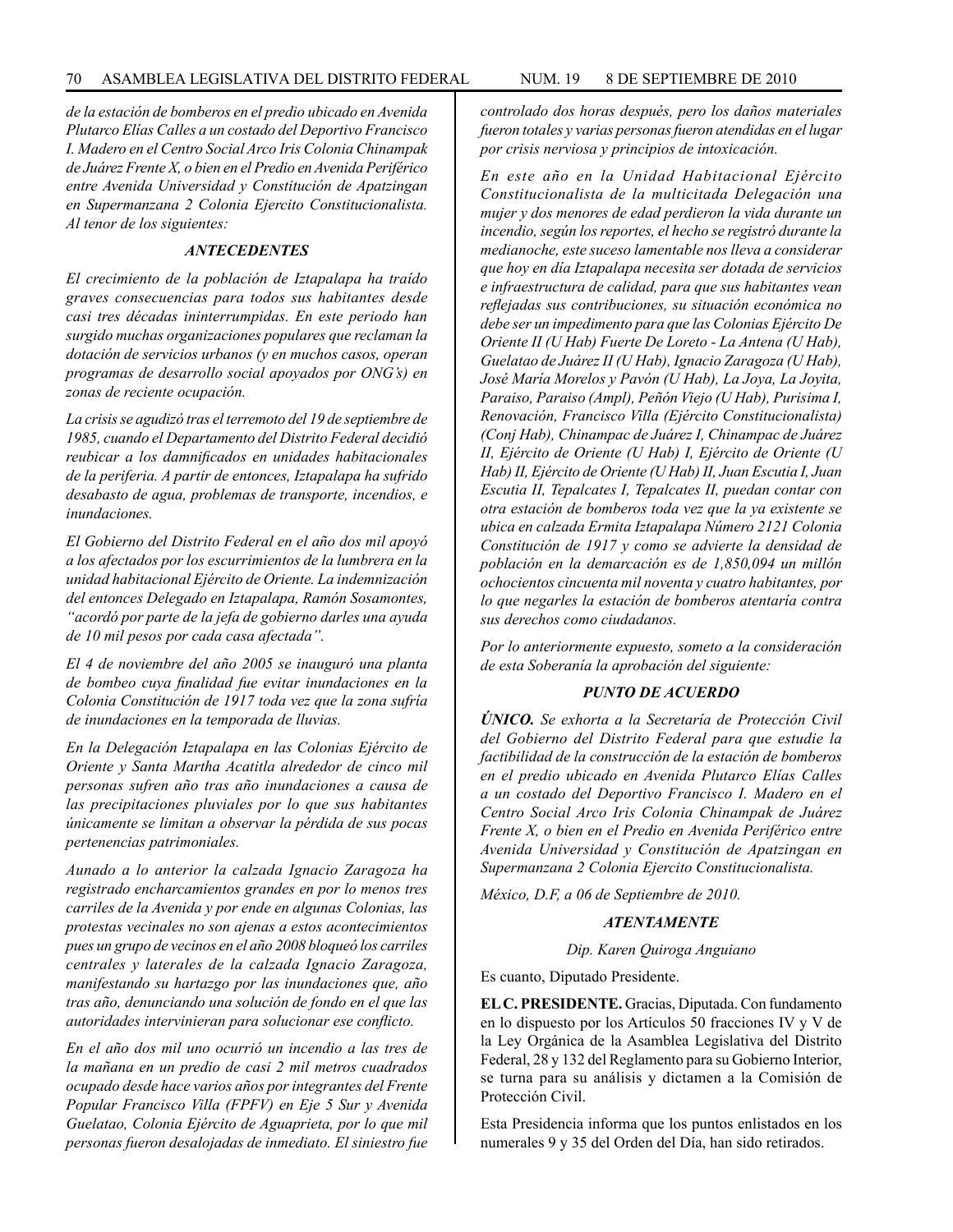Para presentar una Proposición con Punto de Acuerdo en donde se exhorta a esta Representación a suscribir un acuerdo para demandar públicamente a: 1. Que a la Asamblea Legislativa del Distrito Federal exhorte a Felipe Calderón Hinojosa a acatar su juramento "de cumplir y hacer cumplir la Constitución Política de los Estados Unidos Mexicanos, y si no lo hiciere, que la Nación se lo demande"; 2. Esta Asamblea Legislativa del Distrito Federal demanda a Felipe Calderón Hinojosa, a admitir públicamente la violación a la Constitución Política de los Estados Unidos Mexicanos, al emitir mensajes propagandísticos días antes de las elecciones y pedir una disculpa pública ante una demanda de la entidad de la Federación, donde se asientan los Poderes Federales, se concede el uso de la Tribuna al Diputado José Arturo López Cándido, del Grupo Parlamentario del Partido del Trabajo.

## **EL C. DIPUTADO JOSÉ ARTURO LÓPEZ CÁNDIDO.** Gracias, señor Presidente.

*PROPOSICIÓN CON PUNTO DE ACUERDO DE URGENTE Y OBVIA RESOLUCIÓN EN DONDE SE EXHORTA A ESTA REPRESENTACIÓN A SUSCRIBIR UN ACUERDO PARA DEMANDAR PÚBLICAMENTE: UNO: A QUE LA ASAMBLEA LEGISLATIVA DEL DISTRITO FEDERAL FELIPE CALDERÓN HINOJOSA, EXHORTE ACATAR SU JURAMENTO DE: "CUMPLIR Y HACER CUMPLIR LA CONSTITUCIÓN POLÍTICA DE LOS ESTADOS UNIDOS MEXICANOS Y SI NO LO HICIERE QUE LA NACIÓN ME LO DEMANDE. DOS: ESTA ASAMBLEA LEGISLATIVA DEL DISTRITO FEDERAL DEMANDA A FELIPE CALDERÓN HINOJOSA A ADMITIR PÚBLICAMENTE LA VIOLACIÓN A LA CONSTITUCIÓN POLÍTICA DE LOS ESTADOS UNIDOS MEXICANOS AL EMITIR MENSAJES PROPAGANDÍSTICOS DÍAS ANTES DE LAS ELECCIONES Y PEDIR UNA DISCULPA PÚBLICA ANTE UNA DEMANDA DE LA ENTIDAD DE LA FEDERACIÓN DONDE SE ASIENTAN LOS PODERES FEDERALES.*

*Las que suscriben, Diputados José Arturo López Candido, Ana Estela Aguirre y Juárez y Juan Pablo Pérez Mejía en nuestra calidad de Diputados Locales a la V Legislatura de la Asamblea Legislativa del Distrito Federal, integrantes del Grupo Parlamentario del Partido del Trabajo, con fundamento en lo dispuesto por los Artículos 17 fracción VI de la Ley Orgánica de la Asamblea Legislativa Distrito Federal, 93 y 133 del Reglamento para el Gobierno Interior de la Asamblea Legislativa del Distrito Federal, sometemos a la consideración del Pleno de esta Soberanía la Proposición con Punto de Acuerdo de urgente y obvia resolución en donde se exhorta a esta representación a suscribir un acuerdo para demandar públicamente: Uno: a que la Asamblea Legislativa del Distrito Federal Felipe Calderón Hinojosa, exhorte acatar su juramento de: "cumplir y hacer cumplir la Constitución Política de los Estados Unidos Mexicanos y si no lo hiciere que la* 

*Nación me lo demande. Dos: Esta Asamblea Legislativa del Distrito Federal demanda a Felipe Calderón Hinojosa a admitir públicamente la violación a la Constitución Política de los Estados Unidos Mexicanos al emitir mensajes propagandísticos días antes de las elecciones y pedir una disculpa pública ante una demanda de la entidad de la federación donde se asientan los Poderes Federales Al tenor de las siguientes antecedentes y consideraciones:*

*1. En agosto del 2006 el Tribunal Electoral del Poder Judicial de la Federación fue contundente en un fallo histórico: sí existió la intervención ilegal de Vicente Fox, así como del Consejo Coordinador Empresarial en el proceso electoral; a pesar de ello, las elecciones fueron válidas. Poco después Felipe Calderón tomó protesta ante un tempestuoso ambiente en la Cámara de Diputados y ahí juró respetar y hacer respetar la Constitución Política de los Estados Unidos Mexicanos y añadió "si así no lo hiciere que la Nación me lo demande". Esta elección quedará así plasmada en la Historia de México para análisis y caracterización del sistema electoral.*

*2. Los siete magistrados del Tribunal Electoral del Poder Judicial de la Federación determinaron el día 2S de agosto del presente, que, abre comillas: "el presidente Felipe Calderón violó la Constitución al emitir mensajes propagandísticos días antes de las elecciones del 4 de julio del 2010" cierra comillas. Un mes antes, el Consejo General del Instituto Federal Electoral, determinó que Calderón violó la ley electoral por no respetar la prohibición de suspender la difusión de propaganda gubernamental en tiempos electorales. La magistrada presidenta. María del Carmen Alanís, argumentó que todos los funcionarios públicos del país están obligados a proteger la ley y que "el presidente Calderón no es la excepción", aunque reconoció que no hay forma de sancionarlo.*

*3. Sin embargo, las palabras que se emiten al tomar protesta declaran que: "si no lo hiciera la Nación se lo demande" connotan una demanda que constituye una sanción pública ante una falta.*

*4. Esta representación constituye una parte de la Federación y por lo tanto de la Nación al representar a sus 20 millones de ciudadanos.*

*5. En un sistema político que ensaya procedimientos democráticos, es necesariamente admisible que ante una demanda de una parte de la Nación, ésta se agote públicamente.*

*Por lo anteriormente expuesto se somete a la consideración de este Pleno, el siguiente:*

#### *PUNTO DE ACUERDO*

*UNO. A Felipe Calderón Hinojosa, acatar su juramento de: "cumplir y hacer cumplir la Constitución Política de los Estados Unidos Mexicanos y si no 10 hiciere que la Nación me lo demande.*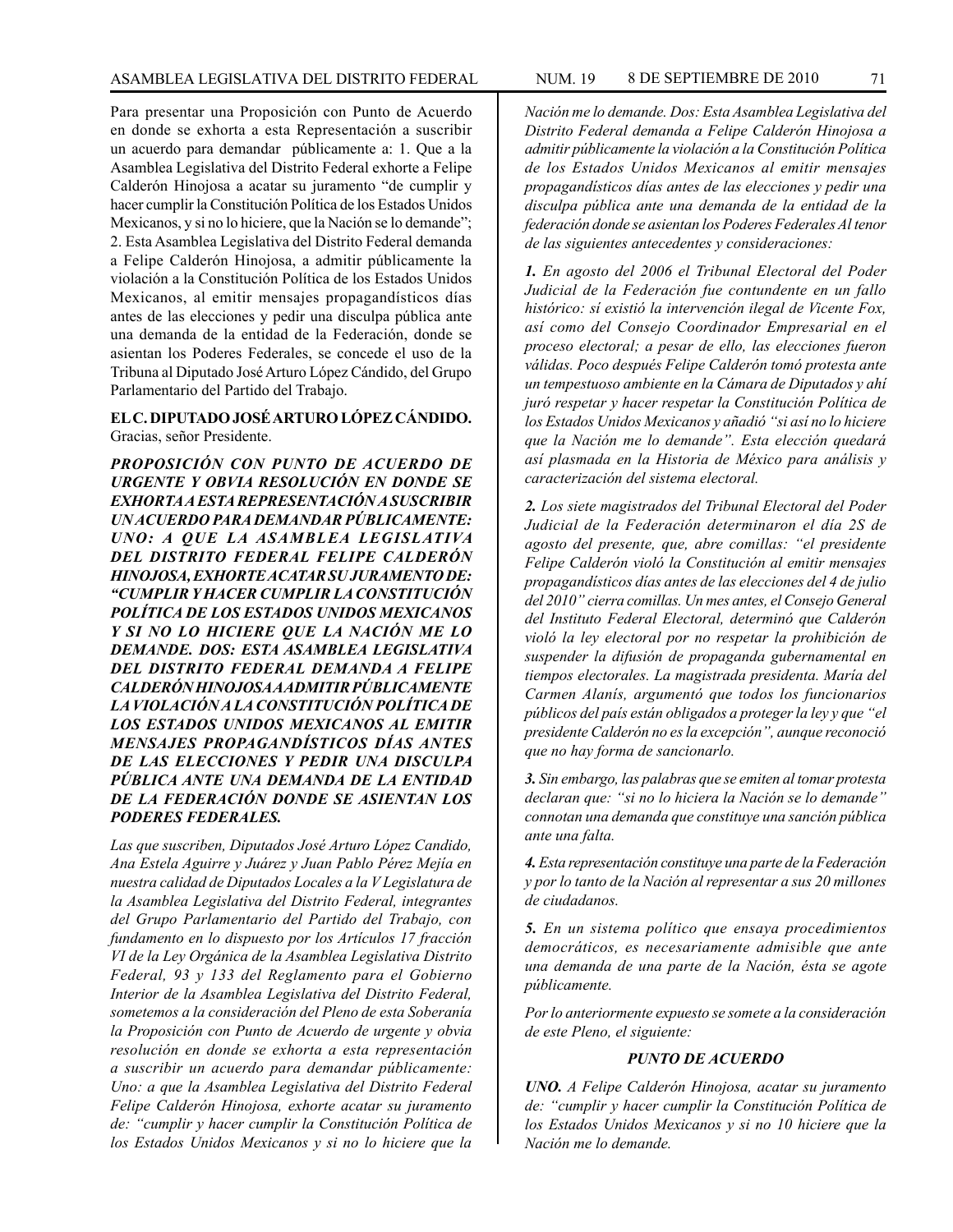*DOS. Esta Asamblea Legislativa del Distrito Federal demanda a Felipe Calderón Hinojosa a admitir públicamente la violación a la Constitución Política de los Estados Unidos Mexicanos al emitir mensajes propagandísticos días antes de las elecciones y pedir una disculpa pública ante una demanda de la entidad de la federación, el Distrito Federal donde se asientan los Poderes Federales.*

*TRES. Publíquese en un día. Circulación Nacional.*

## *ATENTAMENTE*

*Dip. José Arturo López Candido, Dip. Juan Pablo Pérez Mejía, Dip. Ana Estela Aguirre y Juárez*

Es todo, señor Presidente.

**EL C. PRESIDENTE.** Gracias, Diputado. En términos de lo dispuesto por el Artículo 133 del Reglamento para el Gobierno Interior de la Asamblea Legislativa del Distrito Federal, consulte la Secretaría a la Diputación Permanente en votación económica si la propuesta presentada por el Diputado José Arturo López Cándido se considera de urgente y obvia resolución.

**EL C. SECRETARIO DIPUTADO CARLOS ALBERTO FLORES GUTIÉRREZ.** Por instrucciones de la Presidencia y en votación económica se consulta a la Diputación Permanente si la propuesta de referencia se considera de urgente y obvia resolución.

Los que estén por la afirmativa, sírvanse manifestarlo levantando la mano.

Los que estén por la negativa.

No se considera de urgente y obvia resolución, Diputado.

**EL C. DIPUTADO JOSÉ ARTURO LÓPEZ CÁNDIDO (Desde su curul).** Presidente.

**EL C. PRESIDENTE.** ¿Dígame, Diputado, con qué objeto?

**EL C. DIPUTADO JOSÉ ARTURO LÓPEZ CÁNDIDO (Desde su curul).** Si se puede repetir la votación porque no fue clara. Entonces yo quisiera que se repitiera.

**EL C. PRESIDENTE.** Proceda por favor la Secretaría a repetir la votación.

**EL C. SECRETARIO.** Por instrucciones de la Presidencia y en votación económica se consulta a la Diputación Permanente si la propuesta de referencia se considera de urgente y obvia resolución.

Los que estén por la afirmativa, sírvanse manifestarlo levantando la mano.

Los que estén por la negativa.

Se considera de urgente y obvia resolución, Diputado.

**EL C. PRESIDENTE.** Está a discusión la propuesta. ¿Existen oradores en contra?

Proceda la Secretaría a preguntar a la Diputación Permanente, en votación económica, si es de aprobarse la propuesta a discusión.

Los que estén por la afirmativa, sírvanse manifestarlo levantando la mano.

Los que estén por la negativa.

Aprobada la propuesta, Diputado Presidente.

**EL C. PRESIDENTE.** Remítase a las autoridades correspondientes para los efectos legales a que haya lugar.

Para presentar una Proposición con Punto de Acuerdo en donde la Asamblea Legislativa del Distrito Federal exhorta al Jefe Delegacional de Cuauhtémoc, Agustín Torres; y al Secretario de Seguridad Pública, Manuel Mondragón, a permitir y tolerar las labores de las esculturas vivientes, magos, músicos y quienes desarrollen estas actividades culturales mientras se legisla al respecto, se concede el uso de la Tribuna al Diputado José Arturo López Cándido, Grupo Parlamentario del Partido del Trabajo.

### **EL C. DIPUTADO JOSÉ ARTURO LÓPEZ CÁNDIDO.**  Gracias, señor Presidente.

*PROPOSICIÓN CON PUNTO DE ACUERDO DE URGENTE Y OBVIA RESOLUCIÓN EN DONDE LA ASAMBLEA LEGISLATIVA DEL DISTRITO FEDERAL EXHORTA AL JEFE DELEGACIONAL DE CUAUHTÉMOC AGUSTÍN TORRES Y AL SECRETARIO DE SEGURIDAD PÚBLICA MANUEL MONDRAGÓN, A PERMITIR Y TOLERAR LA LABOR DE LAS ESCULTURAS VIVIENTES, MAGOS, MÚSICOS Y DE QUIENES DESARROLLAN ESTAS ACTIVIDADES CULTURALES MIENTRAS SE LEGISLA AL RESPECTO.*

*Las que suscriben, Diputados José Arturo López Cándido, Ana Estela Aguirre y Juárez y Juan Pablo Pérez Mejía en nuestra calidad de Diputados Locales a la V Legislatura de la Asamblea Legislativa del Distrito Federal, integrantes del Grupo Parlamentario del Partido del Trabajo, con fundamento en lo dispuesto por los artículos 17 fracción VI de la Ley Orgánica de la Asamblea Legislativa Distrito Federal, 93 y 133 del Reglamento para el Gobierno Interior de la Asamblea Legislativa del Distrito Federal, sometemos a la consideración del Pleno de esta Soberanía la Proposición con Punto de Acuerdo de urgente y obvia resolución en donde La Asamblea Legislativa del Distrito Federal exhorta al Jefe Delegacional de Cuauhtémoc Agustín Torres y al Secretario de Seguridad Pública Manuel Mondragón, a permitir y tolerar la labor de las esculturas vivientes, magos, músicos y de quienes desarrollan estas actividades culturales mientras se legisla al respecto. Al tenor de los siguientes:*

# *ANTECEDENTES Y CONSIDERACIONES*

*1. En el mes de julio del presente la Asamblea Legislativa del Distrito Federal emitió un Punto de Acuerdo unánime en donde se exhortó a la Secretaría de Cultura y a las dependencias involucradas con el orden público del centro*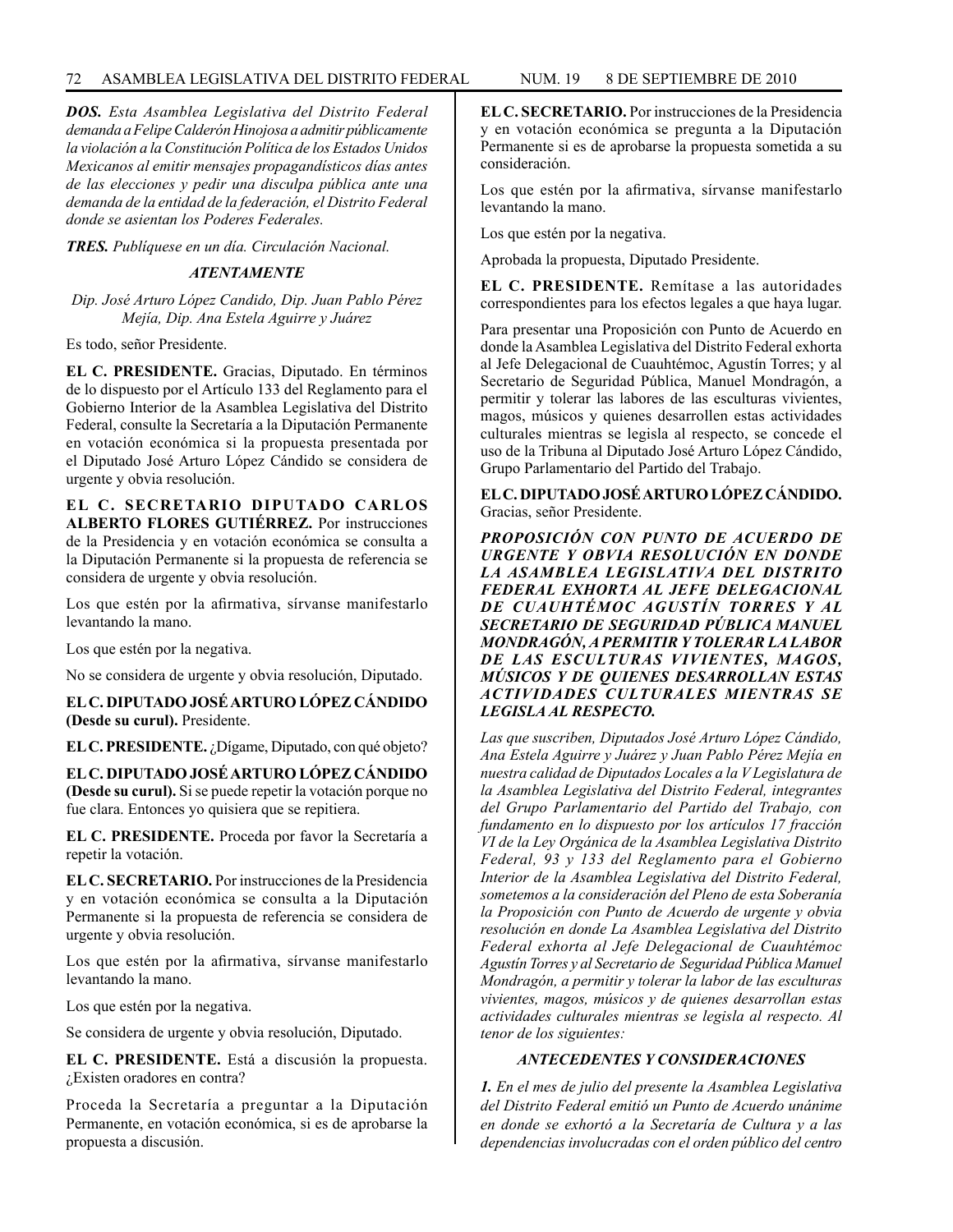# ASAMBLEA LEGISLATIVA DEL DISTRITO FEDERAL NUM. 19 8 DE SEPTIEMBRE DE 2010 73

*histórico, permitan a las personas que desarrollan actualmente una actividad cultural como las esculturas vivientes, músicos, magos, la estancia legal en las calle de madero, gante y calles del centro histórico, mientras se crea una legislación y una reglamentación adecuada a esta actividad que indique límites, conductas, ubicación y presencia.* 

*2.A esta representación han llegado quejas de integrantes de grupos de esculturas vivientes que han sido levantados tanto por personal de la Secretaría de Seguridad Pública del Distrito Federal como de personal de vía pública de la Delegación Cuauhtémoc.*

*3. La situación de desempleo en la ciudad y en el país es más que contundente, obvia e inexcusable. Por ello es necesario promover formas de empleo que tienen efectos culturales y benignos entre la población.*

*Por lo anteriormente expuesto se somete a la consideración de este Pleno, el siguiente:*

## *PUNTO DE ACUERDO*

*ÚNICO. La Asamblea Legislativa del Distrito Federal exhorta al Jefe Delegacional de Cuauhtémoc Agustín Torres y al Secretario de Seguridad Pública Manuel Mondragón a permitir y tolerar la labor de las esculturas vivientes magos, músicos y de quienes desarrollan estas actividades culturales mientras se legisla al respecto.*

# *ATENTAMENTE*

*Dip. José Arturo López Candido, Dip. Juan Pablo Pérez Mejía, Dip. Ana Estela Aguirre y Juárez*

Es todo, señor Presidente.

**EL C. PRESIDENTE.** Gracias, Diputado. En términos de lo dispuesto por el Artículo 133 del Reglamento para el Gobierno Interior de la Asamblea Legislativa del Distrito Federal, consulte la Secretaría a la Diputación Permanente en votación económica si la propuesta presentada por el Diputado José Arturo López Cándido se considera de urgente y obvia resolución.

**EL C. SECRETARIO.** Por instrucciones de la Presidencia y en votación económica se consulta a los Diputados si la propuesta de referencia se considera de urgente y obvia resolución.

Los que estén por la afirmativa, sírvanse manifestarlo levantando la mano.

Los que estén por la negativa.

Se considera de urgente y obvia resolución, Diputado Presidente.

**EL C. PRESIDENTE.** Está a discusión la propuesta. ¿Existen oradores en contra?

Proceda la Secretaría a preguntar a la Diputación Permanente en votación económica si es de aprobarse la propuesta a discusión.

**EL C. SECRETARIO.** Por instrucciones de la Presidencia y en votación económica se pregunta a los Diputados si es de aprobarse la propuesta sometida a su consideración.

Los que estén por la afirmativa, sírvanse manifestarlo levantando la mano.

Los que estén por la negativa.

Aprobada la propuesta, Diputado Presidente.

**EL C. PRESIDENTE.** Remítase a las autoridades correspondientes para los efectos legales a que haya lugar.

Para presentar una Proposición con Punto de Acuerdo en donde se exhorta nuevamente al gobierno de la Ciudad de México a acelerar los trabajos, los estudios, trámites y las acciones jurídicas correspondientes a fin de obtener la protección prevista por el Título Quinto de la Ley de Invenciones y Marcas Vigentes de la denominación de origen nopal, verdura del Valle de México, para aplicarse a toda la clase de productos naturales y elaborados a partir de la variedad botánica *opinca ficus indica* y que se declare en utilidad pública la protección de la denominación de origen nopal, verdura del Valle de México, asimismo que informe a este Órgano Legislativo del estado en que se encuentra este proceso, se concede el uso de la Tribuna al Diputado José Arturo López Cándido, del Grupo Parlamentario del Partido del Trabajo.

**EL C. DIPUTADO JOSÉ ARTURO LÓPEZ CÁNDIDO.** Muchas gracias, señor Presidente.

*PROPOSICIÓN CON PUNTO DE ACUERDO DE URGENTE Y OBVIA RESOLUCIÓN EN DONDE SE EXHORTA NUEVAMENTE AL GOBIERNO DE LA CIUDAD DE MÉXICO A ACELERAR LOS TRABAJOS, LOS ESTUDIOS, TRÁMITES Y LAS ACCIONES JURÍDICAS CORRESPONDIENTES A FIN DE OBTENER LA PROTECCIÓN PREVISTA POR EL TÍTULO QUINTO DE LA LEY DE INVENCIONES Y MARCAS VIGENTE, A LA DENOMINACIÓN DE ORIGEN "NOPAL VERDURA DEL VALLE DE MÉXICO", PARA APLICARSE A TODA CLASE DE PRODUCTOS NATURALES Y ELABORADOS A PARTIR DE LA VARIEDAD BOTÁNICA OPINCA FICUS INDICA Y QUE SE DECLARE DE UTILIDAD PÚBLICA LA: PROTECCIÓN A LA DENOMINACIÓN DE ORIGEN "NOPAL VERDURA DEL VALLE DE MÉXICO".*

*Las que suscriben, Diputados José Arturo López Candido, Ana Estela Aguirre y Juárez y Juan Pablo Pérez Mejía en nuestra calidad de Diputados Locales a la V Legislativa de la Asamblea Legislativa del Distrito Federal, integrantes del Grupo Parlamentario del Partido del Trabajo, con fundamento en lo dispuesto por los Artículos 17 fracción VI de la Ley Orgánica de la Asamblea Legislativa Distrito Federal, 93 y 133 del Reglamento para el Gobierno Interior de la Asamblea Legislativa del Distrito Federal, sometemos a la consideración del Pleno de esta Soberanía*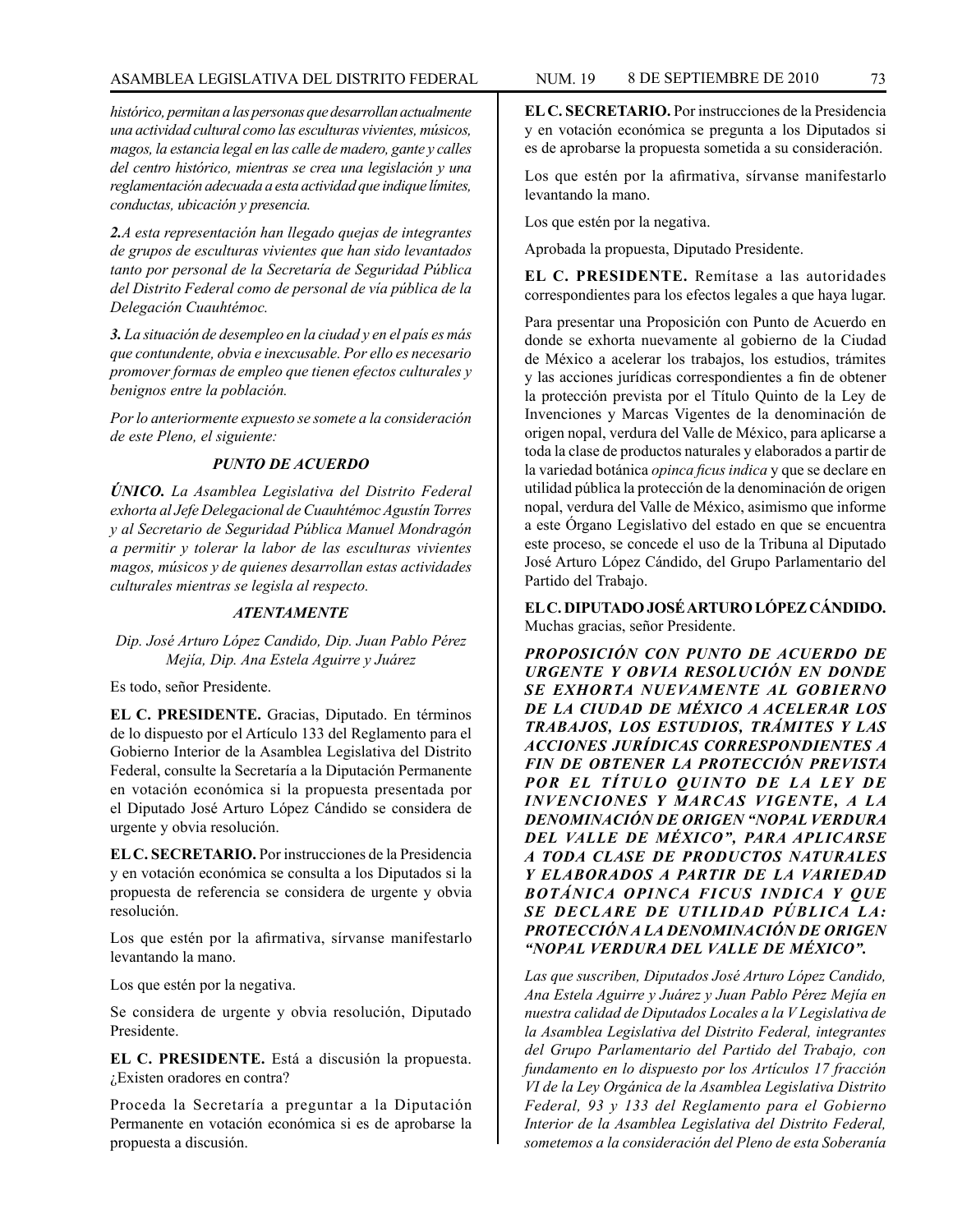*la Proposición con Punto de Acuerdo de urgente y obvia resolución en donde se exhorta nuevamente al Gobierno de la Ciudad de México a acelerar los trabajos, los estudios, trámites y las acciones jurídicas correspondientes a fin de obtener la protección prevista por el Título Quinto de la Ley de Invenciones y Marcas vigente, a la denominación de origen "Nopal Verdura del Valle de México", para aplicarse a toda clase de productos naturales y elaborados a partir de la variedad botánica Opinca Ficus indica y que se declare de utilidad pública la: protección a la denominación de origen "Nopal Verdura del Valle de México". Asimismo que informe a este Órgano Legislativo del estado en que se encuentra este proceso. Al tenor de los siguientes:*

### *ANTECEDENTES Y CONSIDERACIONES*

*1. Ya es de dominio mediático, desde hace años, que el Gobierno capitalino pretende lograr la denominación de origen para el nopal, por la que también luchan algunos países asiáticos, como China. El símbolo del escudo y la bandera de México es una planta cactácea que se cultiva en al menos dieciséis, estados mexicanos, pero es en el Distrito Federal donde se produce el 70% del volumen total.*

*Según la agencia EFE, la Secretaría de Desarrollo Rural y Equidad para las Comunidades del Gobierno del Distrito Federal explicó que buscará "con otras dependencias de gobierno, centros de investigación, universidades y productores" concretar la denominación de esta planta, habitual en la dieta mexicana.*

*En Milpa Alta, una Delegación del Distrito Federal situada al sur de la capital mexicana, 70% de la población se dedica al cultivo o venta del nopal con una producción media anual de 240.000 toneladas, explicó la entidad de gobierno local.*

*En noviembre de 2007, la Cámara de Diputados de México pidió a la Secretaría de Economía defender los derechos de origen y producción del nopal y el maguey (agave) ante la posible amenaza de que China y Japón patenten estos vegetales.*

*2. Para los efectos de esta declaratoria de protección se establecería como territorio de origen el comprendido por la Delegación Milpa Alta del Distrito Federal, así como por los municipios y regiones de las entidades vecinas que adopten el régimen jurídico planteado en este decreto. Además se declararía de interés público la gestión ante la Secretaría de Patrimonio y Fomento Industrial del derecho de usar la denominación de origen protegida por esta Declaración General a las personas físicas o morales que reúnan los requisitos establecidos por el artículo 164 de la Ley de Invenciones y Marcas.*

*3. Esta Asamblea presentará una iniciativa en este sentido a fin de colaborar con los campesinos de Milpa Alta para que este paso importante se dé expeditamente ya que la vieja demanda legítima del pueblo de Milpa Alta merece ya una repuesta pronta.*

*Por lo anteriormente expuesto se somete a la consideración de este pleno, el siguiente:*

## *PUNTO DE ACUERDO*

*ÚNICO. La Asamblea Legislativa del Distrito Federal exhorta al Gobierno de la Ciudad de México; México a acelerar los trabajos, los estudios, trámites y las acciones jurídicas correspondientes a fin de obtener la protección prevista por el Título Quinto de la Ley de Invenciones y Marcas vigente, a la denominación de origen "Nopal Verdura del Valle de México", para aplicarse a toda clase de productos naturales y elaborados a partir de la variedad botánica Upinca ficus indica y que se declare de utilidad pública la: protección a la denominación de origen "Nopal Verdura del Valle de México". Asimismo que informe a este Órgano Legislativo del estado en que se encuentra este proceso.*

#### *ATENTAMENTE*

*Dip. José Arturo López Candido, Dip. Juan Pablo Pérez Mejía, Dip. Ana Estela Aguirre y Juárez*

Es cuanto, señor Presidente.

**EL C. PRESIDENTE.** Gracias señor Diputado. En términos de lo dispuesto por el Artículo 133 del Reglamento para el Gobierno Interior de la Asamblea Legislativa del Distrito Federal consulte la Secretaría a la Diputación Permanente en votación económica si la propuesta presentada por el Diputado José Arturo López Cándido se considera de urgente y obvia resolución.

**EL C. SECRETARIO DIPUTADO VICTOR HUGO ROMO GUERRA.** Por instrucciones de la Presidencia y en votación económica se consulta a la Diputación Permanente si la propuesta de referencia es de urgente y obvia resolución.

Los que estén por la afirmativa, sírvanse manifestarlo levantando la mano.

Los que estén por la negativa, sírvanse manifestarlo levantando la mano.

Se considera de urgente y obvia resolución, Diputado Presidente.

**EL C. PRESIDENTE.** Gracias señor Secretario. Está a discusión la propuesta. ¿Existen oradores en contra?

Proceda la Secretaría a preguntar a la Diputación Permanente en votación económica si es de aprobarse la propuesta a discusión.

**EL C. SECRETARIO.** Por instrucciones de la Presidencia y en votación económica se pregunta a la Diputación Permanente si es de aprobarse la propuesta sometida a su consideración.

Los que estén por la afirmativa, sírvanse manifestarlo levantando la mano.

Los que estén por la negativa, sírvanse manifestarlo levantando la mano.

Aprobada la propuesta, Diputado Presidente.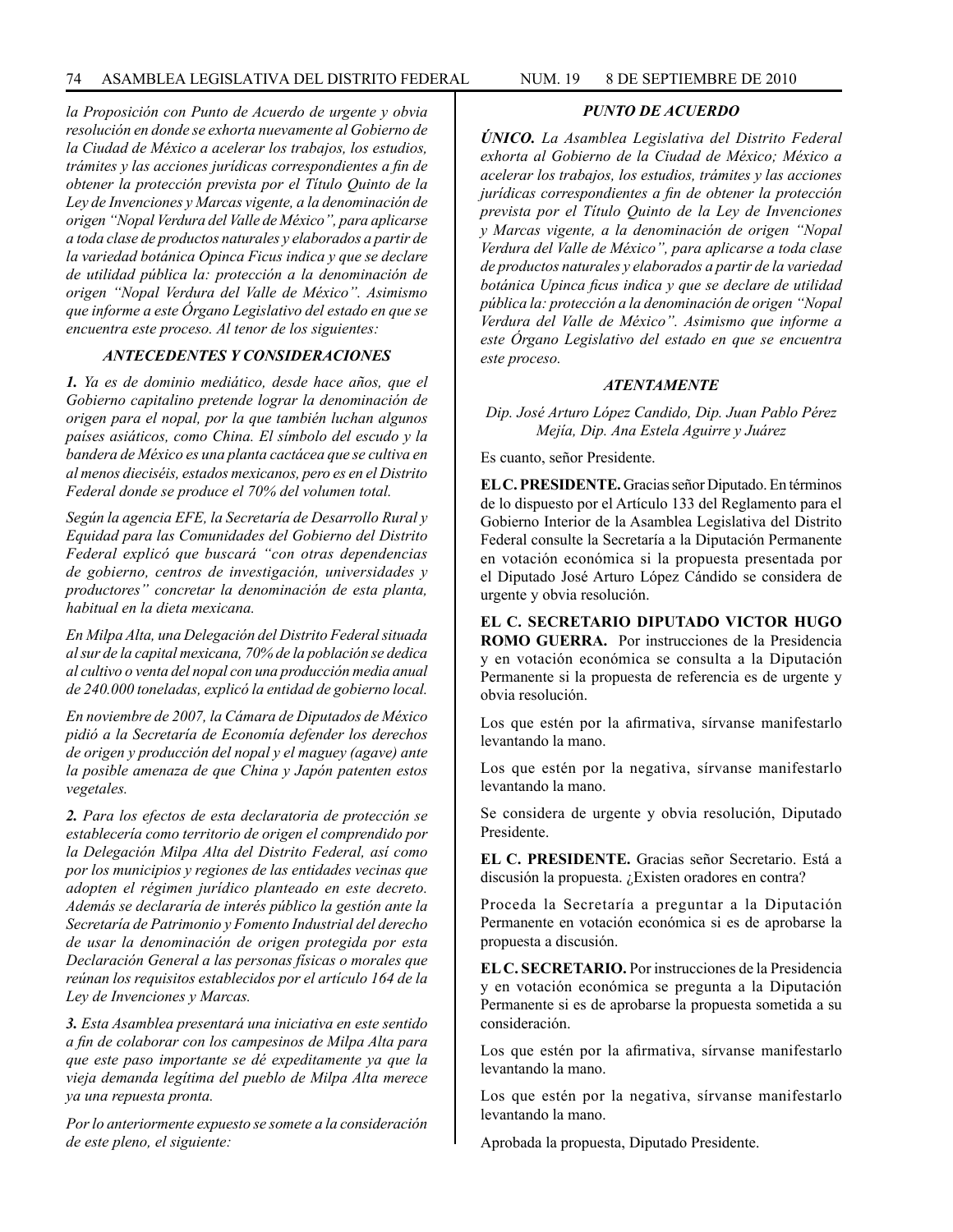**EL C. PRESIDENTE.** Remítase a las autoridades correspondientes para los efectos legales a que haya lugar.

Para presentar un pronunciamiento con motivo de las muertes de civiles en el Estado de Nuevo León, se concede el uso de la Tribuna a la Diputada Karen Quiroga Anguiano, del Grupo Parlamentario del Partido de la Revolución Democrática.

#### **LA C. DIPUTADA KAREN QUIROGA ANGUIANO.**  Con su venia Presidente.

Aprovecho este momento para congraciarme con la liberación de 7 mujeres guanajuatenses que de manera injusta fueron sujetas a un proceso penal por haber sufrido un aborto espontáneo y fueron sentenciadas a 25 años por el delito de homicidio en razón al parentesco.

A pesar del beneficio de la actual reforma al Código Penal del Estado de Guanajuato en la que se reduce la penalidad de 35 a 8 años, sigo exhortando al Gobernador y a los Legisladores del Estado de Guanajuato la promoción para la reforma de las leyes en esta materia, buscando se garantice a quienes crean conveniente la interrupción del embarazo y cuenten con una protección del Estado y la seguridad del respeto a su decisión.

Agradezco también todo el esfuerzo que ha hecho la bancada del PRD, la bancada del PT para políticamente presionar y éste es el resultado de una lucha de todos.

Compañeros Diputados:

## *PRONUNCIAMIENTO CON MOTIVO DE LAS MUERTES DE CIVILES EN EL ESTADO DE NUEVO LEÓN.*

*He decido subir a esta Tribuna debido a los hechos acontecidos que narraré a continuación y que son verdaderamente penosos para el Estado mexicano; estamos viviendo una de las crisis de inseguridad más sangrientas en la historia de nuestro país, para muestra, el hecho acontecido el día domingo 5 de septiembre del presente año, donde VICENTE DE LEÓN RAMÍREZ de 45 años y su hijo ALEJANDRO GABRIEL de 15 años, perdieron la vida a causa de disparos por parte de elementos castrenses de la séptima zona militar, cinco miembros más de la familia quienes iban a bordo del vehículo también resultaron heridos, cuando regresaban a su hogar, luego de acudir a una fiesta, eran aproximadamente las 21 :00 horas, cuando a la altura del municipio de Apodaca en el estado de Nuevo León, el vehículo donde viajaba la familia es rebasado por militares quienes comenzaron a dispararles y ello provocara la muerte de dos miembros de la familia; una de las hijas que iba a bordo sostiene que la versión del retén "es mentira".*

*La Secretaría de la Defensa Nacional, a través de la séptima zona militar, manifestó que el ataque que se produjo por equivocación, fue debido a que el conductor del vehículo ignoro un retén instalado en la carretera; El comandante adscrito esa zona militar Cuauhtémoc Atunez Pérez, señala que se trató de un lamentable error del operativo.*

*El día lunes la SEDENA, en un comunicado emitido por la séptima zona militar, "expresó sus más sentidas condolencias"; cuántas veces hemos escuchado estas, por muertes de civiles a manos del ejército y de policías federales, así como las versiones de errores en los operativos.*

*La lucha entablada por el gobierno federal en contra de la delincuencia organizada ha arrojado cifras de muertes de civiles verdaderamente alarmantes de las llamadas narco- ejecuciones, los primeros ocho meses de 2010 hubo 8 mil 786 ejecuciones, cifra que supera por 505 casos a los ocurridos en todo el año pasado, cuando se contabilizaron 8 mil 281 muertes.*

*La ingobernabilidad en la que vive el actual presidente de nuestro país a causa de las políticas adoptadas para su administración, han sido generadoras de múltiples violaciones a los derechos humanos de los Ciudadanos en nuestro país, basta con ver este caso, donde la libertad de tránsito de esta familia fue violentada.*

*No solo por el hecho anterior he decidido hacer estas manifestaciones y reproche a la autoridad federal, sino porque a lo largo de este sexenio hemos visto numerosas notas en las que inocentes caen a manos de militares, como los hechos ocurridos el 19 de marzo del 2010, en contra de los estudiantes JAVIER FRANCISCO ARREDONDO VERDUGO y JORGE ANTONIO MERCADO ALONSO, estudiantes del INSTITUTO TECNOLÓGICO DE ESTUDIOS SUPERIORES DE MONTERREY, que fallecieron en las instalaciones del campus universitario antes mencionado, durante un supuesto enfrentamiento entre elementos del ejercito mexicano y presuntos miembros de la delincuencia organizada, como se sostiene en el informe de la Secretaria de la Defensa Nacional.*

*Estos dos jóvenes eran estudiantes de Doctorado y Maestría del Instituto donde fueron brutalmente agredidos, ambos estudiantes ejemplares donde las autoridades responsables de nueva cuenta son la Secretaría de la Defensa Nacional, la Procuraduría General de la República y el Gobernador del Estado de Nuevo León, saben que esa investigación ha estado llena de irregularidades, desde sus inicios, la manipulación del lugar de los hechos en el interior y exterior del campus universitario, esto fundamentado en la recomendación número 45/ 2010, realizada por la Comisión Nacional de Derechos Humanos, la cual si bien no es una autoridad persecutora de delitos, es un organismos de defensa para la violación de los Derechos Humanos en nuestro país, y ante evidente violación, trató de allegarse de los elementos necesarios para fundar su recomendación en la cual manifiesta la reiterada negativa de las autoridades responsables para acceder a las averiguaciones previas.*

*No es posible que encontremos autoridades que impidan el buen funcionamiento de tan importante organismo de defensa de derechos humanos, sin embargo no es extrañar esta clase de conductas en la administración pública federal.*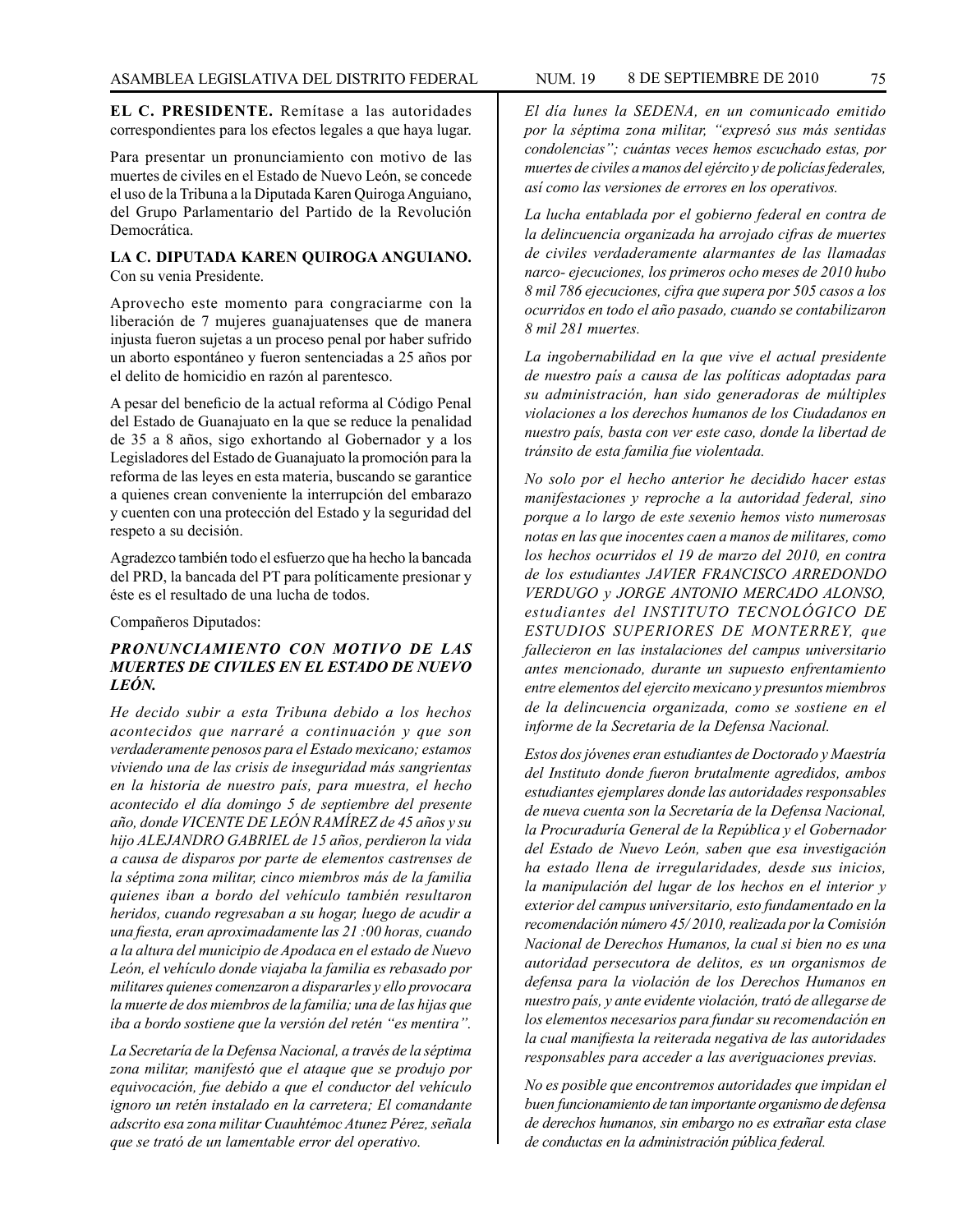*Un caso más es en el que se presentaron violaciones en los derechos humanos de menores, hecho que causo indignación en nuestra sociedad y que no queremos que sigan los responsables en la impunidad, debido a sus evidentes violaciones que ha cometido la Secretaría de la Defensa Nacional, y otras dependencias de la actual administración quienes rinden informes que no son compatibles con las evidencias.*

*El día 3 de abril del año en curso trece personas fueron agredidas con disparos de armas de fuego y granadas de fragmentación por servidores públicos de la Secretaria de la Defensa Nacional, mientras circulaban en la carretera Nuevo Reynosa a bordo de una camioneta, cuando visualizaron al costado del camino cuatro camionetas con militares, motivo por el cual disminuyeron la velocidad y bajaron los vidrios de las portezuelas; un militar les hizo la seña de que avanzaran y lo hicieron alrededor de 30 metros, cuando sintieron disparos que impactaron en la camioneta y algunos lesionaron al conductor quien, escuchó que los elementos militares continuaron accionando sus armas de fuego en contra de los agraviados, que " ... como a la media hora en que dejaron de disparar, varios soldados se acercaron a la camioneta en donde el conductor se encontraba y le apuntaban con sus armas y le preguntaban por los demás ocupantes de la camioneta, les dijo que eran varias familias y que hablan corrido hacia el monte. Posteriormente uno de los soldados le dijo a otro: mátalo… al cabo que ya se va a morir, y entonces le cortó cartucho a su rifle y le apuntó a la cabeza pero luego otro que parecía el mando o jefe les ordenó que no le hicieran nada y se fueron sin prestarle auxilio," Como resultado de la agresión perdieron la vida los niños MARTIN Y BRAYAN ALMANZA SALAZAR, de nueve y cinco años de edad, resultando también cinco heridos.*

*El caso anteriormente narrado en el que se presentaron violaciones en los derechos humanos de menores, hecho que causó indignación en nuestra sociedad y que no queremos que sigan los responsables en la impunidad, debido a sus evidentes violaciones como las de la Secretaría de la Defensa Nacional, la Procuraduría General de la República, entre otras tantas dependencias, así como la responsabilidad que tienen los gobernantes de estos estados y de muchos más al permitir la penetración de los militares en sus calles, en el entorno de una sociedad a la que si bien se le tiene que garantizar la seguridad, el encargado del ejecutivo federal a equivocado su camino.*

*Por lo anterior sigo apoyando la postura del Gobierno del Distrito Federal de no permitir militares en nuestras calles, generando la incertidumbre de algún enfrentamiento entre estos y el crimen organizado, por lo que espero sigamos construyendo un proyecto integral para los capitalinos, buscando día a día la mejora en la calidad de vida en esta Ciudad, a través de la implementación de programas de apoyo a jóvenes para que continúen estudiando, programas* 

*Es por todo lo anterior compañeros legisladores que estoy aquí denunciando un hecho más de la administración pública federal, que permite que dependencias a su cargo engañen con informes que no son compatibles con las evidencias a un organismo que debe ser respetado por el fin que persigue LA DIGNIDAD HUMANA, a través de la protección de los derechos humanos.*

#### *ATENTAMENTE*

*Dip. Karen Quiroga Anguiano*

Es cuanto, Diputado Presidente.

**EL C. PRESIDENTE.** Gracias, Diputada. Continúe la Secretaría con los asuntos en cartera.

**EL C. SECRETARIO DIPUTADO VÍCTOR HUGO ROMO GUERRA.** Diputado Presidente, esta Secretaría le informa que se han agotado los asuntos en cartera.

A las 13:56 horas.

**EL C. PRESIDENTE DIPUTADO EMILIANO AGUILAR ESQUIVEL.** Gracias, señor Secretario. Se solicita a todos los presentes ponerse de pie.

*Ciudadanos Legisladores y Legisladoras:*

*El día de hoy, 8 de septiembre del 2010, siendo las 13 horas con 56 minutos, se declaran solemnemente clausurados los trabajos de la Diputación Permanente correspondiente al Segundo Receso del Primer Año de Ejercicio de la V Legislatura de la Asamblea Legislativa del Distrito Federal.*

Hágase del conocimiento del Honorable Congreso de la Unión, del Jefe de Gobierno del Distrito Federal y del Tribunal Superior de Justicia del Distrito Federal.

Insértese el Acta de la presente Sesión en el Diario de los **Debates** 

Se levanta la Sesión.

# *ACTA DE LA SESIÓN DEL 8 DE SEPTIEMBRE DEL 2010*

## *PRESIDENCIA DEL DIPUTADO EMILIANO AGUILAR ESQUIVEL*

*En la Ciudad de México, Distrito Federal, siendo las once horas con veinticinco minutos, del día miércoles ocho de septiembre del año dos mil diez, con una asistencia de ocho Diputadas y Diputados la Presidencia declaró abierta la Sesión; en votación económica se dispensó la lectura del Orden del Día, toda vez que se encontraba en las pantallas táctiles de los Diputados, en el apartado de la Gaceta Parlamentaria; dejando constancia que estuvó compuesto por 37 puntos, asimismo se aprobó el Acta de la Sesión Anterior.*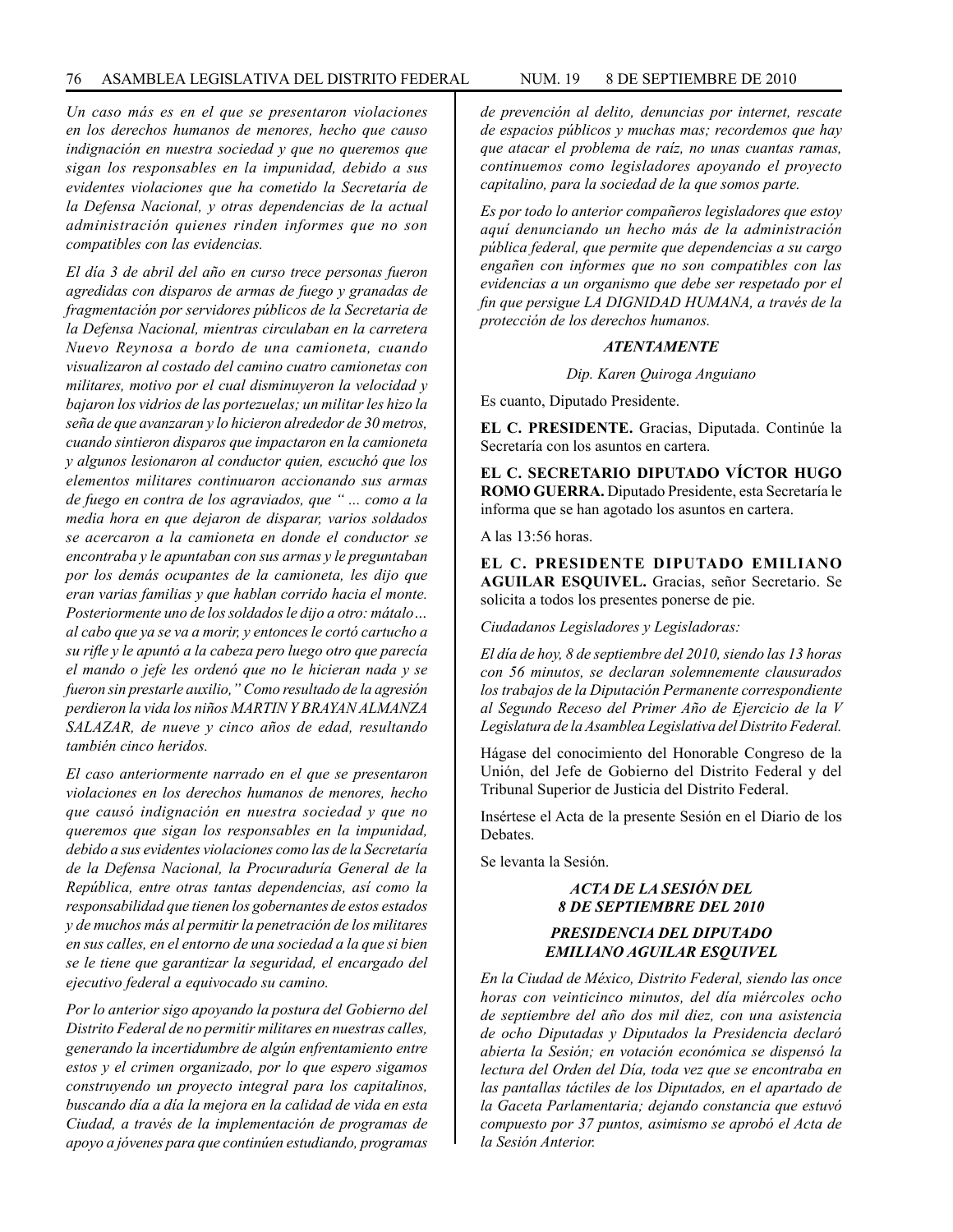*Inmediatamente después la Presidencia hizo del conocimiento de la Diputación Permanente, que se recibió 1 comunicado del Diputado Juan Carlos Zárraga Sarmiento, del Grupo Parlamentario del Partido Acción Nacional; previa lectura del mismo, se instruyó remitirlo a las Comisiones Unidas de Preservación del Medio Ambiente y Protección Ecológica y de Transporte y Vialidad para los efectos legislativos correspondientes y atendieran la excitativa en cuestión.*

*Acto seguido la Presidencia hizo del conocimiento de la Diputación Permanente que se recibieron los siguientes comunicados: 54 de la Secretaría de Gobierno del Distrito Federal, 2 del Instituto de Acceso a la Información Pública del Distrito Federal y 3 de la Subsecretaría de Enlace Legislativo de la Secretaría de Gobernación; toda vez que los comunicados a los que se había hecho referencia, contenían respuestas relativas a asuntos aprobados por el Pleno de la Asamblea Legislativa, por economía procesal parlamentaria la Presidencia determinó se hicieran del conocimiento de los Diputados promoventes y tomar nota a la Secretaría.*

*La Presidencia hizo del conocimiento de la Asamblea que los puntos enlistados en los numerales 8 y 15 habían sido retirados del Orden del Día.*

*Acto continúo, a fin de presentar una Propuesta con Punto de Acuerdo, por el que se solicita al Director del Sistema de Aguas de la Ciudad de México a modificar la recepción de pagos por el suministro de agua permitiendo a bancos y centros comerciales recibir tanto pagos vigentes como vencidos y establecer la opción de pagos parciales con el objetivo de disminuir la cantidad de usuarios morosos, se concedió el uso de la Tribuna al Diputado Federico Manzo Sarquis, del Grupo Parlamentario del Partido Acción Nacional; se turnó para su análisis y dictamen a las Comisiones Unidas de Hacienda y de Gestión Integral del Agua.*

*Enseguida, para presentar una Propuesta con Punto de Acuerdo, con la finalidad de exhortar a la Directora General Jurídica y de Estudios Legislativos de la Consejería Jurídica y de Servicios Legales del Distrito Federal para que dé cabal cumplimiento a la resolución de fecha 30 de junio del año 2009 emitida por la Primera Sala Auxiliar del Tribunal de lo Contencioso Administrativo del Distrito Federal, en la cual se deja sin efectos la resolución del 26 de enero de 2009 y que tiene por no interpuesto un recurso de revocación que se interpusiera contra el Decreto Expropiatorio del 11 de noviembre de 2008 respecto del predio denominado Terromotitla del paraje La Ciénega Delegación Tláhuac en esta Ciudad de México, se concedió el uso de la Tribuna al Diputado Emiliano Aguilar Esquivel, del Grupo Parlamentario del Partido Revolucionario Institucional; en votación económica se consideró de urgente y obvia resolución; asimismo se aprobó y se ordenó remitirla a las autoridades correspondientes para los efectos legales a que hubiese lugar.*

*De la misma manera para presentar una propuesta con punto de acuerdo, por el que se exhorta al Jefe de Gobierno del Distrito Federal para que publique en la Gaceta Oficial del Distrito Federal las reformas que crea el Fondo de Prevención y Atención de Contingencias, Emergencias Epidemiológicas y Sanitarias del Distrito Federal, se concedió el uso de la tribuna a la Diputada Lizbeth Eugenia Rosas Montero, a nombre propio y de la Diputada Maricela Contreras Julián, del Grupo Parlamentario del Partido de la Revolución Democrática; en votación económica se consideró de urgente y obvia resolución; asimismo se aprobó y se ordenó remitirla a las autoridades correspondientes para los efectos legales a que hubiese lugar.*

*De igual forma la Presidencia informó que se recibieron las siguientes Propuestas con Punto de Acuerdo suscritas por el Diputado Rafael Calderón Jiménez, del Grupo Parlamentario del Partido Acción Nacional, la primera, por el que se exhorta al Titular de la Secretaría de Salud, doctor Armando Ahued Ortega, a implementar un programa de inspección sanitaria en los 318 Mercados del Distrito Federal, a fin de verificar que los mismos cumplan con la normatividad aplicable; se turnó para su análisis y dictamen a las Comisiones Unidas de Salud y Asistencia Social y de Abasto y Distribución de Alimentos; la segunda, por el que se solicita al Delegado en Venustiano Carranza, licenciado Alejandro Rafael Piña Medina, envíe a esta soberanía un informe detallado y actualizado sobre el ejercicio del presupuesto etiquetado de 30 millones de pesos para el rescate de la Nave Menor del Mercado de La Merced; se turnó para su análisis y dictamen a las Comisiones Unidas de Presupuesto y Cuenta Pública y de Abasto y Distribución de Alimentos; la tercera, por el que se exhorta al Titular del Órgano Político Administrativo en Venustiano Carranza, Alejandro Rafael Piña Medina, a que gire instrucciones al área correspondiente a fin de que se lleve a cabo trabajos para el cambio de la techumbre de los mercados de Jamaica, así como para implementar un programa de desazolve en dichos mercados; se turnó para su análisis y dictamen a las Comisiones Unidas de Uso y Aprovechamiento de Bienes y Servicios Públicos y de Abasto y Distribución de Alimentos; la cuarta, con punto de acuerdo por el que se exhorta a los Titulares de las 16 Delegaciones del Distrito Federal a destinar presupuesto para los CENDI que se encuentran ubicados en el interior de los mercados públicos de su demarcación territorial; se turnó para su análisis y dictamen a las Comisiones Unidas de Presupuesto y Cuenta Pública y de Abasto y Distribución de Alimentos; la quinta, por el que cual se solicita al Titular de la Delegación Venustiano Carranza, Alejandro Rafael Piña Medina, envíe a esta Honorable Asamblea Legislativa del Distrito Federal, V Legislatura, un informe detallado sobre los vendedores informales que se encuentran en el perímetro del mercado público de La Merced Nave Mayor; se turnó para su análisis y dictamen a la Comisión de Abasto y Distribución de Alimentos.*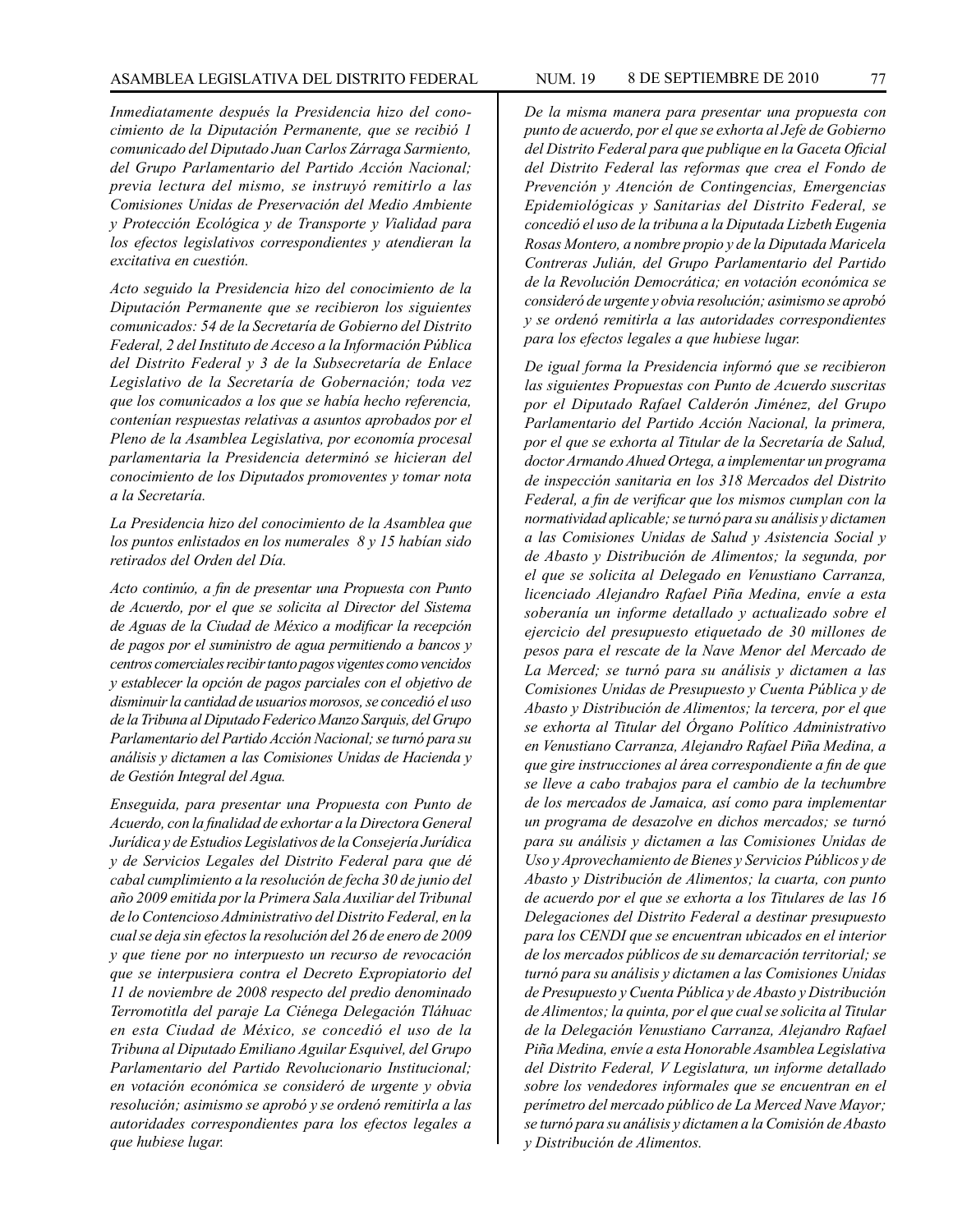*Acto seguido para presentar una Propuesta con Punto de Acuerdo, por el que se exhorta al Jefe de Gobierno del Distrito Federal a que en el ámbito de sus facultades instale, en coordinación con las autoridades del Estado de México, la instancia de Coordinación Metropolitana del Valle de México, se concedió el uso de la Tribuna al Diputado Carlos Alberto Flores Gutiérrez, a nombre propio y del Diputado Guillermo Octavio Huerta Ling, del Grupo Parlamentario del Partido Acción Nacional; en votación económica se consideró de urgente y obvia resolución; asimismo se aprobó y se ordenó remitirla a las autoridades correspondientes para los efectos legales a que hubiese lugar.* 

*Asimismo para presentar una Propuesta con Punto de Acuerdo, por el que se exhorta a diversas autoridades del Distrito Federal a que con motivo de los festejos patrios del mes de septiembre establezcan las medidas preventivas de seguridad necesarias a fin de evitar accidentes derivados del uso de cohetes y juegos pirotécnicos, se concedió el uso de la Tribuna al Diputado Federico Manzo Sarquis, a nombre propio y del Diputado Guillermo Octavio Huerta Ling, del Grupo Parlamentario del Partido Acción Nacional; en votación económica se consideró de urgente y obvia resolución; asimismo se aprobó y se ordenó remitirla a las autoridades correspondientes para los efectos legales a que hubiese lugar.*

*La Presidencia hizo del conocimiento de la Asamblea que el punto enlistado en el numeral 24 había sido retirado del orden del día.*

*De la misma manera para presentar una Propuesta con Punto de Acuerdo, para solicitar al Jefe de Gobierno del Distrito Federal, restituya a su lugar de origen la estatua ecuestre del General Emiliano Zapata, que actualmente se ubica en la Alameda del Sur, en el marco de los festejos del Centenario de la Revolución Mexicana, se concedió el uso de la Tribuna a la Diputada Lizbeth Eugenia Rosas Montero, a nombre propio y de la Diputada Maricela Contreras Julián, del Grupo Parlamentario del Partido de la Revolución Democrática; en votación económica se consideró de urgente y obvia resolución; asimismo se aprobó y se ordenó remitirla a las autoridades correspondientes para los efectos legales a que hubiese lugar.*

*Enseguida para presentar una Propuesta con Punto de Acuerdo, por el que se exhorta a los Titulares de Educación Pública del Gobierno Federal y del Distrito Federal a que en el ámbito de sus competencias instruyan y garanticen las ceremonias cívicas en todos los planteles escolares del Distrito Federal conforme a la normatividad aplicable, se concedió el uso de la tribuna a la Diputada Lizbeth Eugenia Rosas Montero, del Grupo Parlamentario del Partido de la Revolución Democrática; en votación económica se consideró de urgente y obvia resolución; asimismo se aprobó y se ordenó remitirla a las autoridades correspondientes para los efectos legales a que hubiese lugar.*

*Acuerdo, por el que se solicita respetuosamente a la Rectora de la Universidad Autónoma de la Ciudad de México, Doctora María Esther Orozco Orozco, a que asista a la mesa de trabajo con la Comisión de Seguridad Pública de este Órgano Legislativo y rinda un informe detallado y pormenorizado que contenga los resultados de la aplicación del programa por una UACM sin Violencia y explique la falta de seguridad al interior de las instalaciones de la UACM, se concedió el uso de la tribuna al Diputado Carlos Alberto Flores Gutiérrez, a nombre propio y de la Diputada Lía Limón García, del Grupo Parlamentario del Partido Acción Nacional; se turnó para su análisis y dictamen a la Comisión de Seguridad Pública.*

*Acto seguido para presentar una Propuesta con Punto de Acuerdo, por el que se solicita al Jefe Delegacional en Venustiano Carranza, informe a este Órgano Legislativo sobre el estado que guarda el Mercado de La Merced, Nave Menor, en materia de obra pública y mejoramiento, se concedió el uso de la Tribuna al Diputado Federico Manzo Sarquis, a nombre del Diputado Juan Carlos Zárraga Sarmiento, del Grupo Parlamentario del Partido de Acción Nacional; en votación económica se consideró de urgente y obvia resolución; asimismo se aprobó y se ordenó remitirla a las autoridades correspondientes para los efectos legales a que hubiese lugar.* 

*Asimismo para presentar una Propuesta con Punto de Acuerdo para exhortar al Jefe Delegacional en Azcapotzalco, Licenciado Enrique Vargas Anaya, a fin de que sean retirados los tráiler que obstruyen la Avenida Ferrocarriles Nacionales en la colonia Nueva El Rosario, se concedió el uso de la Tribuna al Diputado Carlo Fabián Pizano Salinas, a nombre del Diputado Jorge Palacios Arroyo, del Grupo Parlamentario del Partido Acción Nacional; se turnó para su análisis y dictamen a la Comisión de Seguridad Pública.*

*Inmediatamente después para presentar una Propuesta con Punto de Acuerdo, para exhortar al Doctor Manuel Mondragón y Kalb, Titular de la Secretaría de Seguridad Pública del Distrito Federal, para que en conjunta colaboración con el Jefe Delegacional en Azcapotzalco, Licenciado Enrique Vargas Anaya, implemente un operativo para el retiro de autos chatarra en diversas colonias de la Delegación Azcapotzalco, se concedió el uso de la Tribuna al Diputado Carlo Fabián Pizano Salinas, a nombre del Diputado Jorge Palacios Arroyo, del Grupo Parlamentario del Partido Acción Nacional; en votación económica se consideró de urgente y obvia resolución; asimismo se aprobó y se ordenó remitirla a las autoridades correspondientes para los efectos legales a que hubiese lugar.* 

*Acto seguido para presentar una Propuesta con Punto de Acuerdo, para exhortar a los Titulares de la Delegación Iztapalapa para que por su conducto inicie un programa de reubicación de sexoservidores y sexoservidoras que se*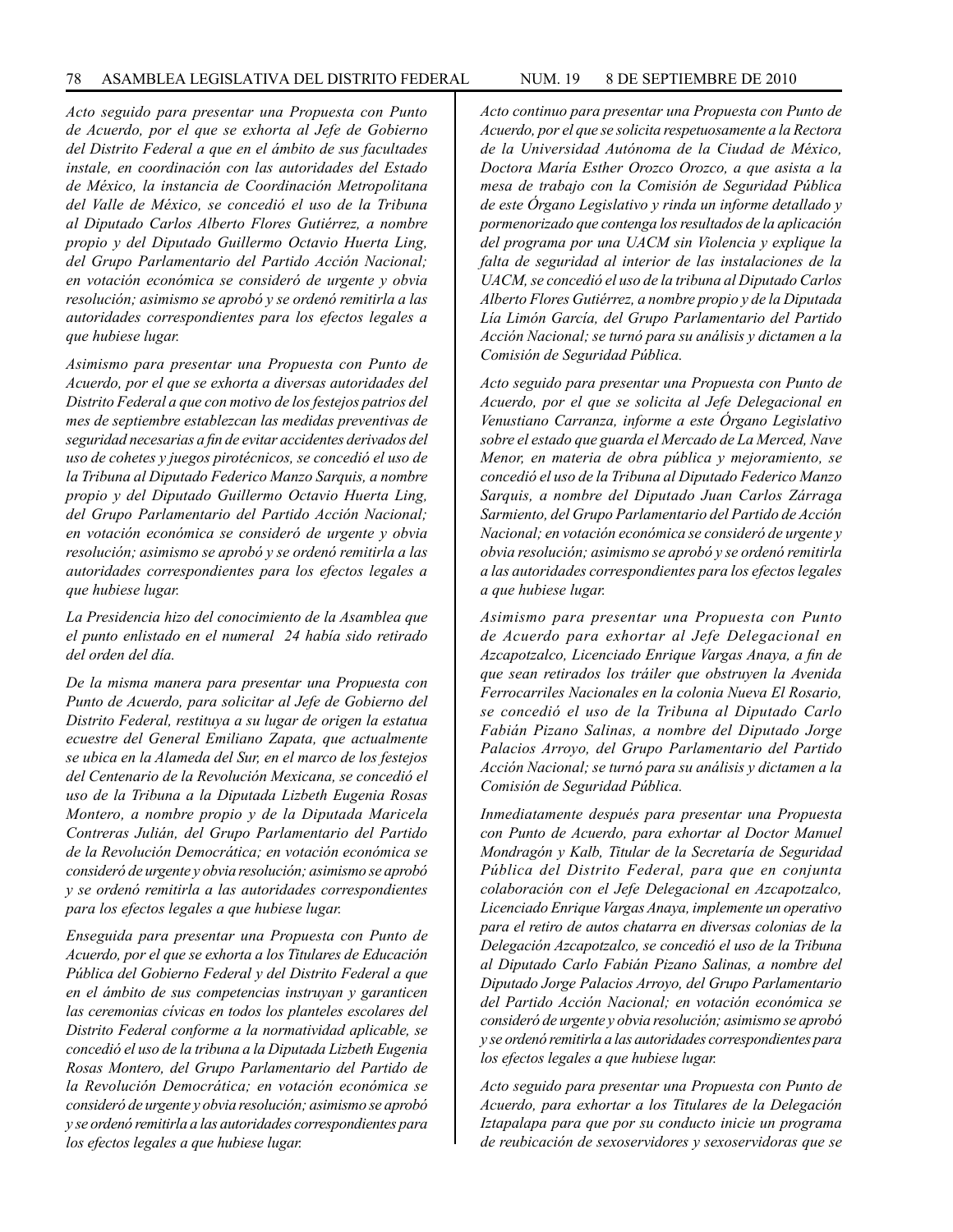*ubican en la Avenida Ignacio Zaragoza, en el tramo que comprenden las Colonias Juan Escutia y Tepalcates, desde la Estación del Metro Tepalcates hasta la Estación Agrícola Oriental, se concedió el uso de la Tribuna a la Diputada Karen Quiroga Anguiano, del Grupo Parlamentario del Partido de la Revolución Democrática; en votación económica se consideró de urgente y obvia resolución; asimismo se aprobó y se ordenó remitirla a las autoridades correspondientes para los efectos legales a que hubiese lugar.*

*Para presentar una Propuesta con Punto de Acuerdo, por el que esta Honorable Asamblea Legislativa del Distrito Federal se pronuncia por una mayor equidad y trato justo en los recursos asignados al Distrito Federal en el Presupuesto de Egresos de la Federación, se concedió el uso de la Tribuna al Diputado Víctor Hugo Romo Guerra, a nombre propio y del Diputado Erasto Ensástiga Santiago, del Grupo Parlamentario del Partido de la Revolución Democrática; se concedió el uso de la palabra desde su curul al Diputado Carlo Fabián Pizano Salinas, del Grupo Parlamentario del Partido Acción Nacional para formular una pregunta, misma que fue aceptada y respondida por el diputado promovente; se concedió el uso de la palabra desde su curul al Diputado José Arturo López Cándido, del Grupo Parlamentario del Partido del Trabajo para solicitar su adhesión como fracción al punto de acuerdo; para hablar en contra, se concedió el uso de la tribuna hasta por diez minutos al Diputado Carlo Fabián Pizano Salinas; se concedió el uso de la palabra desde su curul al Diputado Víctor Hugo Romo Guerra para formularle una pregunta al orador, misma que fue aceptada y respondida; para hablar a favor, se concedió el uso de la tribuna hasta por diez minutos a la Diputada Karen Quiroga Anguiano, del Grupo Parlamentario del Partido de la Revolución Democrática; nuevamente se concedió el uso de la tribuna hasta por diez minutos al Diputado Carlo Fabián Pizano Salinas para proponer una modificación; se concedió el uso de la palabra desde su curul al Diputado Víctor Hugo Romo Guerra para manifestar su conformidad con la modificación propuesta; en votación económica se aprobó la propuesta con la modificación planteada por el Diputado Carlo Fabián Pizano Salinas y se ordenó remitirla a las autoridades correspondientes para los efectos legales a que hubiese lugar.* 

*La Presidencia hizo del conocimiento de la Asamblea que el punto enlistado en el numeral 33 había sido retirado del Orden del Día.*

*Acto continuo a fin de presentar una Propuesta con Punto de Acuerdo, por el que se exhorta a la Secretaría de Protección Civil del Gobierno del Distrito Federal para que estudie la factibilidad de la construcción de la estación de bomberos en el predio ubicado en la Avenida Plutarco Elías Calles, a un costado del Deportivo Francisco I. Madero, del Centro Social Arcoiris Colonia Chinampac de Juárez, frente o bien en el predio de Avenida Periférico,* 

*entre Avenida Universidad y Constitución de Apatzingán en Supermanzana Dos Colonia Ejército Constitucionalista, se concedió el uso de la Tribuna a la Diputada Karen Quiroga Anguiano, del Grupo Parlamentario del Partido de la Revolución Democrática; se turnó para su análisis y dictamen a la Comisión de Protección Civil.*

*La Presidencia hizo del conocimiento de la Asamblea que los puntos enlistados en los numerales 9 y 35 habían sido retirados del Orden del Día.*

*Posteriormente a fin de presentar una Propuesta con Punto de Acuerdo, en donde se exhorta a esta Representación a suscribir un acuerdo para demandar públicamente a: 1. Que a la Asamblea Legislativa del Distrito Federal exhorte a Felipe Calderón Hinojosa a acatar su juramento "de cumplir y hacer cumplir la Constitución Política de los Estados Unidos Mexicanos, y si no lo hiciere, que la Nación se lo demande"; 2. Esta Asamblea Legislativa del Distrito Federal demanda a Felipe Calderón Hinojosa, a admitir públicamente la violación a la Constitución Política de los Estados Unidos Mexicanos, al emitir mensajes propagandísticos días antes de las elecciones y pedir una disculpa pública ante una demanda de la entidad de la Federación, donde se asientan los Poderes Federales, se concedió el uso de la Tribuna al Diputado José Arturo López Cándido, del Grupo Parlamentario del Partido del Trabajo; en votación económica se consideró de urgente y obvia resolución; asimismo se aprobó y se ordenó remitirla a las autoridades correspondientes para los efectos legales a que hubiese lugar.*

*Enseguida a fin de presentar una Propuesta con Punto de Acuerdo, en donde la Asamblea Legislativa del Distrito Federal exhorta al Jefe Delegacional de Cuauhtémoc, Agustín Torres; y al Secretario de Seguridad Pública, Manuel Mondragón, a permitir y tolerar las labores de las esculturas vivientes, magos, músicos y quienes desarrollen estas actividades culturales mientras se legisla al respecto, se concedió el uso de la Tribuna al Diputado José Arturo López Cándido, del Grupo Parlamentario del Partido del Trabajo; en votación económica se consideró de urgente y obvia resolución; asimismo se aprobó y se ordenó remitirla a las autoridades correspondientes para los efectos legales a que hubiese lugar.*

*De la misma manera para presentar una Propuesta con Punto de Acuerdo, en donde se exhorta nuevamente al Gobierno de la Ciudad de México a acelerar los trabajos, los estudios, trámites y las acciones jurídicas correspondientes a fin de obtener la protección prevista por el Título Quinto de la Ley de Invenciones y Marcas Vigentes de la denominación de origen nopal, verdura del Valle de México, para aplicarse a toda la clase de productos naturales y elaborados a partir de la variedad botánica opinca ficus indica y que se declare en utilidad pública la protección de la denominación de origen nopal, verdura del Valle de México, asimismo que informe a este Órgano Legislativo del estado en que se encuentra este proceso,*